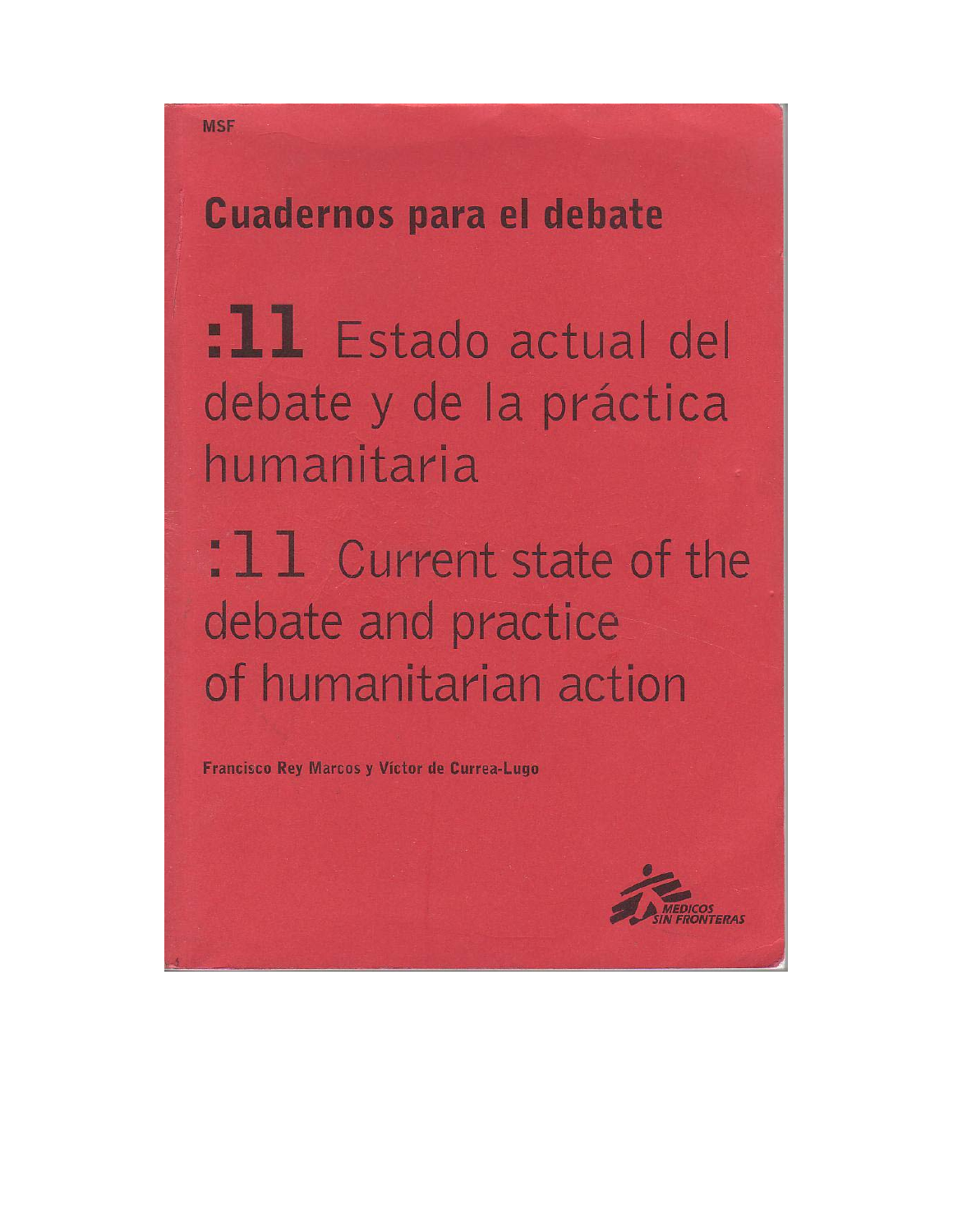## **Current state of the debate and practice of humanitarian action**

September 2001

By

## Francisco Rey Marcos<sup>1</sup> and Víctor de Currea-Lugo<sup>2</sup>

for

Médicos Sin Fronteras (MSF)

 $\frac{1}{1}$  He has a degree in Biology (U. Autónoma de Madrid), a Diploma in Public Health and a Masters in International Relations (Instituto Universitario Ortega y Gasset). He is a researcher at the Institute of Studies on Conflicts and Humanitarian Action, IECAH. He is a Technician of the Spanish Red Cross where he has carried out various functions.

 $2$  He is a Medical Doctor, a specialist in Human Rights, Masters in Latin-American studies and PhD at the University Complutense de Madrid. He has worked for the International Committee of the Red Cross and for the Spanish Red Cross.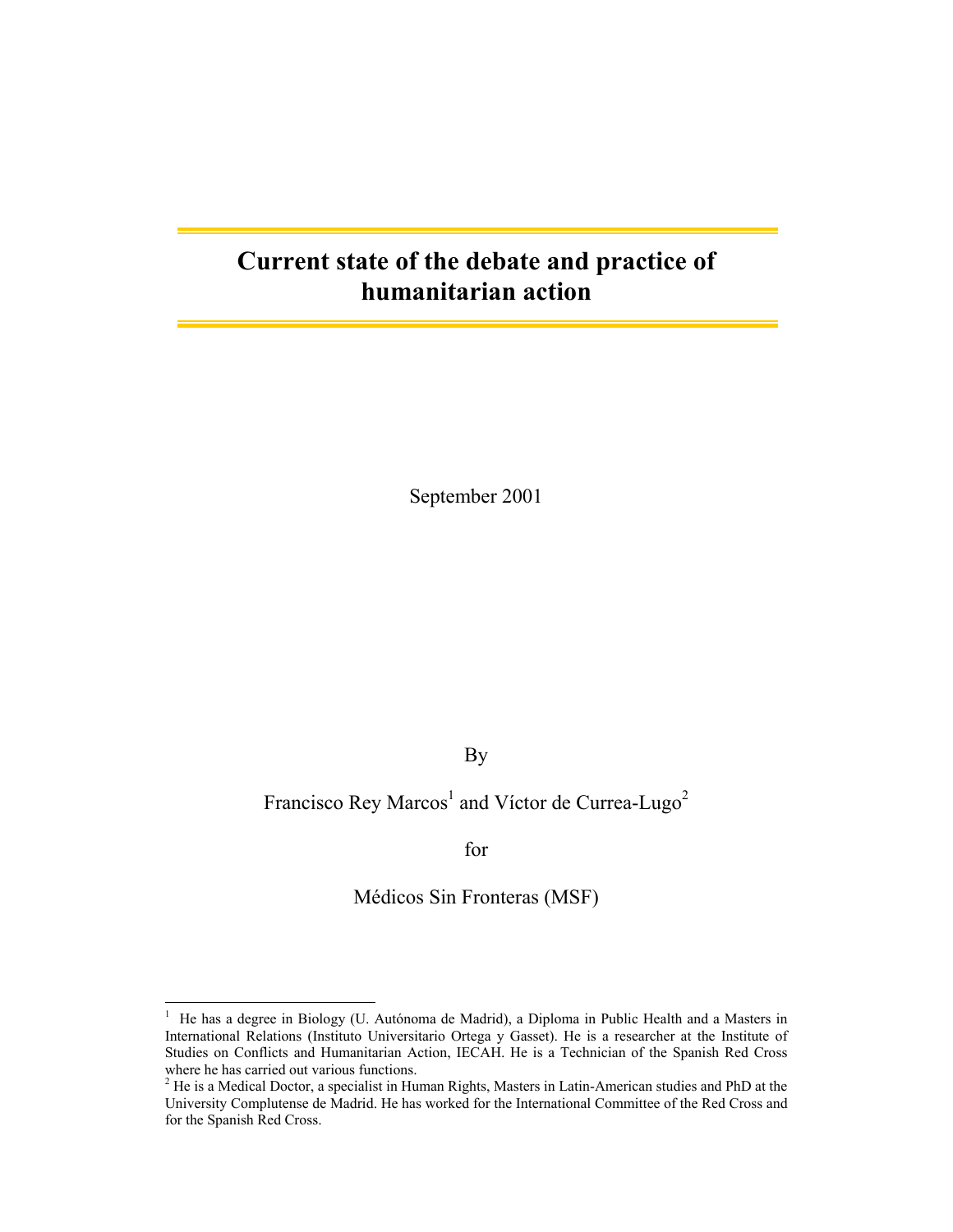## **INDEX**

|                                                                                           | 1  |
|-------------------------------------------------------------------------------------------|----|
|                                                                                           |    |
| 3. Changes in the contexts and the new role of humanitarian action                        | 5  |
| 3.1                                                                                       | 5  |
| The new role of humanitarian work in the international 'agenda'. The incoherence of<br>32 | 9  |
| 3.3 The debate on 'humanitarian space'                                                    | 10 |
| 4. The debate around the Principles and the ethical values of humanitarian action 12      |    |
|                                                                                           | 14 |
| 4.1.1. The Colombian case. Active neutrality: strategy of the rural and poor civil        | 16 |
|                                                                                           | 18 |
| 4.2 Humanitarian action and political action. Condemned to understand each other orthe    |    |
|                                                                                           | 22 |
| 4.3                                                                                       |    |
|                                                                                           |    |
| 4.5                                                                                       |    |
| The debate on Codes of Conduct and common principles. And so what is this<br>4.6<br>26    |    |
| 5. The situation of the legal debates around humanitarian action                          | 29 |
|                                                                                           | 31 |
|                                                                                           | 32 |
|                                                                                           | 33 |
|                                                                                           | 33 |
|                                                                                           | 34 |
|                                                                                           | 34 |
| 5.1.4.2 Below the State: organised armed groups                                           | 36 |
|                                                                                           | 37 |
|                                                                                           | 37 |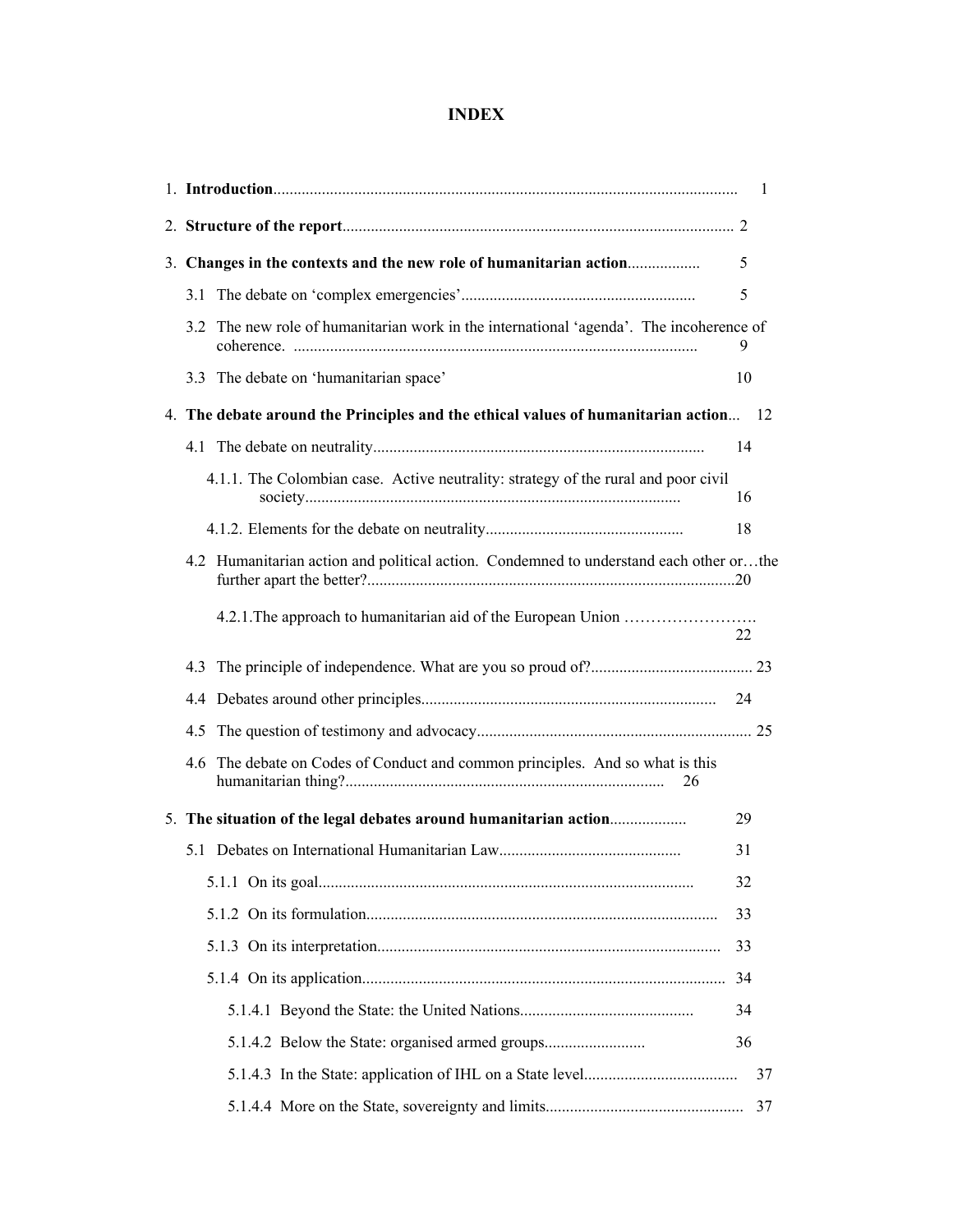|  | 5.1.5 Debates on gaps: the punishment of atrocities                                 | 38 |  |
|--|-------------------------------------------------------------------------------------|----|--|
|  | 5.2 Debates on the law of refugees and the internally displaced                     | 39 |  |
|  | 5.2.1. National and international responses to internal displacement                |    |  |
|  |                                                                                     | 44 |  |
|  |                                                                                     |    |  |
|  | 5.5 The idea of creating an International Disaster Response                         | 47 |  |
|  | 5.6 Some debates on Peace Enforcement Operations                                    | 48 |  |
|  |                                                                                     | 50 |  |
|  |                                                                                     | 52 |  |
|  |                                                                                     | 52 |  |
|  | 5.8.2 Project teams, delegates, co-operators, and expatriate and local aid          | 53 |  |
|  | 6. From principles to action: operative debates in humanitarian action              | 56 |  |
|  | 6.1 The debate on common standards: The Sphere Project and the 'Project Qualité' 56 |    |  |
|  | 6.2 On accountability and evaluation                                                | 58 |  |
|  | 6.3 On the impact of the aid in conflicts and the 'do no harm'approach              | 58 |  |
|  |                                                                                     |    |  |
|  |                                                                                     |    |  |
|  |                                                                                     |    |  |
|  |                                                                                     | 62 |  |
|  |                                                                                     | 64 |  |
|  |                                                                                     |    |  |
|  |                                                                                     | 66 |  |
|  |                                                                                     | 66 |  |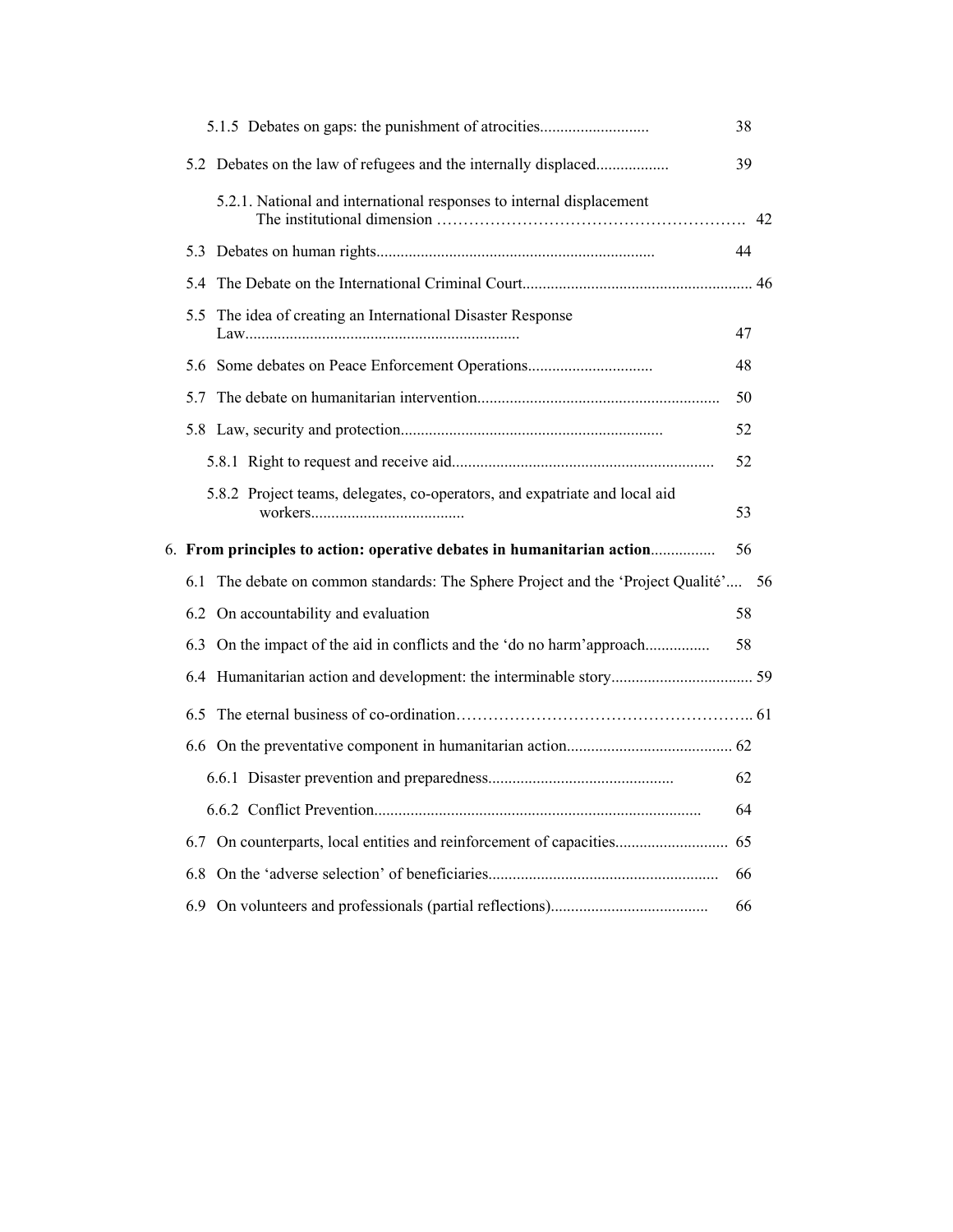## **1. Introduction**

Modern humanitarian action has been the object of arguments, debates and dilemmas since its origin. If at some early stage they were questions on the role of International Humanitarian Law (IHL) as 'legitimator' of war, or on the role of independent bodies such as the International Committee of the Red Cross (ICRC) firstly, and on other non governmental organisations with respect to States. After this, other subjects have since been incorporated. Similarly, in successive decades new questions have been at the heart of the debate, such as the debate on neutrality, advocacy, the use of force in humanitarian action (HA), the relation of humanitarian work with other areas such as human rights or development, amongst others, these being questions mostly stemming from the difficulty of humanitarian practice and from the challenges that this sets humanitarian organisations and which perhaps make up a setting in which humanitarian work appears as something complex, full of unknowns and confused when the reality is that the motivation and basic concepts that give humanitarian action its origin are clearer.

In any of the cases in the nineties, the peak in humanitarian questions in the international arena, the appropriation of the humanitarian voice and its utilisation on the part of the States and multilateral bodies, the proliferation of actors, the abusive use of the term humanitarian for diverse ends, and the great 'visibility' of humanitarian work has caused as a 'reaction' a great effort in clarification in the humanitarian mouvement such as the Codes of Conduct and other initiatives, which curiously enough have become parallel issues.

The objective of this report, in this context, is to give a panoramic vision to the current state of the debate and to a lesser extent humanitarian practice, and to highlight those more important aspects, which can mean taking differentiated positions. Regarding its scope, the report will only go deeply into some of the elements, and will outline others so that, depending on the level of interest, they can be more deeply analysed in later reports.

The report tries as objectively as possible to present the state of the humanitarian question from the positions and practice of diverse actors and streams of thought, etc, but it attempts to extract those that are most relevant for the practice of a humanitarian NGO.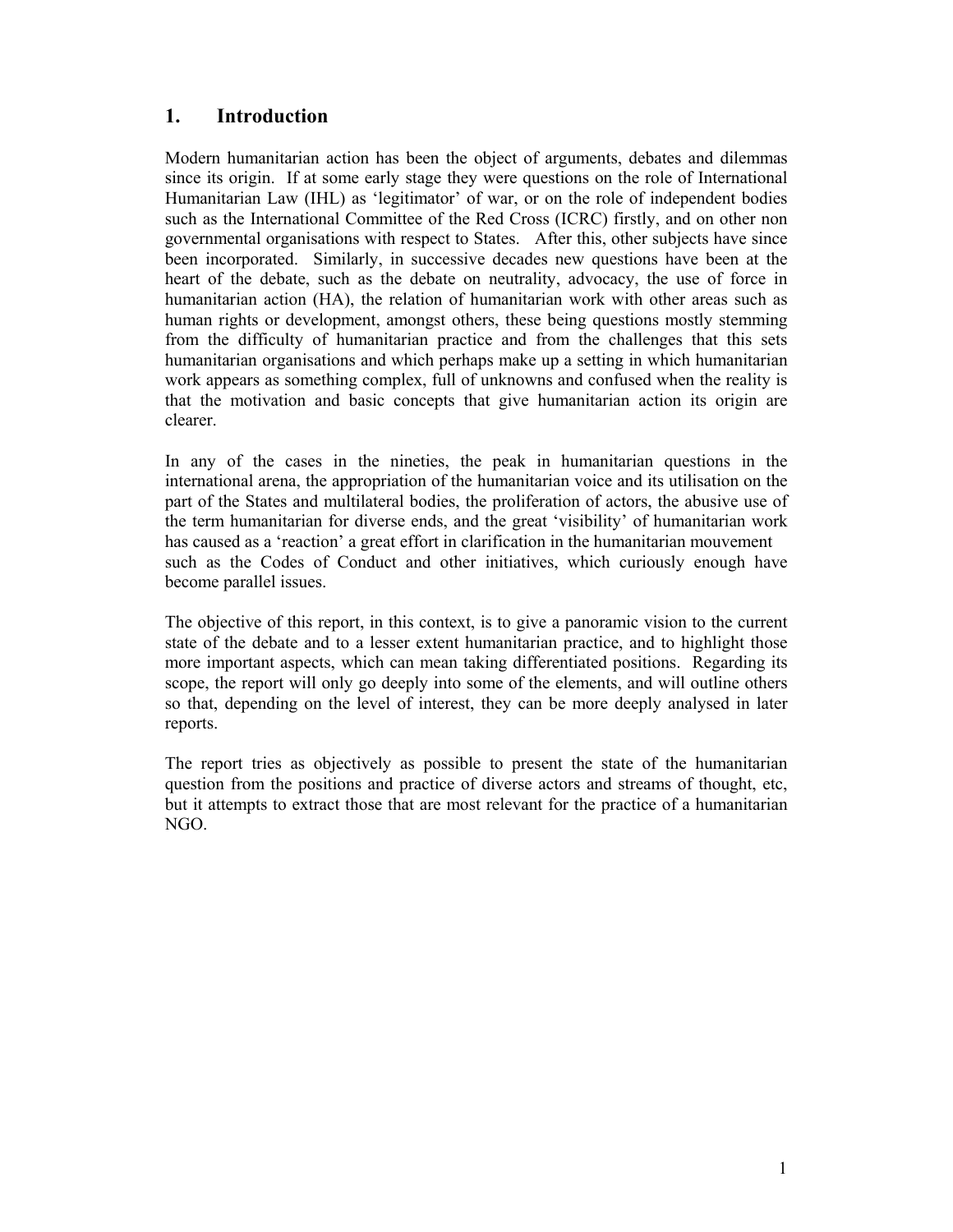## **2. Structure of the Report**

In order to organise the current debates on humanitarian questions and to contribute to the clarity of the Report we have grouped together the subjects to/in debate into three categories:

- 1. The debates around principles, values, ethical questions and the scope of humanitarian action.
- 2. The debates and proposals around legal aspects of humanitarian action in the wide sense; in other words, not only International Humanitarian Law (IHL) but also other questions of a legal nature that affect or can affect humanitarian work.
- 3. Operational debates, arising from recent practice, which submits humanitarian action to the verdict of practice. We have divided this section into three subcategories: a) relating to standards, b) the actors and their mandates, c) the areas related to humanitarian work with other types of intervention.



It is obvious that the three categories and the subjects that are grouped together in them are inter-related and for this reason we suggest two other variables of analysis: correspondences and tensions.

The outline of the humanitarian debate that we propose (fig.1) is full of crossed links and the presentation of it in this way is only an attempt to organise the discussion. Each one of the sections would give rise to a wide debate where, tangentially, other secondary debates would appear. For example, the debate on peacekeeping operations brings us to the UN system, to the relationships between States and to the problems of interference, human rights and IHL, etc.

The second part, which we have called correspondences (fig.2), puts us in relationships within one subject or with others. It organises a range of debates coming from the whole field and demonstrates their connections within this internal scheme. In the correspondences we try to put forward an integral view of certain subjects that are related to ethics, law and to operational matters and that therefore go beyond the three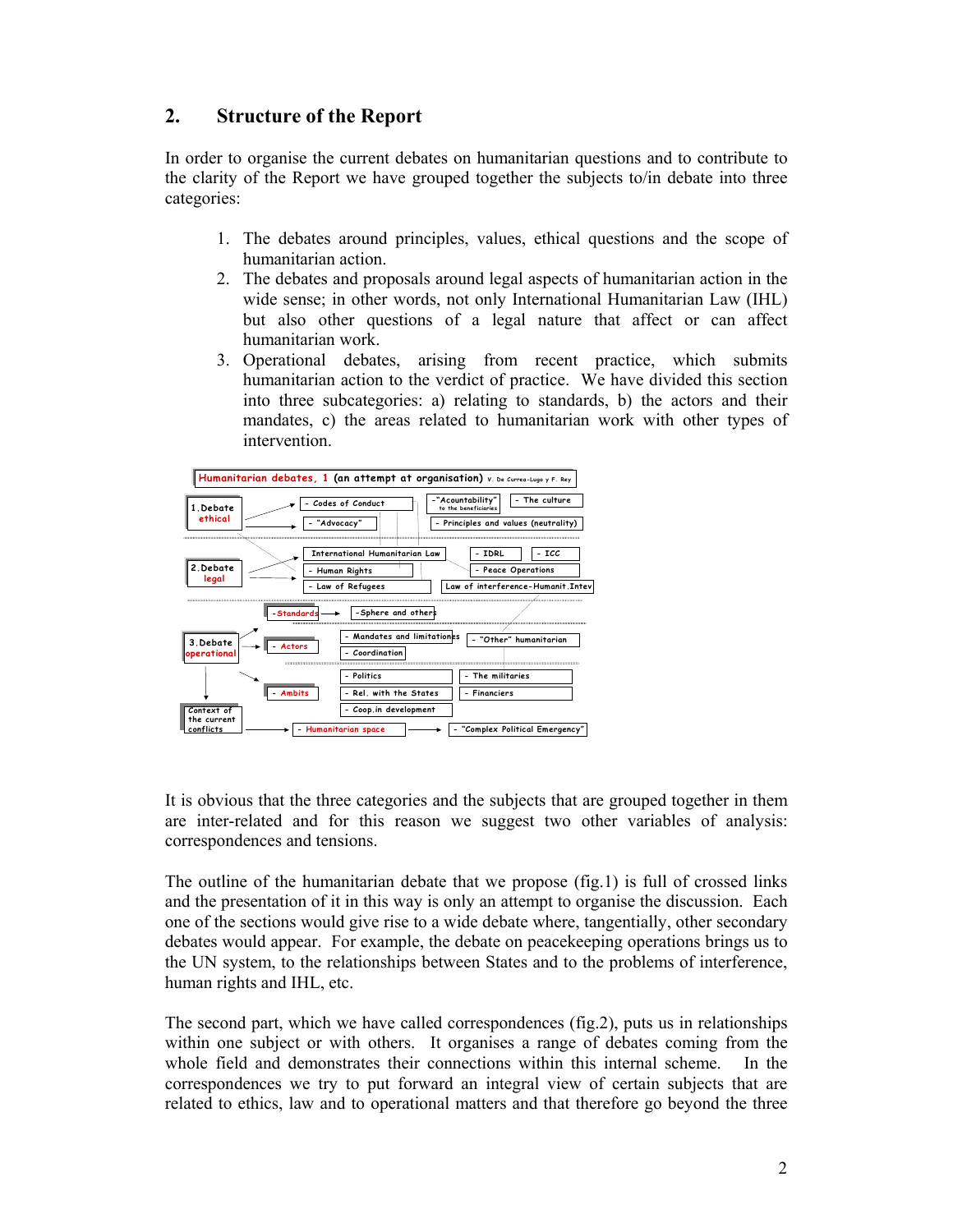basic categories of analysis. In Human Rights, for example, we would consider what affects the three areas.



The third part, the tensions (fig 3), shows some 'problematic' relationships in a biodirectional way, which can be broached from the left to the right (from the formal sphere to tension) or in the opposite direction (from perceived tension to the sphere in which it materialises).

In the present report the debate is going to be presented from the point of view first outline. The other two views (correspondences and tensions) will serve in the future to incorporate elements in a tri-dimensional model.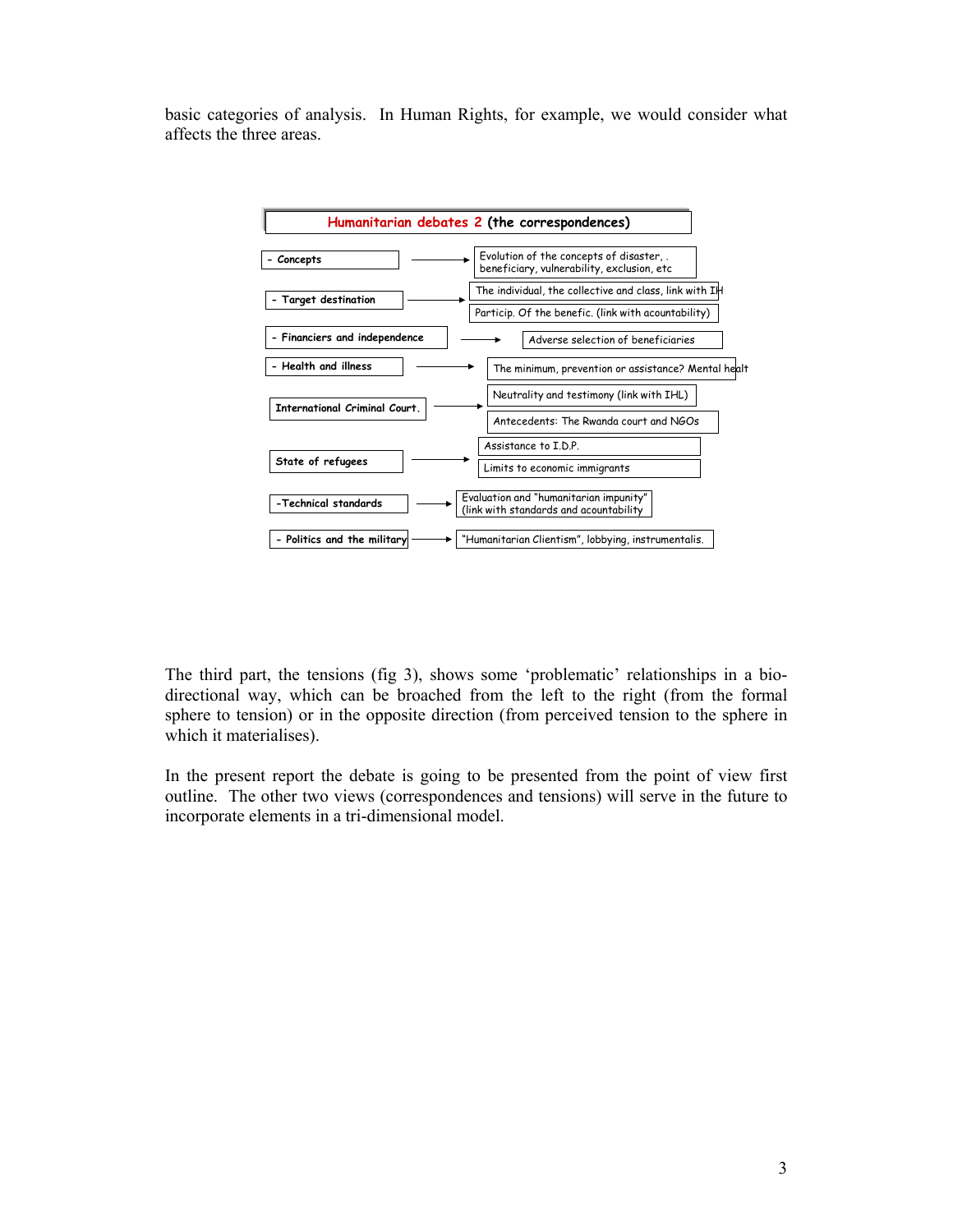

By way of introduction, we have included some references and considerations on the contexts and new, more or less novel, ways of interpreting the crises and the role that humanitarian aid plays or can play in them.

We have tried to use many and diverse sources of information and reading materials as it is a fact that in humanitarian action the sources are somewhat diverse and with different priorities in the Anglo-Saxon sphere and the Francophone one, and also between United Nations bodies, the various families of humanitarian NGOs, the ICRC, Medicos Sin Fronteras, other NGOs, other actors somehow connected to HA and the academic sectors linked to the sector, etc. Our origins inevitably lead us to be closer to some positions than to others, but we have tried to respect the different strands of thought and proposals and to present them in a positive way in the different debates.

As authors we both come from different humanitarian working experiences but with a similar logic. From a "positivist" starting point and with training and scientific practice (medicine and biochemistry) we have been gradually getting closer to the social, ethical, legal and political questions while trying to find a more integral vision in humanitarian questions. Furthermore, we have always tried to put forward the critical thought and self-criticism of the action.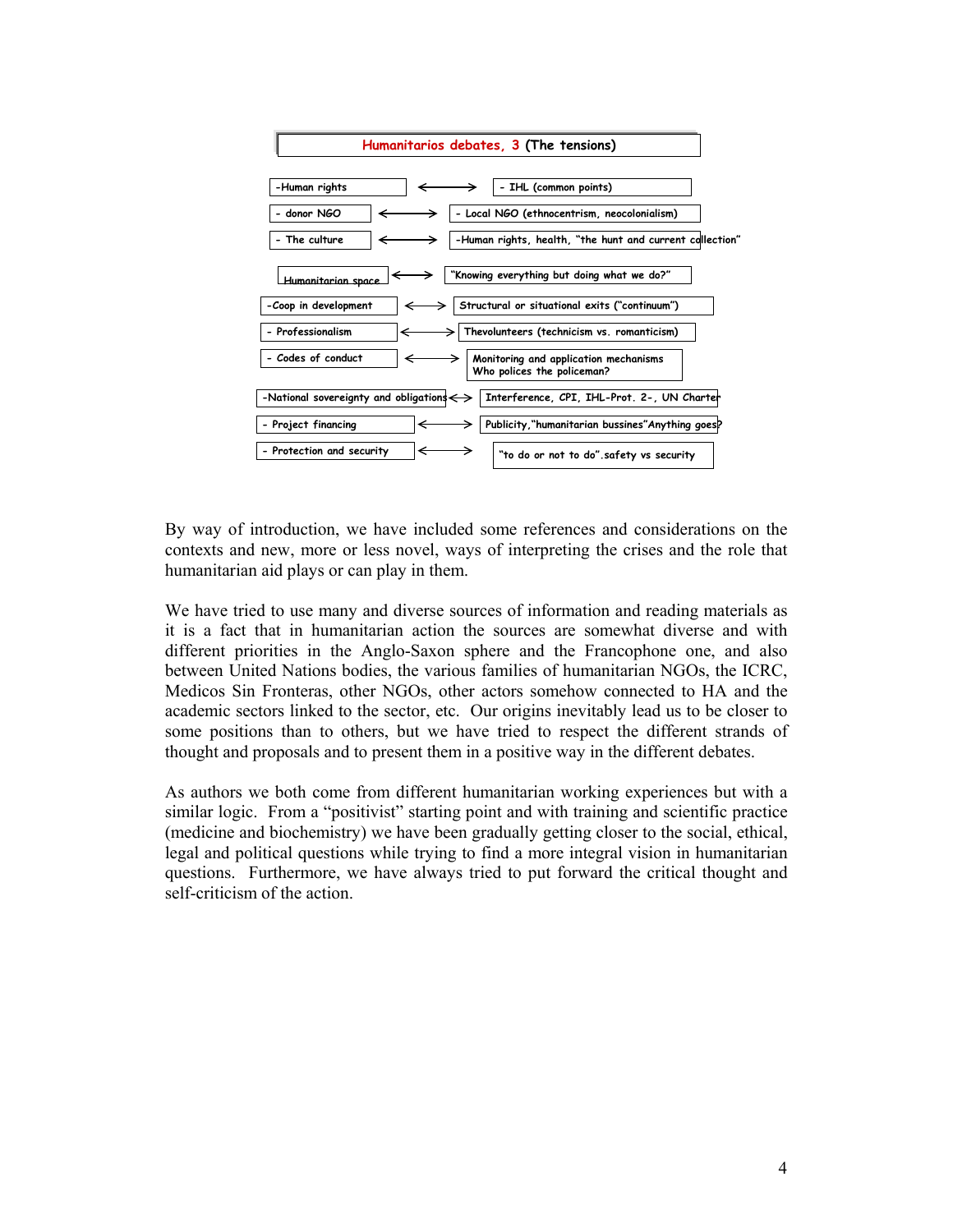## **3. Changes in the contexts of crisis and the new role of humanitarian action**

#### **3.1. The debate on 'complex emergencies'**

It turns out to be inevitable when starting a work of this nature, that one will make references, although in this case brief ones, to the changes in the international context which have been caused by, on the one hand the peak in humanitarian questions and on the other, by the bringing into question of some of the points raised by 'classic' humanitarian work and by the start of new debates.

The post Cold War world is not for most of the population of the planet a safer world but rather one much less safe. According to the data and whatever indicator we look at, the number of people in situations of extreme poverty or vulnerability, of refugees and the internally displaced or those excluded from systems of sustenance has increased in the past decade<sup>3</sup>. Although almost the whole world agrees with this statement, the way in which this reality is assessed, the focus taken to study it and the manner of approaching these facts including the terms or slang which is employed, all condition the type of points raised and the humanitarian response.

In this sense, some of the changes in the typology of the conflicts from its causes to its consequences and the variables that are found in them have given rise to a new concept, one which is being used more by the numerous bodies and which means, in our opinion, something more than a simple name change. It means a wider and multi-faceted focus in the analysis of the crisis that humanitarian action confronts. We are referring to the concept of 'complex emergency' <sup>4</sup>.

A complex emergency is a situation caused by man in which there are victims from the effects of war, displacements and famine, and where the war (in the vast majority of cases a civil war) combines with a weakening or total collapse of economic and state infrastructures, and at times with a natural disaster to make all this worse. These crises are not caused by the environment, or by the lack of resources (in fact there are many poor countries which do not suffer from this) but by the way in which these resources  $\alpha$  are distributed<sup>5</sup>.

 $\overline{a}$ <sup>3</sup> There are many publications which develop this subject of changes in context. See, for example, ROBERTS, Adam: "El pa pel de las cuestiones humanitarias en la política internacional en los años noventa", in: UNIDAD DE ESTUDIOS HUMANITARIOS, *Los Retos de la acción humanitaria*, Icaria, Barcelona, 1999. Also REY MARCOS, Francisco GONZALEZ- BUSTELO, Mabel: "Las crisis humanitarias del nuevo siglo: aprender de la experiencia", in *Anuario CIP 2000*, Icaria, Barcelona, 2000. 4 <sup>4</sup> Here we take a part of the article: REY MARCOS, Francisco y GONZALEZ- BUSTELO, Mabel: "Las crisis…" *Op. cit.* <sup>5</sup>

 $<sup>5</sup>$  For a review and discussion of complex emergencies see CLIFFE, Lionel and LUCKMAN, Robin,</sup> "Complex political emergencies and the state: failure and the fate of the state", in *Third World Quarterly*, Vol 20, Nº 1, 1999, pp. 27-50. Also, KUNDEL, Joakim: "Humanitarian assistance: Breaking the waves of complex political emergencies. A literature survey"*, CDR Working paper* 99.5, 1999. Accesable on Internet, at www.cdr.dk/wp-99-5.htm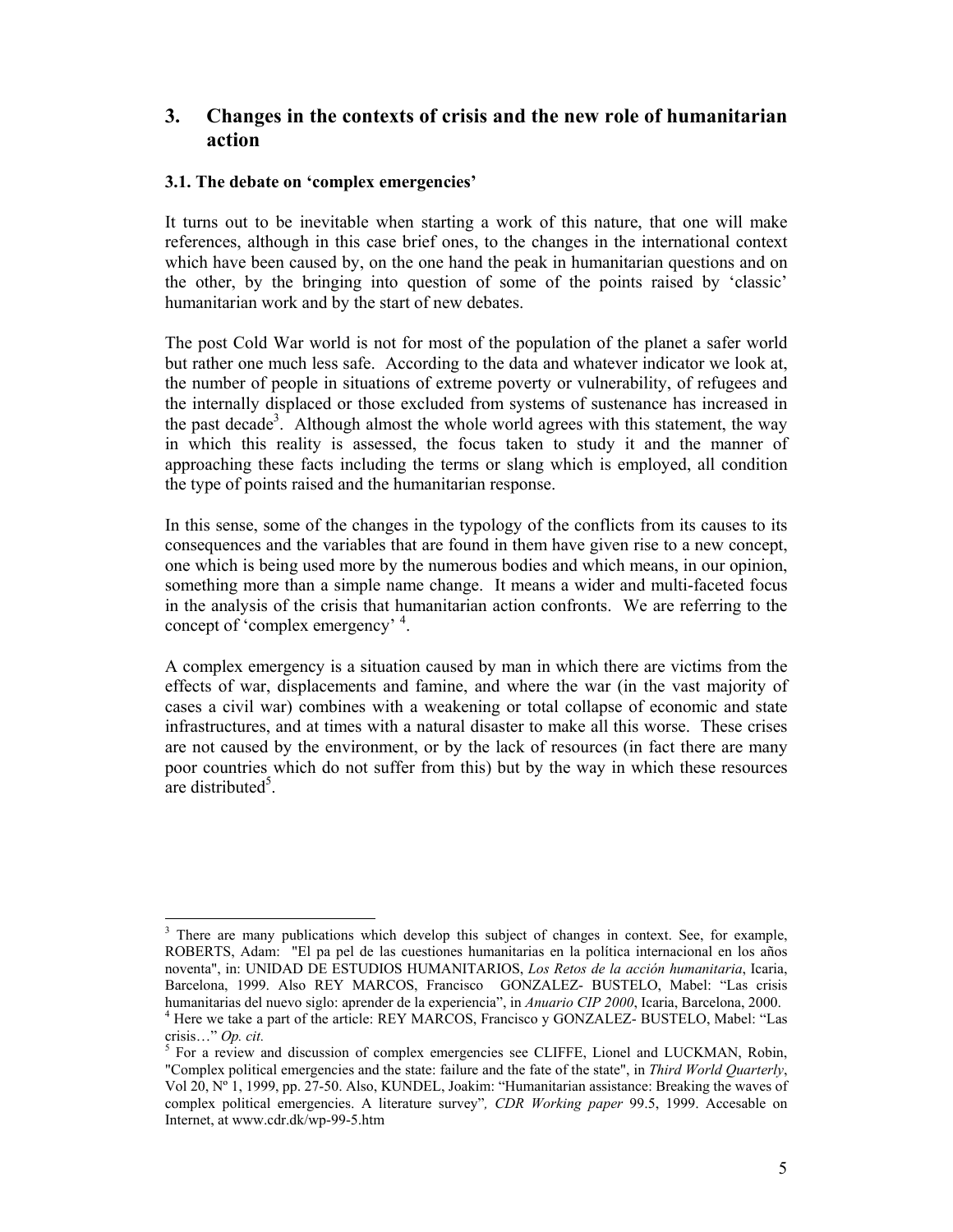These complex emergencies demonstrate very different characteristics from disasters with natural causes because they persist for long periods of time and their origin is as much economic as political. Powerful economic and social groups take advantage of them or create them intentionally with the aim of maintaining their political and economic power, and can carry out ethnic or cultural genocide alongside. The copying strategies that the communities set in motion to confront these natural disasters, such as droughts or floods, are not possible in this context, which means that their effects get worse. Their root is political, and if that is not recognised, the factors which perpetuate the violence will not be cut short<sup>6</sup>.

However, the concept itself of the complex emergency can be questioned from several points of view. A complex emergency means a breakdown in the economic, social, political and even environmental structures of a country, but fragile states or states on the periphery of the world system live in a situation of permanent crisis. This crisis presents its sharper moments which those viewing from the outside can define as emergencies, but actually the emergency is permanent as it is a consequence of the way in which the country fits into world system and market. For this reason it can be said to be a subjective concept which depends from where one is looking or acting. Furthermore, it is worth asking if they really are political or humanitarian emergencies, because their consequences are humanitarian (victims of combat, hunger, epidemics or refugees) but their causes are always political. Then there are those who use the term complex political emergency (CPE) more and those that utilise complex humanitarian emergency (CHE). To further complicate matters, the more simple complex emergency (CE) is becoming more commonly used. This is the case in the United Nations and many bodies in the Anglo-Saxon sphere<sup>7</sup>.

Perhaps the most significant change in the typology of conflicts or EC is that the percentage of civilians in the total number of war victims is currently more than 90%, which is to say that they have become the primary 'military objective' of the combatants<sup>8</sup>. Civilians are directly attacked by the combatants, they are submitted to hunger and forced displacement and are victims of genocide. The collapse of state structures leads to the proliferation of armed groups who fight amongst each other, in surroundings of extreme violence and chaos. In this context, accessing the victims has become increasingly difficult for the humanitarian organisations. They encounter many difficulties in helping the civil population and, above all, in guaranteeing their protection due to the obstruction of the governments or armed groups that control the territories and the lack of guarantees for their security. Humanitarian aid has even started to become a part of the dynamic of the conflict by means of it being taken away from the civilians to be used to pay for bellicose efforts, or by being used to achieve population displacement. Providing food, care and of course protection has become a very complex task.

<sup>&</sup>lt;sup>6</sup> MACRAE, Joanna; ZWI, Anthony: "Famine, Complex Emergencies and International Policy in Africa: An Overview", en: MACRAE & ZWI (eds.): *War and Hunger: Rethinking International Responses to Complex Emergencies.* Zed Books & Save the Children Fund. Londres, 1994. 7

It is significant that "Reliefweb", the webpage of the United Nations for disasters and crises, divides this into two categories: natural disasters and complex emergencies, which means that the use of the term becomes generalised.

<sup>8</sup> RENNER, Michael: "El fin de los conflictos violentos", in *Anuario WorldWatch. La situación del*  mundo, WorldWatch Institute, Icaria-FUHEM, Barcelona, 1999, p. 295. For the prevailing definition of military objective see: additional Protocolo II to the Geneva Conventions of 1949, article 52.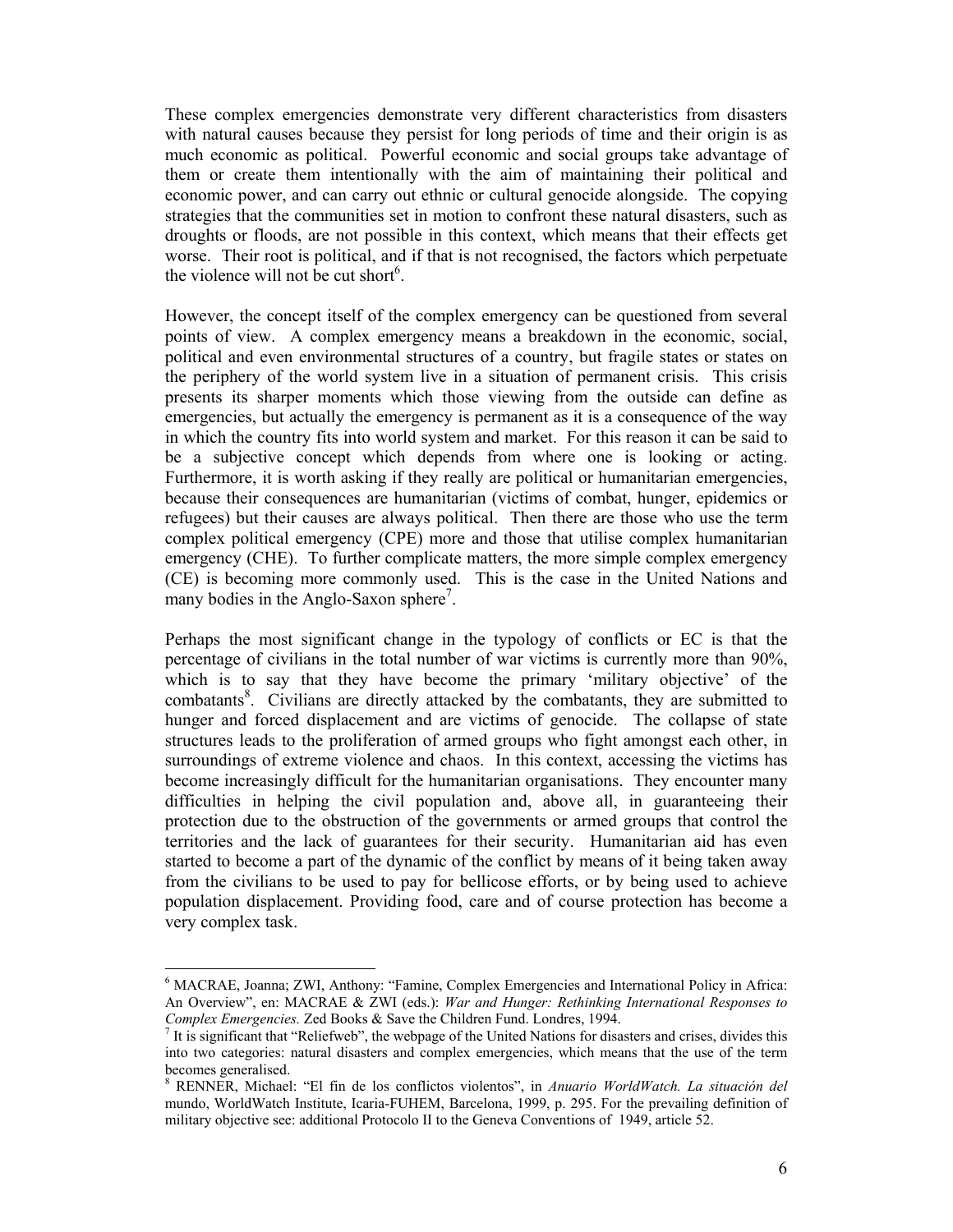Tactics such as ethnic cleansing, genocide, mass violations of human rights, torture and the use of hunger as a weapon of war, etc, force large population displacements. The combatants think that in order to weaken the enemy they have to destroy its civil support. This includes tactics that not only eliminate the civilian population but also pursue its mutilation so as to convert it into a burden for its communities, or to curb its productive capacity (anti-personnel mines, cutting off the hands of country people in Liberia and Sierra Leone, control of food transportation, etc.).

A basic element for understanding complex emergencies is what Mark Duffield calls the political economy of internal war. As well as losers, complex emergencies have winners, powerful social sectors which absorb the assets of those who die or who find themselves obliged to flee. This transfer of resources, which exacerbates poverty and misery, is not an anarchic process but rather one that forms part of a wide parallel economy, not only in the local arena but in the national and international one also. Survival and the control of resources on the part of powerful groups, in the context in which they have lost the alliances and transfers that they had during the Cold War, is a fundamental factor in complex emergencies, as these groups have found themselves obliged to formulate alternative ways to assure their survival<sup>8</sup>. This parallel economy includes the trade of legal and illegal assets, and so the arrival of massive international aid can not be considered a derisory factor in this context, as it becomes yet another element in the spiral of violence through its appropriation and sale for feeding belligerence by the parties involved. Therefore, humanitarian action can not be analysed in isolation without being linked to the dynamics of the conflict itself<sup> $9$ </sup>.

Investigators such as Duffield, De Waal, Keen and others who have made efforts to explain the dynamics of certain contemporary wars, have found a common element in them. War has a logic, a function and a clear rationality for certain groups: war is an end in itself. For this reason international assistance can not disconnect itself from the parallel economy which characterises it and from the dynamic itself of the conflict. Humanitarian activity can, without trying to, offers direct or indirect economic or political support to those dominant groups which come out advantageously from these wars. What is more, if these groups are involved in a predatory structure in a framework of conflict with ethnic factors and transfer of resources, the aid can become a basic element of the political economy of the war.

The accusation that HA may have contributed to the prolongation of some conflicts was made above all in relation to the crises of Ethiopia and Sudan in the eighties and Somalia, Bosnia, Liberia and Sierra Leone in the nineties.<sup>10</sup> Despite the fact that aid organisations have made big efforts to prevent this situation, in many cases a proportion of the aid has ended up in the hands of combatants who, either collect it as 'right of passage' in controls, or take it away from its initial recipients, the civilian population.

<sup>&</sup>lt;sup>8</sup> "The survival of the dominant groups and classes within these crises is what gives complex emergencies their special nature. This survival is associated with the extension of parallel and extra-legal activities, which themselves provoke ethnic tensions, the transfer of resources, conflicts and population movements", DUFFIELD, Mark: "The political economy of internal war: asset transfer, complex emergencies and international aid", in: MACRAE & ZWI (eds.), Op. cit.

<sup>&</sup>lt;sup>9</sup> STEWART, Frances: *The root causes of conflict: some conclusions*, Queen Elizabeth House, University of Oxford, June 1998.

<sup>&</sup>lt;sup>10</sup> ROBERTS, Adam: "Humanitarian action in war", Adelphi Paper n° 305, Oxford University Press, London, 1996, pag. 58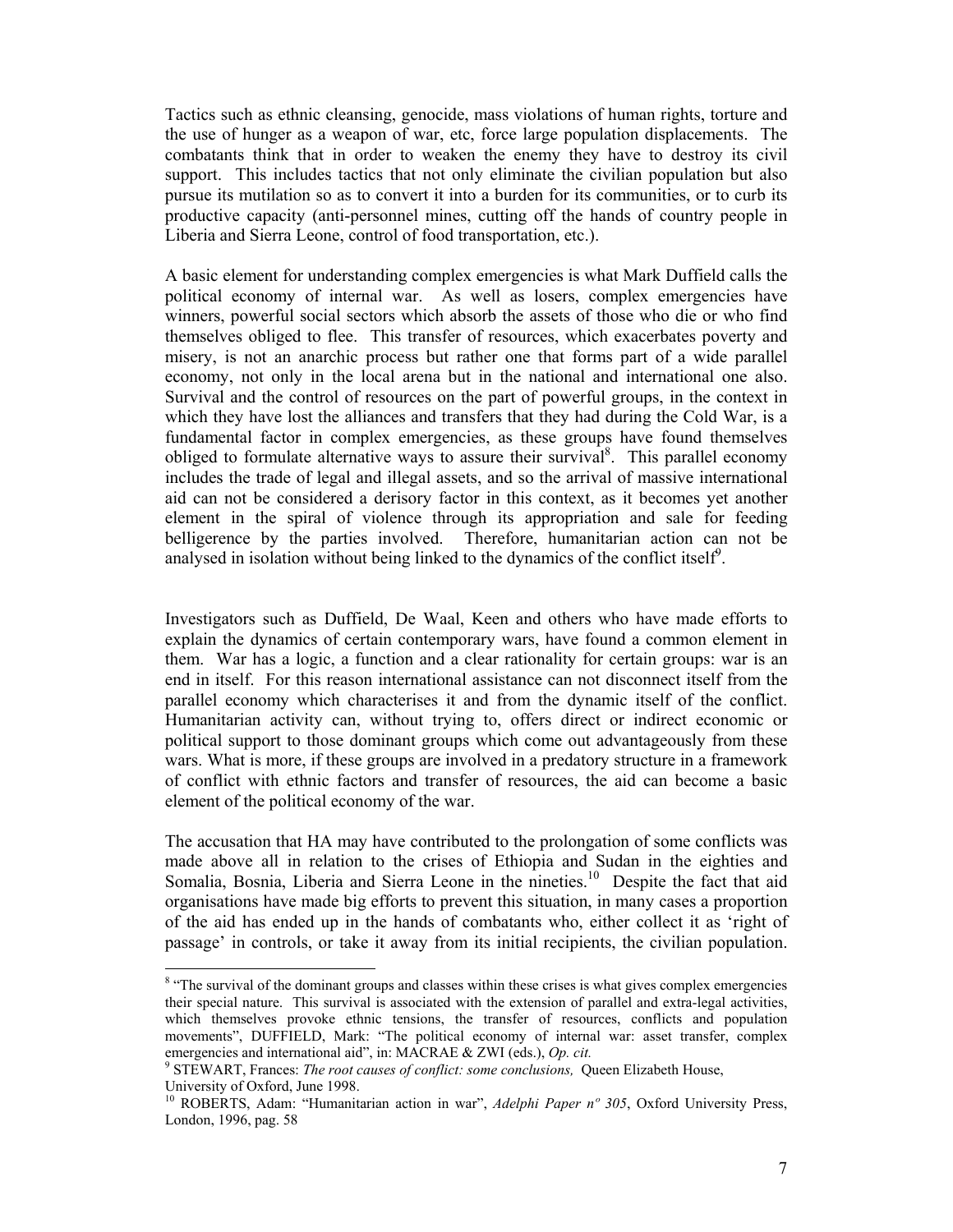This does not serve only to feed the troops but to finance new arms purchases. Furthermore, the aid can a substitute for political action when effective measures are being taken to find a solution to the armed conflicts, because when the level of violence is decreased, the necessity for firm action to resolve the conflict with regard to the international community is reduced. $<sup>11</sup>$ </sup>

**As we can see, the concept of CE can be useful in as far as it obliges us to analyse the many variables that there are in a situation and it helps us to value the risk or limitations of acting alone in one of them. It allows us to better understand the complexity of current crises and the role, ambivalent in many cases, that the aid carries out in them.** 

However, some consider that it is a simple change in terminology 'the same dogs with different collars'. The acceptance speech when Medicos Sin Fronteras picked up the Nobel Peace Prize is significant: "The 1992 crimes against humanity in Bosnia-Herzegovina. The 1994 genocide in Rwanda. The 1997 massacres in Zaire. The 1999 actual attacks on civilians in Chechnya. These cannot be masked by terms like 'Complex Humanitarian Emergency', or 'Internal Security Crisis'. Or by any other such euphemism - as though they are some random, politically undetermined event. Language is determinant. It frames the problem and defines response, rights and therefore responsibilities. It defines whether a medical or humanitarian response is adequate. And it defines whether a political response is inadequate. No one calls a rape a complex gynaecologic emergency. A rape is a rape, just as a genocide is a genocide. And both are a crime. For MSF, this is the humanitarian act: to seek to relieve suffering, to seek to restore autonomy, to witness to the truth of injustice, and to insist on political responsibility".

#### **It is precisely because language is such a determinant factor that a deepening of this debate, and perhaps the adoption of a position or clarification of terminology regarding it, would seem appropriate**<sup>12</sup>**.**

<sup>11</sup> PERRIN, Pierre: "Efectos de la ayuda humanitaria sobre la evolución de los conflictos", in *Revista Internacional de la Cruz Roja*, nº 146, June 1998. pp. 349-364<br><sup>12</sup> The fundamental problem of what to call something determines the place that this thing acquires in

speech. When Medicos Sin Fronteras say, on receiving the Nobel prize that "a rape is not a complex gynaecological emergency" it is specifically drawing attention to the name. Another problem is connected with what is included and excluded in the agendas, both political and humanitarian. Amartya Sen, in her lectures to the World Bank (SEN, Anartya: *Development and Freedom.* Spanish edition: *Desarrrollo and Libertad,* Planeta, Madrid, 2000) draws attention to this. When, for example, in human rights someone says that what we call social rights are of a welfare society and someone else says that the Welfare State is also the leisure State, this ends up saying that the diarrhoea health problems in the Third World, no matter how ridiculous it may seem, are a claim for leisure. The debate on terminology is not therefore a technical debate but an ideological one. The World has changed since the Cold War but not by as much as some suggest. The politically correct perception of seeing and naming it has changed more. This is not the place to go into this more deeply, but numerous terms used in humanitarian action are the object of confusion, above all because of their different use in different languages. *Compassion and charity,* which in English have positive connotations are consedered differently in Spanish or French. The same thing happens with *aid*

<sup>.</sup> El otro problema está relacionado con lo que se incluye y se excluye de las agendas, tanto políticas como humanitarias. Amartya Sen, en sus conferencias frente al Banco Mundial (SEN, Amartya: *Development and Freedom.* Edición en español: *Desarrollo y libertad,* Planeta, Madrid, 2000) llama la atención en este sentido. Cuando, por ejemplo, en derechos humanos alguien dice que los llamados derechos sociales son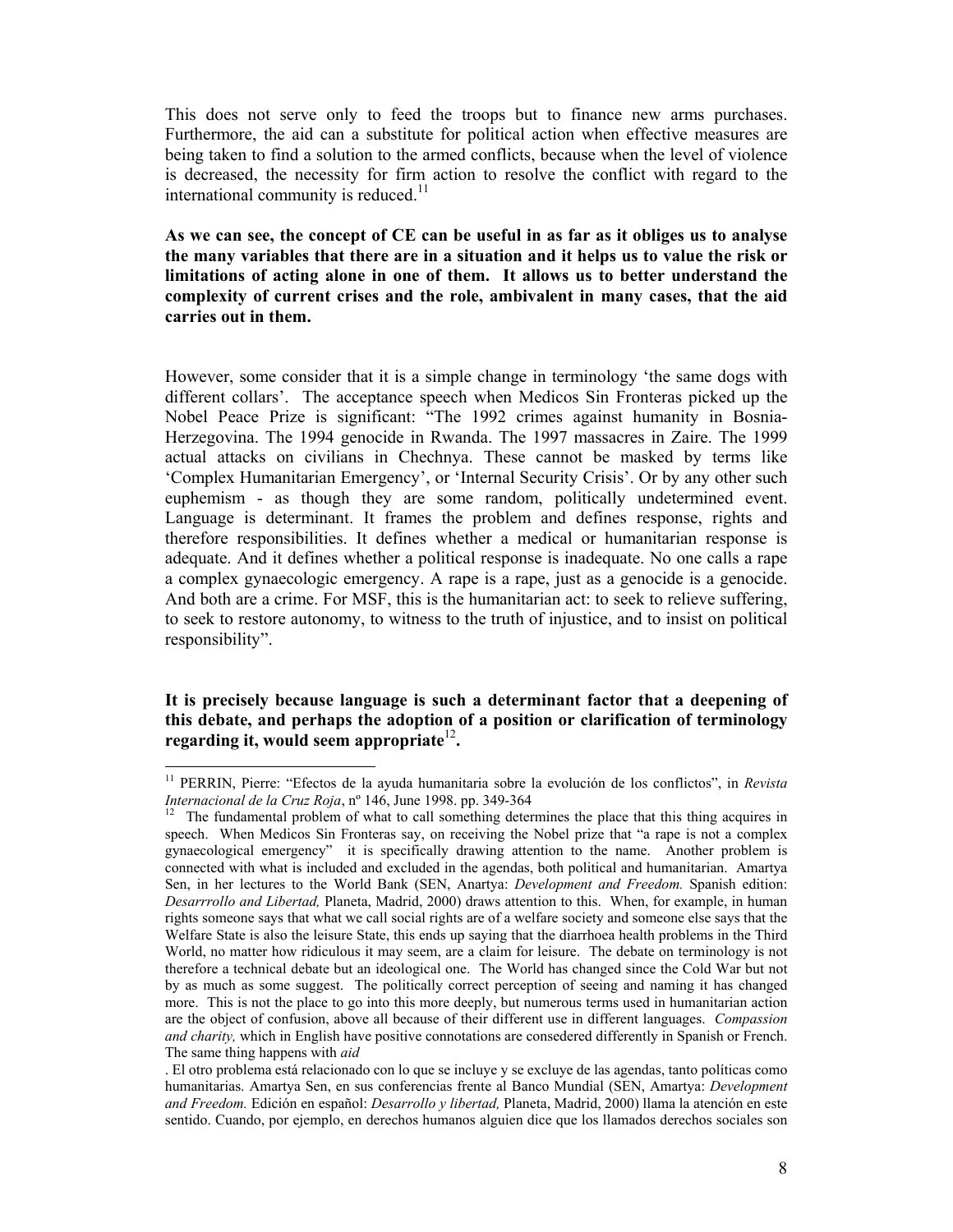#### **3.2. The new role of humanitarian issues in the international 'agenda'. The incoherences of coherence.**

Changes in the international context and other variable caused, says Adam Roberts, a peak in humanitarian questions in international politics in the nineties. The implications of this now and furthermore in the future merit a few lines at least in the report.

This 'new humanitarianism', thinks Roberts, 'emerges as a response, when not emerging as a substitution or a supplement to liberal or democratic ideology. Despite offering a response to the crises, it is difficult to know in which direction to direct this humanitarianism when faced with the reality of how difficult post-aggression reconciliation is in conflicts with religious or ethnic roots<sup>13</sup>.

At the same time, other factors such as the growing role of the media in public opinion and governments, the interest of states in finding a 'lowest common denominator' for their responses (which is in many cases humanitarian aid), the neglect of their responsibilities regarding International Law, a greater 'visibility' in humanitarian action compared with other actions such as development co-operation, new definitions of global security and the setting in motion of new crisis management mechanisms, amongst others, have been forming a panorama in which humanitarian action has been consolidating in the international scene.

The increase in funds dedicated to humanitarian aid by donor states and multilateral donors at moments when total ODA (Official Development Aid) is decreasing, has gone hand in hand with these changes. If in the two years of 1985-1986 humanitarian aid made up 1.9% of total ODA, it is currently more than 8% of the total at the end of the nineties<sup> $14$ </sup>. In the case of other donors such as Sweden or Norway, the humanitarian aid component of ODA exceeded 20% of the total.

More importantly in this context is the growing use of what is made of humanitarian aid, of humanitarian discourse let's say, as a specific instrument of foreign policy, and of the growing politicisation of humanitarian action. It converts into one more tool within the myriad of instruments that the international community has to confront crises but it loses the focus of its mandate and objectives. The situation is at the least, paradoxical: in the crises where there is a large interest on the part of the international

de la sociedad del bienestar y otro dice que el Estado de bienestar es también el Estado del ocio, pues termina diciéndose que los problemas de salud por diarreas en el tercer mundo, en conclusión y por ridículo que parezca, son una reivindicación del ocio. El debate sobre términos no es pues un debate técnico sino un debate ideológico. El mundo ha cambiado desde la guerra fría, pero no tanto como algunos proponen, más ha cambiado la percepción políticamente correcta de verlo y denominarlo que la realidad misma. No es este el lugar para profundizar en ello, pero numerosos términos usados en acción humanitaria son objeto de confusión sobre todo por su diferente uso en diferentes lenguas*. Compassion o charity* que en inglés tiene connotaciones positivas son considerados de otro modo en castellano o francés. Lo mismo sucede con *aid* por ayuda que en castellano tiene una consideración meramente asistencial. Y así *ad infinitum*. Para un debate sobre conceptos en desastres, ver: DE CURREA-LUGO, Víctor: "¿Qué queremos decir cuando decimos ¨desastre¨?" *Revista Española de Desasrrollo y Cooperación, núm. 8* (Madrid, primavera/verano de 2001), pp. 101-117.

<sup>&</sup>lt;sup>14</sup> For a review carried out these figures see: IASC (InterAgency Standing Committee), Global Humanitarian Assistance 2000, An independent Report Commissioned by the IASC, IASC-OCHA, Geneva, 2000.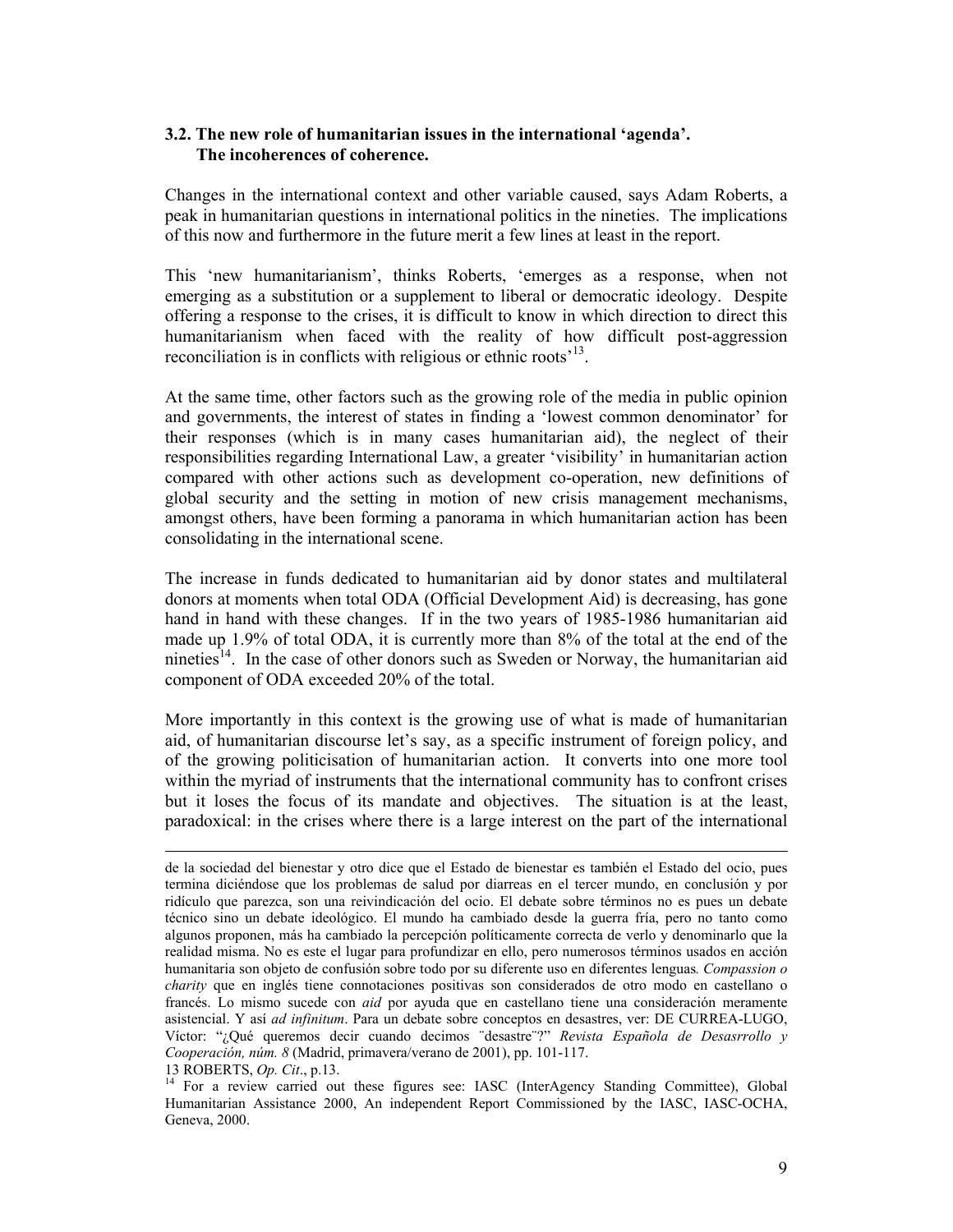community (Kosovo) humanitarian aid is used instrumentally in the service of politics and this is justified for the sake of 'coherence' with the situation with which the various instruments must act, within an integrated response framework. In the cases where there is not this interest (Chechnia) humanitarian aid becomes the only response and expectations are generated for the role that it can carry out. In both cases the humanitarian aid is put in the service of politics (the apparent lack of politics as in Chechnia is also very political), and its affects and impact are de facto conditioned. As has been said, paraphrasing Clausewitz, "humanitarian action can not become the continuation of politics by other means, or become its substitution, nor become the continuation of war by other means"<sup>15</sup>.

In any case, the search for a suitable relationship between humanitarian action and political action in the search for durable solutions to conflicts is a subject which should be looked further into while avoiding the subordination of what is humanitarian to what is political<sup>16</sup>.

#### **3.3. The debate on 'humanitarian space'**

 $\overline{a}$ 

The considerations above bring us to one of the most interesting concepts of the last few years, one which has tried to clarify and defend what the specific ambit of humanitarian action should be: what is called humanitarian space<sup>17</sup>. Summarising a lot, the idea of humanitarian space tries to demonstrate the need for an arena where humanitarian action, the work of assistance and protection with those who suffer, is possible without subordination to military, political or economic concerns. It means a space, on occasion virtual if you like, where we can act with independence and impartiality. As Ulrike Von Pilar says "most of the confusion around the term humanitarian action is the result of the scarce distinction between the creation and the protection of the space on the one hand, and the way of executing the humanitarian action within it on the other. While the former is a political responsibility (including legal and military aspects), the latter is responsibility of humanitarian organisations". On occasions, this space is a physical space as in the case of what are called humanitarian corridors, but mostly it is about trying to achieve respect for the way of acting which is characteristic of humanitarian action; that's to say its orientation towards the needs of the victims, its principles and its values.

This is important because, as has been seen on numerous occasions, mere physical presence, the simple existence of a 'secure' physical space does not guarantee independence of acting, free evaluation and the rest of the questions that are necessary for a humanitarian operation worthy of this name. Humanitarian action is not only characterised by what it does, but by how it does this. As has been said, emergency aid by itself can not called humanitarian if it is not carried out at the least, with impartiality and with orientation towards the needs of the victims.

<sup>&</sup>lt;sup>15</sup> REY MARCOS, Francisco, "La ayuda humanitaria en 1996; visiones y realidades desde la Unión Europea" in: *Anuario CIP 1997*, Icaria, Madrid, 1997.<br><sup>16</sup> See on this subject, Devon Curtis, *Politics and Humanitarian Aid: Debates, Dilemmas and Dissension,* 

HPG Report 10, Overseas Development Institute, April, 2001.

 $17$  For a deeper discussion on this see VON PILAR, Ulrike: "El espacia humanitario en estado de sitio: apuntes desde la perspectiva de una ONG humanitaria", in: UNIDAD DE ESTUDIOS

HUMANITARIOS: *puertes cerradas. El acceso a las victimas en la ayuda humanitaria,* Icaria, 2001.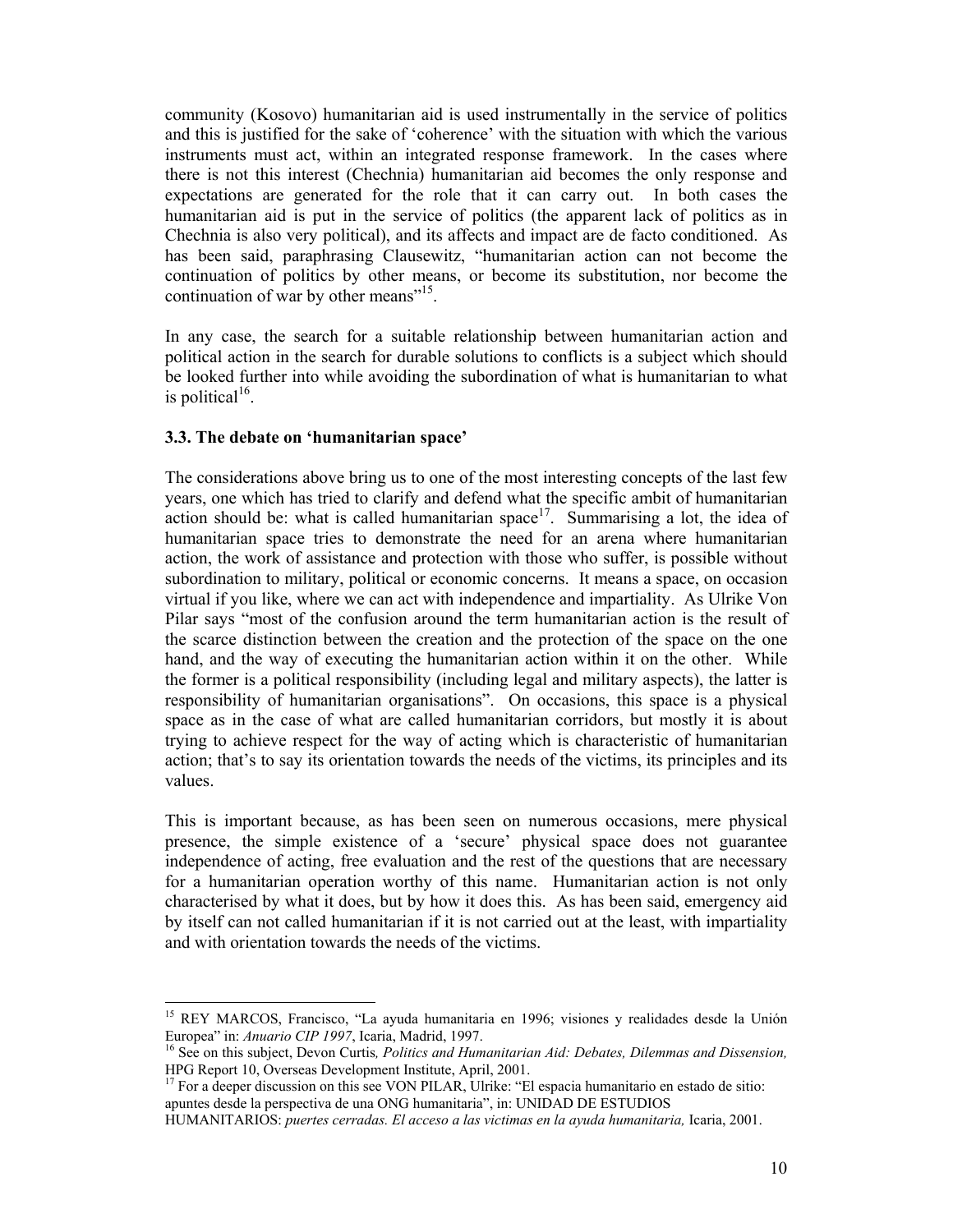Whether this concept of humanitarian space is shared or not, and there is debate about this, it is important to understand the specifics of humanitarian action and its way of confronting other forms of intervention.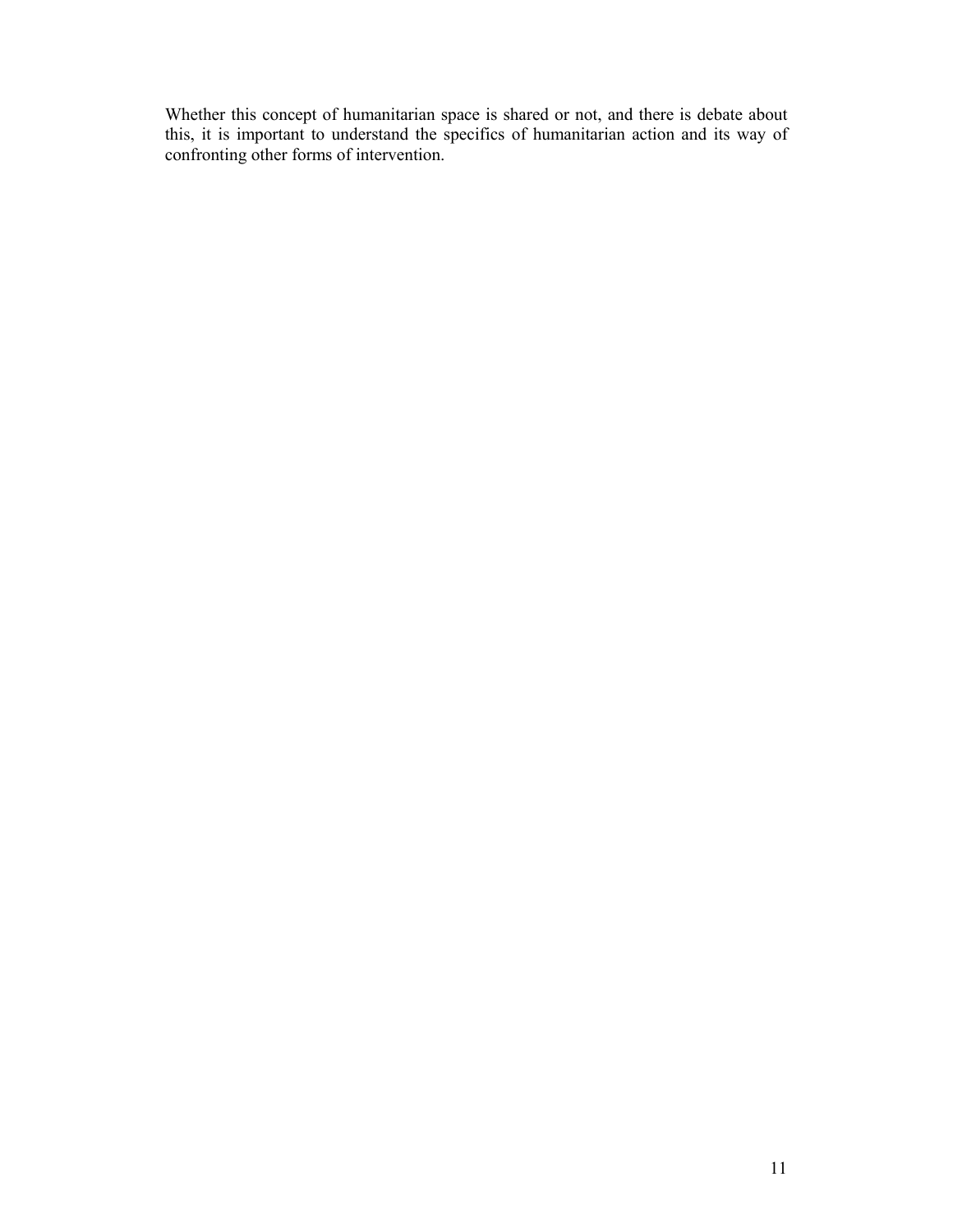## **4. The debate around the principles and the ethical values of humanitarian action**

Since its origin humanitarian action has turned round and justified itself in the maintenance of a series of ethical values, or of a vision of the human being, at the margin of ideologies, which has legitimated and differentiated it, as we have already said, from other forms of intervention. This emphasis on values and principles which tends to surprise those who approach the humanitarian field, has been and is one of the distinctive aspects of humanitarian work. It has been picked up on in most documents of principles, charters and mission declarations, etc, of humanitarian organisations and in some international legal texts and documents. There is agreement on some of these values and principles, while others have been creating debates, differences of interpretation and disagreement. We specially refer to those.

The emphasis on values and principles runs the risk of being understood as humanitarian 'fundamentalism' by certain sectors, but having seen the attempt to appropriate humanitarian discourse on the part of other actors and the level of confusion surrounding this, it is a risk that one has to take. As Minear and Weiss say in their wellknown *Humanitarian Action in Wartime*: "The principles are not absolute morals, but fundamental objectives towards which humanitarian action must be orientated. In humanitarian activity perhaps more than in other spheres, there may be as many exceptions as rules. But the principles establish their standards with which one can measure how they are kept to, and which help to avoid that a very energetic pragmatism degenerates into unprincipled opportunism"18. It is precisely now, at moments when a misunderstood activism lends itself to all kinds of opportunism, when it becomes necessary to say explicitly what the values and principles are that lay the basis for our action.

It is in this way that one must understand the discussion and approval in 1994 of the *Code of Conduct r for the International Movement of the Red Cross and the Red Crescent and Non Governmental Organisations (NGO) in disaster relief,* from now on 'the Code', which has today been signed by hundreds of  $NGOs<sup>19</sup>$ . As a positive landmark in the measure in which it defines certain basic, common principles and values of NGO humanitarian action: humanity, orientation according to the needs of the victims, impartiality, independence with respect to governments and accountability, etc,. The Code in fact emerges as a response 'on the defensive' on the part of the Red Cross and certain NGOs at times of great confusion regarding humanitarian concerns. In any case, as a consensus document, in many cases at the lowest common denominator, it leaves many debates open.

The suitability or not of this type of documents as a Code and its greater or lessor utility has been questioned from various points of view, as we will later see. Even signatory organisations of the Code such as MSF have drawn attention to the limits of this focus

<sup>18</sup> MINEAR, L., WEISS, T., *Humanitarian Action in Wartime,* Lynne Rienner Publishers, Boulder, Colorado.1994.

<sup>&</sup>lt;sup>19</sup> The Code must not be seen as a tool of cordination and it is an error to present it like this. It is an attempt to define clear and common principles at least for the humanitarian NGOs.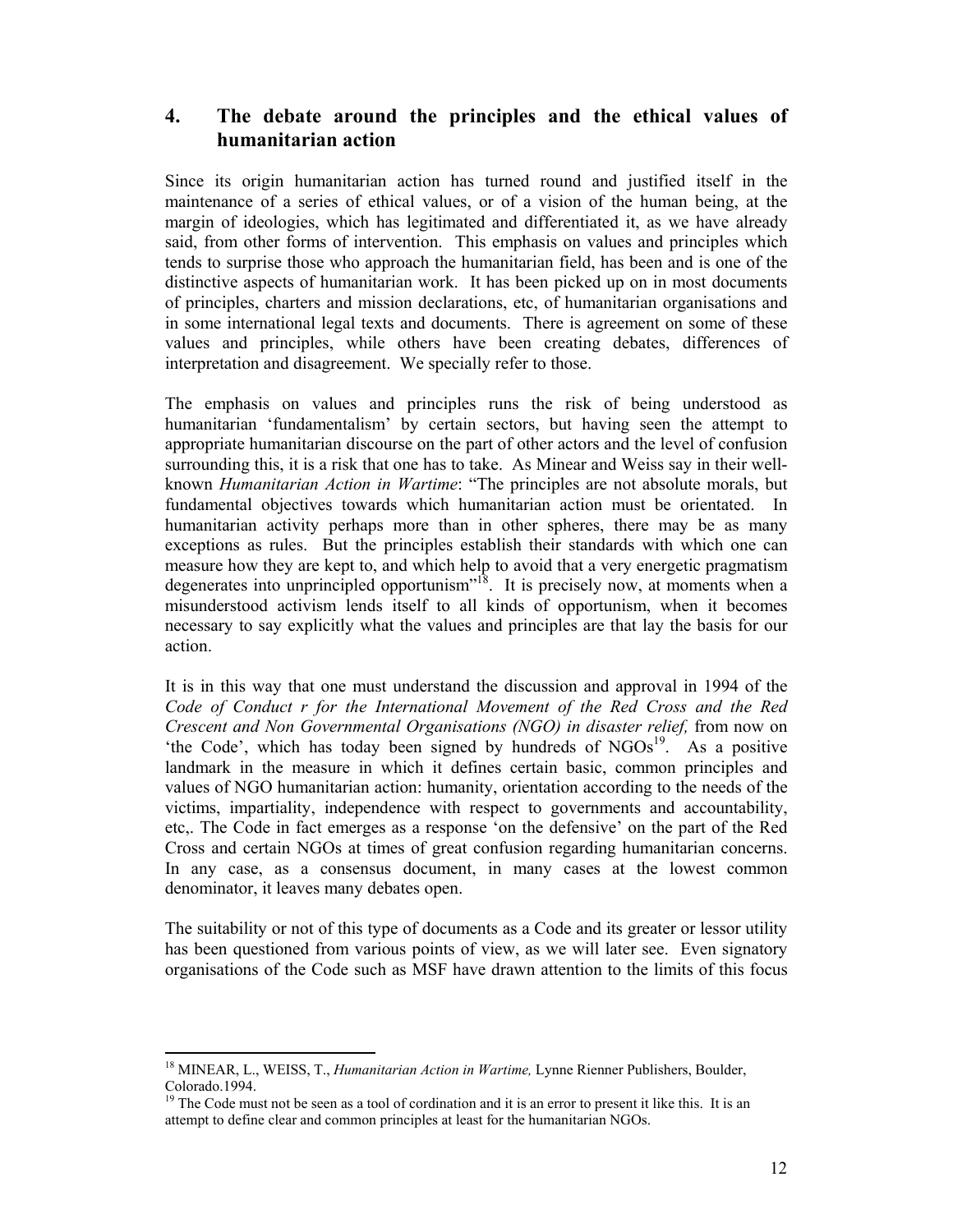on standards for humanitarian action<sup>20</sup> which affects mostly initiatives such as the "Sphere Project", but also the Code.

The idea that principles evolve and adapt to new realities is fundamental. If not, how does one understand that the Red Cross adopted the current version of its Principles in 1965, more than one hundred years after its creation? Or how does one understand the creation of Medicos Sin Fronteras itself? The humanitarian tradition is closer to the empirical tradition that adapts itself to situations than to a Kantian vision of categorical imperative (in this case humanitarian imperative, as some would say), although at times it seems the opposite. What would a seminar suggest titled 'Is aid based around principles possible in a world that does not have them?<sup>21</sup> What validity do they have? For this reason and through analysing the role that aid has played in certain crises, new questions on principles are raised.

Of the four classic Red Cross principles (we are not considering Unity, Universality and its voluntary nature which are organic principles), two of them continue to be considered fundamental, albeit with some debate, there being more discussion around neutrality and independence. As a joke we could say that the four principles are three: humanity and impartiality.

There is, in principle, agreement regarding the principle of humanity understood as the impulse with emerges with the objective of alleviating and preventing human suffering wherever it occurs and of fostering respect and protecting any human being in any circumstances. This consensus also has its representation in legal standards and is at the heart of the Universal Declaration of Human Rights, IHL and the Law of Refugees. To this the Humanitarian Charter of the 'Sphere Project' refers, which is a reminder to the states who are signatories to the standards mentioned of the obligations that they have taken on. What some call the humanitarian imperative, to which we have already made reference, is included in this principle.

The critics of the principle of humanity would say that its nature is too vague to be the base of humanitarian action. It is worth noting that in drawing up this principle for the Red Cross and other organisations at least four ideas were reaffirmed which cemented the principle and detailed the merest existentialist vision: prevention, alleviation, protection and respect. More recently the idea of aid as a right was incorporated. We will return later to the implications that this theme can have and if it is necessary to turn from a focus to aid centred on needs to one centred on rights.

Impartiality is also a universally accepted principle and encapsulates the ideas of nondiscrimination, attention according to needs and not other criteria, and the idea of priority treatment for those who need it most by making the difference between individuals abstract. The idea of impartiality constitutes the essence itself of humanitarian action and it is the base of classic medical ethics.

 $20$  See the interestion article of : TERRY, Fiona: "The limits and risks of regulating mechanisms for humanitarian action" *Humanitarian Exchange no. 17,* Humanitarian Practice Network, ODI, London, October 2000.

<sup>&</sup>lt;sup>21</sup> Principled Aid in an Unprinciples World: Relief, War and Humanitarian Principles. Papers from a seminar, London, April 1998..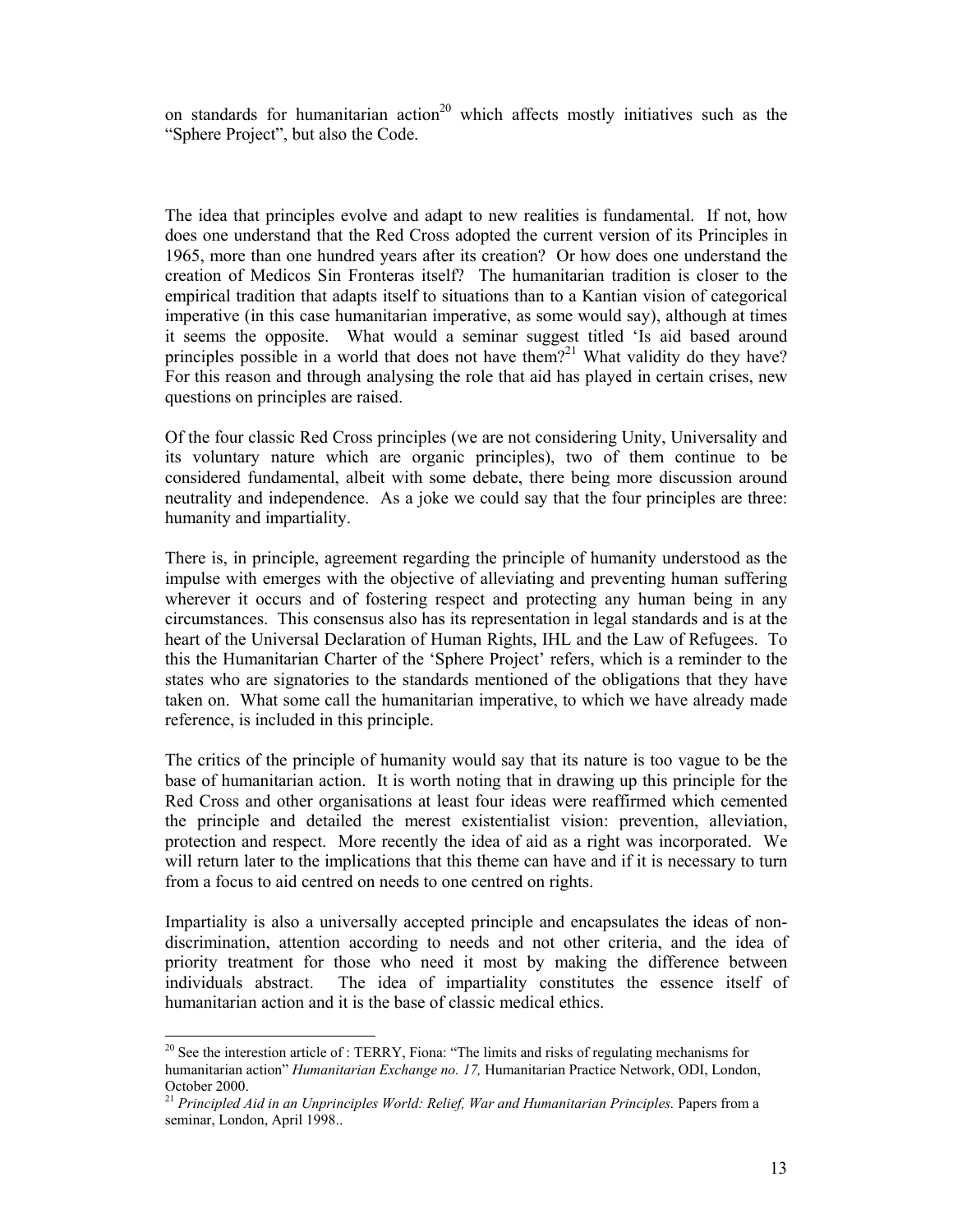It could be said that even those that advocate more adaptation of traditional humanitarian principles to current times would share the need to maintain the values that sustain the principles of humanity and impartiality. Also a certain idea of universality not only as an organic principle but as an expression of the universalist vocation of humanitarian action.

#### **4.1 The debate on neutrality**

 $\overline{a}$ 

The debate on neutrality is old and has been around for years with diverse interpretations, even in the organisations that adopt it. Similarly, in the Red Cross neutrality has two aspects: military neutrality, which is to say not acting in a way that can benefit one of the parties, and ideological neutrality which involves taking a position of reserve and prudence in political, religious and ideological controversies. But it is more. In the latest illustrations of this principle on the part of the ICRC neutrality as a type of behaviour was put forward, which is something different. "We must recognise that it is not always easy to act with neutrality. Firstly, each individual has personal convictions. When disturbances crop up that stir passions, abstaining from expressing ones opinions in the exercise of ones functions requires, on the part of each member of the Red Cross and Red Crescent, great self control. The volunteer is not asked to be neutral – we all have the right to have an opinion – but to behave and act in a neutral way. The shade of meaning is important  $x^{22}$ . Nobody is asked to be like a stone, to not suffer, to not be indignant at the violations of human rights or at violence, or to not take a position on this. They are asked to behave neutrally so as to maintain the confidence of the parties and to be able to access those who are suffering.

However, many argue that even while attempting this, neutrality is impossible in current CE and that it is naïve to continue arguing in favour of  $it^{23}$ . Inevitably the provision of assistance and resources and protection for certain sectors has an impact, and the question is to benefit from it in a positive way so that it contributes to the building of capacities and to the laying of the foundations for peace. This is to say replacing classic humanitarianism with a more political form of itself, and one integrated in the foreign policy objectives of security and peace. For this, the pure interpretation of neutrality is difficult to sustain. This type of position at least has the advantage of clearly putting forward the question without recurring to rhetoric of neutrality to hide clear political objectives.

For others, on the contrary, this integration is problematic both in terms of ethics and operationally. Ethically because it is not at all clear that the objectives of the big powers, multinational organisations or the states donating aid coincide with those of the populations affected by the conflicts (East Timor, Chechnia, etc.). Neutrality does not mean being politically blind towards the risk of the aid being manipulated but it is an active concept that requires the humanitarian actors to better analyse the political context to protect the integrity of their action. A distinction is made between a

<sup>22</sup> INTERNATIONAL COMMITTEE OF THE RED CROSS: *The fundamental principles of the Red Cross and the Red Crescent, Geneva, 2000, pp. 14-15.*<br><sup>23</sup> Rony Brauman himself argues that: "As in most modern conflicts, humanitarian neutrality lost all real

significance". BRAUMAN, Rony: *Refugee Camps, Population Transfers and NGOs, Hard Choices: moral dilemmas in humanitarian intervention, Jonathan Moore Eds., Oxford 1999, pp. 189.*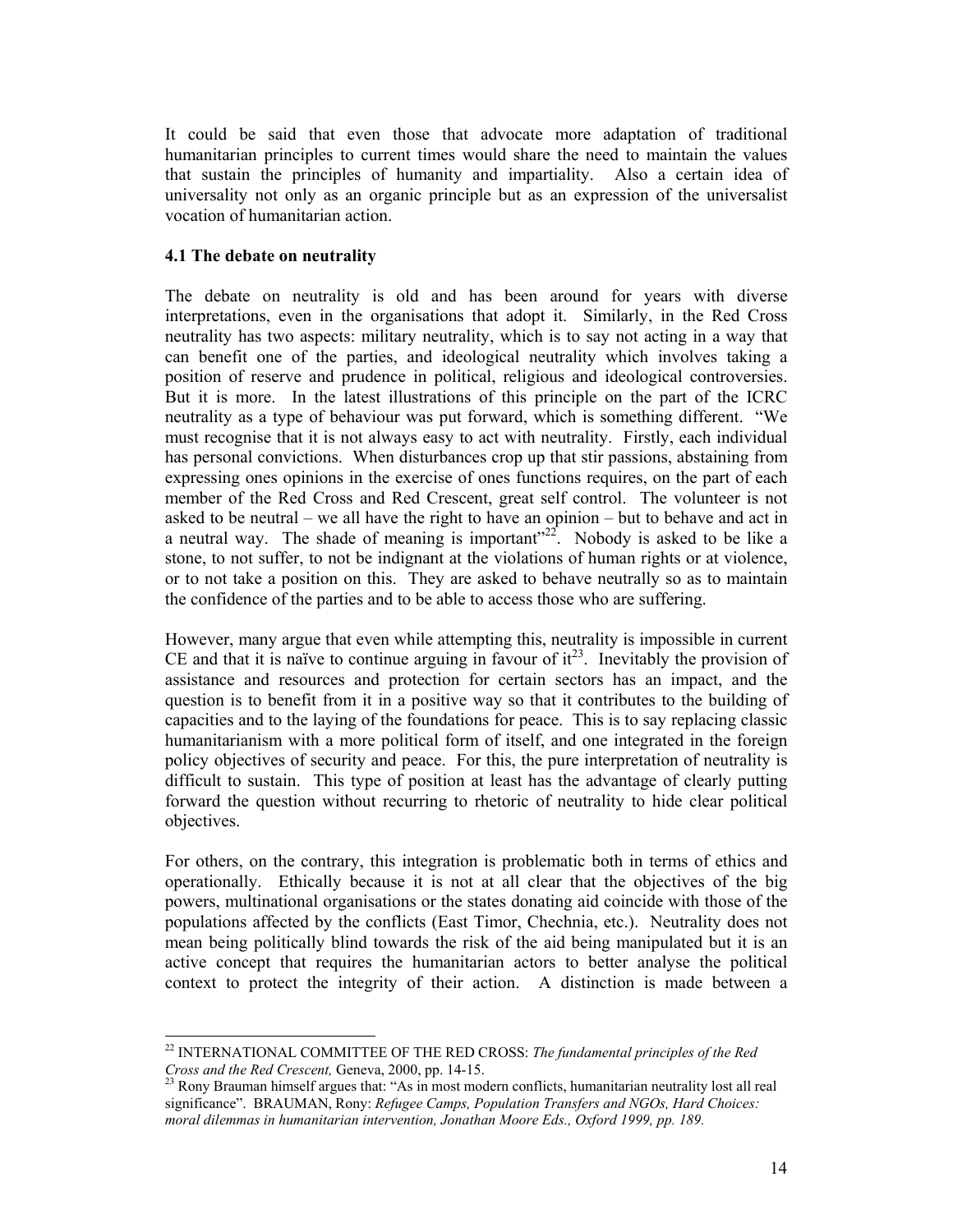*politically informed* focus of humanitarian action and another *politically guided* by the interests of the donor states.

Furthermore, defenders of maintaining the principle of neutrality argue that it is not only for moral reasons but also for practical ones. Negotiating access to the victims with the parties of the conflict serves to prove that the aid can not bring any military advantage to them, and therefore that it must not be a military objective. If the aid is associated with one side in particular it will be taken to be an objective by the combatant thereby reducing the possibility of accessing the victims<sup>24</sup>.

In any case, it seems evident that due to the multiple interpretations that are given to the concept of neutrality, it is confusing and for this reason it was left out of the Code of Conduct, in doing so trying to recuperate the idea of impartiality and fill it with positive content. Neutrality brings us back to the combatants, and these are not the target of humanitarian action. The idea of impartiality brings us to victims, to the populations in jeopardy, and it is they who give reason to our action. There are increasingly more people for whom, even for its defenders, neutrality is not a principle at the same level as impartiality or independence. Its goal is action; it is operational and must make the exercise of the principle of humanity possible. Therefore, it would be more on a par with an operative principle than a general characteristic. Françoise Bouchet-Saulnier in his Practical Dictionary of Humanitarian Law shares this idea.

The idea of neutrality in its evolution brings us to the ideas of confidentiality, of testimony and of 'advocacy' and even of denouncement. In its origin, the neutrality of ICRC was associated with silence and for this reason the notion of neutrality itself in MSF was different. The question today would be if in current CE and in cases of flagrant or intentional violations of human rights, IHL, or any other standard and need for political solutions to a crisis, neutrality is an ethical position to take. Or should a position be taken in favour of the victims even though, on occasions, it would mean abandoning neutrality. And continuing this argument the next question would be if humanitarian action is possible if the principle of neutrality was abandoned.

<sup>24</sup> Taken in part from: MACRAE, Joanna: *Humanitarianism: facing new challenges,* Great decisions 2000.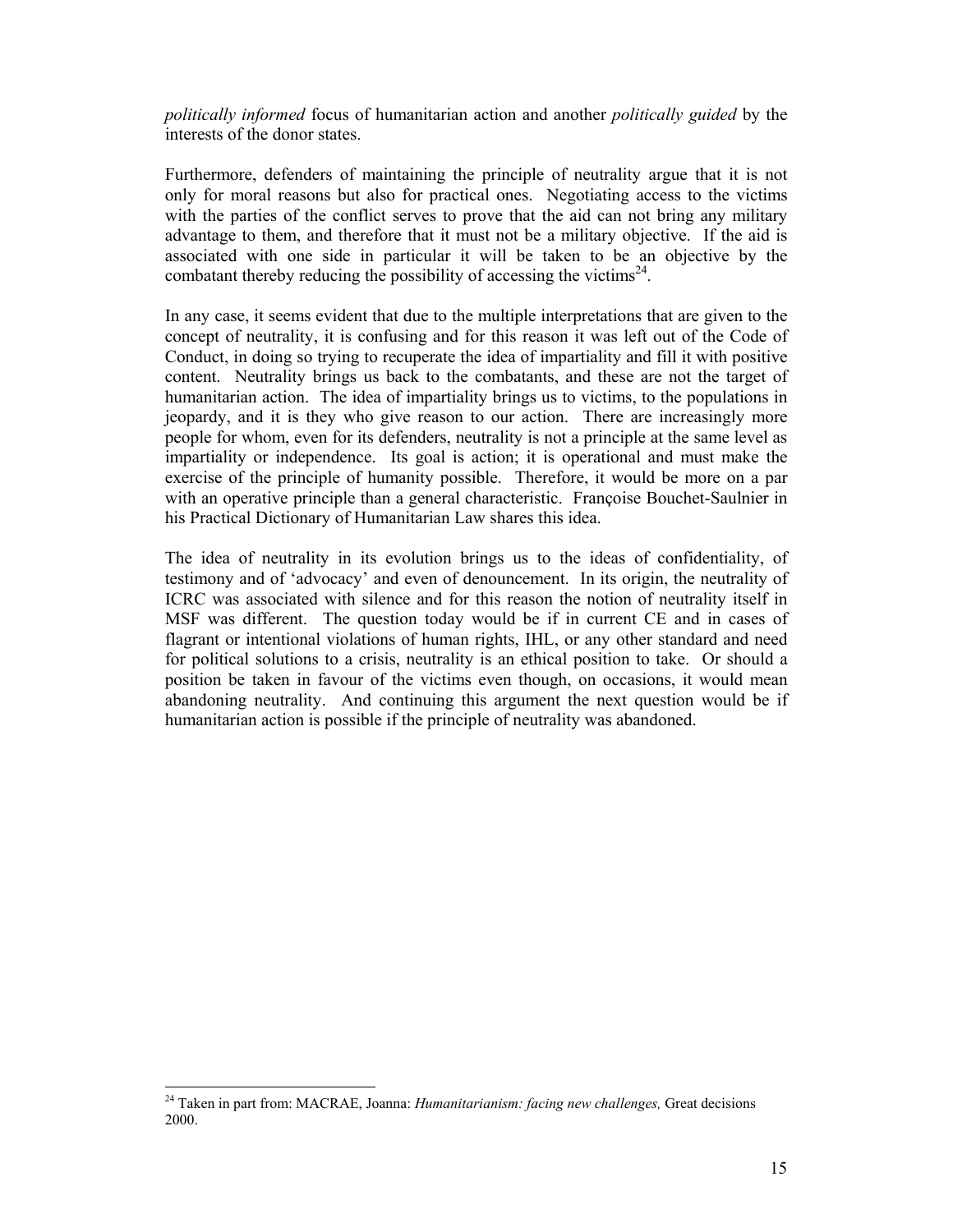#### **4.1.1. The Colombian case. Active neutrality: strategy of the rural and poor civil society**<sup>25</sup>

The «other» civil society that lives in zones of armed conflict has organised itself in different local and/or regional processes with different strategies. Processes that, obeying the lawful instinct of survival, raise a conceptual flag: **active neutrality**, a category in which concepts and notions of international humanitarian law are mixed with a permanent non-definition of borders between civil society and civil population.

Neutrality appears as a military term, now mechanically applied to civilian concerns, since neutrality was understood simply as the  $\le$ non participation in hostilities $\ge$ , but the matter has now gone beyond that. It has created a whole debate on its validity, a few supposed legal frameworks, a few adjectives  $\leq$  active $\geq$ ) and a conversion of the right to be neutral (indisputable, in terms of law) to the  $\leq$  duty $\geq$  to be neutral.

Neutrality in IHL appeared in the 1864 Geneva Convention to characterise the health services that were accompanying armies, but this notion was transformed. Its use in IHL was reduced to the <<right to neutrality>> that those states outside the conflict could claim, and who could decide to stay like that, and to the International Movement of the Red Cross and other NGOs<sup>26</sup>. In no current document of IHL or in no texts of interpretation is there any mention of the obligation of neutrality for civilians or for NGOs. Therefore it being invoked in the light of humanitarian law only reflects ignorance of IHL. Active neutrality is one thing but the notions of  $\leq$  civilian population  $\geq$  and  $\leq$  non-combatant $\geq$  is quite another.

The proposition has been useful and has generated experiences that were no doubt valuable and positive, but also other connected problems. First argument against: in Colombia, what is dangerous is the fact that neutrality (active) has been converted into an indispensable requisite for respecting the civilian population, within an incorrect notion of IHL. Ignorance of IHL leads to  $\leq$ negotiating>> recognised rights. Similarly, inventing legal justifications only serves to generate false expectations in the face of nonexistent standard frameworks and to neglect the notion of <<civilian population>>, which really does have a clear legal framework. Neutrality rather than an  $\leq$ ingenious way of refining IHL $\geq$ , is a dangerous way of interpreting it.

A second argument against neutrality is on the matter of human rights, in which Colombia has a marked crisis. <<Neutrality>>, rather than bringing the solution brings the problem, since notwithstanding the words with which it is named, the measures taken by the society which arrives at the point of removing its members from political discussion (to avoid being identified as close to some of the armed actors and therefore as non-neutral) and the right to have opinions or to meet, it is a backward step in the exercise of human rights. Active neutrality is a door to denying the right to be a civilian, to participate in collective life and to take decisions. It denies the right to become a politician, politics being (amongst other things) in the sphere of opinion. These methods for forcing the deliberate renouncement of the civil and political rights of people works in the same way as what fear sown by guns seeks. Active neutrality like this is not a  $\le$  first step to the reinvestment of democracy >> but its denial<sup>27</sup>.

A third argument against is related to when protection is invoked and sought after but did not turn out in such or such a way, and the cost to pay is high. The country people of Carare were the first to opt for active neutrality, but it was not for this that the deaths stopped (would the result have been substantially different if they had declared themselves to be 'civil population' instead of 'actively neutral'?). The

<sup>&</sup>lt;sup>25</sup> Taken from: DE CURREA-LUGO, Víctor: "Sociedad civil en Colombia: participación ciudadana, entre el miedo y la indefinición" written for: *América Latina Hoy*, (Salamanca, 2001), in print. 26 IHL actually only asks the NGOs that work in armed non-international conflicts to be "an impartial

humanitarian body" and nobody talks of demanding them to be neutral. What happens is that the Red Cross has adopted on its own accord such a principle but with an interpretation that differs, for example, from that of Medicos Sin Fronteras. See: Numeral 2, article 3 common to the Four Geneva Conventions of 1949.

<sup>&</sup>lt;sup>27</sup> On the difference between civil disobedience and resistance against the State, see the clear essay of Habermas in: HABERMAS, Jurgen: *Ensayos Politicos,* Ed. Peninsula, Barcelona, 1998. Translation by Ramon Garcia Cotarelo, pp. 49-89.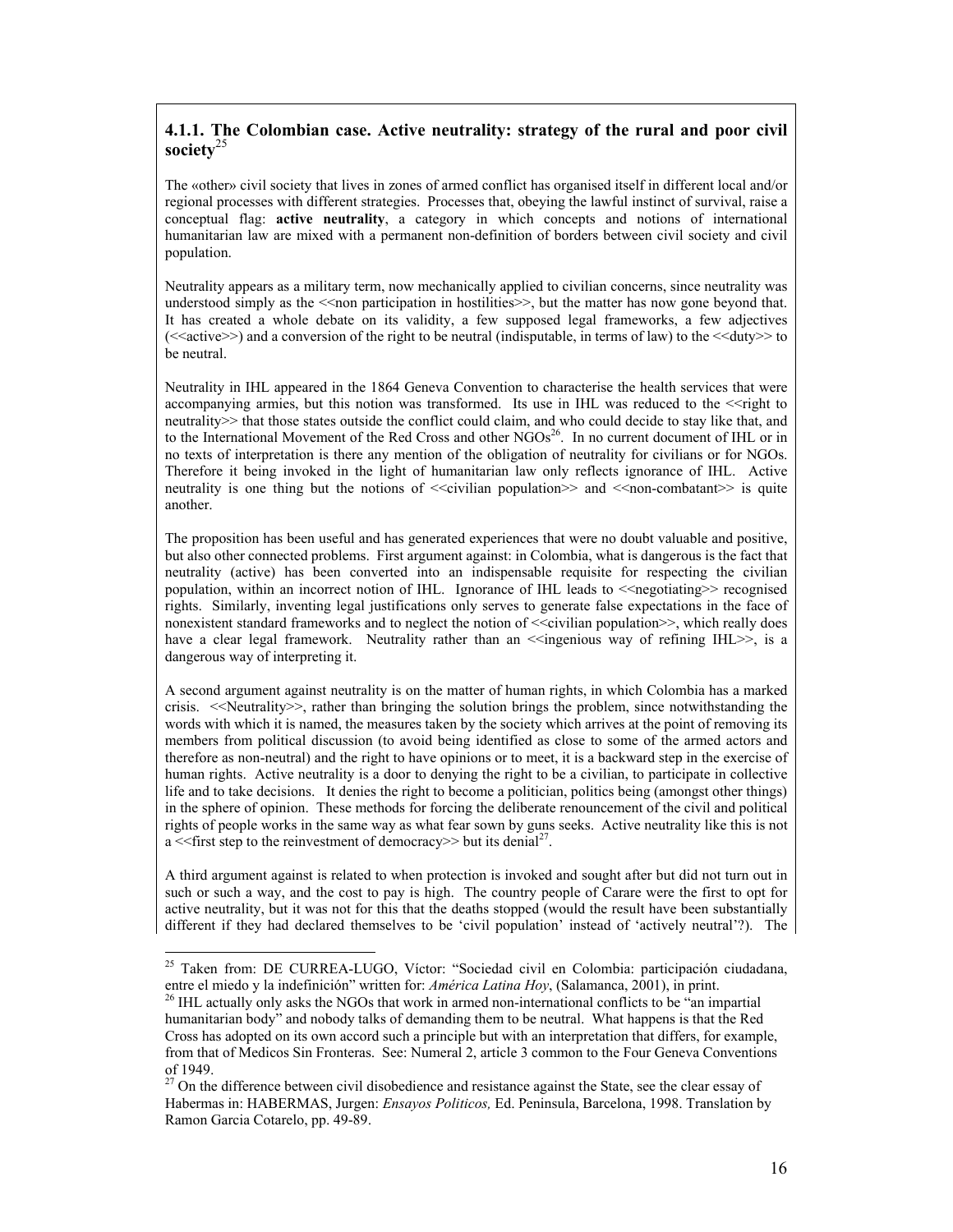<<declaration of the indigenous councils and the indigenous organisation of Antioquia>> (Medellin, May 1996), put forward a stance to the war that was no more than that of the civilian population. Other communities claim the right to <<carry out community work, to reject injustice or impunity, to not take part in hostilities and to not hand over information to the parties >>, all of this is simply part of being a civilian population.

The attacks on the peace communities of Uraba were founded on the idea of presenting neutrality as a  $\leq$  guerilla strategy $\geq$  and in this way, instead of granting the protection sought after, it increased the risks. Active neutrality did not avoid the deaths in Uraba, Aguachica or Carare. In no way is it desirable to deny the validity of their claims, nor the heroism of their fight, one wants to show that these same claims were possible after the declaration of the civilian population without the renouncement of the rights that neutrality involves.

Some put forward the idea that in indigenous communities neutrality is possible by confirming that they are <<different>> and that therefore their neutrality has possibilities. This thesis is naïve (Although I am Colombian it does not mean that I don't understand conflicts in other countries) and dangerous as it <<allows>> or at least does not question the attack on non-indigenous people since they are not <<different>>. It is a way of arguing based not on the condition of the person but on the idea of equal / different, on which paradoxically <<social cleansing>>,amongst others, also feeds.

Arguing that peace arrived at some of these regions only because of the action of neutral communities is to not recognise that armed actors impose or contribute new dynamics. We can not deny that in some cases (accepting that it is not always like this) the pacification of certain zones mainly fell to the decision of armed actors because of the political and/or military expediency of such a decision.

Another price is one of avoiding themes in order to not become a  $\leq$  part of the conflict $\geq$ , such as petrol company policies (to not appear to be of the ELN), land reform (FARC), extortion and blackmail (AUC), or the sovereignty and defence of institutions (to not appear to be a member of the Armed Forces). In this sense, the idea expressed by some teachers of  $\le$ neutral education community>> would be equivalent to the renunciation of the right to freedom of education and to the academic encroachment of certain subjects, when at least theoretically, the defence of the University is enough as it is.

Two of these considerations (non-avoidance of deaths and accusations of false neutrality) has pushed some of these same communities to think along the road to arms as a form of defence, which is arguing more against active neutrality than in its defence. A community that can not express itself is a community being driven to war as a route of debate with which the circle is closed. And what is even more dangerous is explaining another idea of active neutrality in which armed actors outside the law are said no to, but when there is collaboration with the Armed Forces, as in the declarations of neutrality <<by decree>> of Urrao and Mutata (concept of neutrality promoted by Alvaro Uribe Velez, amongst others).

The habitual confusion between the two concepts of neutrality and impartiality and their consideration within IHL leads us to go a bit further on this point.

#### **4.1.2. Elements for the debate on neutrality**

Our starting point for the debate is the classic notions of neutrality and impartiality, which we will continue only with what they actually say and without including what we think they may say or what we want them to say.

Impartiality is: "not making distinction based on nationality, race, religion, social condition or political creed" and "dedicating oneself only to aiding individuals according to their suffering, by finding remedies for their needs and giving priority to the most urgent cases".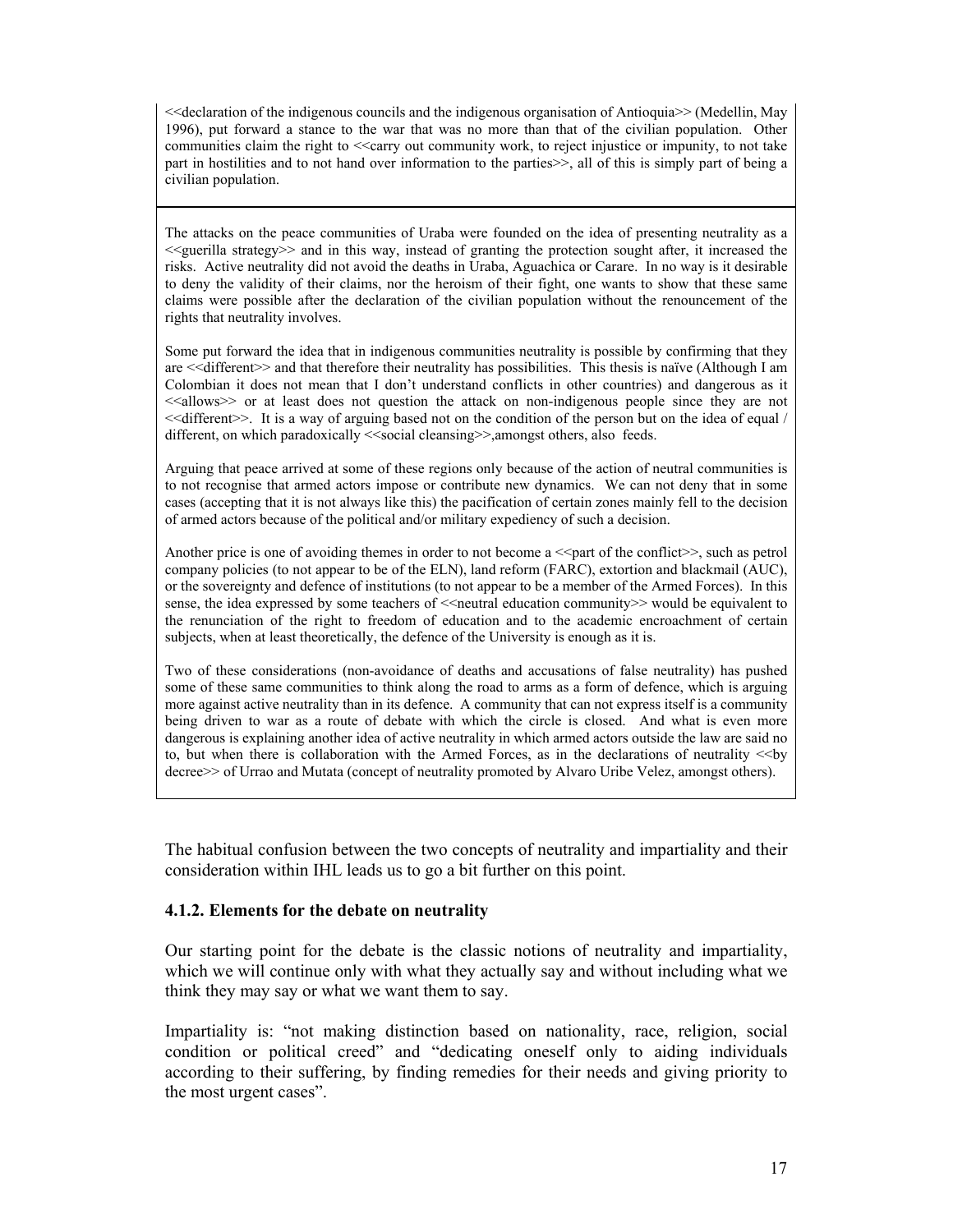Neutrality is "with the aim of maintaining the trust of all, abstaining from taking part in hostilities and at no time political, racial, religious or ideological controversies".

Going deeper into these definitions and logic we have the following:

We start with impartiality. This definition goes against negative discrimination, as does international human rights treaties, but not against positive discrimination, which is not only permitted but is obligatory. If not we would be betraying the second part of the idea of impartiality: prioritising some over others according to criteria that are not on the exclusion list but are an inherent part of health action. For example, giving more food to those who are malnourished, dedicating resources to people who have health complications and who therefore require them. This is compatible with the idea of equity: equal treatment for those who are equal and unequal treatment to those who are unequal.

Regarding neutrality, we begin by saying that it is NOT a demand for the NGOs that work in non-international armed conflicts. IHL only asks that it is an "impartial humanitarian body<sup>328</sup> and says nothing about demanding neutrality. We remember that IHL considers neutrality to be a right/duty of third party states that do not want to participate the hostilities of the wars of others.

Now, "maintaining trust" involves a limit: the limit of the humanitarian action itself. Action con only be validated badly by "maintaining trust", let's imagine transporting weapons for an organised armed group, taking photos for military ends, etc. And "taking part in hostilities" IS participating in acts of war, is being a direct participant and no other thing, neither more no  $less<sup>29</sup>$ .

The 'controversies' from which one abstains are those detailed by the following principles: political, racial, religious and ideological. We do not want to fall into the Leninist formula here that "everything is politics", but rather understand that this word defines some concrete actions that we understand to be part of politics, and that humanitarian action is therefore NOT political<sup>30</sup>.

The ICRC has added the notion of confidentiality to this neutrality, it being an extension of itself and fruit of: a) a particular logic and b) an operative necessity. Now for our debate we will avoid confusing neutrality (abstention from debates) with confidentiality (opting for silence). But before continuing we want to make clear that the ICRC has set down that even confidentiality, the silence that is derived from this particular extension of neutrality, also has a limit. For example, in the case of Rwanda.

If we understood neutrality and confidentiality as a whole, the position of the Red Cross with respect to 'advocacy' would be a contradiction, except when we understand it in a

 $\overline{a}$  $2<sup>28</sup>$  Numeral 2, article 3 common to the Four Geneva Conventions of 1949.

<sup>&</sup>lt;sup>29</sup> See article 4, Protocol II additional to the Four Geneva Conventions of 1949.

 $30$  Here we move away from the thesis held by Jorge Castilla, when he says the opposite. See: CASTILLA, Jorge: "Neutrality and the political dimension of humanitarian action", in: MEDICOS SIN FRONTERAS: *Cuadernos para el debate, no. 9, Barcelona, 2001, p. 10. We differentiate between a diplomatic action, a Security Council embargo and an electoral campaign, and the distribution of drinking water since the goals of the latter action are essentially different from those of the the former ones.*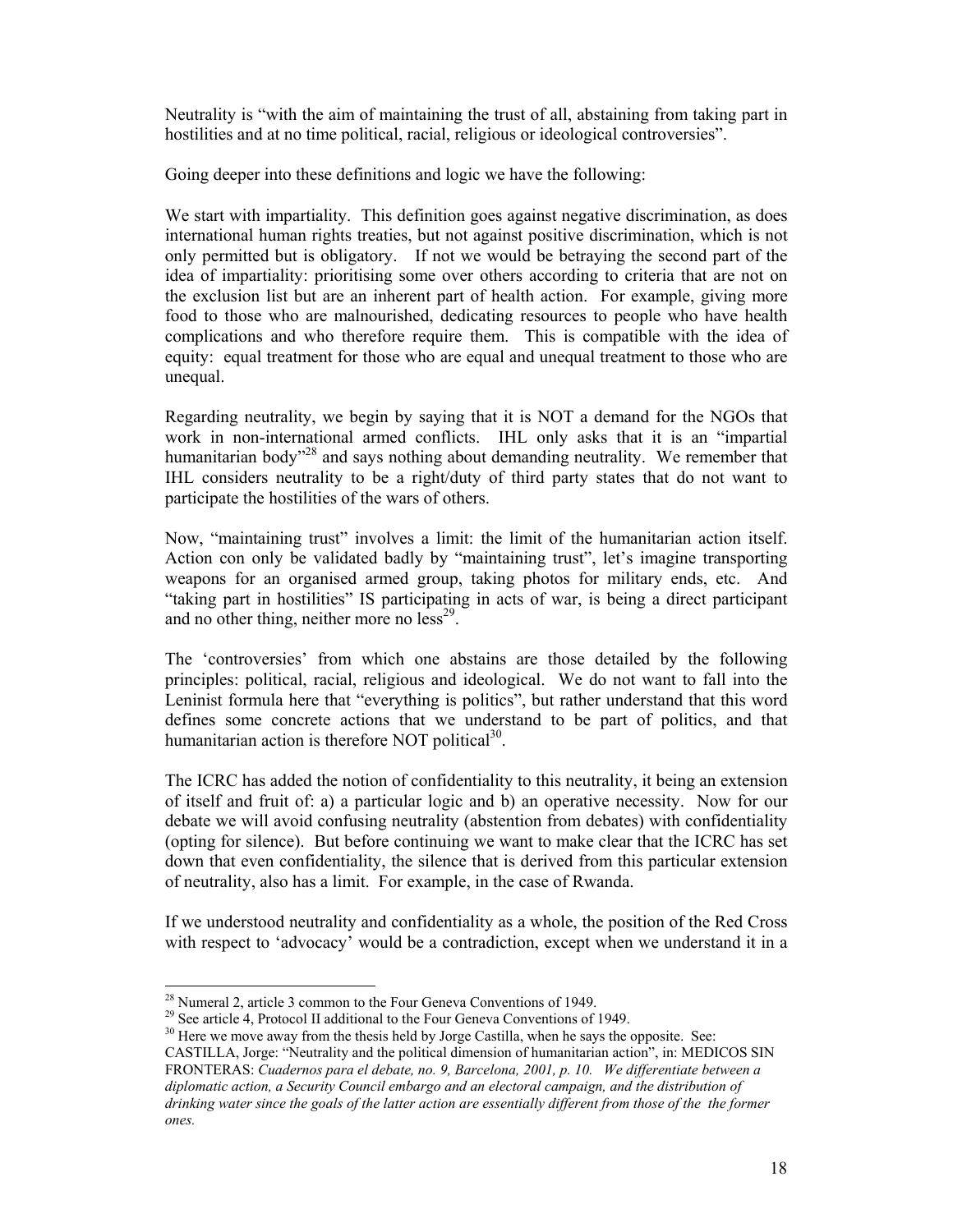reduced way (as some have translated it) as 'diffusion' or 'awareness'<sup>31</sup>. These are things that the ICRC already does without necessarily adhering to the notion of 'advocacy'. We will return to this. In this context there would be various possibilities:

1). Thinking there is no neutrality or human omission in any action given that, facing up to reality, acting or not acting constitutes the taking of sides (consciously or unconsciously). In such a case neutrality would be incompatible with human life and it would be impossible to claim neutrality or define its limits.

2). Neutrality is silence. In this case neutrality equals confidentiality which means running the risk of confusing one silence with another, whereby silence would stay at the same level by choice, as a means to the end of silence by impunity or complicity (the case of ICRC). In the words of F. Terry, useful for characterising this case: "the word 'neutral' comes from Latin and does mean either one thing or the other. The decision to stay neutral could be not based on the desire to keep oneself above the political affray, but could be born from indifference and cowardliness. Neutrality is not a virtue in itself $32$ .

3) Does expressing oneself, demonstrating against something, saying something whereby you are conforming to a reality mean losing neutrality? In such a case, all the declarations of humanitarian organisations (called donor reports or annual reports) would be valued the same as the reports from Amnesty International. Therefore, saying that there has been a massacre or writing a technical report to show malnutrition within a refugee population does not mean a loss of neutrality, or does it? In this logic, no public document, apart from a simple addition of numbers, would be neutral. In other words, we will explore the possibility of whether a testimony is neutral in terms of it conforming to the reality or showing 'technically' a reality without making it an object of debate within the prohibited categories of the principle (of a political, racial, religious or ideological order). But if others do it, this is their own responsibility.

 4) What is the limit whereby a document is no longer a 'technical' report and becomes a document of denouncement? In the ICRC Colombia for example, this debate cropped up in relation with the final report of the investigation of attacks on the health sector, included in a book published by the  $ICRC<sup>33</sup>$ . There were different points of view specifically on this document, although primacy went to the view that it was not a denouncement is as far as it did not specify the authors and/or potential authors of these breaches of IHL. But the debate continues.

5). Does neutrality mean being silent on the humanitarian debate? Firstly, we should state that the category of 'humanitarian controversy' is not prohibited by neutrality (independent debate is at the limits of it, but it would contain the categories already seen). One thing is supporting the causes of a war, another is discussing HOW to help

 $\overline{a}$  $31$  See an example of this logic of reducing "advocacy" to awareness in: THE RED CROSS AND THE RED CRESCENT: "The participation of the Movement of the Red Cross and the Red Crescent in awareness campaigns" (working document drawn up by Steven Davey and Jean-Luc Blondel), in:

*International Magazine of the Red Cross, no 149,* (Geneva, March 1999), pp. 129-137.<br><sup>32</sup> See: TERRY, Fiona: "Is the principle of neutrality relevant for MSF?", in: MEDICOS SIN FRONTERAS: *Cuadernos para el debate, no 9*,

<sup>&</sup>lt;sup>33</sup> DE CURREA-LUGO, Victor: *International Humanitarian Law and the health sector: the Colombian case.* Plaza and Janes Editores, and the International Committee of the Red Cross, Bogota, 1999.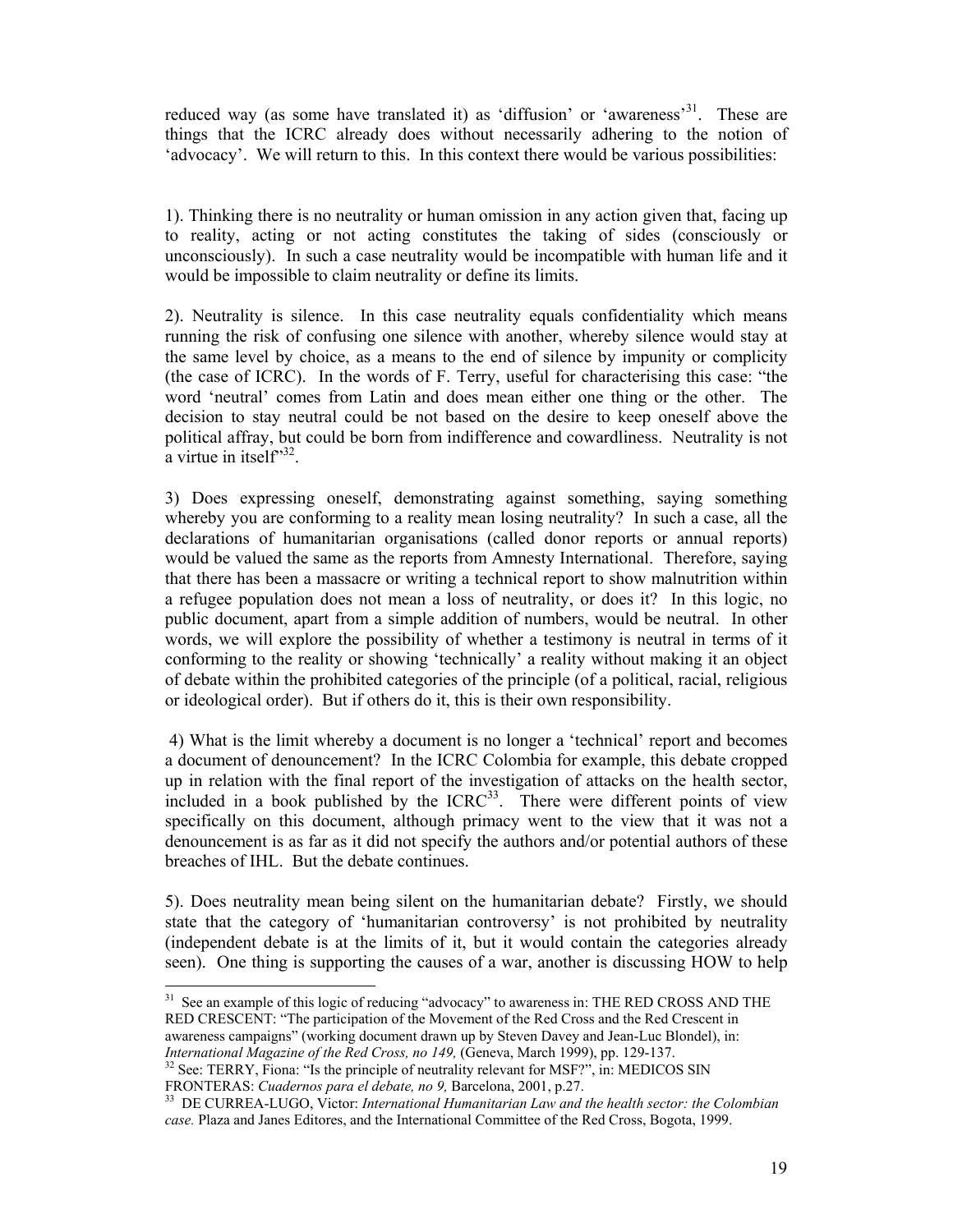the victims. The humanitarian duties of States in terms of humanitarian action by the parties in a conflict are not a debate in the strict political sense but debates inherent to humanitarian action. And it would be dangerous to extend neutrality to the prohibition of humanitarian controversy.

6). Neutrality is possible in one context (as a choice), independent of whether there is an armed conflict<sup>34</sup> or not or if it is an international or internal conflict<sup>35</sup>. And neutrality can not be against (diametrically opposed) the defence of victims<sup>36</sup>.

7) That having been said, we can say that we have various options: a) neutrality understood as a whole with confidentiality, b) understanding that it is possible to talk without losing neutrality, although confidentiality is lost (these being understood as separate), for example, in humanitarian debate or in the supply of information in a nonbiased way, c) at times it is necessary to participate in the debate even within the categories excluded by neutrality and to thereby lose neutrality because we think it is morally valid to do so.

#### **4.2. Humanitarian action and political action. Condemned to understand each other or…. The further apart the better?**

The debate on neutrality necessarily leads to the question of the relation or lack of relation (its limits, advantages and drawbacks) of humanitarian action with political action to, which we have already made reference. Not of just any type of political action of course, but of a political action (Political with capital letters as some politicians like to say) that contributes to the resolution of conflicts and of the foundation causes that make humanitarian action necessary.

The ex-Commissioner Bonino, a person who is without doubt a representative of the political closening to humanitarian concerns, puts forward the subject in a fairly eloquent way: "We know that the mission of humanitarian aid does not consist of solving the crises or finding ways to end them, but it is clear that without our testimony, without the presence of humanitarian workers in the places of these events (the same can be said of the media) it would be much more difficult to understand the origin of the conflicts, to re-establish a minimum of justice and to find the key to getting out of the crises". At least politicians understand that the aim of the field of humanitarian work, as ONGs have been claiming for decades, is not resolving the conflicts but saving human lives in minimal conditions of dignity. Here is its greatness, but at the same time its limits.

To do this, it is not contradictory to advocate a more independent humanitarian action that could contribute to alleviating the human suffering of human beings and to defending their dignity, nor to be aware of the limitations of this task and of the need therefore of other types of act that complement it. It is here where those linking focuses of aid, rehabilitation and development, *continuums contiguums,* make sense. We will return to this in another section, and to the connection with certain political action: the recognition of the need to give an integral vision – separately to who does it or to

<sup>&</sup>lt;sup>34</sup> In contrary to this statement, see: CASTILLA, *Op. Cit.*, p. 11.<br><sup>35</sup> In contrary to this statement, see: TERRY, *Op. Cit.*, "Is the principle...?" p. 25.<br><sup>36</sup> In contrary to this statement, see: *Op. Cit.*, p.26.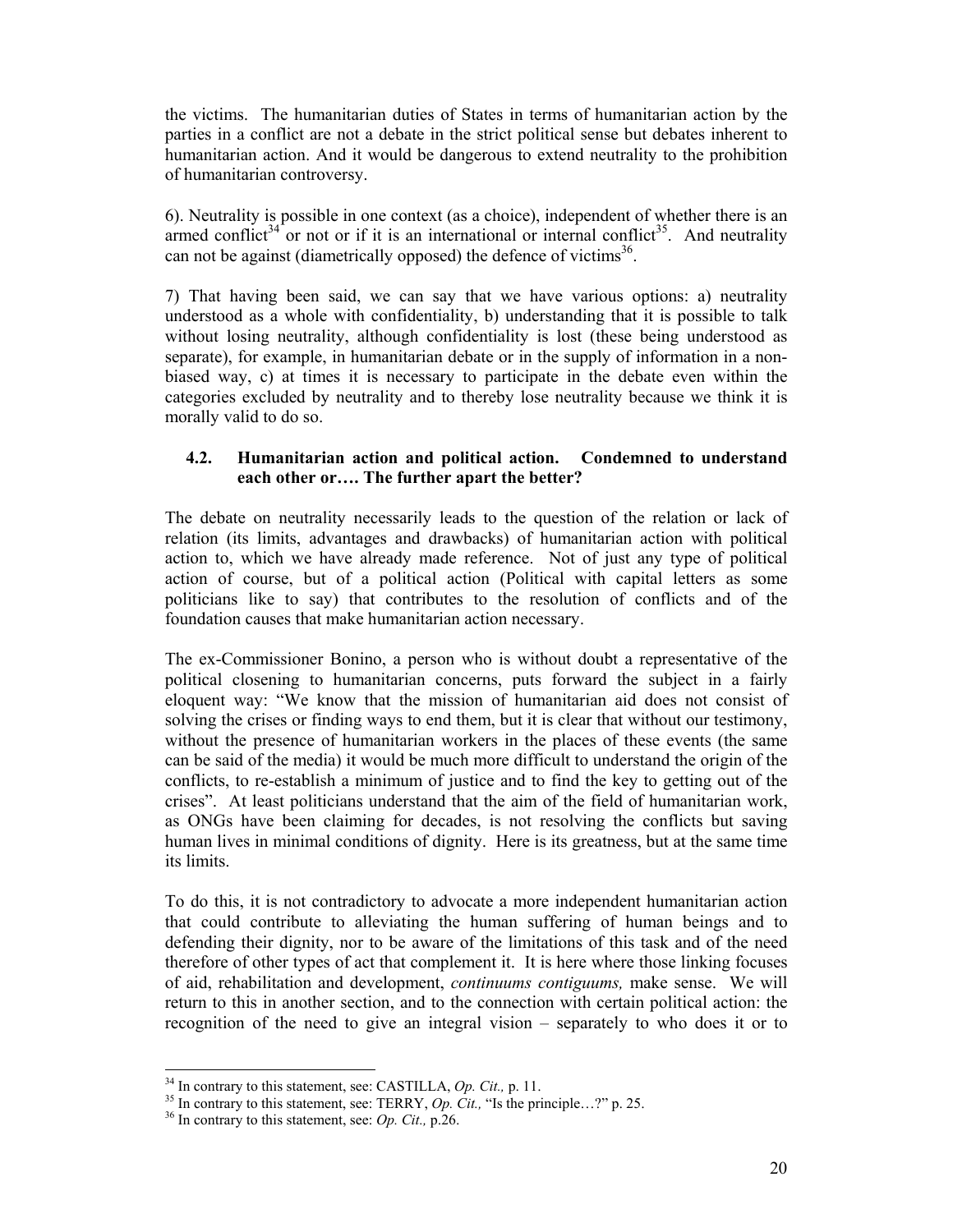whether our organisation does it - to the fight against poverty, for the reduction of vulnerability, the possibility of exercising rights and the resolution of conflicts.

The problem is that some sectors have understood this necessary connection as a simple utilisation of humanitarian action within the foreign policy of states and multilateral bodies. This subordination of humanitarian action to other interests which was already started in the United States years ago, is being strongly put forward now in the ambit of the European Union and Spain. The role of aid within CFSP (Common Foreign and Security Policy), its lessor or greater autonomy with regard to other instruments and its orientation according to the values that gave rise to it such as impartiality are under discussion $37$ .

Until now there has frequently been not a supplanting of humanitarian concerns by political ones but an opportunist use of the humanitarian field for lack of political will (a good example is the first phases of the Yugoslav conflict). Bonino herself said "we must avoid constantly finding ourselves in situations in which humanitarian aid is used to substitute, or to serve as an alibi for the lack of foreign policy. Without political will which backs the actions of the European Union (from the United States or the UN, for example) in a crisis situation, humanitarian action will not be anything more than a substitute, a drop in the ocean, however much it is justified. Our objective must not be to politicise humanitarian action, but rather to make foreign policy more humanitarian. However, every time that somebody tries to place the ethical dimension at the centre of debates on the conflicts of our century, the explanation that is always given is that apparently it is very difficult, even impossible, to reconcile humanitarian action based on abstract principles and values and a political action that is governed by reality<sup>38</sup>.

In the debate on whether humanitarian action is connected or not to politics a difference can clearly be seen between the Anglo-Saxon world and the Francophone and Latin one. In the former, the Peace Agenda of Boutros Gali and the growing role of some armies in various types of peace operations have created a certain tendency, even in many NGOs, to be favourable to this connection with both types of action. There is talk of a socalled 'new humanitarianism' that would surpass the limits of classic humanitarian action by making it more 'efficient', on it being incorporated into the foreign policy  $a$ genda<sup>39</sup>.

For others, however, this utilisation of the humanitarian field within a more general political agenda would entail many risks and the loss of the possibility of maintaining the humanitarian space and the free working with the victims. In any case it would put neutrality in question.

#### **4.2.1. The approach of humanitarian action of the European Union**

 $37$  Further developing this subject and the "incoherences" of the CSFP with the humanitarian action of the European commision exceeds the objective of this report. For a current account see International Crisis Group, The European Aid Office (ECHO): Crisis Response in the Grey Lane, ICG EU Briefing, Brussels, June, 2001.

<sup>&</sup>lt;sup>38</sup> BONINO, Emma: "Greatness and misery of humanitarian action", Label France, Ministry of Foreign Affairs, France, 1998.

<sup>&</sup>lt;sup>39</sup> See on this matter the very significant summary of a Conference organised by the ODI (Overseas Development Institute, Politics and Humanitarian Aid: Debates, Dilemmas and Dissension, HPG report 10, London, April,2000.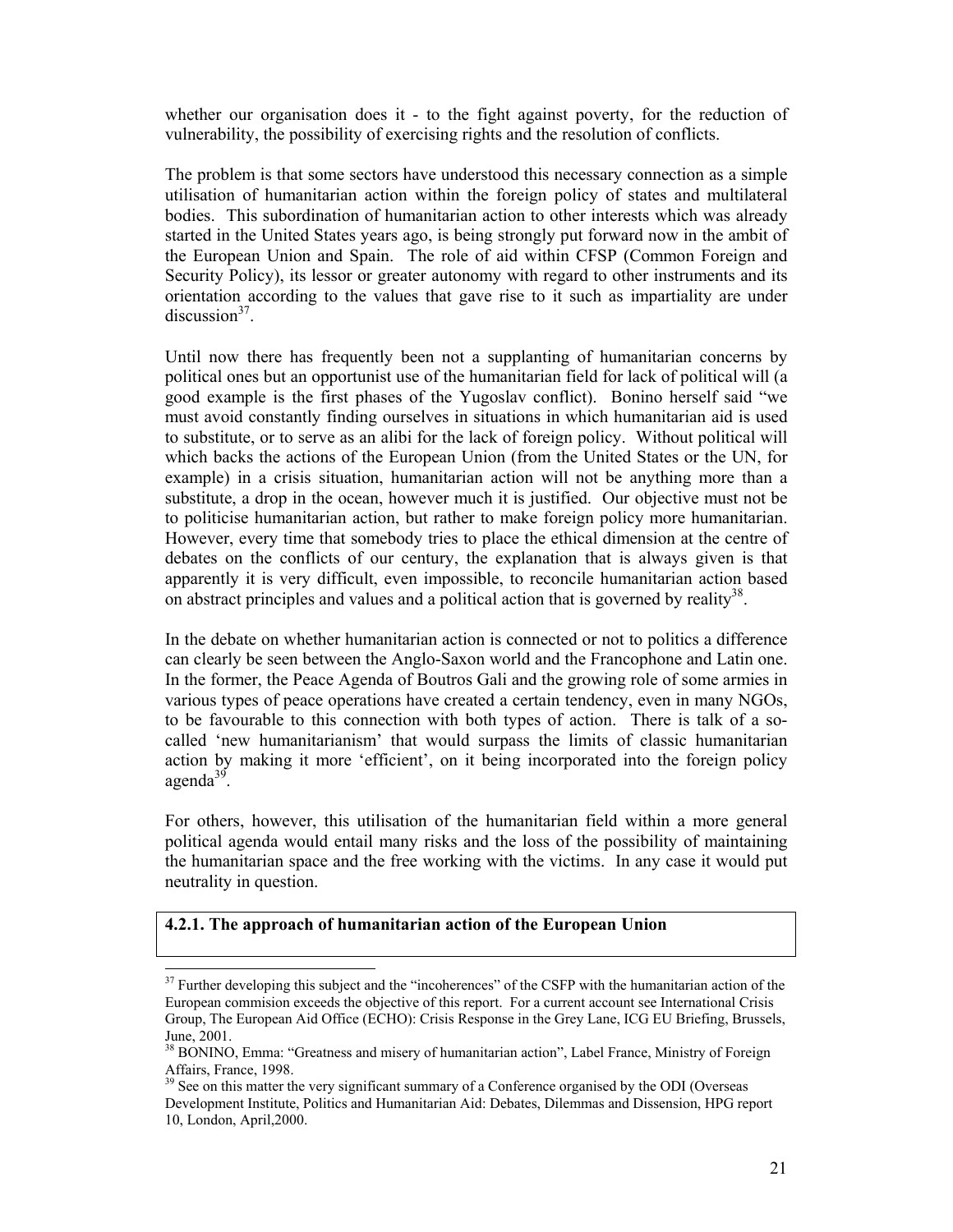The case of the European Union turns out to be a paradigm for many donor bodies of how the relation between humanitarian and political action has been evolving. The creation of ECHO (Humanitarian Office) in 1992 came from the need to give a response, at least in the humanitarian field, to the Balkan conflict and to other crisis situations that were happening at the time and also from the need to reorganise the services of the European Commission that were more centred on development affairs but with no experience of humanitarian and emergency questions. Furthermore, ECHO arose at a time when there was a lack of a common foreign policy and when there were big differences regarding the position of policy in the Yugoslav conflict. As has been said, humanitarian aid fulfilled a role of substitute diplomacy.

The approval of humanitarian aid Regulations in 1996 was without doubt a historic milestone, since it granted legal base to the work of ECHO and to the humanitarian action of the EU, and took on the principles of impartiality and neutrality, recognised the necessary independence of the NGOs (main implementers of community aid) and clearly separated humanitarian action from the foreign policy of the EU, in process of construction.

However, the incorporation of the Common Foreign and Security Policy (CFSP) in the Treaties and the assumption of many of these functions on the part of the European Council and not of the European Commission (on which ECHO depends), has been opening a series of dilemmas which are still not resolved. For example, the role of the EU in the area of the prevention and management of conflicts and crises has been increasing, and also the participation of European armed forces in the *Petersberg Tasks*. This and the need to have other instruments of acting in these crises, of a similar nature to humanitarian work has given rise to the setting up of other initiatives which do not go in the area of humanitarian aid Regulations but are more connected to the CFSP. We refer to questions such as the Rapid Reaction Mechanism, set up in 2000. This has created certain uncertainties in the work of the EU and has put the initial humanitarian conception of many of its actions into question. If we then add the organisational disputes between the Commission and the Council and in the heart of the Commission itself, about seeing who is responsible for what, we will see that the panorama is not yet resolved.

The debate that presents itself is if the aid must be connected more to the CFSP and to the combined Community foreign policy or if humanitarian action must keep a greater level of autonomy with respect to politics.

The position of European NGOs has from the beginning been against this dependency of humanitarian aid on the CFSP and this has been expressed in several forums. VOICE (Voluntary organizations in cooperation in emergencies) which is, if fact the Coordinator of European humanitarian NGOs expresses this emphatically: "Community humanitarian aid must be distributed towards those who most need it, on the basis of non-discrimination and with no political considerations. It must not be subject to political conditions. European humanitarian aid must stay independent of CFSP, which must also commit itself to continuing the provision of humanitarian assistance with no political ties. Community humanitarian aid must have a wide definition, including continuing aid to chronic crises, rehabilitation, preparation in the face of disasters and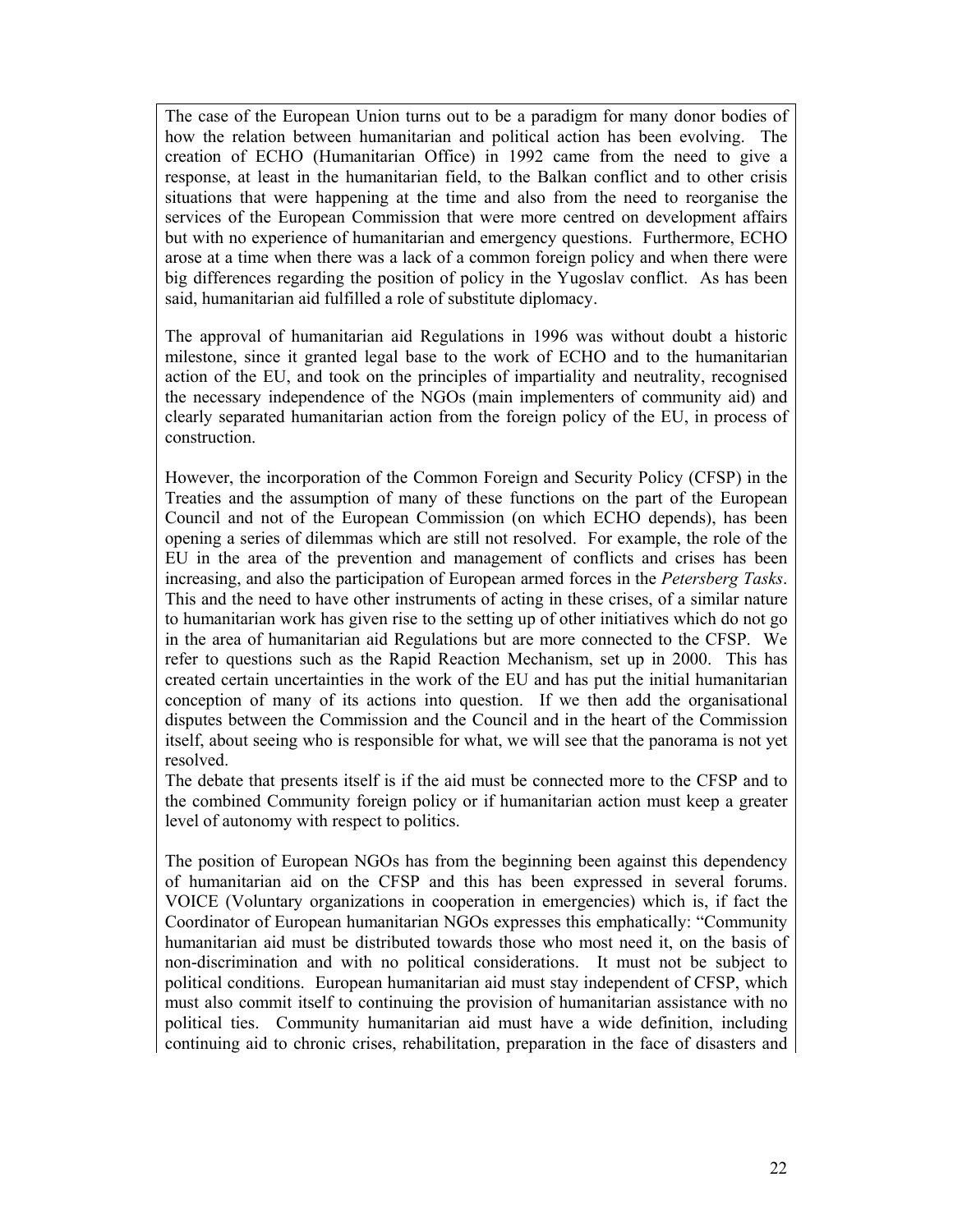the building of capacities for emergency relief activities, and it must direct itself to finding lasting solutions"<sup>40</sup>.

#### **4.3. The principle of independence. What are you so proud of…**

Much less controversial than neutrality, the principle of independence has also been the subject of discussions and several interpretations. In general, all the humanitarian NGOs claim to be independent, although in some cases they tone down their collaboration with public powers. Independence would involve the will to oppose any interference of any type that would impede the carrying forward of the imperatives of humanity and impartiality. It is the guarantee of being able to freely evaluate the needs of victims and to propose actions that are not watered down, based on proximity to the victims and knowledge of the situation. It therefore has a component of freedom of analysis and action, and another of economic independence to be able to make the former possible. But are we being fair? Is economic independence a guarantee of real independence with respect to, for example, public powers? Obviously not. Of course there are more possibilities for acting independently if the body is also financially independent, but it is not always like this. For example, many forms of private financing linked to campaigns or to companies do not necessarily increase independence and in some cases can limit it.

The drawing up of the fourth point of the Code of Conduct is in this sense significant as it puts forward in a way which is no in way 'neutral', the principle in negative. "We are determined not to act as the tool of government foreign policy" it says, though being more specific with "humanitarian NGOs are organisations that act with independence from governments" with which they collaborate and accept funds "in as far as it coincides with our own independent policies…we try not to depend on a single source of finance".

However, the analysis of many NGO activities, many of whom are signatories of the Code, in conflicts such as Kosova demonstrate the difficulties in exercising this principle and what Eric Dachy calls "humanitarian docility".

The appearance in the nineties of new possibilities for public finance for humanitarian operations (the ECHO case is the most relevant) and the greater reaction and economic support from a public faced with these emergencies, have led to many NGOs placing themselves in this 'market' with very little or no independence and acting as mere subcontractors to the donors. However, in trying to situate this debate we should recognise that the finance model, project to project or operation to operation, has demonstrated itself to be not very efficient in terms of real impact on the populations. And that moving towards greater co-ordination, which on occasions – let's not kid ourselves - means the loss of independence, also seems legitimate in certain cases.

The theme of independence in the diagnosis, the evaluation and in the analysis that for some would be a purely operative principle, becomes fundamental every time that it has an effect on later acts. Some proposals are being discussed along these lines which would try to make independence compatible with efficiency and a greater response capacity. For example Jean-Cristophe Rufin, on learning lessons from the Kosova war,

 $\overline{a}$ 40 VOICE, *The future of European humanitarian aid, The NGO view.* Position paper., Brussels, 1999.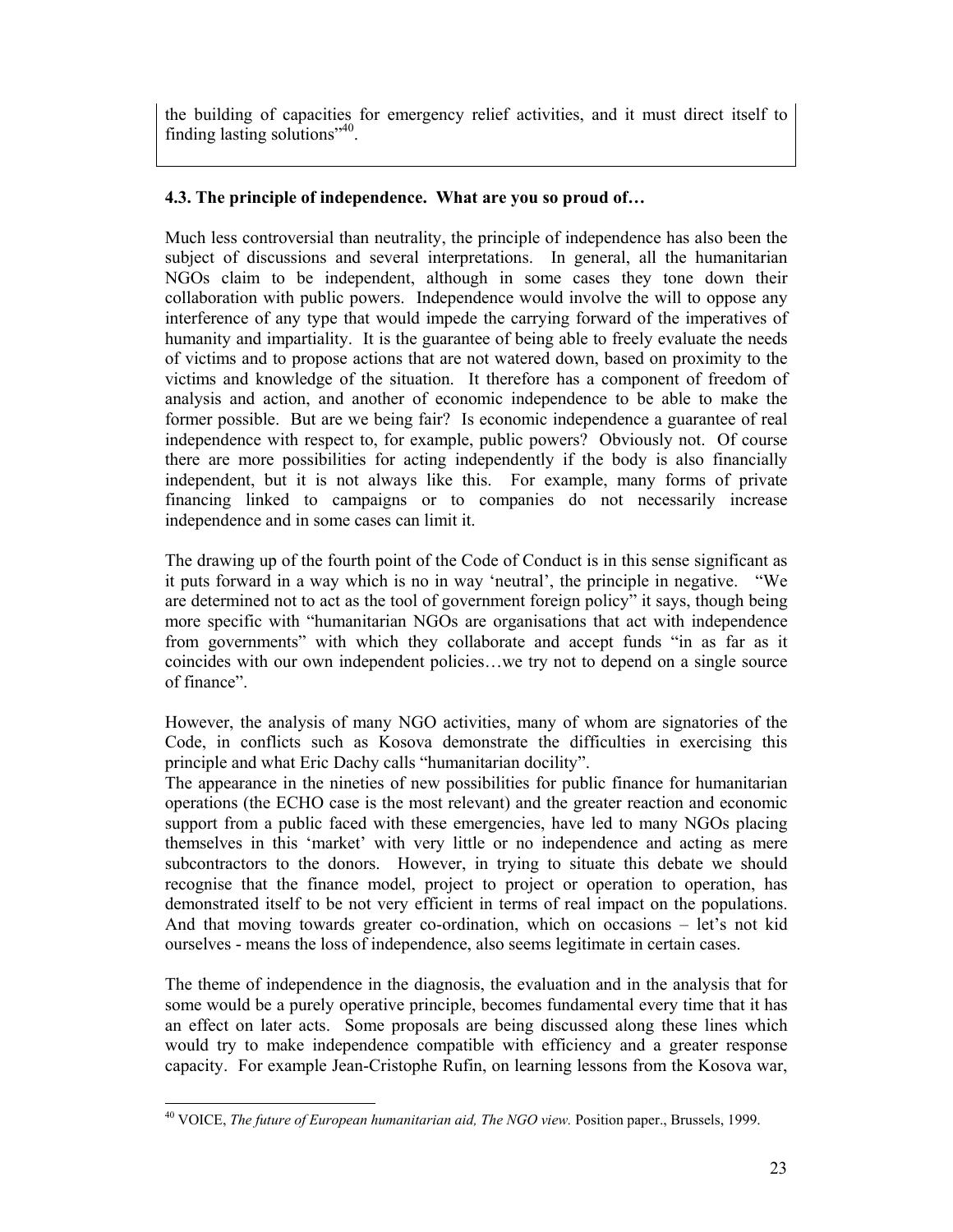put forward the creation of a "High Authority" tool, impartial and neutral, dependent on the United Nations and capable of reacting in real time and with objective criteria when faced with humanitarian crises<sup>41</sup>. Its fundamental mandate would be compiling data and monitoring (a type of early warning), independently evaluating the needs of the populations and keeping the Secretary General informed. The creation of a department of this type at the heart of the United Nations would allow humanitarian diagnosis to be separated from political decision making and, in as far as it was genuinely independent, for it to be useful for NGOs also.

Along the same lines Médicos del Mundo France proposes, in application of article 22 of the United Nations Charter, the creation of a consultative body, the Humanitarian Commission, in charge of evaluating the needs of the civil populations in case of the breakdown of peace, threats against peace, armed conflict or situations of extreme urgency. It would be formed by independent experts elected according to their competence and integrity.

Independence, yes, but in the service of a greater humanitarian response.

#### **4.4. Debates around other principles**

Some organisations such as MSF classically differentiate between humanitarian principles and operational principles which those first in the field would interpret. Whatever they were, they would be derived from humanitarian principles, and amongst which there would be freedom of access, impartial evaluation of needs, proximity to the supposed victims, free supervision of activities or the control over the use of the aid. These would be guarantees of an impartial and independent work from the beginning to the end of the action.

Some organisations and authors have suggested other principles which are under discussion or are not commonly accepted as they stand. Amongst these would be consent of the victims, professional and technical competence – good will is not enough – and testimony, about which we have already talked while on the subject of neutrality. Is testimony a principle or one of the ways that humanitarian action can cloak itself in the benefit of victims.

#### **4.5. The question of testimony and advocacy.**

 $\overline{a}$ 

The origins of modern humanitarian action come from the act of testimony together with the basic impulse for solidarity and aid. What else could the publication *a memory of Solferino* after the impact that the suffering of the victims in that battle had on Henri Dunant be? The consolidation of the legal standards of IHL and the emphasis placed by ICRC on the duality of assistance and protection lead to an upturned conception of humanitarian action in the assistance side, although less so in terms of testimony. It was the Biafra crisis of 1968 that gave rise to the creation of MSF, which in turn reopened the testimony side of action. It was then that the use of humanitarian action began to be consolidated to include the classic components of help or assistance and protection together with the tasks connected with advocacy and testimony support.

<sup>41</sup> RUFIN, Jean-Christophe: "Les humanitaires et la guerre du Kosovo: echec ou espoir" in: *Des choix difficiles. Les dilemmes moraux de l'humanitaire,* Gallimard, Paris, 1999.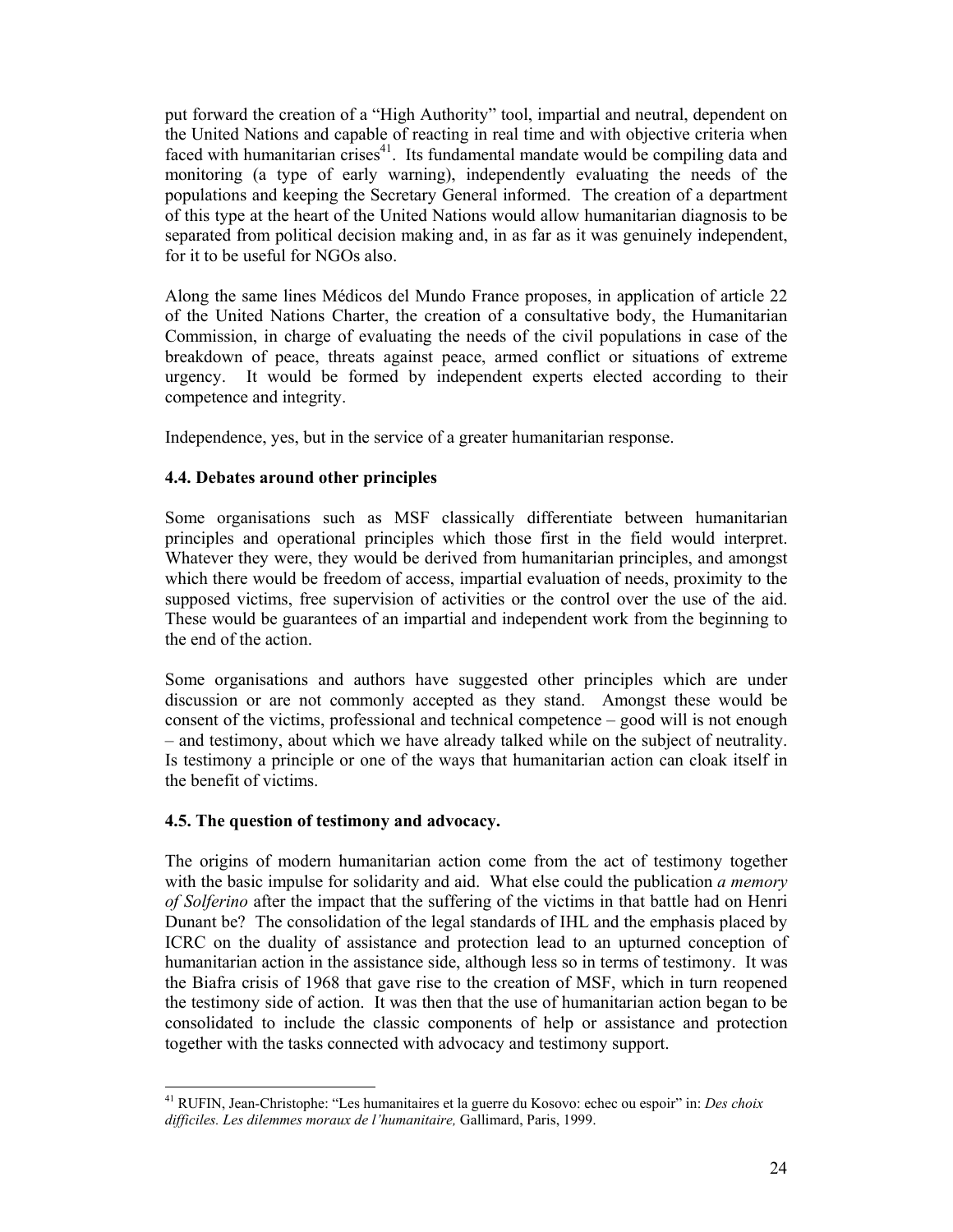The practise of testimony in its diverse forms has also given rise to debates and splits in the case of MSF, and to the use of other terminology and other practises such as denouncement, advocacy, lobbying, awareness of public opinion, the greater or better use of the media, and the increase in educative focus which is complementary to work in the field, etc. A "pele-mele de mots" as Eric Stobbaerts<sup>42</sup> says, which is a reflection of a certain degree of confusion. Within these diverse categories testimony would be more a tool for influencing certain social groups, based on the direct knowledge of certain situations (being a witness) in such a way that it can favour the threatened victims or populations. It is a tool compatible with others (lobbying, communications) and complementary to the work of assistance and protection.

This same practice has made it impossible to establish a single focus on the action of testimony and the need to adapt it to each situation. It has also made visible the difficulties with which this work collides and the limits that it has on occasions, as it can have damaging effects on the populations that we want to help. This adaptation to each situation, which comes from common sense, also has its problems as it leaves a big margin for arbitrariness since it is the NGOs who actually decide, and their perceptions of security, of the situations of the victims, and of the suitability of the action can be influenced by other criteria and angles.

Another thought regarding testimony is that of the legitimacy of the NGOs to set themselves up as spokesperson for the populations at risk, justified because they have no other means of expression, or what's more, to claim that the mere presence of NGO personnel constitutes an act of testimony. Is this claim not just a bit arrogant? Would it not be necessary to complement this at least with greater work of the type that is found in what is known as "empowerment" of the populations so that the intermediaries are less necessary?

In any case, it can be said that even the most traditional organisations that are defenders of discretion such as the ICRC have been increasingly incorporating a certain dimension of testimony and advocay, and their role in the area of antipersonnel mines, the International Criminal Court and certain recent declarations on the Palestinian-Isreali conflict is significant, although it can be played down.

#### **4.6. The debate on Codes of Conduct and common principles. And so what is this humanitarian thing?**

In previous sections we have made reference to the Code of Conduct, in so far as it encompasses the principles that we have been analysing and tries to give a common nature to questions that were previously in the ambit of the independence of each organisation. Traditional humanitarian organisations already had their principles, charters, etc, and therefore the first question that we should ask is: Why are they embarking on an initiative that is trying to make something common to all? What do they gain in the attempt? The answer is not easy. For some it is only about an attempt to regulate (self-regulation) the sector led by the big NGOs who want to give general values to what are already their principles (or some of them). For others the scope is greater in as far as an attempt is being made to define NGO humanitarian action in a

<sup>42</sup> Mentioned in: LAPEYRE, Bernard: "Operational testimony" *Cuadernos para el debate no. 6,* Medicos Sin Fronteras, Barcelona, 2001.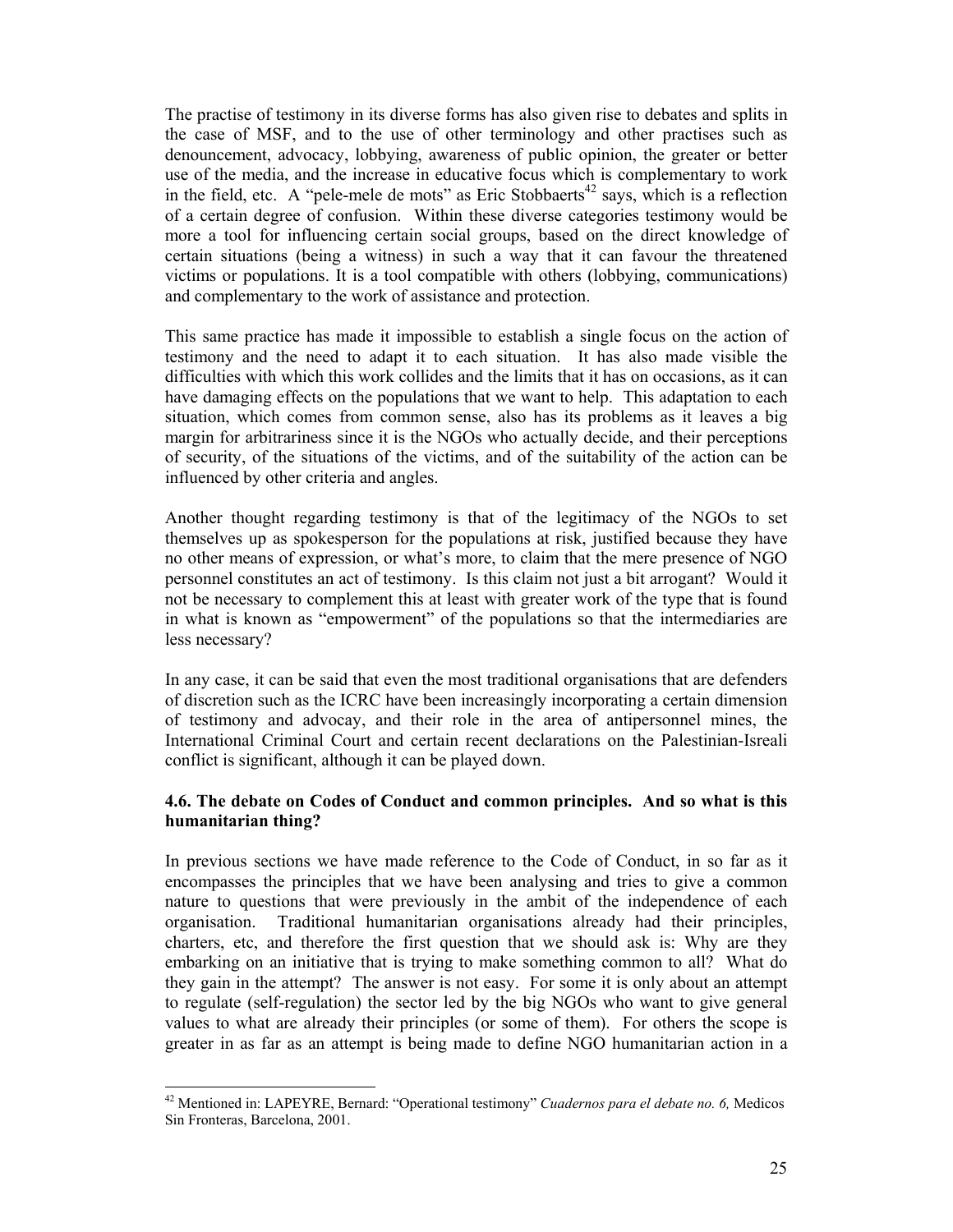positive way, while trying to give a clear message to the population of the commitment that we, who are involved in this task, have made.

#### **Code of Conduct for the International Movement of the Red Cross and the Red Crescent and the NGOs in Disaster Relief (Summary)**

The Code of Conduct for Disaster Relief, drawn up in 1994 by the Steering Committee for Humanitarian Response (SCHR) which brings together numerous NGOs, has the objective of defining standards of conduct and guaranteeing independence, and the efficiency and repercussions of humanitarian aid operations. The principles drawn up for the NGOs who participate in the humanitarian aid programs for catastrophes include the following:

- The humanitarian imperative comes first; the aid is delivered independently of the race, creed or nationality of the receivers and with no distinction of any type.
- The priorities of the aid are evaluated only according to need; aid shall not be used to promote a determined political or religious point of view.
- The NGOs will try by using all their means to not act as instruments of the foreign policy of governments;
- The NGOs will respect local culture and costumes;

 $\overline{a}$ 

- The NGOs will try to base their response to the catastrophe on local capacities;
- Ways will be sought to involve the beneficiaries of the programs in the management of the humanitarian aid;
- The humanitarian aid will have to do all it can to reduce the future vulnerability in the face of catastrophes, and in doing so satisfying basic needs;
- The NGO will be accountable both to the beneficiaries and to the donors;
- In information activities we will recognise that the victims are dignified human beings and not objects of despair who inspire pity.

Whatever it may be, the Code contains the basic principles; the ideas of humanity, impartiality, independence, together with other more innovative questions such as the commitment to accountability, transparency, the connection between medium-term tasks and development, the image of the targeted people, and others. The debate today does not revolve so much around its content, its utility or the mechanisms for its monitoring and application. The question is: Are these types of instruments based on the good will of who endorses them as being useful, or do they, on the contrary, serve to give theoretical legitimacy when they are later not complied with. The proposal for a humanitarian ombudsman is not yet supported by those who ask the question: who referees the referee? (see *infra*, making accounts available)<sup>43</sup>.

The fact that a document such as the Code encompasses a common position in the nongovernmental sector over what is humanitarian aid, leaving it clear that emergency activities, if they are not orientated with impartiality and independence can not be called humanitarian, is in our opinion a positive judgement.

Governmental sectors, States and international bodies have not defined with the same clarity as the NGOs their vision of the field of humanitarian action but there are positions to be considered although at times they are forgotten.

<sup>&</sup>lt;sup>43</sup> We have only talked about the Code of Conduct as it is the most significant and representative but there have been other initiatives such as the People in Aid Code or Codes for specific crisis situations. The in depth thought would in any case be the same.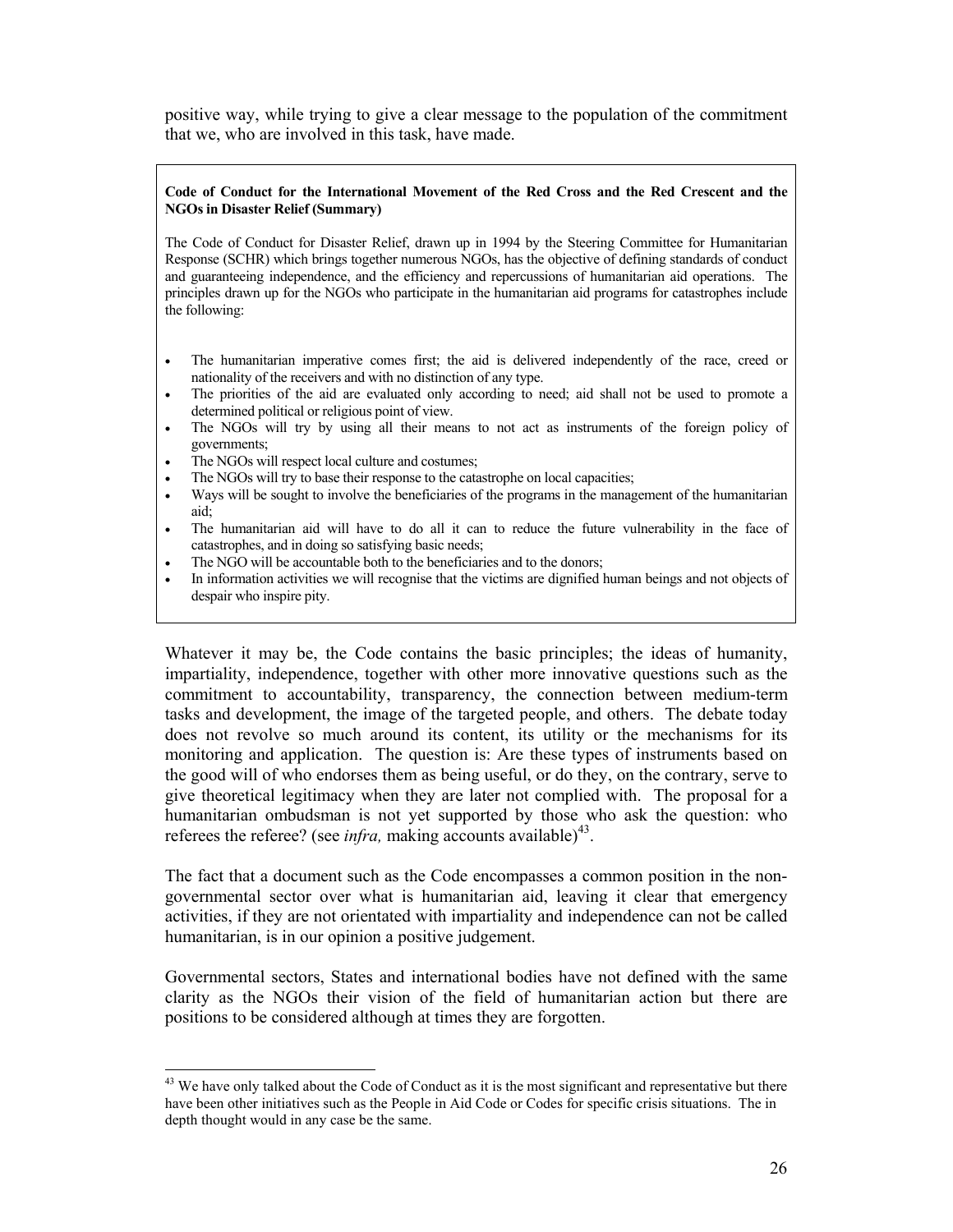- The obligations contained in IHL, the international law of human rights and the law of refugees
- The sentence of the International Court of Justice in the Nicaragua versus the United States case for the support for the Contras (1986) which ruled that "above all aid must be realised without discrimination" to be considered as humanitarian.
- The Declaration of Madrid (1995), which emphasised impartiality
- Some standards of a regional nature such as the Humanitarian Aid Regulations of the European Union (1996) or some positions of the Development Aid Committee of the OECD
- The Humanitarian Charter of the Sphere Project (not the standards) which is nothing but a record of the former

As we see, even when toned down, humanitarian action is understood as the collective of interventions whose objectives are preventing and alleviating human suffering and returning dignity, carried out under criteria of impartiality, orientation to the victims according to needs and with no conditions, etc, and directed both to lending assistance and protection. What's more, the conception of humanitarian action that today we handle also encompasses aspects of advocacy or defence of rights, testimony and even denouncement together with these tasks of aid or assistance and protection. Furthermore, it's now some time since the concept of humanitarian action stopped being a synonym of emergency help in order to include attention to refugees in long crises, prevention and other elements.

The poor use of the term has caused some people from various viewpoints to propose that it should not be used, or that it is substituted by other terms. Similarly, from a strictly legal position "we reserve the qualification of *humanitarian* for the Law applicable in situations of armed conflict without prejudice to the inspiring character that the principle of humanity has in the International Law of human rights<sup>744</sup>. This author speaks of a generic international assistance and holds that the adjective humanitarian "is an impossible balance between charity and justice that must be considered to be anachronistic".

From another more practical position within MSF José Antonio Bastos has also proposed abandoning the term and substituting it for another that would differentiate it from official "humanitarianism<sup>45</sup>.

So it is an open debate, although we would propose a contrary strategy: defence of the concept and content of humanitarian action and fight against its utilisation for selfinterested purposes and attempts to appropriate it. Along these better lines of clarification of what is and what is not humanitarian action a revision, of the Code has been proposed which would incorporate and emphasise "new dimensions such as gender and protection<sup>"46</sup>.

<sup>44</sup> PERAL, Luis: *Exodus masivos, superviviencia y mantenimiento de la paz,* Editorial Trotta, Madrid, 2001, pp. 19.

<sup>&</sup>lt;sup>45</sup> BASTOS, Jose Antonio: "Apuntes para un debate abierto", in: UNIDAD DE ESTUDIOS HUMANITARIOS: *Puertas...Op cit.*,

<sup>&</sup>lt;sup>46</sup> As Stockton says the Code was drawn up in the pre-Goma and pre-Kosova context and now some things must be changed. STOCKTON, Nicolas: "The Code of Conduct: A Personal View", HPG Report, May, 2000.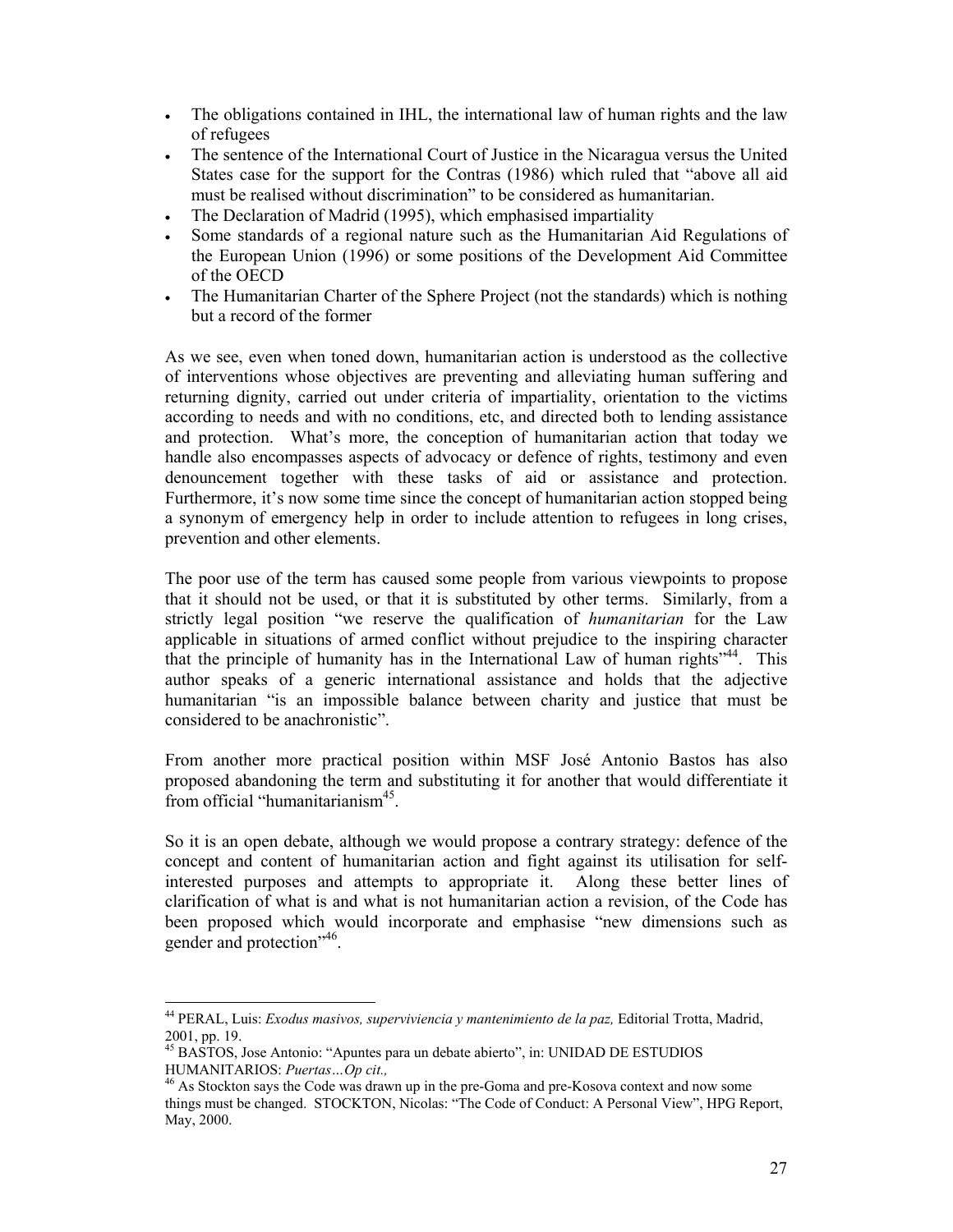### **5. The situation of the legal debates around humanitarian action**

The search for humanitarian answers by means of standards recalls the Enlightenment inheritance of recognising people as free, equal and possessors of reason (Locke) and subject to an end in themselves (Kant). This logic gave rise to the recognition of what is moral and at the same time of what is legal, and these two phenomenon which were born close together gave rise to the first debate on what is humanitarian in relation to what is legal: If by chance an ethical project needs standards with incorporated sanction, or it is alone in its ethical conviction and not on the imposition of law, then what is humanitarian takes shape and expression.

This is seen in the different positions:

- An extreme against the "standardisation" of the humanitarian world, as it brings with it the replacement of principles with legal technicalities according to its defenders.
- In the other extreme there are those who consider that the standards by themselves mechanically change reality from the time when they are passed, which means that the best and safest solution to the problems is to reflect in the standards all the actions of people and
- In the middle of the two previous postures, there is a more pragmatic range of views in which, being aware of the limitation of the standard, can be seen an (nonexclusive) answer to the humanitarian problem.

This tension is seen in various places:

- New documents of IHL vs. a greater application of the former,
- Greater constructiveness towards and constitutional recognition of fundamental rights or not, and
- Innovative and even daring suggestions, such as the International Disaster Response Law, etc.

Accepting what is legal, in order to continue the debate half a step, it has a second preliminary debate: the ambit of what is legal versus what is political or economic, for example, in the standards that recognise those "economic and social" rights.

Lastly, a third debate, fed from calls criticising the West and modernity, is in the questioning of the law as a mere instrument in the service of power (Foucault) or of capital (Marx) and is therefore not capable of giving fair answers.

With all this (or despite this), the growth of standards relating to the humanitarian world has been, more or less and very summarised, the following:

- Precedents to humanitarian "norms" in diverse cultures and epochs: Codes of horsemanship, Order of Malta, certain military rules, certain standards of the "Law of people", etc.
- Treaties and standards for military health (John Pringle 1743, Barón de Percy 1800 and others)
- Creation of IHL and the International Committee of the Red Cross (ICRC) after the Battle of Solferino. First Geneva Convention 1864. Other rules applicable to conflicts: Law of The Hague.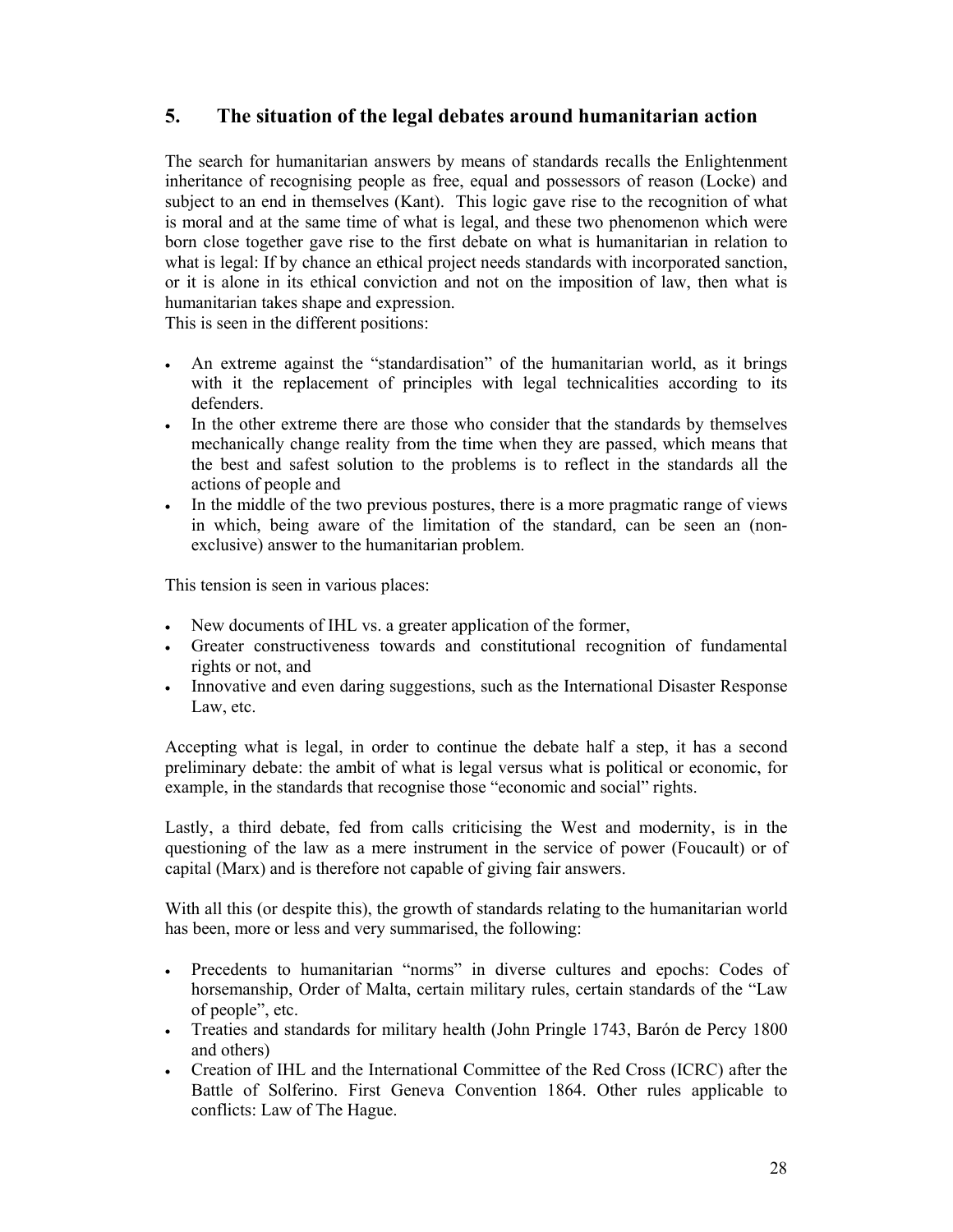- Slow development of IHL until the arrival of the end of the Second World War during which there was an upheaval in the organisation of the international community and in the norms that regulated the use of force, and furthermore, the protection of certain sectors of the population.
- Charter of the United Nations Organisation (1945), Universal Declaration of Human Rights (1948), Geneva Conventions of 12 August 1949, Convention on the Statute of Refugees (1951), International Pact for Civil and Political Rights and International Pact for Economic, Social and Cultural Rights (1966), Protocol on the Statute of Refugees (1967), additional Protocols I and II of the Geneva Conventions of 1949 (1977), and the International Criminal Court Statute of Rome (1998).

**It must be recognised that these instruments have a problem in their formulation which in turn implies a serious problem in their application in other contexts which are different to their initial context: they were all conceived in an almost reactive way (although with important precedents) after the Holocaust of the Second World War.** 

Regarding the UNO, one would have to take into account that its structure, on which the Peacekeeping / Peace Making Forces rest, was born with a Security Council that was aware more of who were the winners of World War Two than the principle of equality between each one of the States. This system demonstrates difficulties in its application when the situation is one of those "current conflicts" and/or "post Cold War" conflicts, which are precisely those most numerous and cruel and therefore those most in need of humanitarian aid $47$ .

Despite all of the above, such norms have allowed (or at least guided) with varying degrees of efficiency, the development of the humanitarian actions of our times. And each one of the norms has its "own personality": its achievements and failures, its problems of formulation and application and its limitations of scope, protection and demands.

 $47$  One way of classifying current conflicts defines them as: a) denaturalised, because the population in more the objective of the combatants than its victim, b) destructured, because of the break in and / or round about nature of the lines of command of the combatants, to the point where there is no obedience to military orders, c) uncontrolled, in terms of the replacement of speaking by instincts. See: DOMESTICI-MET, Marie-Jose: "One hundred years after The Hague, fifty years after Geneva: International Humanitarian Law at times of civil war" *International Magazine of the Red Cross, N 150,* (Geneva, June 1999), p, 72. Of course there are many other ways of establishing conflict typologies but this seems useful to us from the legal point of view.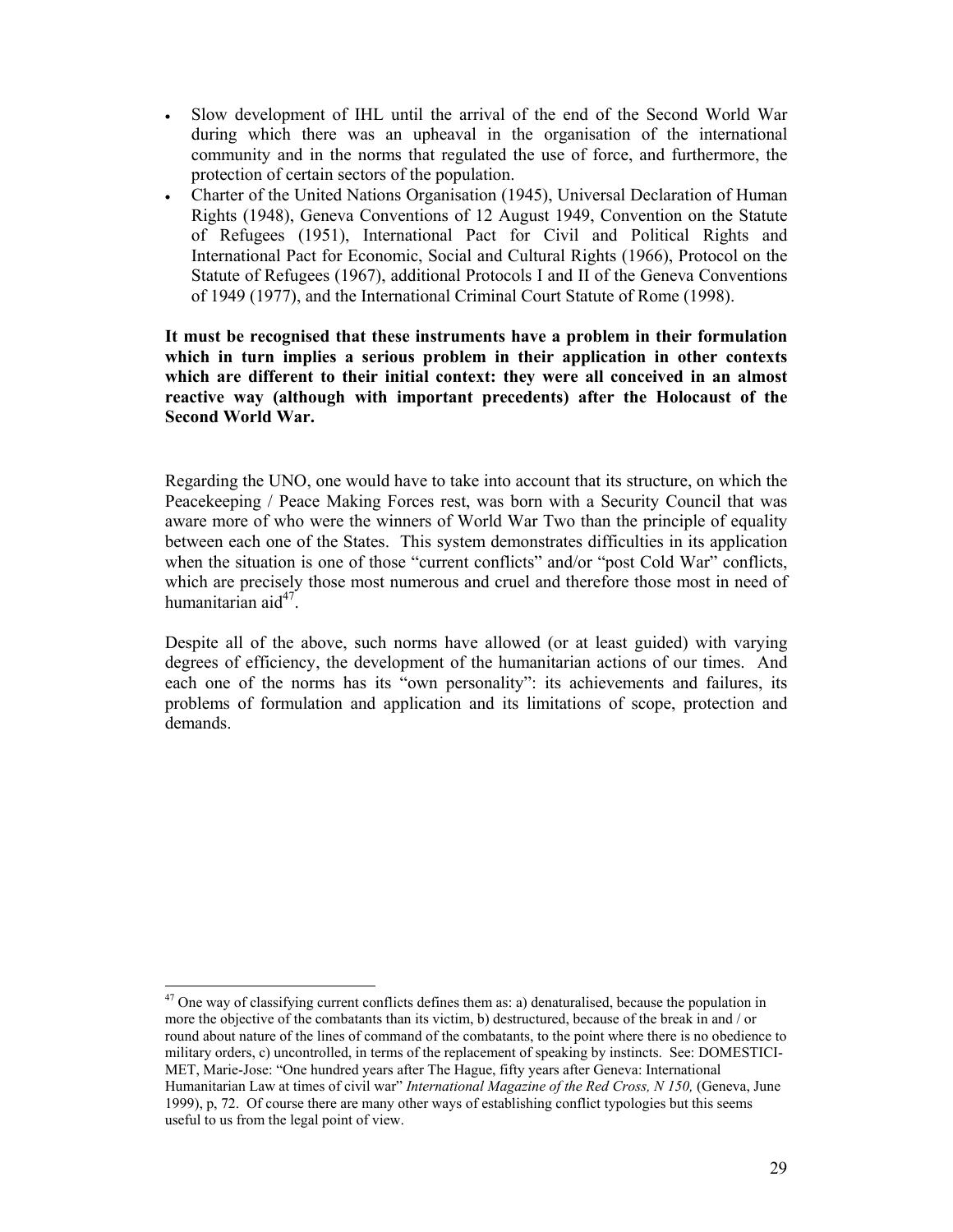

#### **5.1 Debates on International Humanitarian Law**

IHL is a "new" law  $-$  if we accept that it is being built and that its last instruments were recently drafted – and it is a law "in crisis" in as far as the debate on its scope continues to be complex. But none of the two characteristics are *per se* negative. On the contrary, the permanent discussion and drafting in the ambit of IHL demonstrate the desire to find answers to current and novel problems derived in part from the new type of conflicts that are found in the world, the development of United Nations Peacekeeping Operations and the advance towards the creation of an international legal system. It is important to underline that almost all the countries in the world have signed the Geneva Conventions of 1949 and that in 1998 152 States had already signed up to the additional Protocol I.

We can, with only the aim of organising the debate, mention five spheres of discussion around IHL: a) debates on its end, b) debates on its formulating, c) debates on its interpretation, d) debates on its application, and e) debates on its gaps.

Before entering the debate we should remember the general ambit of IHL: IHL only responds to questions of war; anything outside this ambit (common delinquency, groups without territorial control, commercial "wars", etc) is not covered by IHL. From here stems one of the problems: expecting more from IHL than what it is (the same thing happens with human rights and law of refugees).

It is a law that is invoked when faced with a given situation and that does not ask for causes (the notion of a "just war" is not discussed). Its raison d'etre is not the pacification of a conflict but its regulation, although eventually it will support the peace making by means of bringing together the parties and the formulation of humanitarian agreements, etc. Seeing an end to the conflict is not the objective of IHL but the protection of certain people and determined assets in the middle of the war itself.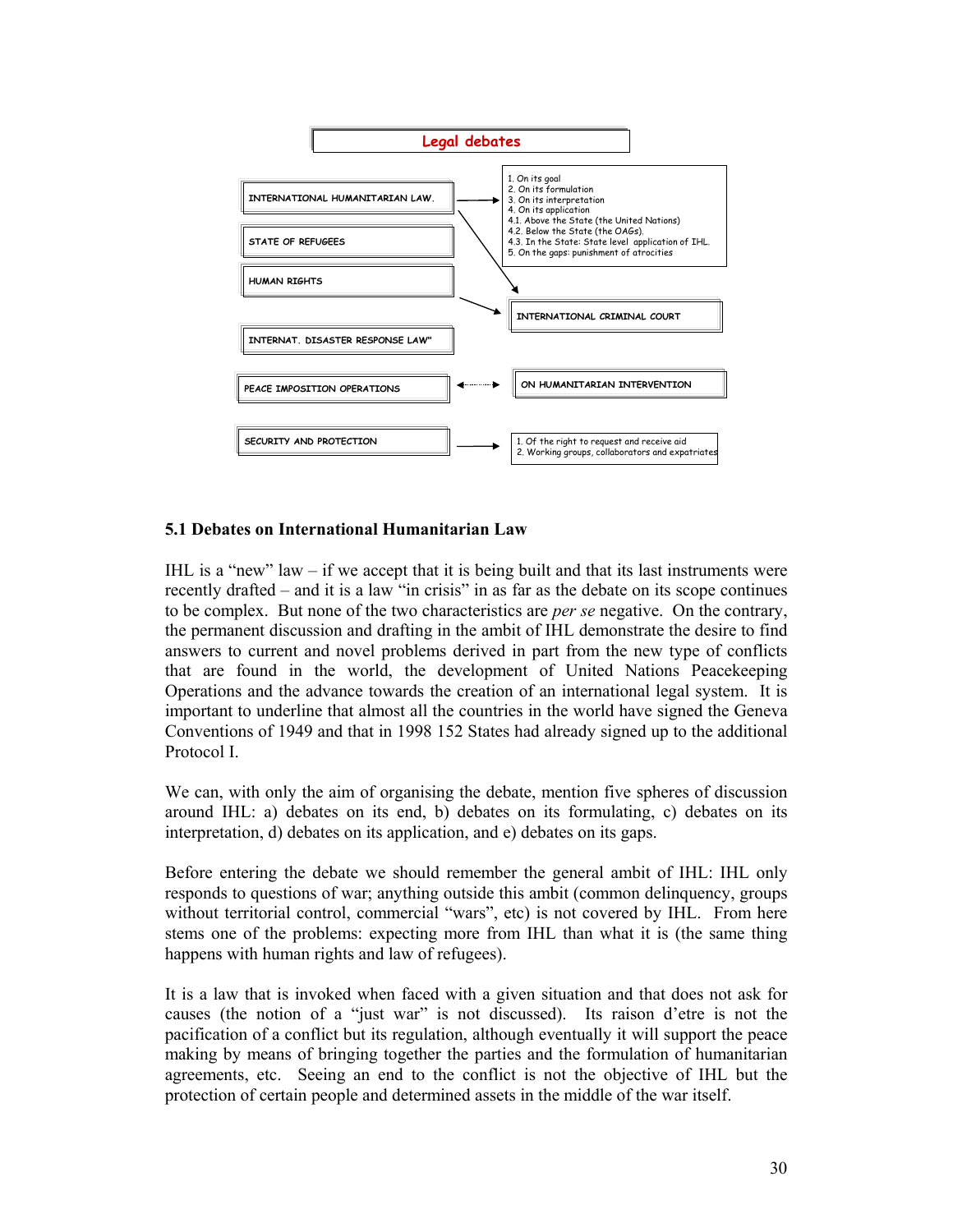IHL is a traditional, conventional law among States. They are the signatories of Conventions and Protocols, they are the ones who acquire obligations and commitments on its signing and they are the ones responsible for its application and compliance.

From the beginning it must be recognised that the compliance with and punishment of this law is still within the ambit of the States (with the good and the bad that this implies). It was conceived for international wars (with the angles that this denotes), and it is not for the prevention of conflicts (and only responds to questions of a specific type of conflicts). But these specifics, far from being a weakness, represent its strength, as it gives answers within a precise ambit for an equally definable reality, thereby renouncing an overall conception.

#### **5.1.1. On its goal**

With relation (principal but not only) to pacifist attitudes, there continues to be a debate as old as IHL itself questioning its goal: a) if it serves to reduce the horrors of war to the benefit of the protection of some people and some assets that are thought to not be taking part in the war and to regularising the use of force, or b) if the norms of IHL see the war as something inevitable, even as something "acceptable" while it is being adapted in some ways to develop it. Furthermore, the fact of accepting the war, since IHL does not prohibit it but seeks its regulation, leads to the acceptance of the war acts themselves and even to the playing down of its atrocities<sup>48</sup>.

With the first position, defended by the ICRC, IHL makes sense precisely because the war exists, with its adaptation to the nature of new conflicts being in any case necessary. With the second there are the pacifists: IHL admits war acts which, although they conform to the norms (in a possible war in accordance with IHL) it does not mean they are not terrible and morally unacceptable. Other critics go along the lines of its practical utility: many wars have ended without going through the application of IHL and the application of IHL does not necessarily lead to peace but (potentially) to the perpetuation of hostilities which are unquestionable as to whether they comply with certain rules.

The idea of limitations within a war and of the creation of IHL has been the object of discussions and severe criticism since its origin. But what is the most utopian, to advocate the prohibition of war or to believe that it can be limited and carried out while following certain humanitarian criteria? It is significant to see how the Swedish academy in the granting of the 1901 Nobel Peace Prize did not take a clear position and conceded it *ex aequo* to Henri Dunant and to Francis Passy, a French pacifist who was a supporter of the position against the pragmatism of Dunant.

#### **5.1.2. On its formulation**

a). The IHL rules were the product of discussions that sought to generate consensus between military efficiency and humanitarian action. This tension generated legal forms that could not seem balanced but subordinated one argument for another. For example, article 17 of additional Protocol II (to the Geneva Conventions) prohibited the

 $\overline{a}$ <sup>48</sup> For example, in a recent declaration of the International Criminal Court the acts carried out by NATO against the civilian population in the process of the war in Kosova were considered to be "collateral damage", thus justifying the NATO attacks.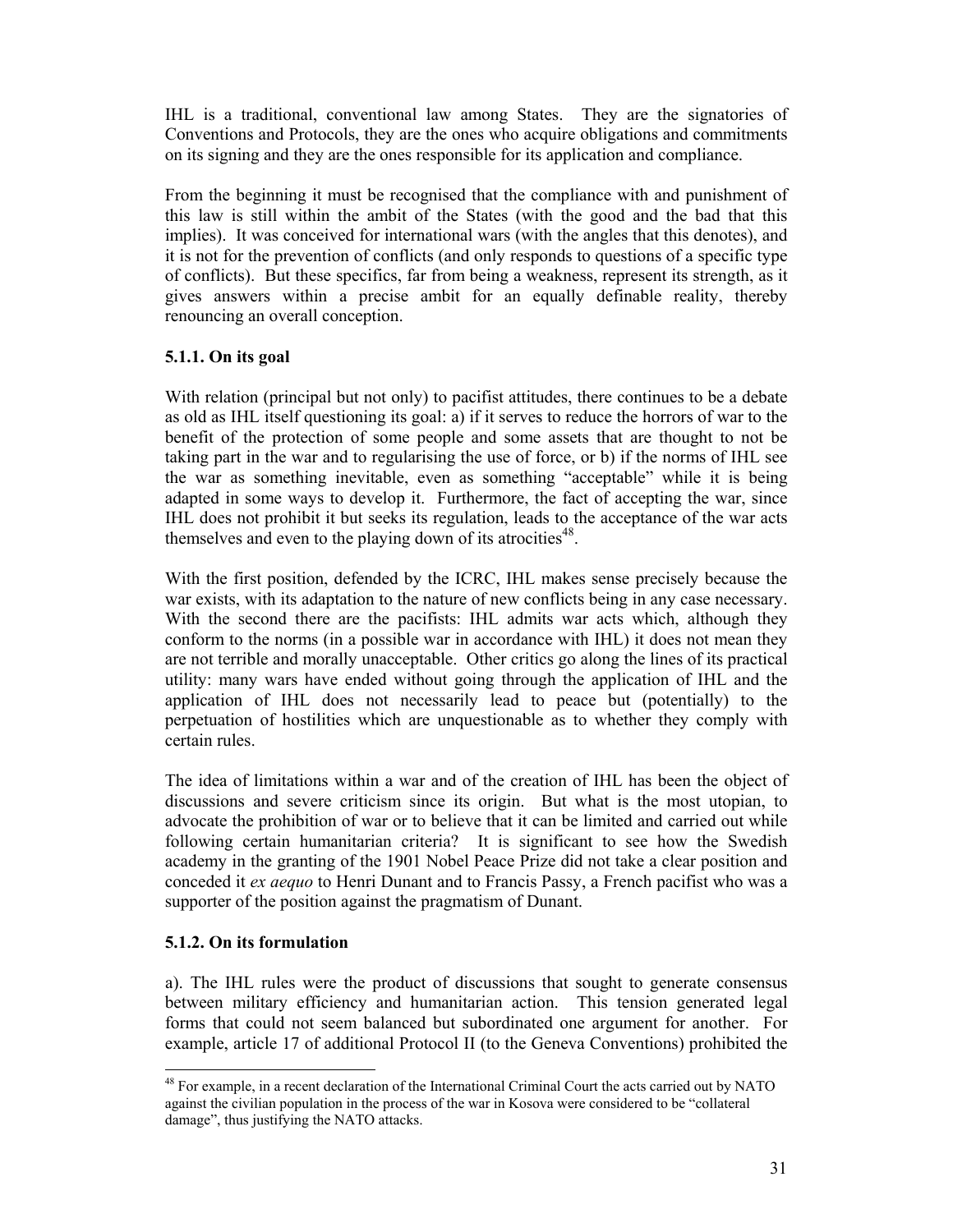displacement of persons, but then ruled that it could be possible "for urgent military reasons". There is here an example of joining military necessities with humanitarian demands, which is for some a "vacuous alliance".

b). If one of the fundamental reasons for IHL is the protection of the civilian population, can the debate on nuclear arms be settled by saying that they are conventional arms? This would be evidence that IHL has a limit and that even its humanitarian premises are subordinated to international politics. Nuclear arms are the manifestation of the extension of the concept of military objective, to the point of the loss of all utility as a definition of something limited.

c). The application of international law standards to regulate acts outside the law, as are rebellion, sedition and uprising (names used by many drafters of national law typify the actions of organised groups), which is really a contradiction since it is putting in the norm what is in principle outside it, which in turn brings problems of application and interpretation.

#### **5.1.3. On its interpretation**

a). Thanks to the additional Protocol I of the Geneva Conventions, many categories of these Conventions were defined (combatant, health personnel, military objective,  $etc<sup>49</sup>$ ) but in the case of Protocol II (for non-international armed conflicts), the States were afraid of generating any type of recognition of rights and/or legal advantages to what is called Organised Armed Groups (OAG) by this route. Expressions such as "superfluous damage or unnecessary suffering"<sup>50</sup>, or "urgent military needs" continue to be highly subjective, to the point that on being open formulas they can be disrespected with ease. The same criteria of "civilian population" does not exist as a clear definition, it being as such the persons who are not included in the notion of combatant or are not a member of the Armed Forces.

b). Returning to P. II and to non-international armed conflicts, theoretically, according to the technicalities of the law, the six criteria contained in article one of the P.II outline in which cases they would be applied or  $not<sup>51</sup>$ . But practically speaking there exists, beyond these legal technicalities, the wish to define the political validity of those projects which occur alongside OAGs so that they are recognised as part of an armed conflict.

In the case of Sierra Leone or Liberia, are we up against an organised, lawless diamond organisation or a group with political *status*? In Colombia, are we faced with groups of leftist insurgents or narcotics agents<sup>52</sup>? Curiously, it is the ICRC who opened the debate

<sup>&</sup>lt;sup>49</sup> For these definitions see: for combatant and others connected to this (articles, 43,44,46 and 47 of the P. I), for military objective (art. 52, P.I), for health personnel (articles 8 to 16, P. I).

Art. 35, Protocol II additional to the Geneva Conventions 1949.

 $^{51}$  Art. 1, Protocol II additional.

<sup>&</sup>lt;sup>52</sup> On the application of IHL in Colombia see: DE CURREA-LUGO, Victor: "Posibilidades y dificultades del derecho internacional humanitario en el caso colombiano" in: VV.AA: *Colombia: democracia y paz.* Volume III, PNUD, CSIC, Universidad de Antioquia y Universidad Pontificia Bolivariana, Medellin, 2001, pp. 234-274; and DE CURREA-LUGO, Victor: "Es posible humanizar la guerra en Colombia?", in *Papeles de cuestiones internacionales, no 74,* (Madrid, 2001), pp. 29-43.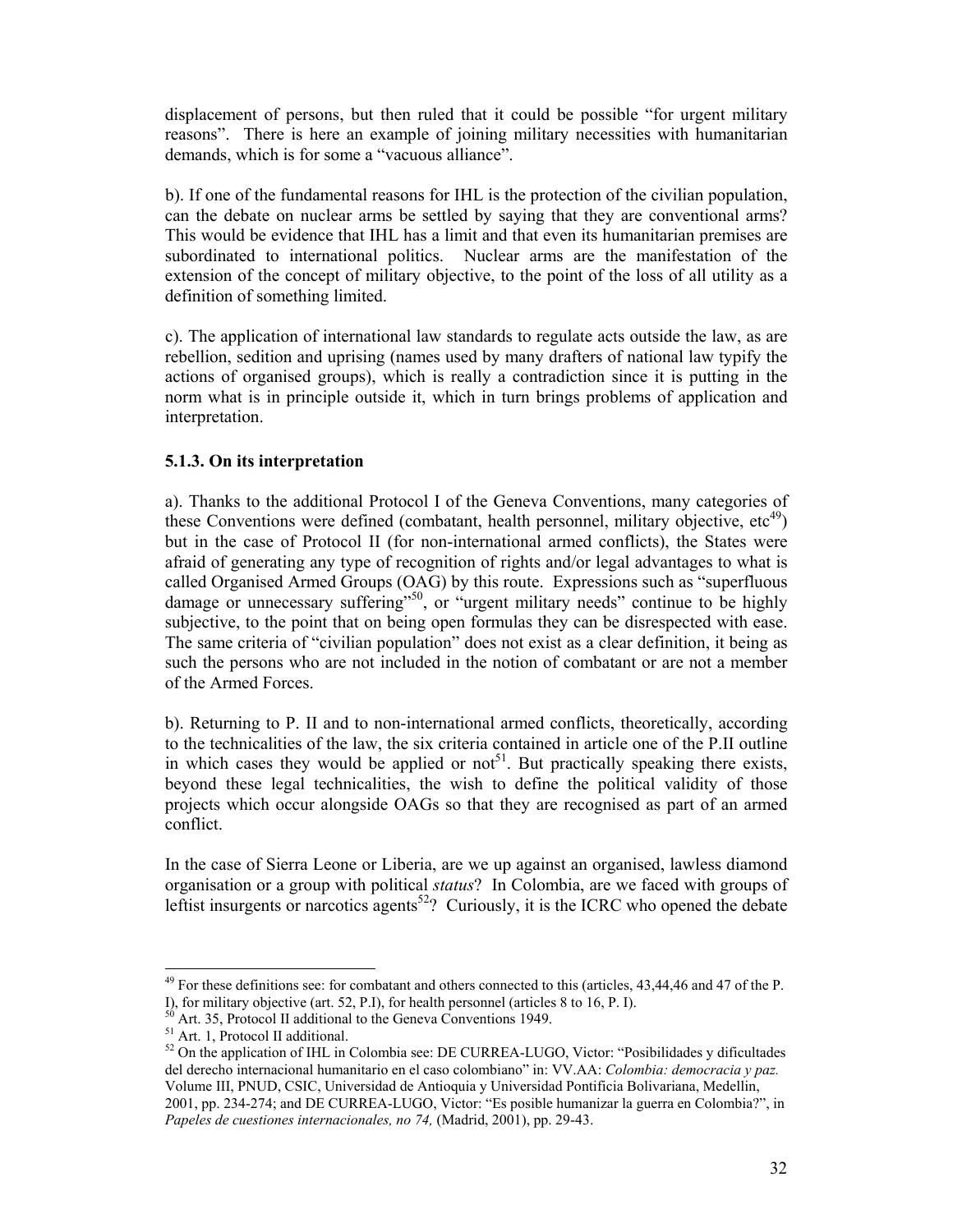of how to evaluate Organised Armed Groups so as to include them or not in the classification of armed conflict as such  $53$ .

The first thing is that this discussion must return to the same sources as IHL and reply from there. The references to other type of sources leads to the line being crossed between judgements of fact (that IHL demands) and value judgements, which makes IHL an instrument of public debate and not a humanitarian tool.

c). Another problem is the distinction between combatants and non-combatants. IHL speaks of combatants for the case of members of the Armed Forces, of persons who participate directly in hostilities, and for the case of organised armed groups. But in some conflicts people have taken advantage of the situation in a kind of "indirect participation", in which there have been included cases of "enemy ideologists" and/or forced "collaborators", which in turn "justifies" the death of civilians who live in zones under the control of the enemy or who share some of their ideas.

# **5.1.4. On its application**

IHL was born as the collective of rules for regulating hostilities between States. It later had to give responses to internal armed conflicts (which are curiously defined by their opposite: "non-international armed conflicts"), and it now prepares responses regarding its scope and application in the armed forces which carry out activities in the name of and with the mandate of the United Nations.

# **5.1.4.1. Beyond the State: The United Nations**

a). There is a discussion on the application of IHL in the case of the Peacekeeping Forces<sup>54</sup>. These forces: are impartial, invited and therefore accepted by the parties in the conflict, have a dissuasive affect and a mandate to observe agreements and check the commitment of the parties, and are armed with light weapons for exclusively defensive purposes<sup>55</sup>. With such a nature and mandate, it is clear that the Peacekeeping Forces are not combatants and therefore do not have their responsibilities, but it is not for this reason that they can sometimes act against humanitarian principles<sup>56</sup>.

b). The Peace Enforcement Forces ARE part of a conflict, in other words they participate in hostilities. Similarly, as in the case of internal armed conflicts, the ultimate causes that provoked the hostilities are not questioned or validated, neither are they done so here. It is enough to know that there is a group of armed people, organised and with territorial control who are carrying out hostile acts, to be able to expect from them respect for such standards. An ethical debate is that the Peace Enforcement Forces put an end to a negative peace (Galtung) but accept in the case of the cease of hostilities

 $\overline{a}$  $<sup>53</sup>$  See: GROSSRIEDER, Paul: "A future for international humanitarian law and its principles?,</sup>

*International Magazine of the Red Cross, No. 149, (Geneva, May-June 1993), pg. 11-17.*<br><sup>54</sup> INTERNATIONAL COMMITTEE OF THE RED CROSS: *Symposium on Humanitarian Action and Peacekeeping Operations, Report.* Geneva, 1994.

<sup>&</sup>lt;sup>55</sup> PALWANKAR, Umesh: "Applicability of international humanitarian law to the Peacekeeping Forces of the United Nations", *International Magazine of the Red Cross, No. 117,* (Geneva, May-June, 1993),  $pg. 233-248.$ 

<sup>56</sup> See in general: CONSIGLI, Alejandro; PABLO VALLADARES, Gabriel: Peacekeeping operations and International Humanitarian Law" (July 1998), in www.icrc.org (24/04/01).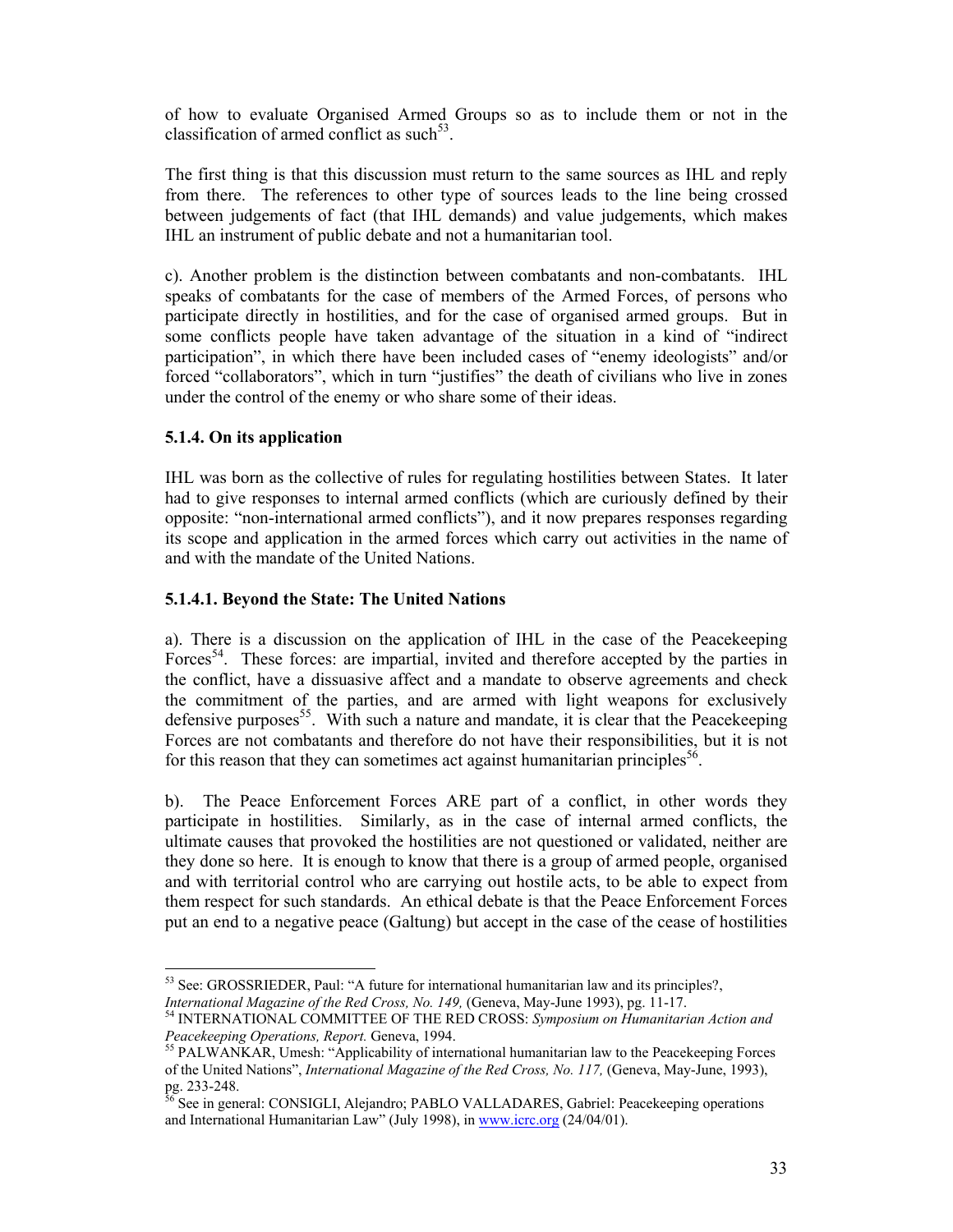in terms of the army, they are not able to respond to the causes of wars, causes which survive and flourish easily.

Although it is true that the UNO is not a signatory of the Geneva Conventions, which means that it has no punishment mechanisms for the infractions of IHL that its members may possibly commit, and the troops delegated to it by the States are not responsible to their States but act under the responsibility of the UNO, common law standards for outbreaks of hostilities are applicable. Furthermore, in various communications of the Secretary General of theUN, the commitment that the UNO troops have to respect the principles of IHL and ensure that they are respected, is exhorted. In both cases, the Forces act in the name of and with the mandate of the UNO, but the type of mandate is distinguished between, to the point where for the ICRC there are two different legal forms.

c). In the case of conflicts in which a multinational force or a coalition (TIAR, NATO, etc.) act in their own name or by "interpreting" the UNO but without its mandate, it is clear that it is a situation of hostilities between countries and therefore IHL (Kosova case) is without doubt applied. The discussion on the actions of war carried out under the notion of right to humanitarian interference and/or intervention is tangential to IHL, since this is not questioning the causes of the war but the development of  $it^{57}$ .

The problem is made even more complex when the mandates (cases a and b) are mixed (case of the former Yugoslavia)<sup>58</sup>, or when regional mechanisms (case c) appropriate non existent mandates from the UNO  $(Kosova case)^{59}$ .

### **5.1.4.2. Below the State: organised armed groups**

 $\overline{a}$ 

Consensus was reached for the draft of the Geneva Conventions in only four months, but Protocol II needed four years to be passed, which shows amongst other things, the fear of the States to give any recognition to non-State actors in internal conflicts. Such groups of guerrillas, militias or paramilitaries, etc, are denominated Organised Armed Groups (OAG) in IHL. Recognising that the Armed Forces of the Signatory States are subject to IHL with respect to the compliance with international pacts, the debate is firstly; defining if such cases of OAG are really just that, in terms of whether they fulfil preconceived requisites, amongst which is territorial control<sup>60</sup>, and secondly; if once they have been designated as such, IHL can be imposed on them, whether it be by means of persuasion, by force:

 $<sup>57</sup>$  From the moral point of view it is said that the States must not be passive in the face of crimes in their</sup> neighbouring States, but from the legal point of view (art. 2,7 of the Charter of the UNO) the humanitarian intervention called for has no place in the system of the UNO. On this debate see:

SANDOZ, Yves: "Law and the right to interfere, what are we talking about?" *International Magazine of* 

<sup>&</sup>lt;sup>58</sup> Boutros-Boutros Gali, secretary general of the UNO, maintained that "it is possible that an unbreakable dividing line can not be drawn between the peacemaking and peacekeeping activities", quoted in: SANDOZ YVES: "The half century of the Geneva Conventions" *International Magazine of the Red* 

<sup>&</sup>lt;sup>59</sup> For the debate on the classification of the different UNO operations: CONSIGLI, Alejandro; PABLO VALLADARES, Gabriel: "Peacekeeping operations and International Humanitarian Law" (July 1998), in: www.icrc.org (24/04/01).

 $60$  Territorial control is a criteria put forward in additional Protocol II, but which is not present in article 3 common to the Four Geneva Conventions.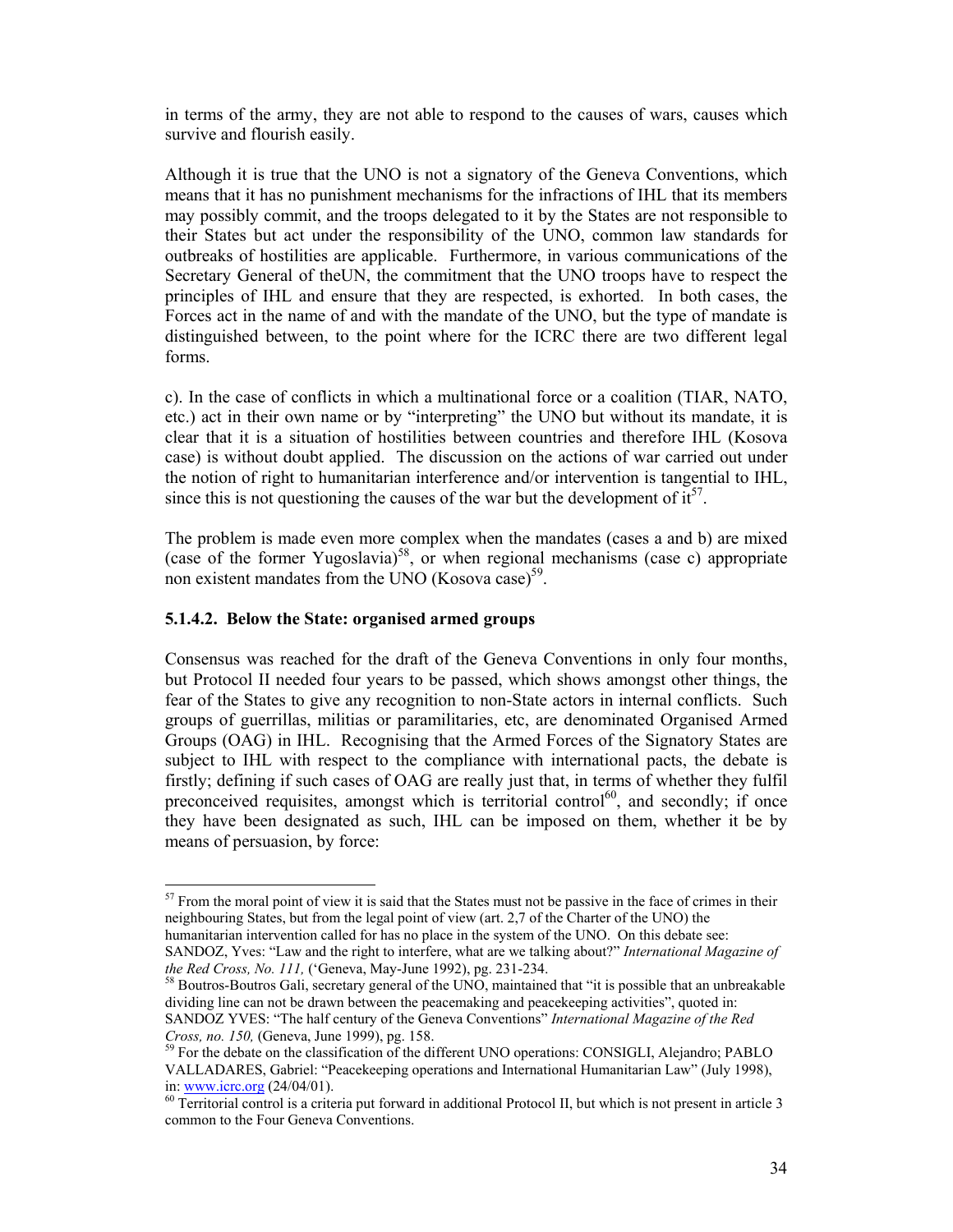a). The compliance with requisites. Some armed organisations do comply with the requisites considered in the additional Protocol II: being an organised armed group, having effective command, exercising territorial control and being able to realise sustained military operations. But others do not have territorial control (case of ETA, in Spain) and therefore are not subject to IHL. This is not a value judgement but a judgement of fact. This does not mean that we are dumb from the point of view of humanitarian values when faced with crimes against civilians and / or crimes of the State, IHL not being applicable in such a situation, but that we simply recognise that IHL is not a source of answers.

b). Another debate is related to the legal status of the parties. Despite the fact that IHL is explicit in that its application will not cause a change in the legal status of the parties<sup>61</sup>, some still try to state that it will, thereby seeking a secondary gain. Some spokespeople of high powered military people and civilians allege that the application of IHL to OAGs is a dangerous step towards them achieving the "status of belligerence<sup>"62</sup> and to their search for "international recognition". This implies the impossibility of combating them in an efficient way, which means, this being said, that it is not certain that the application of IHL does not signify a deterioration in the struggle against the OAGs that develop a State within law.

c). To recognise that an OAG as in actor in a conflict is not, *per se*, the same as giving it political recognition, which means that duties in the face of the development of hostilities are confused with political statute and even with the legal liability of its actions.

d). From the ranks of the OAGs themselves the question is asked if a State party, on signing an international pact can commit or not the groups that fight against this conception of the State and who do this outside the law. It is understood that armed conflicts have standards derived from custom and that they are therefore connected via what is known as the public conscience to each and every person who participates in the hostilities.

e). It could also be argued from certain positions that the IHL rules were drawn up by the "international bourgeoisie" in contrary to any revolutionary model and therefore can not be invoked and/or respected by those who fight against a "bourgeois" order. In this case it only leaves us to explore the codes, values and symbols of the OAGs in question to find out if there are elements compatible with IHL. It could be that such elements do not exist, it could be that although they exist, they are interpreted in a restrictive way by the OAGs and lastly, it could be that even accepting such values, they do not pass from theory to practice.

f). A last element is related to the war as a means and the war as an end. Using the categories presented by Hernando Valencia Villa<sup>63</sup> there would be a programatic war (in as far as they have an agenda with which they justified it and that the military option subordinates) and a methodological war (the war as an end in itself). Faced with the latter (war for the sake of war) and programatic wars whose agenda is dogmatic (case of

<sup>61</sup> Article 3, additional Protocol II

 $62$  The recognition of belligerence requieres the recognition of the guerilla by the other States

<sup>63</sup> VALENCIA VILLA, Hernando: *la justicia de las armas. Una critica normativa de la guerra metodologica en Colombia.* Tercer Mundo Editores, Bogota, 1993.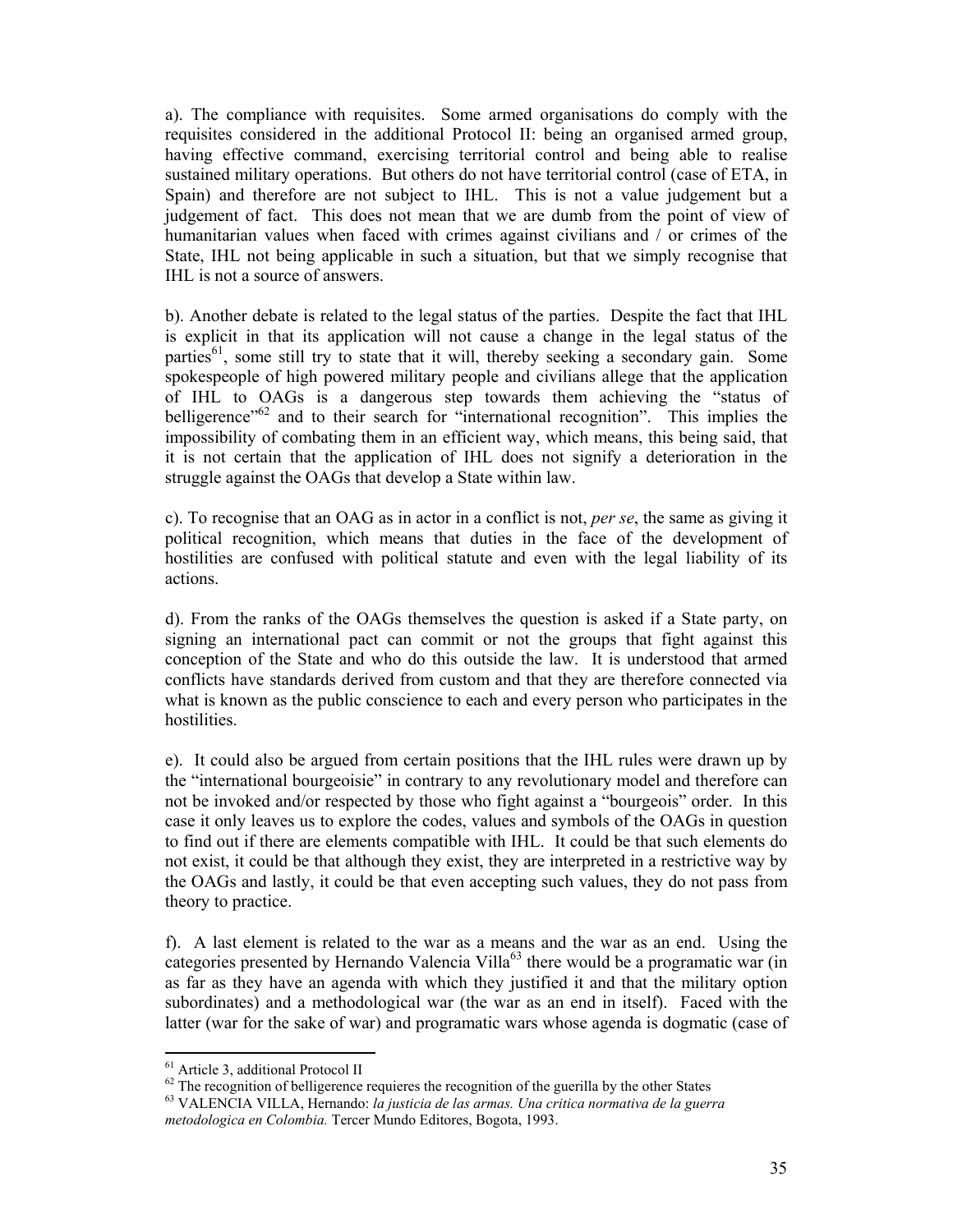the Taliban in Afghanistan or the Sendero Luminoso in Peru), the possibilities for IHL are almost nil, above all when, on there not being coercive mechanisms, its application depends on the will of the parties, a will which is non-existent in certain dogmatic agendas or is difficult to examine when the war is self-justified $^{64}$ .

## **5.1.4.3. In the State: application of IHL on a State level**

The most relevant thing at this level is the incorporation of IHL standards to internal legal systems, both civilian and military. This question, which was initiated in many countries such as Spain, is globally considered to be positive and is not the source of great discussion

## **5.1.4.4. More on the State, sovereignty and limits**

 $\overline{a}$ 

In poor countries with pre-modern societies and / or societies with fragile States and / or complex emergencies, the sovereignty of the States is a young concept that furthermore was born "ill". While the formula of the nation State allows many European peoples to consolidate this stability, now the economic, political, humanitarian and legal dynamics combine to diminish the role of the nation State. In principle this is not always bad (it is not setting, for example, international liability in crimes of harming humanity) but neither is it good (the free market which razes any project of a national making, even if it is minimally protected).

Ecological and environmental demands are laid at the door of "new" States which were not strong in these areas at their time. This weakness allowed for the development of these areas and imposed on the State economic models which obliged it to renounce functions which are an integral part of new States, such as developing welfare and social justice policies which are lacking in poorer societies. As Ludolfo Paramio says: "an authentic welfare state crisis only happens in those countries that do not have it"<sup>65</sup>.

Since the Postwar system was created, in principle, national sovereignty has been accepted as a limitation on the action of the UNO itself: according to article 2, number 7: "no stipulation in this Charter authorises the United Nation in those affairs that are not essentially of the internal jurisdiction of the States". But in practice, this has not been so, to the misfortune of the notion of the State:

a).The signing of additional Protocol II of 1977 meant the creation of a standard for recognising in some way an Armed Group that is fighting against the State that has signed the norm.

b).The formulation of an international justice system (The Courts of Rwanda and Ex-Yugoslavia, Pinochet case and the International Criminal Court, etc.) from the outset

 $64$  In the case of ethnic conflicts the logic is similar to that of religious conflicts in as far as the enemy is not a "opposing army" but a faith or contrary race (sic) and therefore it is not only looking for revenge from the other but its extermination. The war adopts, for this debate, the same position as a methodological war

<sup>65</sup> The commentary of Ludolfo Paramio to: ALONSO, Luis Enrique: "Ciudadania, sociedad del trabajo y Estado de Bienestar: Los derechos sociales en la era de la fragmentation" (pg. 159-198), in: PEREZ LEDESMA, Manuel (comp.): *Ciudadania y democracia,* Ed. Pablo Iglesias, Madrid, 2000, pg 194.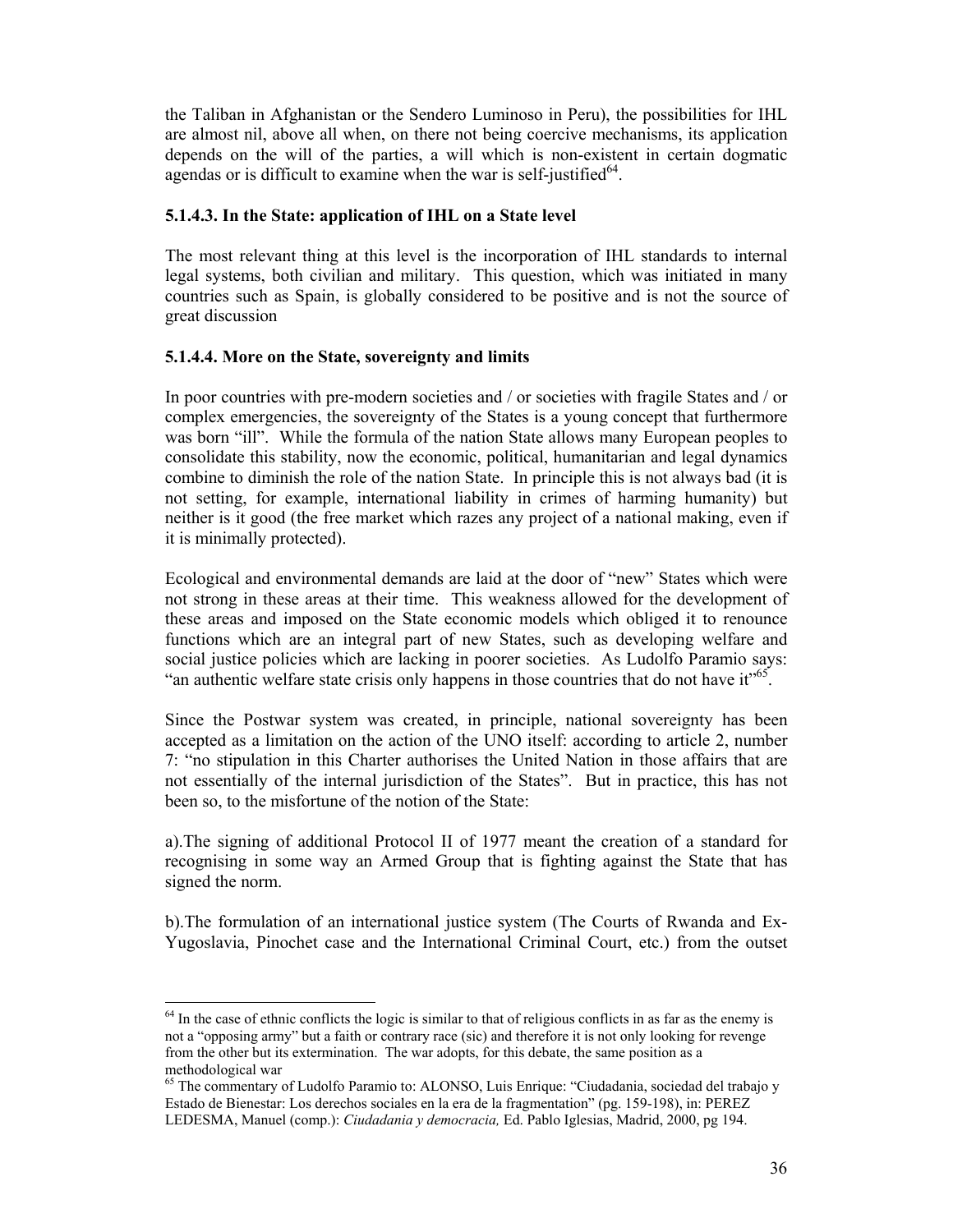started with a fragile State (that can not judge) or an immune State (that does not want to judge), both cases being contrary to the State,

c).The development of actions known as right of interference and/or humanitarian intervention in theory for protecting rights (Kosova) or for guaranteeing aid (Somalia) that the States should in principle protect and guarantee,

d).The development and growth of numerous NGOs which work internationally without the States being able to formally demand certain duties, an impossibility which happens for two reasons: I) the absence of international standards that regulate the action of the NGOs and ii) the mediating effect that demands of this type would generate against the States.

## **5.1.5. Debates on gaps: the punishment of atrocities**

a).The absence of effective legal mechanisms for trying supposed or real transgressors of these norms (except in the case of Rwanda and ex-Yugoslavia), leads to the transgressions of IHL that are not resolved or were not taken on by the national legal systems remaining with impunity. This legal standard which is devoid of coercion mechanisms is more in the field of moral principles than law.

For years this has been one of the big limitations of IHL and mechanisms set up such as the Survey Commission and others have not been very efficient, compliance with IHL often being at the expense of this initiative, good ICRC offices and other bodies. To fill such a gap the possibility of the International Criminal Court appeared.

b). From both the standard and from the moral value standpoint, there seemed to be two different yardsticks: one for powerful States who act in the name of "x" principle (United States, France, etc) and the rest: poor States and the OAGs. Such "instrumentalisation" of IHL demands compliance from certain armed groups but does not demand it from multinational forces (as in the case of Kosova where hospitals and other civilian property were the object of attacks).

As well as the above, there remain two matters of IHL to mention: a) its use in the case of tension and internal violence that do not constitute internal violence. In such a case civil and political rights must prevail, but no longer IHL, as the distinction here would not be between combatant or non-combatant but between demonstrator and nondemonstrator, which is absurd. And b). the preoccupation for a wider IHL (which would lead us to convert it into a universal criminal code for all crimes) or a more radical one (what would lead to IHL denying war, which is a contradiction of terms).

# **5.2. Debates on the law of refugees and the internally displaced**

a). Current standards for the protection of refugees downgrade their origin, since it would seem that refugees "appeared in the world" with the Second World War. Even the Convention on the State of Refugees of 1951 on refugees gave the possibility for the States to only sign the recognition of the events that happened in Europe during the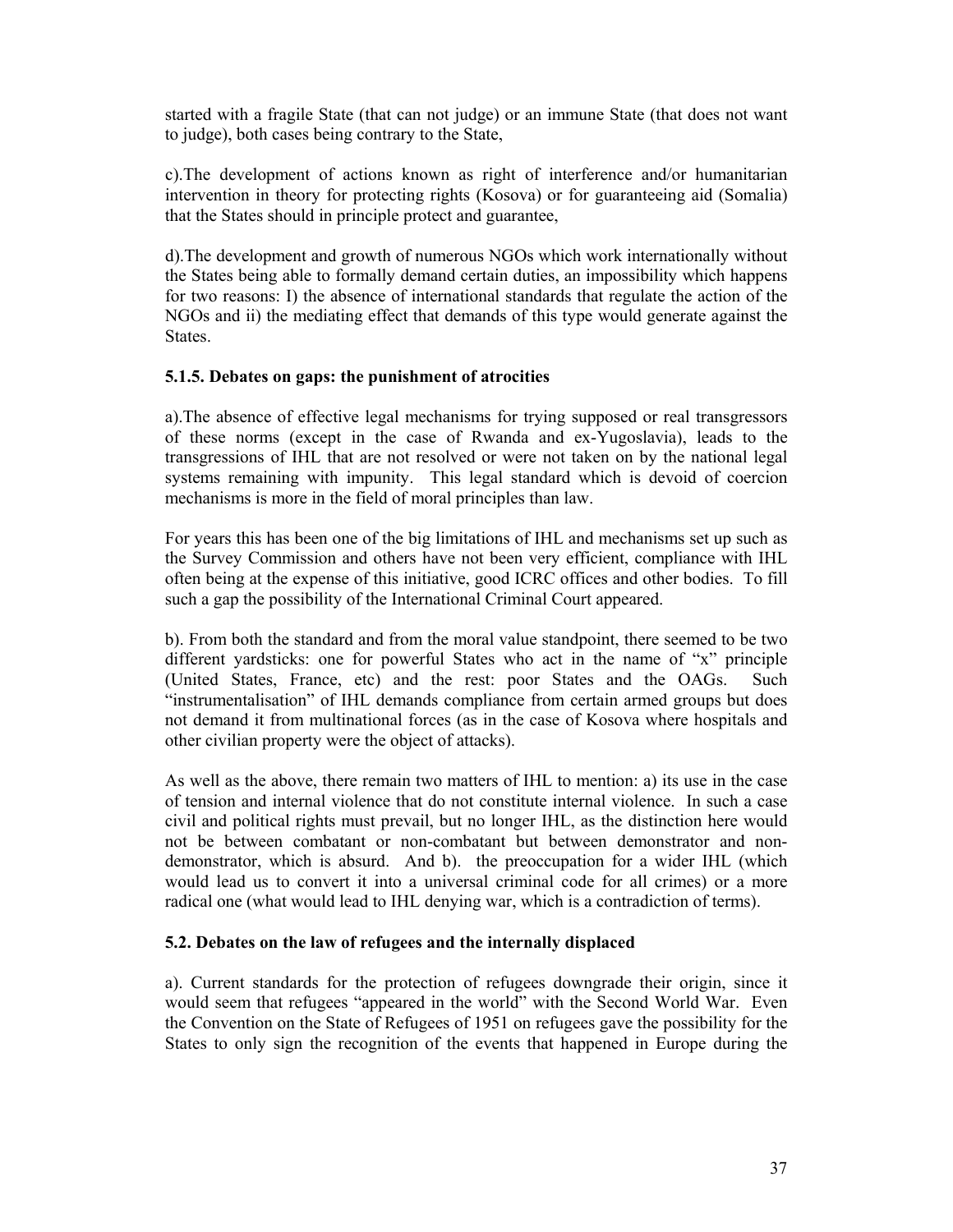Second World War<sup>66</sup>. The temporary nature of the Convention presented the same problem that was not rectified until the Protocol on the State of Refugees of  $1967^{67}$ .

b). The criteria for the protection of refugees is determined by the creation of a subsidiary mechanism when faced with the non-protection afforded by the State to one of its citizens. In other words, the person must be outside the country and his status of asylum seeker an individual process. The debate here is that the mechanism does not protect the people who are still within the territory of the State from which they want to be protected $^{68}$ .

c).As well as armed conflicts, globalisation and its consequences (such as deindustrialisation and unemployment) currently contribute to the formation of what are known as Complex Emergencies that we have already mentioned, in which the "new" refugees juggle threats to their lives with the search for new socio-economic conditions, which in turn means that the limit between economic immigrants and refugees is diluted.

In the African context, where 2/3 of the soil has fertility problems, a new category appears: "ecological refugees", people who flee from the dreadful conditions of agricultural production which, together with other political problems, generate exodus of entire peoples.

d). The concept of refugee has acquired new inclusion criteria, as well as those already projected, in Africa and Latin America. For African governments there are new causes as well as the traditional categories<sup>69</sup> for defining a refugee: "every person who, because of an aggression, occupation or foreign domination, or events that seriously disturb public order in a part of or all of the territory of the country of origin, or nationality, is obliged to abandon his normal residence to seek refuge outside the country of origin or the country of his nationality."<sup>70</sup>

In the case of the Americas, a group of governments and academics adopted the Declaration of Cartagena (Colombia, 1984), whereby the definition was widened to persons who flee "because their lives, security or freedom have been threatened by situations of generalised violence, foreign aggression, internal conflicts, massive violations of human rights or other circumstances that seriously affect public order."

The African and American amplifications correspond to precise needs, but present two mistakes: a) their universality, as such criteria can not be applied to receiving countries outside the regions mentioned, and b) their formulation, which have too many open clauses of such a type that the legal recognition falls more to the ambit of political will than demandability.

<sup>66</sup> Art I, literal B, Convention on the State of Refugees.

 $67$  The Protocol, despite its name, has its own legal weight and can even be signed by States that are not part of the Convention of 1951.

<sup>&</sup>lt;sup>68</sup> Embassies and other diplomatic places are considered, but not those which are outside national territory, and therefore the mentioned mechanism can not be invoked in this situation.

 $69$  The traditional categories are: being outside the country of origin, having well-founded fears of persecution for reasons of race, religion, nationality or belonging to a determined social group or political opinion.

<sup>70</sup> ORGANISATION OF AFRICAN UNITY: *Convention Governing the Specific Aspects of Refugee Problems in Africa, 1969.*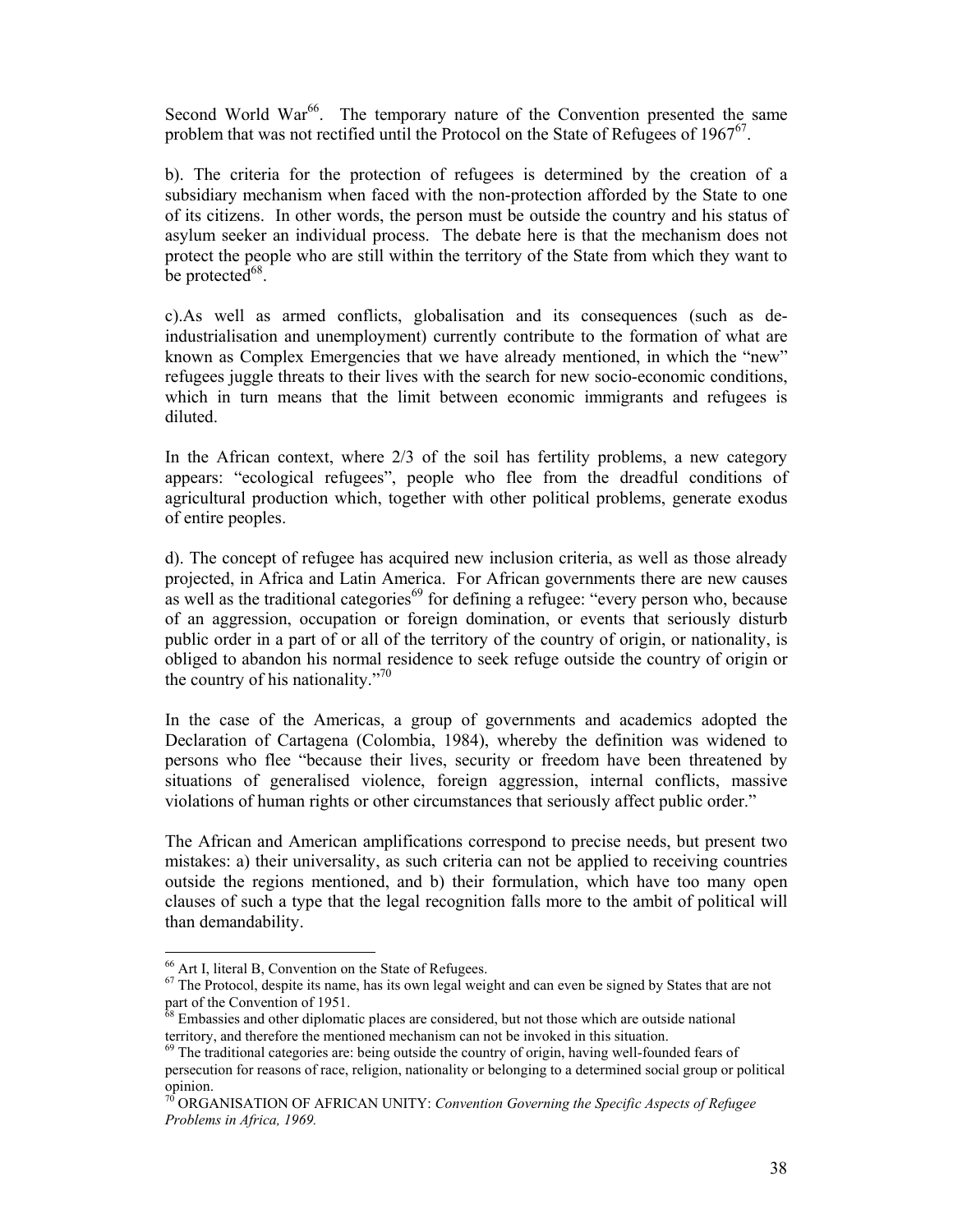e). The mechanisms projected on a world level (Convention of 1951 and Protocol of 1967), do not have clear and efficient mechanisms of application and demandability. In 1979, the UNHCR published the "UNHCR manual for prodeedings"<sup>71</sup>, to orientate governments on the appropriate interpretation of the Convention and the Protocol. As well as problems of political will, there are problems with interpreting the standards.

The refugee is someone who flees because "well-founded fears" which signifies a definition that includes a) an objective element (well-founded), b) a subjective one (fears). In other words, the definition is so open that an authority in a receiving country could perfectly well consider that in the country of the applicant there are no wellfounded reasons for fleeing (whether from ignorance by the authority or for political reasons, for example, if it is a friendly country) and deny the protection requested by this route.

It is clear that not all discrimination generates sufficient reason to receive the international protection projected in the mechanisms mentioned, but only the discrimination that leads to threats on the life, security and freedom of the person seeking protection, but this limit is difficult to establish in some cases.

f). Other criteria such as a) excessive punishment that he is fleeing from, b) the distinction between victim of injustice, and fugitive from the justice system in totalitarian States that have passed laws according to their interests, c) the definition of political misdemeanour, d) the level of government shelter to non-State agents of persecution (military or paramilitary), etc, are wide-ranging formulas. Amnesty International in its reports underlines how, in keeping with biased interpretations of these and other open legal formulas, powerful receiving countries have rejected seekers of asylum and refuge

g).The situation of women as such does not appear as a criteria for conceding asylum when such a condition is acompanied by well-founded threats to life, freedom or security. From the situation of the women in Afghanistan a debate has been raised on the inclusion of the condition of women within the criteria for application for international protection: some respond with including them within the criteria of "belonging to a determined social group".

h). In the world, as well as the 22 million people in the remit of UNHCR, with respect to refugees there is another universe of people who have fled from war, from the systematic violation of human rights or from ethnic persecution but who have not crossed a frontier: Internally Displaced People (IDP). They are counted in the hundreds of thousands in Sudan (4 million), Colombia (1.8), and Angola  $(1.5-2)^{72}$ . But in the mandate of UNHCR they are not protected (although UNHCR carries out activities to protect them).

The forcedly displaced are under the jurisdiction and protection of governments that actually contribute to the phenomenon of forced displacement with their actions. These States do not assume their responsibilities and the humanitarian organisations end up facing up to the dilemma of : a) assisting the victims and therefore subsidising and even

<sup>&</sup>lt;sup>71</sup> The complete text can be found at:  $\frac{http://www.unhcr.ch/refworld/legal/handbook/handspa}{}$ 

<sup>72</sup> UNHCR: *The situation of the refugees in the world.* Icaria, Barcelona, 2000, pg. 236-237.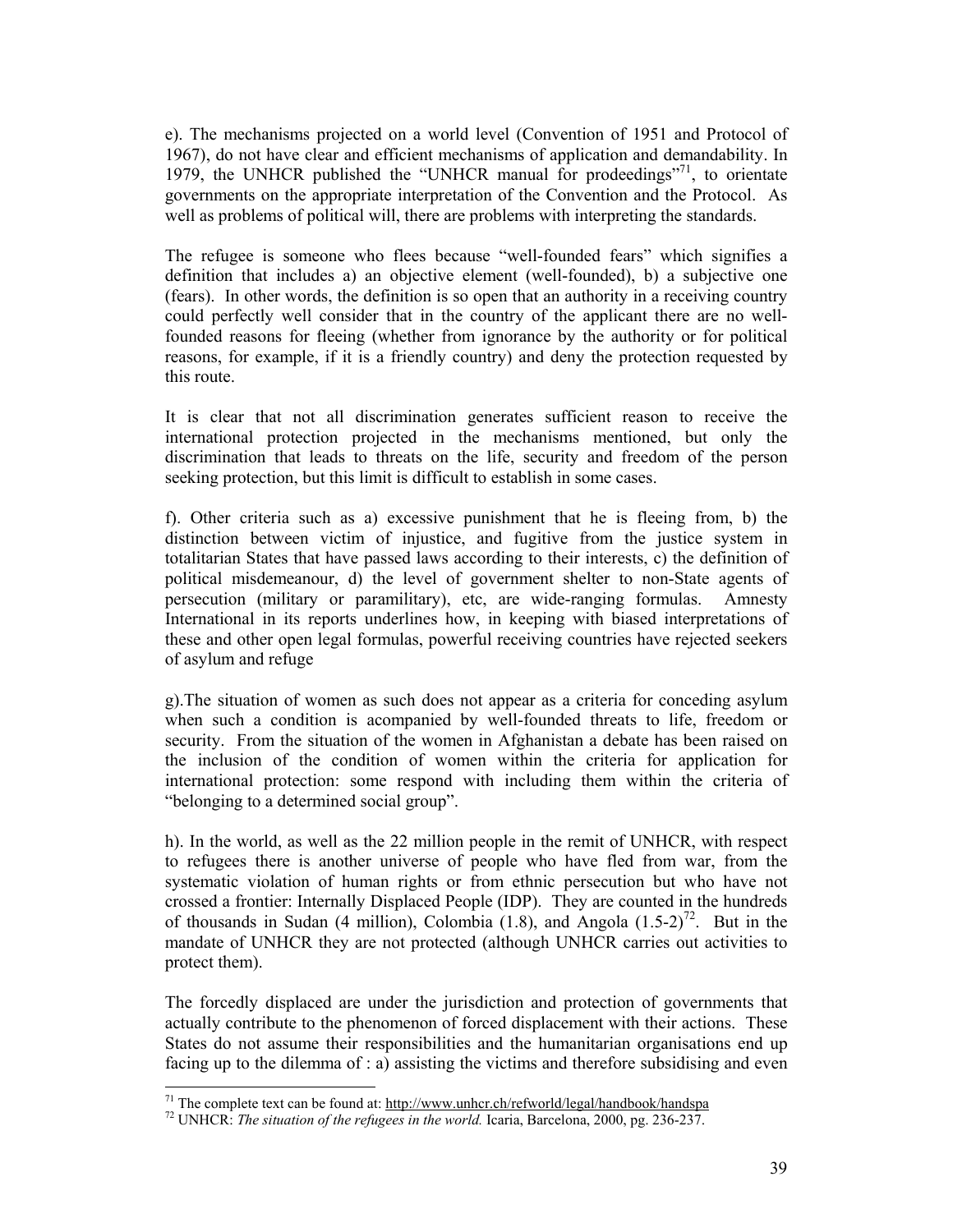replacing the State in its obligations, or b) waiting and even demanding that the State acts, which dilutes its responsibility in bureaucratic procedures by citing the lack of budget.

Despite the fact that IHL has an article on the prohibition of forced displacement (art.17 of the Protocol II) in force, this can happen and without violating IHL in two cases: a) "unless the security of civilians demands it", and b) for "urgent military reasons". Unfortunately, in the latter case, it puts military logic before humanitarian need, and in both cases it leaves a wide margin for interpretation.

So there is this gap in the norms, a gap that is feeding the justification of ways out such as that of humanitarian intervention.

i). Despite the above, there is a collective of "guiding principles of internal displacements $173$ . These vary between an ethical proposal and a collection of principles with legal implications: equality in law, coherence in human rights, application without distinction, State level duties in relation with displaced people in keeping with IHL (Art 18, P.II), etc. Not forgetting that in their conception (humanitarian standards), their origin (UNO) and in the urgent need to guarantee protection to the displaced (ID), their legitimacy is maintained. However, the subject is the object of a great discussion and there is an institutional fight to see which body should be responsible for the ID. Both the OCHA and UNHCR and more recently the IOM (International Organisations for Migrations) have made proposals but the subject is far from being clear. (See box).

# **5.2.1. National and International Responses to internal displacement**<sup>74</sup>  **The institutional dimension**

Legally, the responsibility for ID falls to the national governments and the local authorities, which ends up being paradoxical as it is they, at times, who are the cause of this displacement. For this reason, one has had to go along the path of international protection for this group of people, which would complement or substitute the local authorities.

The awareness of this, as well as the quantitive increase in the problem, led to the creation by the United Nations in 1992 of the figure of Representative to the Secretary General on Internally Displaced, with the objective of proposing an efficient assistance and protection program for the ID. At the request of the Commission for Human Rights and the General Assembly, the Representative analysed the diverse standards at a national and international level in collaboration with numerous experts, a work which culminated in the proposal for some Guiding Principles for Internal Displacement, which was presented in 1998. The principles propose international criteria that should guide the work of all the actors concerned with the ID, as well as the rights and

 $\overline{a}$ <sup>73</sup> UN Guiding principles on Internal Displacement (UN document E/CN.4/1998/53/Add.2), presented by Francis Deng to the Commision on Human Rights of the UNO in April 1999.<br><sup>74</sup> Taken is part from DENG, Francis and MC NAMARA, Dennis, *Respuestas Internacionales y* 

*nacionales al la difícil situación de los DI*, Migraciones Forzosas, Spanish edition from HEGOA, Bilbao, April-June 2001, pp.13-16.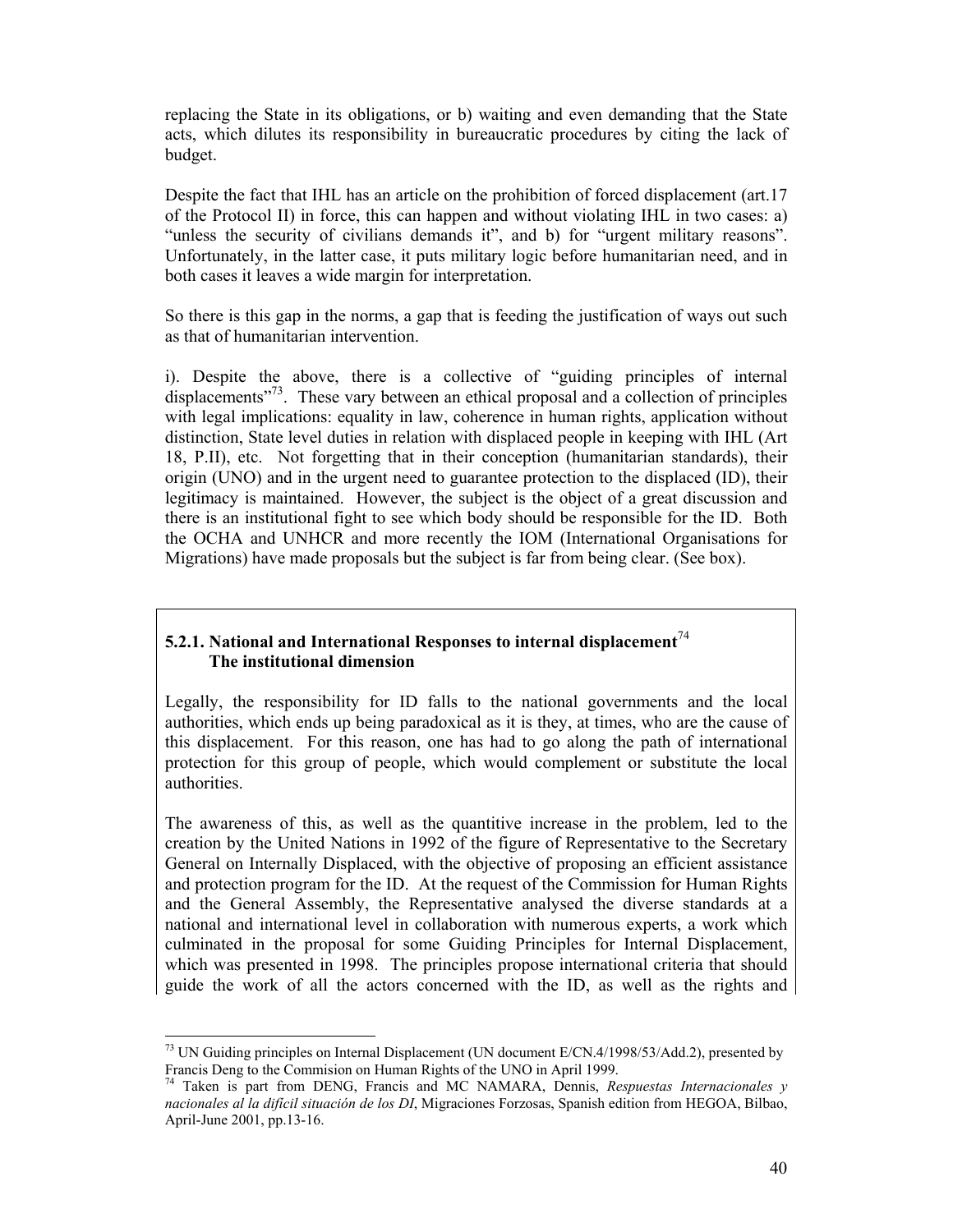guarantees to facilitate their protection and assistance. They are not a binding instrument but reflect and are coherent with international law.

However, from the organisational and institutional point of view there is no clarity in the way this problem should be confronted. Some have proposed the creation of a new specialist body, others would widen the mandate of some of the agencies already set up while others would improve co-ordination, and there are other possibilities. The steps taken up to now on institutional matters are scarce and reflect a certain incoherence and insufficiency of will to confront the problem. In 1997 the Secretary General of the United Nations made the Co-ordinator of Emergency Relief of the OCHA (Office for the Co-ordination of Humanitarian Affairs) responsible for being the *focal point* for the ID within the system of the United Nations. This initiative does not seem to have been very efficient and in 2000, recognising that it was necessary to make more of an effort, the Senior Inter-Agency Network for Internal Displacement was created, headed by a special Co-ordinator and with the participation of several agencies. The Network is also supported by the *Inter-Agency Standing Committee* IASC of which the main NGOs form a part.

The objective of the Network is to increase the efforts of the agencies and governments involved in order to effect concrete improvements with regard to the ID. The Network has visited and carried out missions in various countries and has proposed initiatives and acted, is some ways as a defender of the ID within the System of the United Nations.

More recently, in May 2001, a small Unit was created for Internal Displacement within the OCHA without clear operative responsibilities and leaving many responsibilities to the Resident Representative or Resident Humanitarian Co-ordinator in each country. This has led to many NGOs and networks of NGOs to be very sceptical on this question, and to understand that the reforms necessary to approach the problem of the ID are not being taken on<sup>75</sup>.

If we add to this the confusion and debate created by the participation of organisations such as the IOM (International Organisation for Migration) which does not depend on the United Nations in certain crises, or the scarce consideration for other institutions with clear mandates such as the ICRC or the NGO, we see that institutional matters which should be contributing to better work with the ID are not resolved. Furthermore, the growing role of the Office of the High Commission on Human Rights in these matters and its more active role in questions of *advocacy* and denouncement bring to light the difficulties of an integral and co-ordinated response.

j). Lastly a debate on practice (not on law), is the presentation of evidence to demonstrate the condition of refugees. According to UNHCR "it is a general principle of law in which the burden of proof lies with the claimant". So far so good, but what often happens is that the claimant can not supply documentary or other types of proof in

<sup>&</sup>lt;sup>75</sup> On this subject see the position of ICVA (International Council of Voluntary Agencies) which brings together many NGOs and networks at www.icva.ch and connected discussions.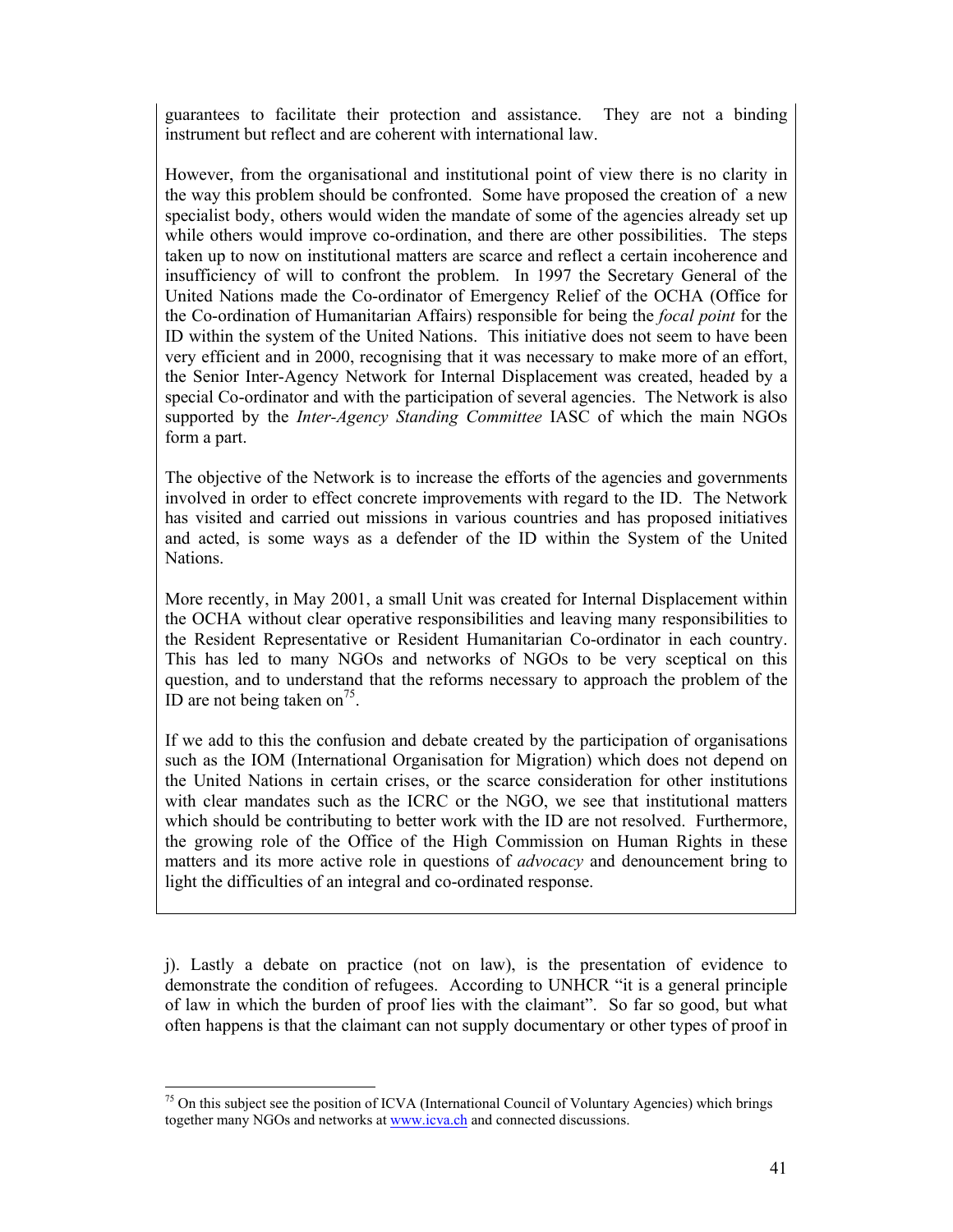support of his declarations, and the cases in which he can present evidence of all his claims are the exception rather than the rule"<sup>76</sup>.

Clarifying the above, the problem of the claimant is one of providing evidence so that the authorities of the receiving country will lend more credibility to his testimony. When people flee from countries, these things are not exactly their priority but rather their lives, so it is difficult for them to bring such proofs. But it is also true that not all those that allege "well-founded fears" really have them and the debate is how to clear up the situation.

The immigration policies of the United States and the European Union are particularly hard and, faced with asylum seekers, not all the reception conditions, information and guarantee of rights that are proclaimed in the international standards are existing<sup> $77$ </sup>.

Similarly, the application of standards has revolved more around temporary protection instead of permanent asylum, and it has increased the practice of assisted, and at times forced repatriation. "Taken as a whole, the changes of the last two decades are equivalent to the emergence of a radically different regime for refugees, directed to avoiding floods of refugees and to guaranteeing their return to their country of origin"<sup>78</sup>.

In any case, the problem is that at times, the real humanitarian aid for an asylum seeker is not offering blankets or food, but that the status of refugee should be recognised by the signatory States of the Protocol of 1967. This is a context in which the humanitarian aid seems to be a weak favour to the recipient, on favouring the dilution of the reponse at a national level.

### **5.3. Debates on Human Rights**

 $\overline{a}$ 

In the field of human rights there are five relevant debates which interest us: a) on human rights and culture, b) on the possibility of integrating human rights, c) on the demandability and sanction of human rights, d) on the actions using force of the UNO to protect human rights, e) on the relation between IHL and human rights and, and f) on human rights and humanitarian action.

a). The development of standards from human rights, IHL and positive modern law stems from the recognition of the person as an individual. However much collective rights are spoken about and ways are sought to reconcile what is individual with what is cultural, what is true is that the tension between a). defenders of human rights with a positive angle and b) defenders of cultural relativism, prevails.

Humanitarian concerns as a category was born from the first version: the person as an end in itself. The vision that IHL, human rights, the Convention and Protocol on the

<sup>76</sup> UNHCR Proceedings Manual. Second Part: Proceedings for the determination of the condition of

refugee, at: http://www.unhcr.ch/refworld/legal/handbook/handspa/hbspp2.htm<br><sup>77</sup> See UNHCR: *UNHCR's Recommendation as regards Humanisation of Receptiion Standards for*<br>*Asylum Seekers in the European Union,* at <u>http://un</u>

<sup>&</sup>lt;sup>78</sup> ROBERTS, Adam: "The role of humanitarian questions in the international politics of the decade of the nineties". *International Magazine of the Red Cross, no. 149* (Geneva, 1999), pg. 31.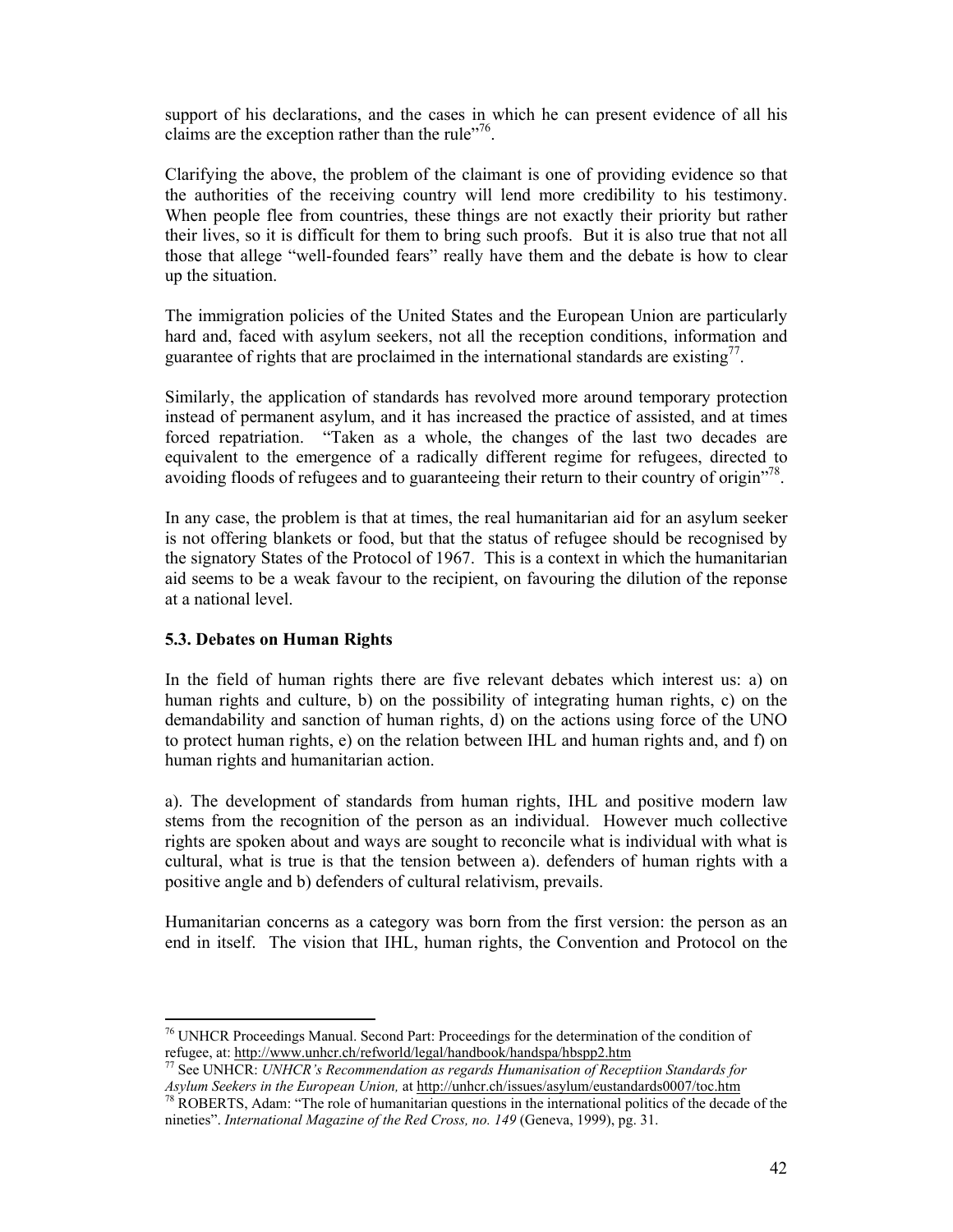state of refugees, the International Pacts on both civil and political rights and social<sup>79</sup> and cultural rights, is that of the person as a unit.

In the desire to develop new legal mechanisms of protection and while forming a type of "third way" for rights, what's known as third generation rights and/or collective rights have been created. This formation is plausible from the moral point of view, but from the legal point of view it only serves to transfer the debate to the limits of culture and human rights.

Defenders of culture, according to Valdecantos, fall into this trap as "the main trap of the concept of culture is, as has already been seen, considering cultures to be natural entities, and forgetting the process that led to them and gave them their identity<sup>580</sup>.

b).The second debate in the field of human rights is related to the integrality of human rights, as much what we call civil, and political rights as what are known as economic and social ones, into a whole. This integrality encompasses what has already been put forward in various international conferences (Teheran, 1968 and Vienna, 1993).

For defenders of Neo-liberalism, human rights must and can be traditional ones since, according to them, liberty and equality are incompatible. The interventionalist State cuts freedom, and the problems of public services (health, education, regulation of employment, etc.) must depend on public policies and not on legal abstractions. That's to say; politics is inward looking and resolves its debates within itself, without consulting the law. And regarding public policy it must fulfil more the goals of efficiency that those of equity.

c). The third debate is related to the claimability of human rights. The idea that international mechanisms are subsidiary to States and that the States are bureaucratic and their legal system also, makes the percentage of cases that pass from a national level to an international one in matters of human rights, infinite. Furthermore, cases such as the Pinochet one, some militaries from South America and *Ad hoc* courts give rays of hope for moving forward along this path.

d). A last note of a more formal matter, is related to the Charter of the UNO: the UNO considers that: "no stipulation of this Charter authorises the United Nations on affairs that are not essentially under the internal jurisdiction of the States [..] but this principle is not opposed to the application of coercive measures prescribed in chapter  $VII^{\frac{381}{18}}$ .

The text says "the United Nations" but this does not imply its member States, and b) it says "essentially", and after the Pinochet case, the Rwanda massacres (fact) and numerous failures of international law plus the International Law of Human Rights (law) it places human rights beyond the ambit of what is essentially of the State.

Article 103 of the Charter of the UNO also says: "in the case of conflict between obligations signed up to by the Members of the United Nations in virtue of the present Charter, and their obligations signed up to in virtue of any other international

 $79$  It is necessary not to confuse the idea of social rights with that of collective rights. While in the former a collective response is assumed, in the second it is the collective of the possesor of the right.<br><sup>80</sup> VALDECANTOS, Antonio: *Contra el relativismo*, Visor, Madrid, 1999, pg. 94.<br><sup>81</sup> Art. II, numeral 7, Charter of the Un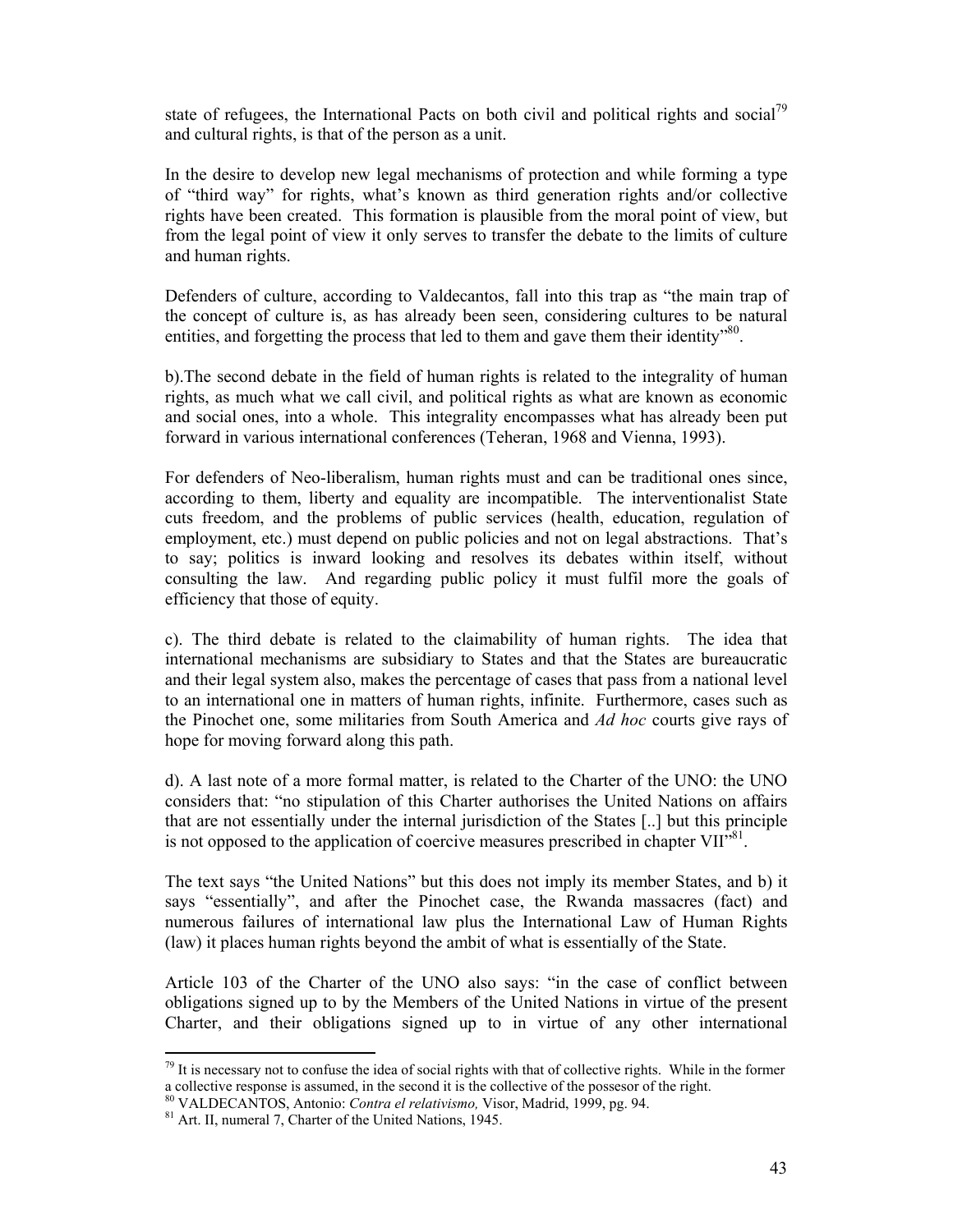convention, the obligations imposed by the present Charter will prevail". What would happen in the face of a possible conflict between international law of human rights and the Charter of the United Nations? From the formal point of view, it could not violate the Charter under the pretext of defending international obligations (furthermore not existing as far as obligations to third parties are concerned) in matters of human rights.

e).The relationship between IHL and human rights. This relationship presents a majority stream of thought (eg: ICRC) which puts forward the idea that there is a basic common core between IHL (rights of the civilian population, assistance to the injured and ill) and human rights, while argueing for protection for the person in which the two legal systems will come together. In turn it is put forward that the norms are complementary.

The critics have two lines of thought: a) that IHL in summary, answers the question of the victim and human rights answer the question of the person, which establishes a different and even irreconcilable logic<sup>82</sup>. b) The other criticism is concerned about firstly human rights; life and the confrontation between the single standard of international public law that, under established circumstances, authorises the killing of another person (enemy) without the argument of legitimate defence mediating (in other words, it can occur in an offensive act). This is IHL, which generates an irreconcilable starting point.

f). Human rights and humanitarian action. Human rights can bring humanitarian action to renounce the criteria of charity and build the criteria of solidarity (relationship among equals). But furthermore it feeds by means of argument, the ultimate goal of humanitarian work: the defence of the person as an end in itself and not as a means to the ends of others (Kant). And lastly, by establishing benchmark scales (eg, those that are used in what we call social rights, benchmark scales such as the mortality rate, etc.) human rights contribute to the definition of basic vital minimums whose technical answer is given by means of tools (such as the Sphere, Qualité, etc.)

# **5.4. The Debate on the International Criminal Court**

In the humanitarian world and in the defence of Human Rights groups the idea of a Permanent International Court has been an old aspiration, and campaigns have been carried out to this effect on the part of numerous NGOs. For this reason the so-called Rome process for the creation of an International Criminal Court has been positively received.

The debate on the International Criminal Court (ICC) appears to be a response to a series of crises and tries to unify and collect the experience of the *Ad hoc* courts of the ex-Yugoslavia and Rwanda. But an important criticism, not against the Court itself but against the goals that it is pursuing, is if such a mechanism is seeking to save the States duties and to convert political crises into legal affairs. "Installing international legal proceedings can be less costly than sending troops to halt atrocities<sup>383</sup> (eg, Rwanda, 1994).

<sup>82</sup> RAICH, Jordi: "Evolucion etica de la idea humanitaria" *Papeles de cuestiones internacionales, no. 68*  (Madrid, 1999), pg. 11-21.

<sup>83</sup> ROBERTS, "El papel de…" *Op. cit., pg. 25.*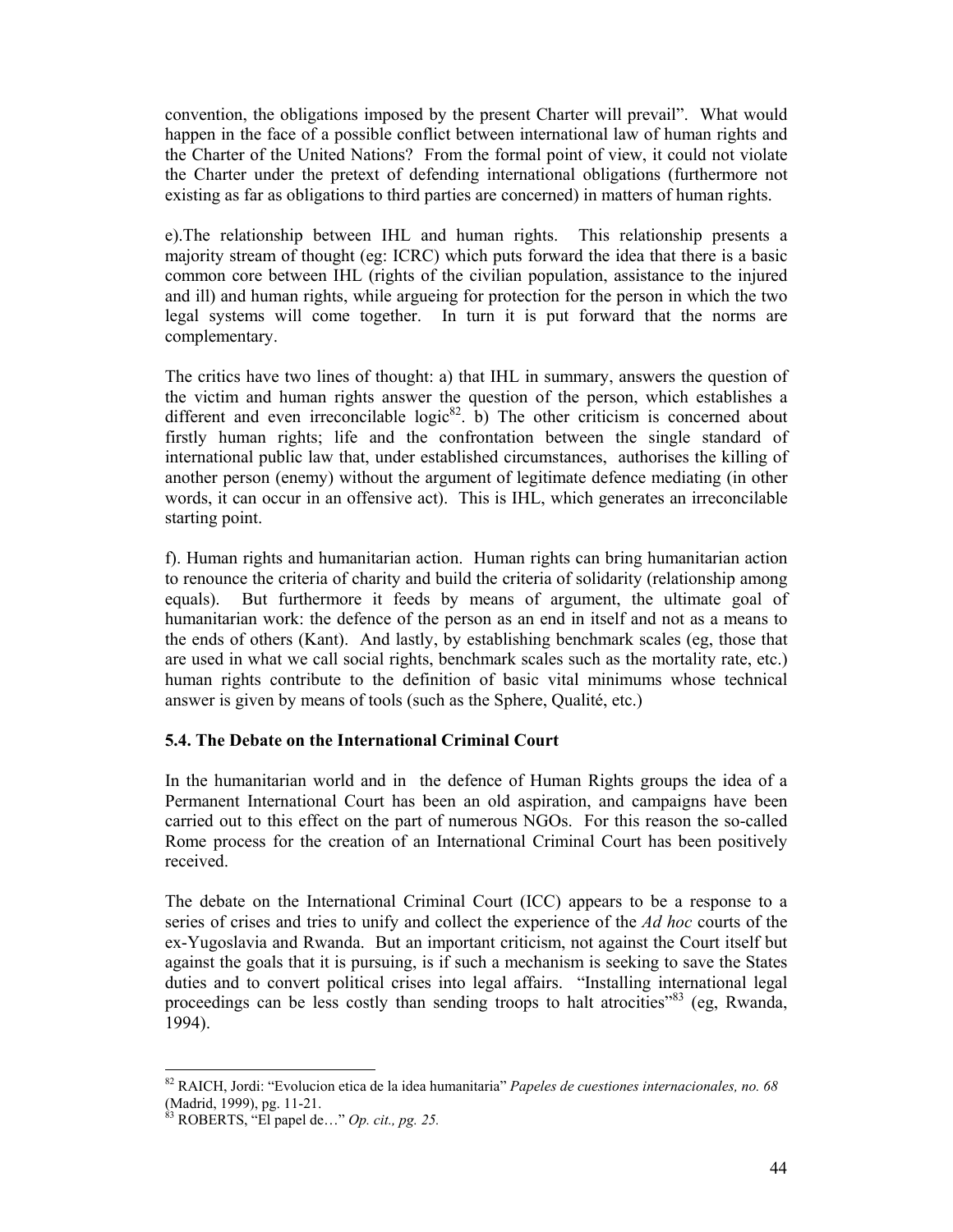The ICC appears to be a mechanism for the resolution of the problems of international sanction of war crimes, as well as other types of misdemeanours, but several debates spring up.

a). The lack of signatory countries – ratifiers so that the Statute of Rome comes into force (60 States), a fact that delays its future functions.

b). The crimes that can be judged, one of them being crimes of aggression, depending on the definition,

c). The position of the United States regarding the Statute of Rome of 1998. The United States has abstained from incorporating several international treaties, and has not adhered to the additional Protocol I of the Geneva Conventions, the Protocol of 1995 on laser weapons, the Protocol of 1996 on anti-personnel mines, nor to the Convention of Ottawa of 1997 on anti-personnel mines, and it is, in principle, in contrary to the  $IC^{84}$ .

d). The impossibility of trying crimes whose presumed authors are nationals of a country that has not signed the Statute (if, furthermore the misdemeanour was committed in the territory of a non-signatory country),

e). The impossibility of trying acts which happened before the Statute came in force (Except for forced disappearance)

f). The Statute of the Court, in article 8, draws up lists of war crimes but distinguishes between misdemeanours committed in the framework of an international conflict and an internal conflict. In the Hall of Appeal of the Criminal Court of the ex-Yugoslavia such a distinction is toned down with the clarification that "in the ambit of armed conflicts, the distinction between conflicts between States and civil wars loses value as far as the persons are concerned" since "he who is a criminal between States can not stop being so in a non-international conflict<sup> $35$ </sup>. Despite this failure, ie. the Tadic case, the existence of lists does not make it easy to resort to its reasoning.

Despite this, the support of the ICC amongst NGOs continues to be practically unanimous.

### **5.5. The idea of creating an International Disaster Response Law**

 $\overline{a}$ 

The development of national legislation for the prevention of and assistance in disasters had a large peak from the nineties onwards, when that period was declared an International Decade for the Mitigation of Natural Disasters by the United Nations. In this regard, the governments were urged to incorporate in their standards aspects such as the obligation to respect the standards of seismic-resistance, town planning with prohibitions and restrictions for avoiding urban growth in high risk zones, and

<sup>&</sup>lt;sup>84</sup> On this subject see the excellent webpage of the NGO Coalition of International Criminal Court,  $\frac{www.icenow.org}{85 \text{ C}}$ 

<sup>85</sup> Criminal Court for the ex-Yugoslavia. *The public prosecutor versus Dusko Tadic.* Failure of 2 October 1995 (Appeal), par. 97 and 134, mentioned in: DOMESTICE-MET, Marie-Jose: "One hundred years after The Hague, fifty years after Geneva international humanitarian law at times of civil war". *International Magazine of the Red Cross, no. 150,* (Geneva, June 1999).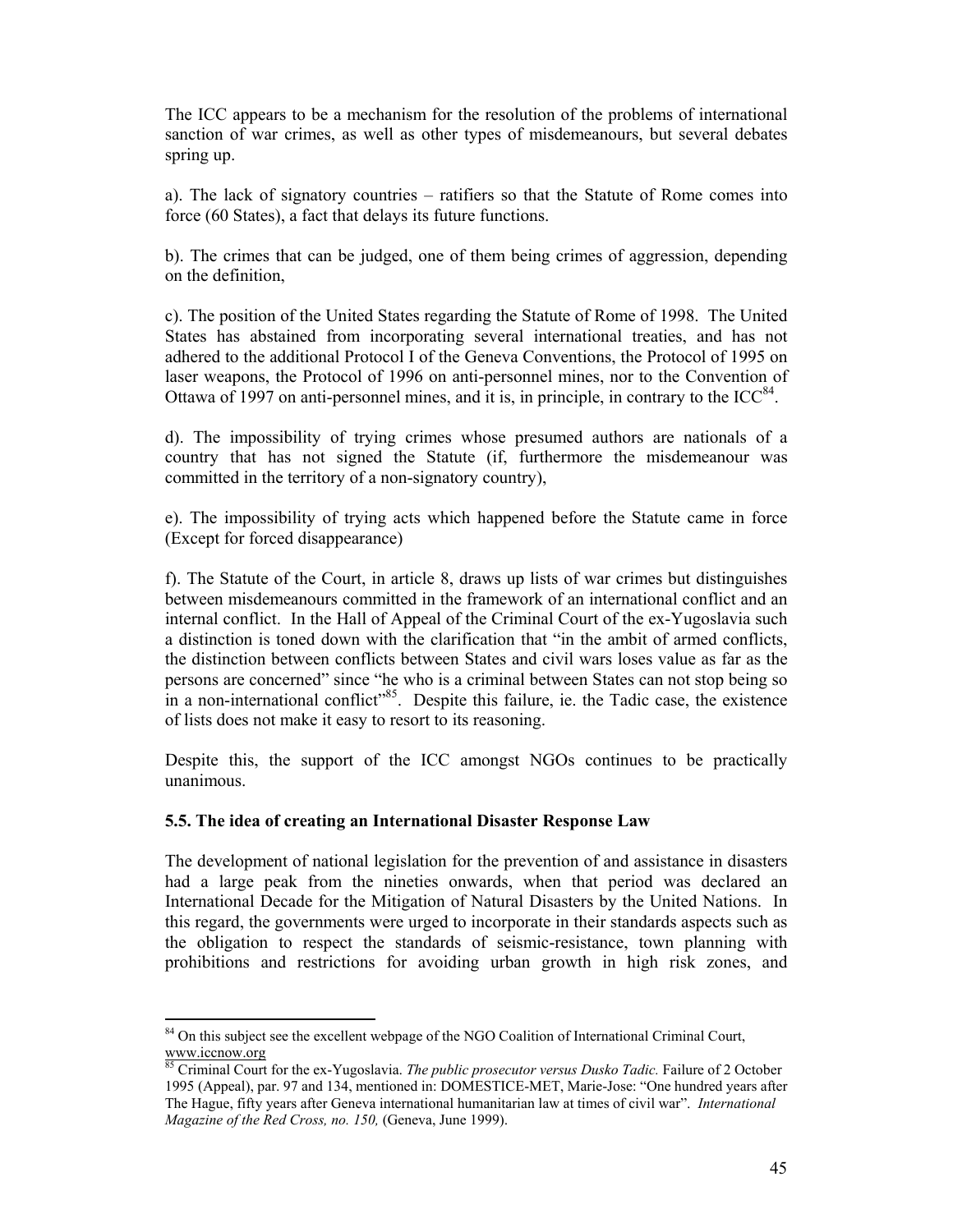development and/or strengthening of institutions dedicated exclusively to the prevention of and assistance in disasters, etc.

The legislative developments for the prevention of and assistance in disasters fulfils a role that is not only legal but is also ethical and social, in as far as it contributes to the creation of what some call a "culture of disaster prevention".

In the last few years there has been a lot of international legislation in cases of ecological, technological and other types of disasters but there is no reference framework that clarifies the competences of the different bodies, and above all, that establishes the rights of victims of natural disasters or the rights that do not enter in the rest of the standards that we are analysing. For this reason some propose the creation of an International Disaster Response Law

The strongest criticisms would be those questioning the conversion of the responsibility of States into legal affairs, since once the States have dictated a standard, they will be able to demonstrate in its formation their political will and will always know how to find those responsible for the breach of such standards. This would lead to the State being not responsible in matters of the prevention of disasters. The insurance companies themselves, who are increasingly involved in a "business" such as that of assistance in disaster cases that move big numbers, have an interest in the clarification of this subject.

We are concerned about the future that this debate will take in three ways: a) that the international standard points to the need and not to the law of persons, b) that the response is given in these terms, with emphasis on the operational works and not on the legal and political responsibilities, and c) that the standards only favour the "humanitarian parachuting" and not the disaster prevention.

This last concern shows itself in the over importance given to, as a whole with IDRL, restrictions on import taxes, transit of emergency aid, elimination of customs restrictions, elimination of visas to collaborators, recognition of medical qualifications abroad, etc. These aspects are important but are not the only ones, as the list of actions for disaster prevention (such as prohibiting building in high risk zones, seismic resistance codes, etc.) is more of a guarantee of rights of persons. But, this is unfortunate for the governments, as it leads to more political responsibilities than the favoured measures of simple assistance.

### **5.6. Some debates on Peace Enforcement Operations**

The great change in the middle of the eighties up to now in relation with the previous period in the UNO is the increase in humanitarian tasks on the part of the System of the United Nations, basically through UNHCR. From the Agenda for Peace in the Boutros Gali period up to the "weight" of humanitarian concerns now in the System of the United Nations, it has been growing. These tasks have found themselves combined with operations using force in the name of the UNO itself, in such a way that its limit is spreading. This does not only affect the UNO but all humanitarian organisations that find themselves involved in a UNO "dominant position". Furthermore, there are moments in which within the UNO system the reconciliation (already expressed at the beginning) of "military needs and humanitarian demands" is impossible.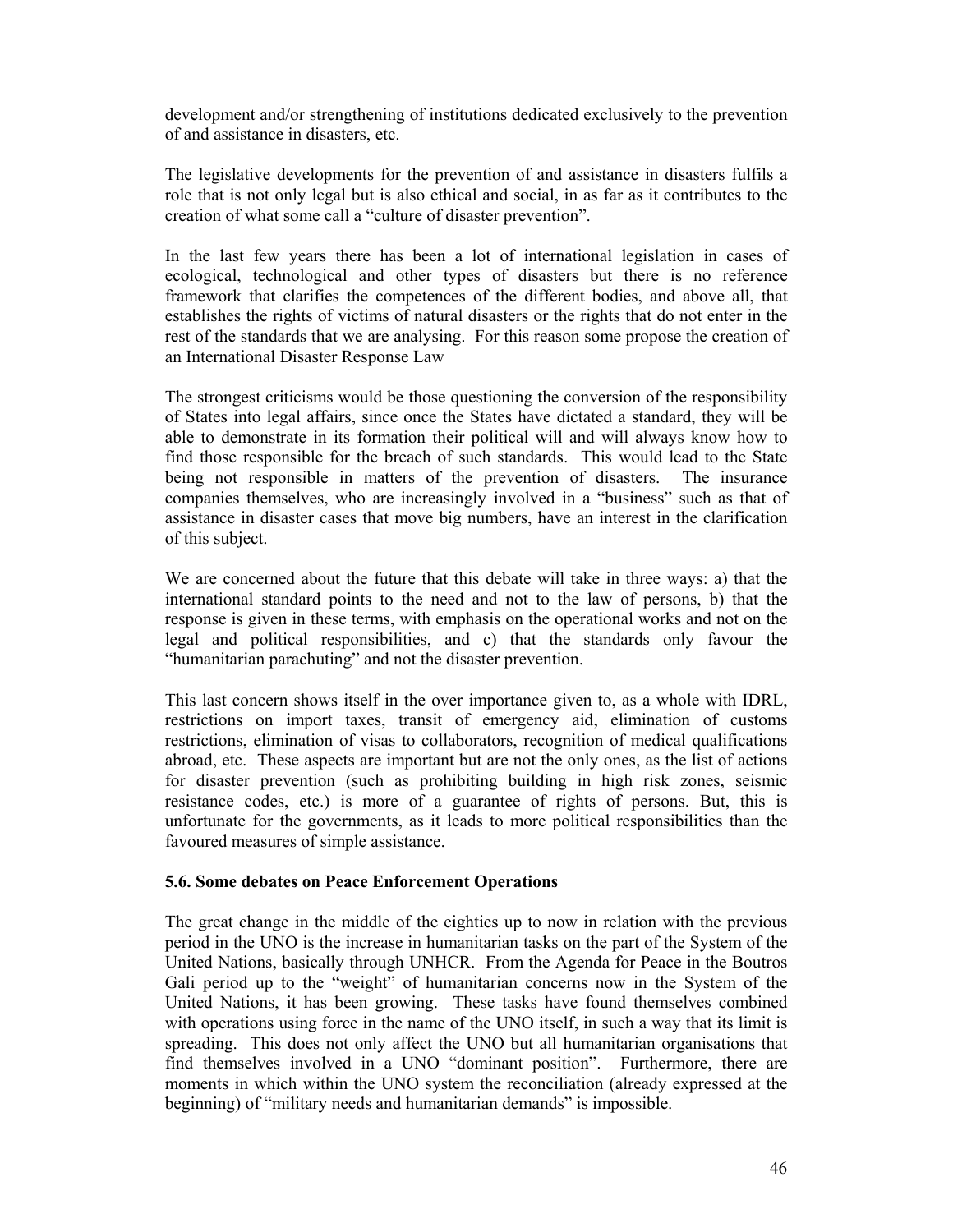The particular debate of Peace Enforcement Operations has two approaches, which are not mutually exclusive but merge together, to analyse its development (each one with its own debates):

a). Since the drawing up of the Charter of the United Nations. In principle, the UNO was born as a Postwar organisation, with two fundamental objectives: I) to maintain international peace and security and ii), to take effective measures to prevent and eliminate threats to peace, and to suppress acts of aggression<sup>86</sup>. In this sense, it falls to the Security Council to determine if there is any threat to peace<sup>87</sup>, and furthermore both the Security Council and the General Assembly have the power to create mechanisms or subsidiary working groups to fulfil their objectives and resolutions<sup>88</sup>, or to have them carried out.

There are now limits between the General Assembly and the Security Council. If one matter is already dealt with by the Security Council it can not then be examined by the Assembly General (UNO art.11 and 12). Thus the Security Council decides what is a threat and what is not, and therefore it is unlikely that the five permanent members (Russia, United States, France, United Kingdom and China) would vote against themselves to define a threat to peace.

Once a threat to peace is defined by the Security Council, and faced with the failure of the measures thought out in chapter VI (peaceful settlement of controversies), it will be able to act through subsidiary mechanisms created or by means of regional agreements that would then fulfil functions within a specific United Nations mandate (case of East Timor and the troops headed by Australia), and whose action would be regulated by chapter VII ("action in case of threats to peace, breakdowns of peace or acts of aggression").

b). Since the widening of the mandates of "classic" Peace Keeping Operations. In principle, a measure projected by the UNO to facilitate the solution of controversies and, amongst other things, to supervise the compliance of agreements between parties in an armed conflict: the Peace Keeping Operations have been widening and according to the UNOs own jargon many operations responded to "chapter VI and a half", in order to make it understood that they were not traditional peace operations but neither were they of chapter VII. Later some imposition structures were designed under a curiously close name which was similar but with a totally different legal status and nature.

Operations such as Somalia (1992), Rwanda (1994), and Bosnia (1995), changed the vision of Keeping to Imposition, in other words: a more determined military action was authorised. In this last operation, the military was given priority to the point where the humanitarian workers were withdrawn<sup>89</sup>.

<sup>86</sup> Art. I, Charter of the United Nations, 1945.

 $87$  Art. 39, Charter of the United Nations, 1945.

<sup>88</sup> Chapter VII, Charter of the United Nations, 1945.

<sup>89</sup> ROBERTS, "El papel de..."*Op. cit., pg.35.*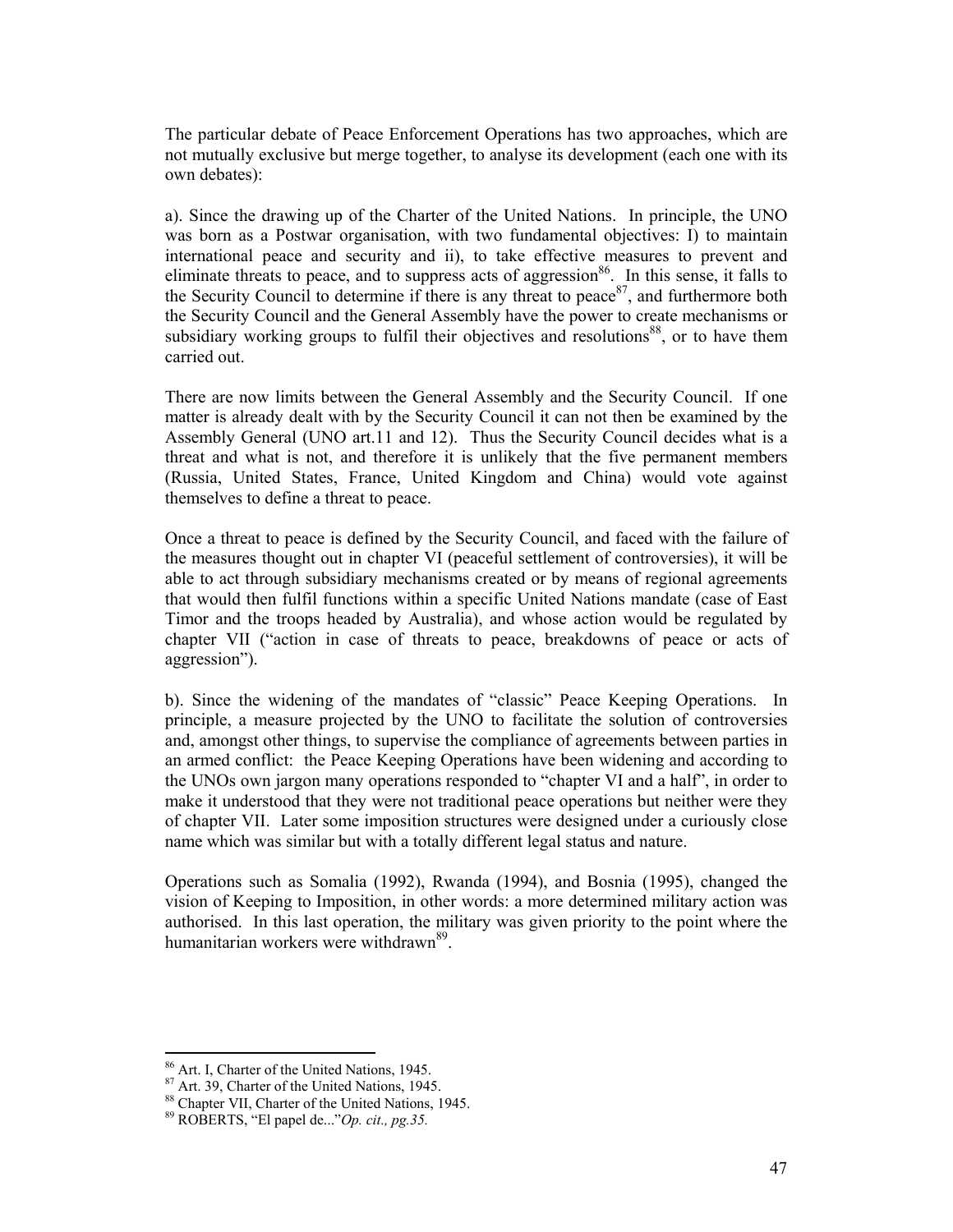After the Brahimi<sup>90</sup> report which asked for, amongst other things, clear mandates for peacekeeping operations, it should be made clear that this type of operations, from the traditional keeping of the peace up to its enforcement, has objectives that are not primarily humanitarian although at times they are seen like this. At most, humanitarian work and aid would be a part of it, and never the most relevant part of the operation.

 $\overline{a}$ <sup>90</sup> Report commissioned by the United Nations on the future of peacekeeping operations. It contains numerous thoughts and self criticisms on operations without clear mandates that led to real killings (Srebrenica,...). It suggests a series of future alternatives, but it is still is under discusión.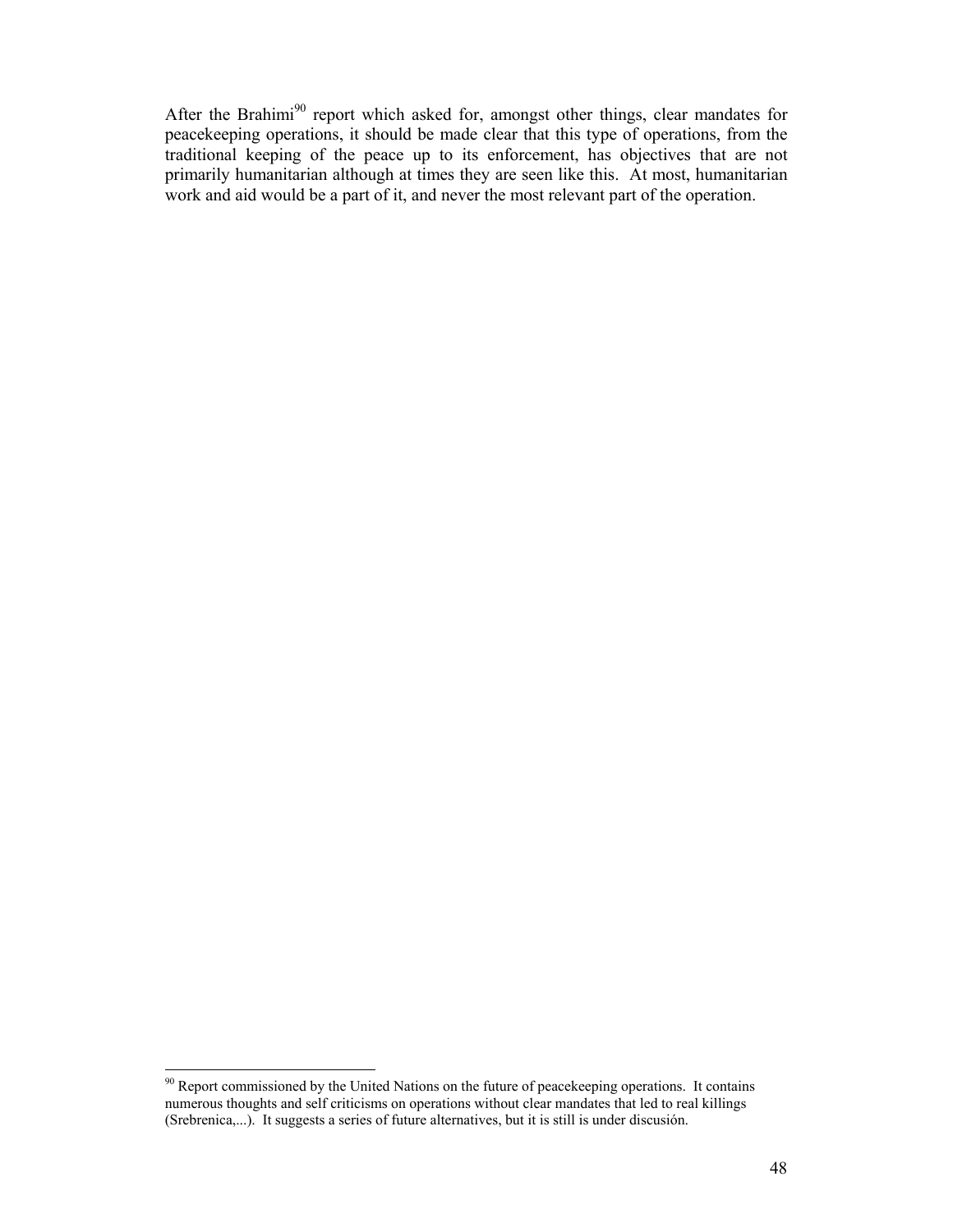| Component                 | <b>Function</b>                                                                                                                                                                                                                                                                                                                                                                                                                                                                                                          |
|---------------------------|--------------------------------------------------------------------------------------------------------------------------------------------------------------------------------------------------------------------------------------------------------------------------------------------------------------------------------------------------------------------------------------------------------------------------------------------------------------------------------------------------------------------------|
| <b>Military component</b> | Monitoring and verification of ceasefire.<br>$\bullet$<br>Deployment<br>$\bullet$<br>Demobilisation and disarmament<br>$\bullet$<br>External armed forces co-ordination<br>٠<br>Mine clearance<br>$\bullet$<br>Security for UNO activities and others connected to the peace<br>process                                                                                                                                                                                                                                  |
| Civil police component    | Crowd control<br>$\bullet$<br>Establishment and maintenance of legal system<br>Strengthening of the law<br>$\bullet$<br>Monitoring, formation, support and strengthening of the<br>authorities in organisational and human rights matters, etc.                                                                                                                                                                                                                                                                          |
| <b>Civil component</b>    | <b>Political Element:</b><br>Supervision of the peace process<br>٠<br>Assistance with the rehabilitation of institutions<br>Support in reconciliation<br>Electoral element<br>Monitoring and verification of the process<br>Development of institutions<br>$\bullet$<br>Elements of human rights<br>Development of HR<br>Investigation<br>Promotion<br>Humanitarian element<br>Distribution of aid<br>$\bullet$<br>Refugee programs<br>٠<br>Resettlement of displaced people<br>$\bullet$<br>Reintegration of combatants |

In the so-called "multidimensional operations" an outline model would be:

The debate for the NGO is evaluating up to what point there can or must be deployment in this type of operations without losing independence and without being used and if, in these environments it is possible to maintain a humanitarian space where work can be done in freedom. In any case, here is the diagram of the "humanitarian space" in this multidimensional conception of operations, which is rare and in the service of other objectives.

### **5.7. The debate on humanitarian intervention**

War is prohibited in the UNO system and only military action which looks to reestablish "peace and international security" is justified (art. 42, UNO) or is as a legitimate defence, a right that can not be infringed under any stipulation of the Charter (art. 51). Regarding humanitarian intervention, it must be made clear from the beginning that it is not projected in the United Nations system.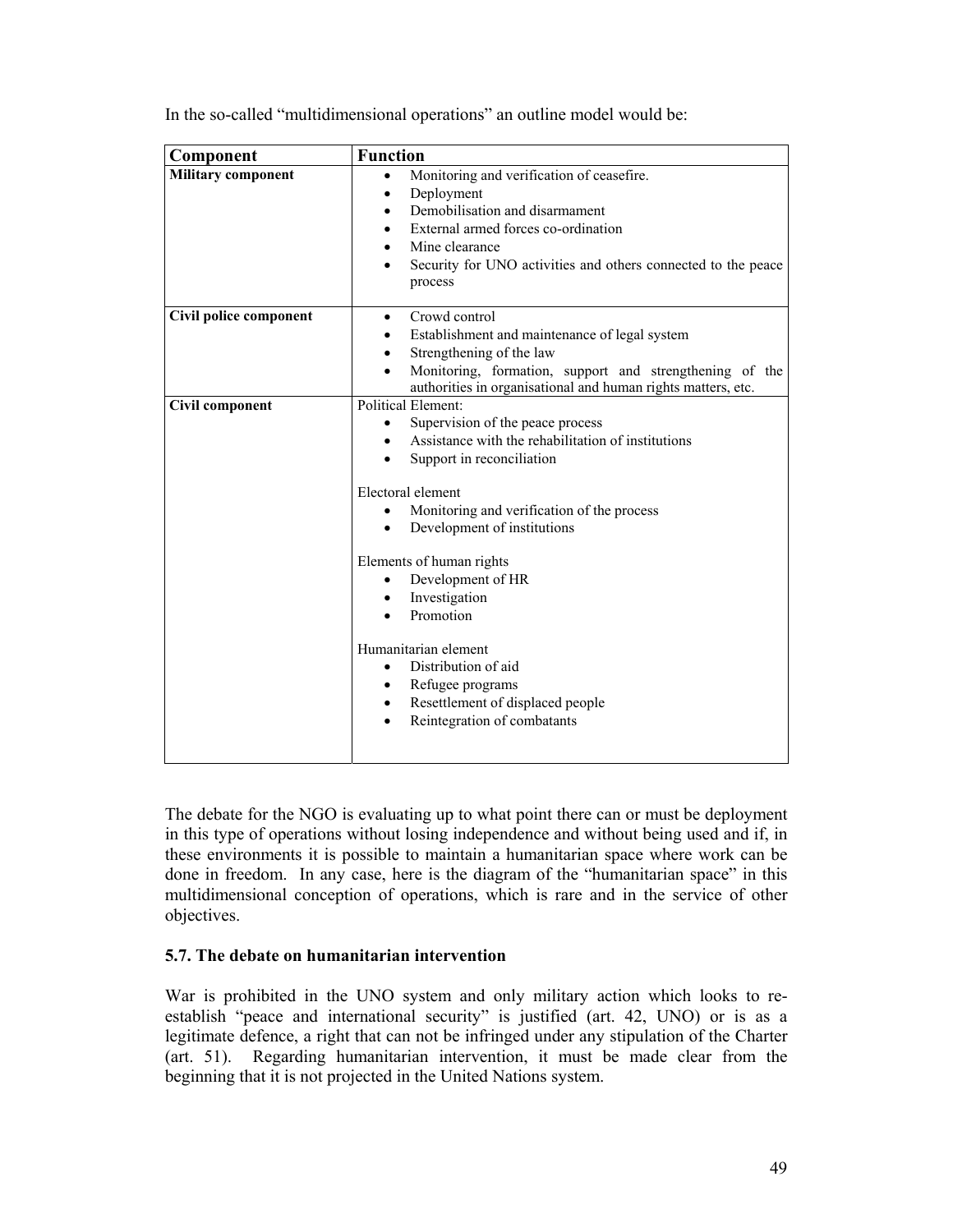Armed (art. 41) and non-armed (art. 42) coercive actions in the name of and with the mandate of the UNO are possible, but not when taking the name of principles of the UNO as their own (case of NATO in Kosova).

Another eventuality could be the interpretation of a concrete fact that would make the peace vulnerable. It could only be the Security Council (and not a military alliance) which classes it as being so. Furthermore the fact of making peace vulnerable must have such repercussions that it constitutes an affair in the international ambit and not a matter essentially of internal law (what requisite should an armed conflict fulfil in order to stop being one and to become a threat to international peace?)

A military action of a State or some States against another without a UNO mandate, in the light of the UNO Charter does not constitute a "right" (of interference or intervention) but an aggression against international peace (a fact, although the Security Council would say the opposite), against which the State attacked could use its right of legitimate defence (art 51, ONU).

What to do when faced with a systematic violation of human rights or a noninternational armed conflict which constitutes a threat to international peace? In law, it is the job of the Security Council to make definitions like these and the job of the States to place troops in the service of and under the mandate of the UNO in order to reestablish peace (art. 43, UNO).

The other possibility is to talk from outside the UNO system. In such a case we have two options: a) from outside the UNO system. When faced with quietness from the Security Council some States decide to "interpret" the Security Council and act in its name, and b) against the United Nations system. In both cases it would be against the Charter or at least outside it and in both cases the only solution is to produce changes within the UNO system.

But what can be done in the face of a violation of human rights of a country while the UNO is being reformed? Naturally this question stems from the acceptance that the States must "do something" and that furthermore this something must be effective (Rwanda case) and that it must transcend humanitarian concerns to get to political ones. But in the field of humanitarian work, how is the protection of aid to be guaranteed when this aid is attacked and when there are still no international measures to punish such infractions? (Somalia 1992).

Given that the formal answer does not fulfil expectations, the final question is: how is war to be accepted specifically to avoid war? And if this were the case, how would we differentiate the just war from the unjust? And lastly, if we got to this level, how can we operate as humanitarians with those which are unjust?

Since the eighties the idea has been put into circulation of the right of humanitarian interference, which has had big repercussions owing specifically to its ambiguity<sup>91</sup>, as Françoise Bouchet-Saulnier says lucidly. The increasingly common use of the Anglo-Saxon use term "humanitarian intervention", which is not exactly the same as interference but which is used as a synonym, has contributed to this confusion.

<sup>&</sup>lt;sup>91</sup> BOUCHET-SAULNIER, Francoise, Diccionario Practico de Derecho Humanitario, Medicos Sin Fronteras, Editorial Peninsular, 2001.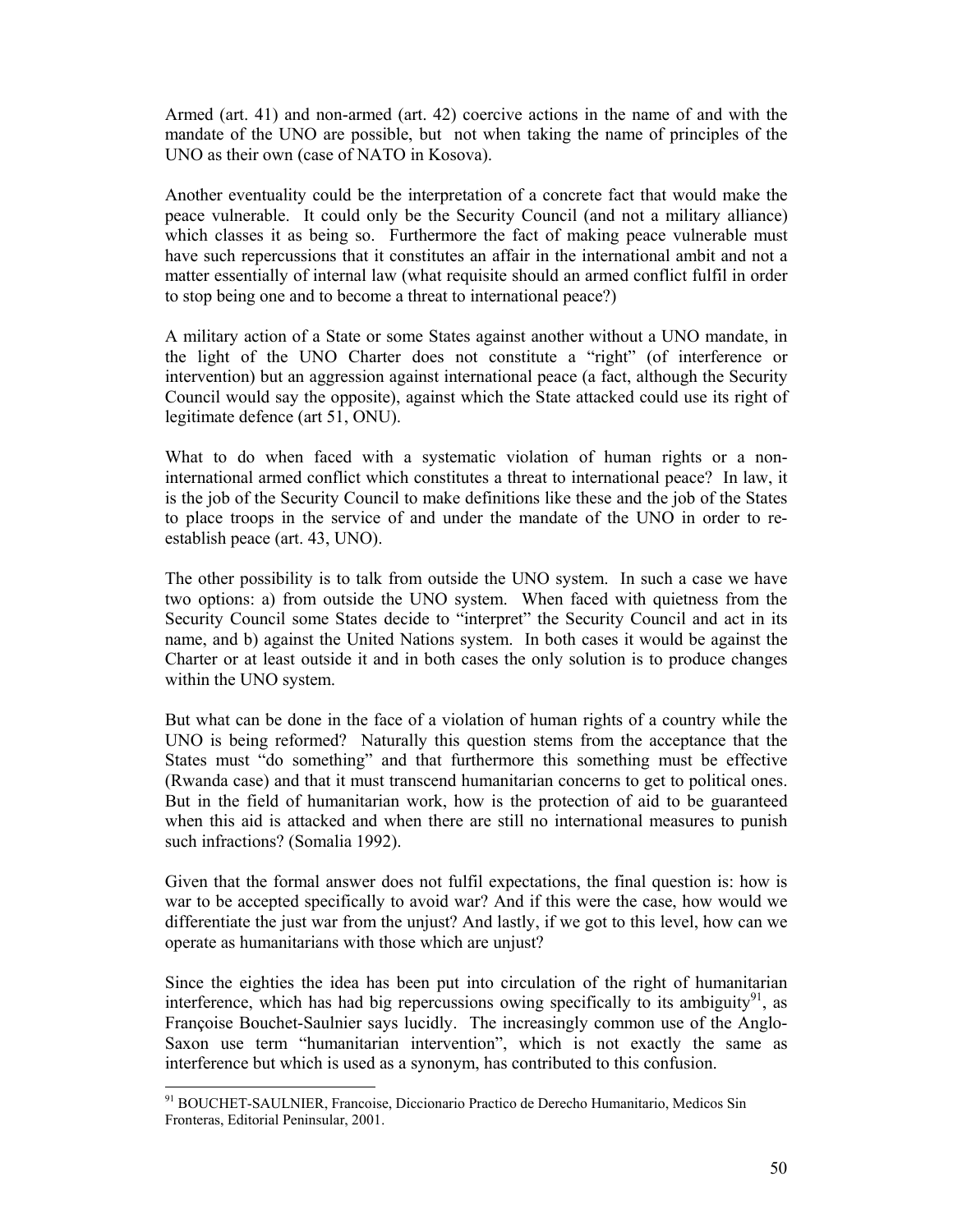As Sandoz suggests, "the expression "right of interference" is a contradiction in terms since, if you have the right to something, it is not constituted in an interference. And if it constitutes an act of interference, as an idea contrary to an invitation or to an authorised power, it is contrary to a right".

Two debates appear here: one of the use of the term right, since purely speaking, right is that which fulfils not only a moral conception that regards it as the "right to" but also some formalities which, once complied with, allow the expedition of the standard and its recognition as it is, a thing that does not correspond with the so-called "right of interference".

The second debate is if we can regard right as being to all that we consider to be morally valid or to all human need. The indiscriminate use of the word "right" ends up emptying the contents of the word itself, which leads more to the deterioration of a system of standards that protect humanitarian concerns that to its advantage. Some talk of what are known as a "soft law" and a "law of New York" which emanated from the Security Council and which would complete the Geneva Convention on conventional IHL, but the analysis of this exceeds the objective of this work.

In any case it seems clear that the exercise of "right of interference" or of "intervention" in the recent practice of the States and the United Nations, although invoking humanitarian motives, has had more political intervention than anything else.

# **5.8. Law, security and protection**

Security is a term relating to the personnel of the NGOs that carry out humanitarian action, and protection is the expression for designating the safeguard of the rights of the population and/or of the victims of the conflict. As Eguren says "we would like to talk of a duality, security-protection, because it is obvious that both concepts are closely related to each other, both in the key circumstance of occupying the same humanitarian sphere (facing armed actors as we have mentioned before) and because of the moral and political link that unites them<sup>"92</sup>

# **5.8.1. Right to request and receive aid**

The problem that is seen with the right of beneficiaries to access the aid is that this becomes vulnerable, not as a collateral effect of the development of hostilities but because it is increasingly becoming the object of the hostilities. Within the legal ambit it is necessary to emphasise that there are no specific stipulations for guaranteeing access to the aid, although there are numerous useful references, but the solution would not only come from the law. As Domestici says: " the negative of allowing access conforms more to total scorn for law than to the stipulations for this which are too  $timid<sup>93</sup>$ . The denial of access to food, medicine, medical services, sources of drinking water, etc, also breaks the criteria of military objective on it being converted into a lax concept where even the possible help of the enemy is included, whether it be in the past, the present or even in the future.

 $\overline{a}$  $92$  EGUREN, Luis EnriqueÑ "Notas para formación en Gestion de la seguridad en ayuda humanitaria". Multicopiado. Soto Iruz (Cantabria), May 2000, pg. 3.

<sup>93</sup> DOMESTICI-MET, "cien anos..." *Op. Cit.,* pg. 173.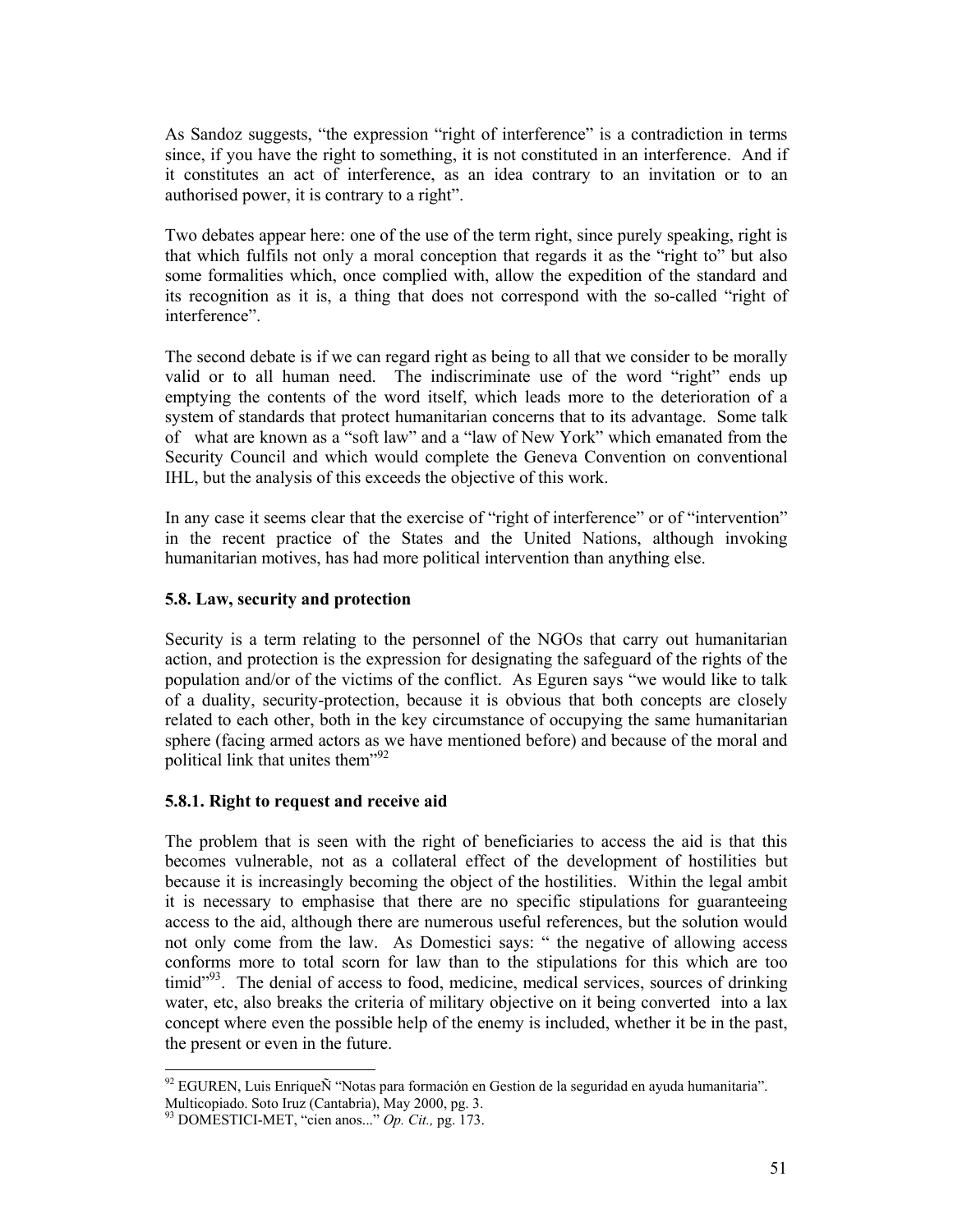From a strictly legal point of view there is discussion on who would be the holder of this right of humanitarian assistance. For some, it is the States or the de facto authorities in cases of the disintegration of the State who have the right to request assistance. For others, following professor Carrillo Salcedo, "it is essential to concede due relevance to the legal position of the person in international law after the Charter of the United Nations and the Universal Declaration of Human Rights<sup>"94</sup> and it is therefore essential to place the victims within the coverage of this right to receive humanitarian assistance.

Further to this, and according to Joan Abrisketa<sup>95</sup>, the Resolutions of the United Nations and the numerous testimonies of the NGOs have created a climate of opinion around the idea that there is also a duty of humanitarian assistance that is complementary to the right to receive it. One must not forget, furthermore, that apart from the greater or lesser commitment on the part of the States in its defence, there are some rights encompassed in the "hard core" of the Universal Declaration of Human Rights that are recognised as inviolable: right to life, to physical health, to food, etc. All formulation of the right to humanitarian assistance must come from the recognition of these rights.

This "new" right that, as has been said would be in the process of being created and not still a subjective right defined and articulated, would for some form a part of those rights known as third generation rights or rights of solidarity. They are called this to contrast with those of a first generation – civil and political rights – and with those of a second; economic, social and cultural rights.

The temptation to use force in order to guarantee the right to aid and the right to be aided results in interference operations (also called "right of interference" or "humanitarian intervention", see *supra*), as this would seek to prioritise the right of the victims to receive aid above the principle of national sovereignty<sup>96</sup>.

### **5.8.2. Project teams, co-operators, and expatriate and local aid workers**

The problem of the security of the personnel of humanitarian organisations is increasing, not only because of what we call complex emergencies, the increase in internal conflicts, the proliferation of NGOs, the also complex response from the humanitarian viewpoint by means of mechanisms such as the "right of interference" or the Peace Enforcement Operations and the greater budget for humanitarian goals, but because the humanitarian commitment is also increasingly large and complex. So as the civilian population has been gradually converted into a "military objective", the NGOs have also been converted into this or into a source of funds and resources.

According to Enrique Eguren "Although there are no global statistics, it is evident that said workers have suffered from a significant increase in threats and attacks resulting in deaths. From amongst the causes of this increase we can emphasise the growth in humanitarian activity (more exposure, more attacks), the increase in activities in intra-

<sup>&</sup>lt;sup>94</sup> J.A. Carrillo Salcedo, "La asistencia humanitaria en Derecho International contempraneo, Universidad de Sevilla, 1997.

<sup>95</sup> ABRISKETA, Joana: "El derecho a la asistencia humanitaria: fundamentacion y limites", UNIDAD

DE ESTUDIOS HUMANITARIOS: *Los desafios de la ayuda humanitaria*, Icaria, Barcelona, 1999.<br><sup>96</sup> On access see: UNIDAD DE ESTUDIOS HUMANITARIOS, *Puertas...Op. cit.*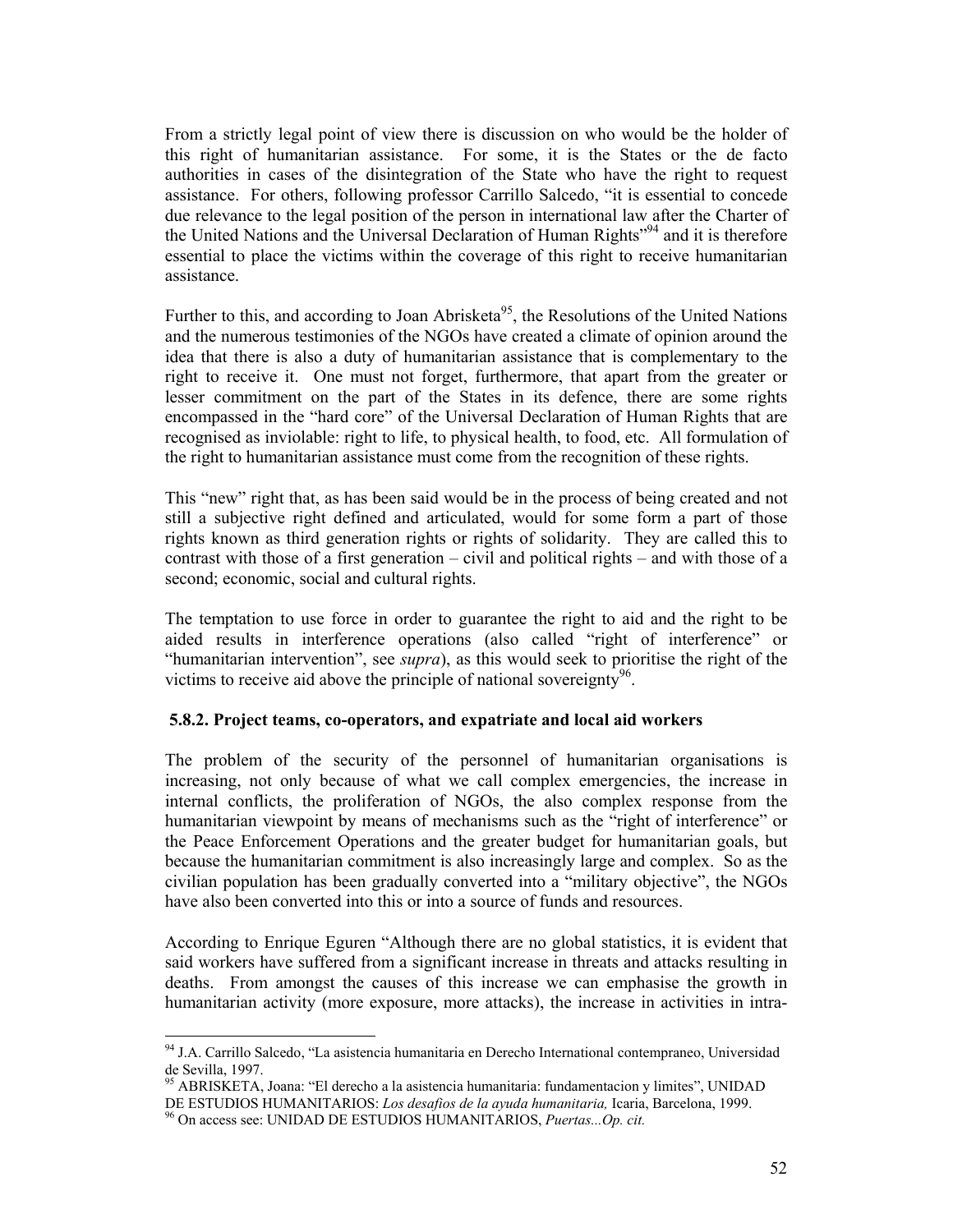State conflicts of an irregular nature (whose combatants stick even less to the rules of international humanitarian law), the competition between NGOs and humanitarian agencies (who tend to place their staff in the field rapidly, without adequately evaluating the backgrounds and risks and without adequate security training, and especially the fact that the civilian population has been converted not into a (passive) victim of the military action but into an objective of the parties in conflict. In this way the humanitarian aid or the protection of human rights is perceived as partisan (to the other side) by the combatants and it becomes a new political-military objective  $97$ .

In the current background settings of crisis and violence it is never casual and chaotic. On the contrary, it usually forms part of the context in such a way that only deep analysis of it can allow us to take suitable decisions. According to Eguren, "we would like to talk of a duality, *security-protection* because it is obvious that both concepts are closely linked with each other, both because of the key circumstance of occupying the same humanitarian sphere (facing armed actor as we have already mentioned) and because of the moral and political link that unites them".

In 1994 the United Nations formed the Convention on the Security of the Personnel of the United Nations and the Associated Personnel. This measure is a reflection of what has been said before. So it is necessary to ask about the law on this situation. Here we are not only talking about expatriate personnel but also that of the local NGOs and of local health staff $^{98}$ .

IHL establishes a series of protection standards, and others belong to human rights, but as a whole they claim the right to aid those in need. The debate is in: a) how to give them strength in law (with built in punishment with respect to this type of action or as aggravating circumstance for misdemeanours already outlined), b) creating new standards in accordance with new realities, and c) insisting on respect from more of an ethical position than a legal one.

The publication of the document "Guiding Principle on Internal Displacement" (or Deng Principles) marked an important step forward in the establishment of common standards for acting with regard to internal displacement of population. The document pays a lot of attention to the human rights of the displaced, and emphasises the fact that the role of humanitarian organisations must insure that "due attention to the protection needs and human rights of the displaced population<sup>"99</sup> is paid. This protection "is not a more central point of the list of needs, but fundamentally marks national and regional security and is the defining point of the sincerity of all the international and national actors at the time when the conflict is resolved $10^{100}$ .

 $\overline{a}$  $^{97}$  EGUREN, Enrique: "Notas para formación en gestion de la seguridad en ayuda humanitaria", *Materiales del master en Accion Solidaria Internacional de Europa,* Madrid, 2001, Universidad Carlos III.

<sup>&</sup>lt;sup>98</sup> In the Colombian case, every 14 days a member of health personnel is murdered in direct connection with the armed conflict, in other words for lending medical assistance to one of the victims, either to sibilinas or to wounded combatants. See: DE CURREA-LUGO, *Derecho Internacional... Op. Cit.* 

<sup>&</sup>lt;sup>99</sup> UN Guiding principles on Internal Displacement (UN document E/CN.4/1998/53/Add.2), presented by Francis Deng to the Comisión of Human Rights of the UN in April 1999.

<sup>100</sup> Bennet (1998), Mentioned in: EGUREN. *Op. Cit.*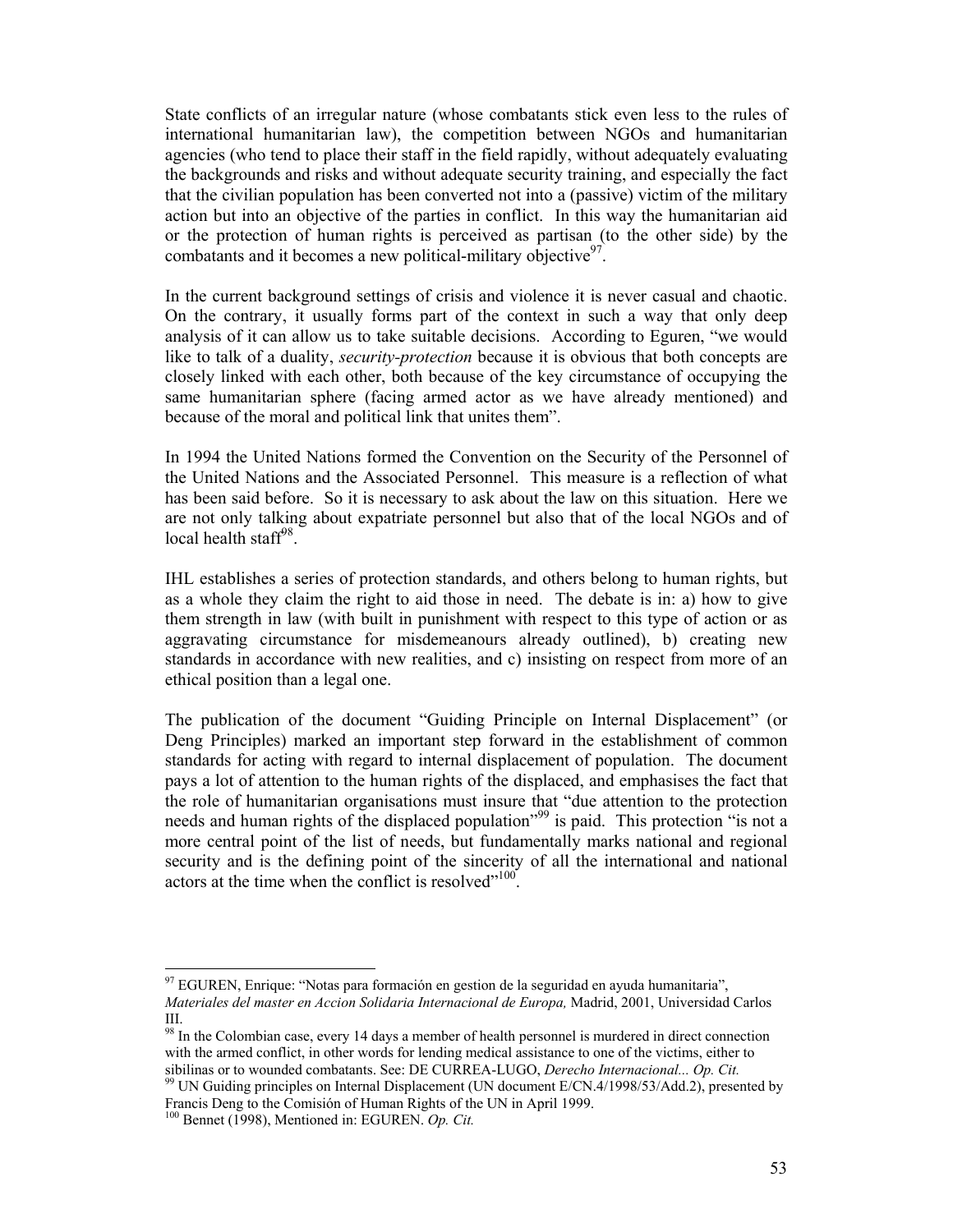Another approach would be granting protection to the humanitarian workers and security to the victims by means of the Armed Forces, which means we would return to the debate on the Peace Keeping Operations: using violence to protect victims of war.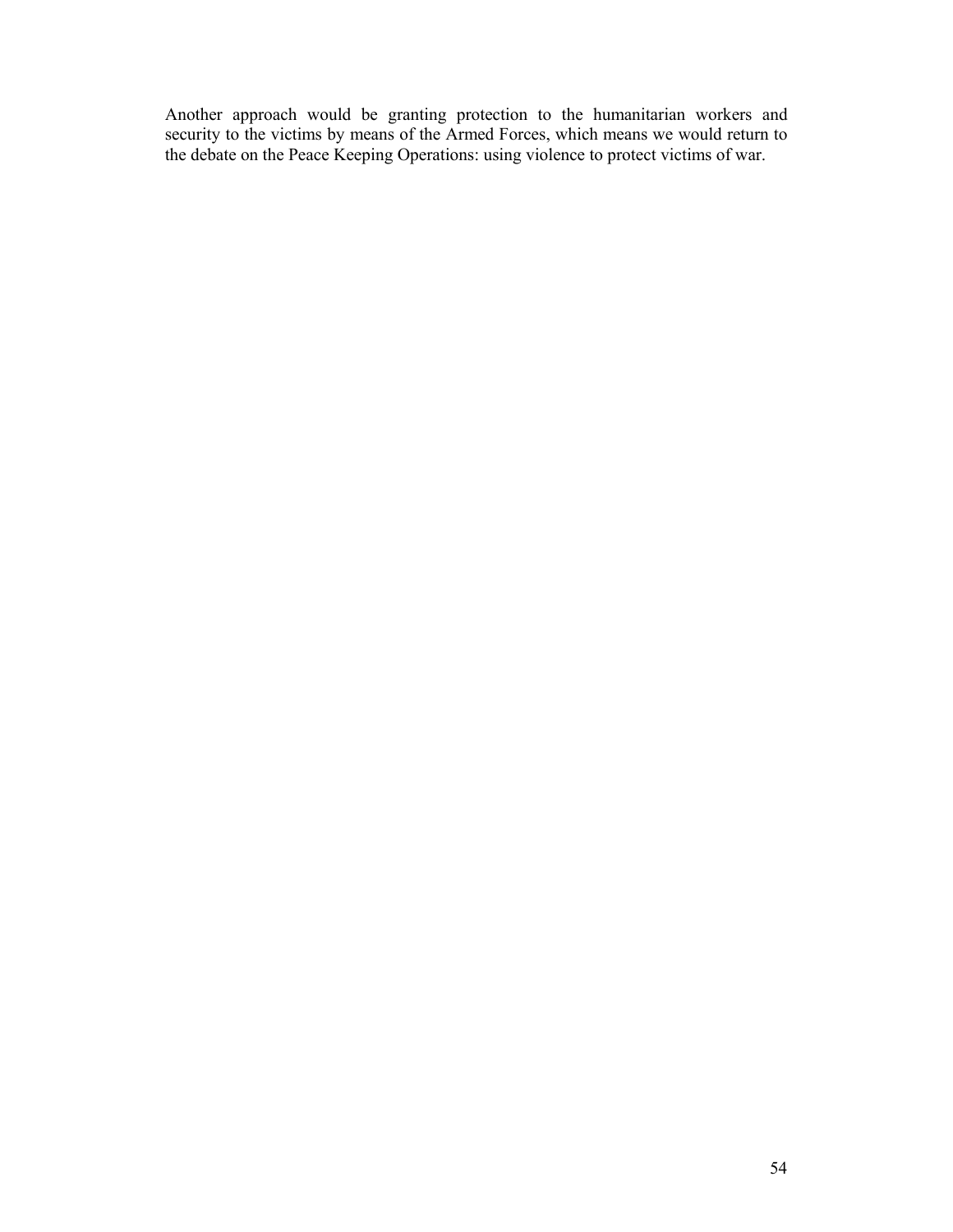# **6. From principles to action: operational debates in humanitarian action**

Recent humanitarian practice; the lessons learnt from many crises and the verification of some of the limits of traditional humanitarianism has led to the opening of other traditional fronts of discussion on which it is important to take a position and go into more depth. We will analyse some of these subjects, which in many cases reflect future tendencies.

# **6.1. The debate on common standards: The "Sphere Project" and the "project Qualité"**

As we have said, the humanitarian micro-world has been the object of two different types of pressure. One that puts into question its values and principles and even pertinence to current crises and the other questions its efficiency, its professionalism, its capacity with regard to other actors for solving the problems of the victims. We have already mentioned the first pressure in previous chapters and the answer was, amongst others, the Code of Conduct and the defence of certain values. The answer to the second was the increase in the technical, procedural, logistic and operational capacity, etc, on the part of the NGOs and the attempt to prepare common standards such as the Sphere and Qualité projects. We have already referred to the first part of the Sphere project, the Humanitarian Charter which is concerned with aid as a right and contains a record for the international community of its legal obligations. We will not return to this but we stress that it is necessary to see Sphere as a whole: Charter and Standards, if it does not lose all its sense and coherence.

As it should be clear in preamble to the project, the humanitarian Charter and the minimum Standards of humanitarian response in disaster cases explicitly detail how fundamental human rights and human principles are linked to the provision of determined levels of services in matters of the supply of water and sanitation, nutrition, food aid, refuge and shelter and health care. The Charter and the Standards of Sphere project reflect the commitment of the signatory organisations to improve the efficiency of the assistance that they grant and to the responsibility that they assume with regard to the beneficiaries.

However, the fact that signatory bodies that have emphasised the "technocratic" aspects of the Standards and that overlook that sometimes they are in the service of principles and ways of acting, have participated in Sphere together with the NGOs has made some NGOs, above all the large French ones, withdraw from the project and initiate another, called Qualité which shares some focuses but diverges in others.

For Qualité, in the objective of striving for charity, the technical standards can only be used in a framework of politics that include a range of objectives and of orientations that is much wider. The management is without doubt more complex, but it is also has more respect for the particular and changing realities in the contexts. This "focuscharity" will happen in particular because of:

• The improvement in the participation mechanisms for the populations and of the work mechanisms in association with local actors,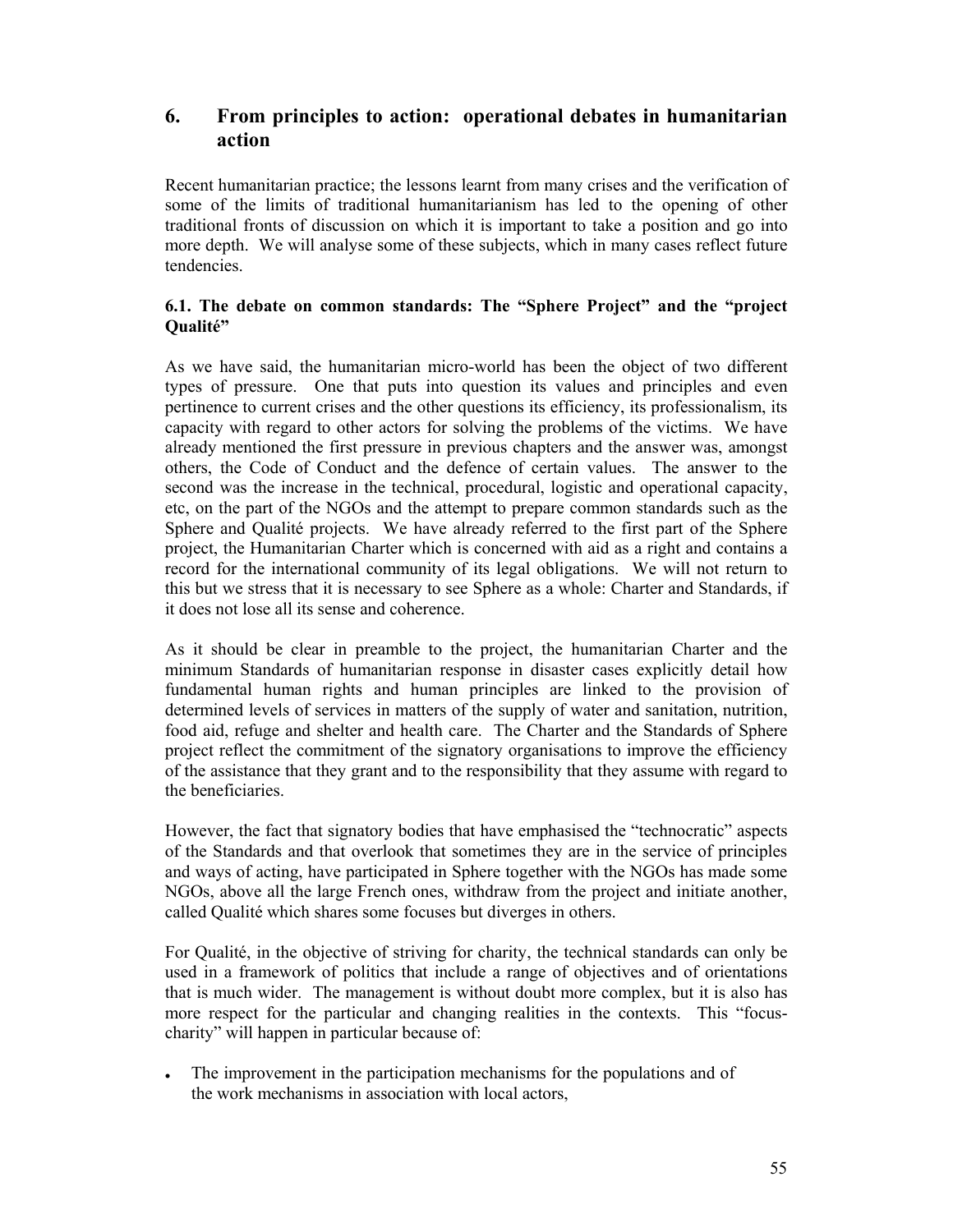- The improvement in the evaluation, geo-political analysis, diagnostic and impact study tools,
- Better training for actors in the field,
- The re-affirmation of the primary responsibility of the States, the respect for these and for the belligerent parties from International Humanitarian Law and of the obligation that is imposed on them to allow access to the victims
- On a general level, greater awareness of humanitarian principles and of humanitarian values for the whole of the actors in the field.<sup>101</sup>

In our opinion the basic focuses are not so different - both come from the search for a better quality of humanitarian action and from a certain autocratic vision of previous actions – and have moved further apart owing to cultural differences between humanitarian organisations from the Francophone world and the rest. Although the quality of the humanitarian aid and the demand for accountability from these actors, objectives announced in these initiatives, constitute two worries that are shared widely by all, a critical debate has arisen. In effect, the paths set out on by these two projects run the risk of resulting in serious deviations and real dangers that it is important to identify and highlight. The debate should be situated around the central subjects:

a). Is it suitable to involve governmental or multilateral actors in a project of this type or should it be something of NGOs? Is there what some call a humanitarian community with common interests in this matter or is it inappropriate? Is there not a risk that the donors employ the NGOs – something they already do - as mere subcontractors with these quality standards.

b). Up to what point is it possible to standardise the humanitarian response and create some benchmark rules from it? What risks does this have? How can one reconcile this technical dimension with principles and values?

c). How does one incorporate aspects such as protection, the humanitarian space, the work of proximity, gender focus, etc.

In any case, for humanitarian NGOs, when one talks about effectiveness or efficiency, one is not talking about a de-ideologicised effectiveness that is only based on technical and logistic aspects. On the contrary, it is concurrent with the compliance with goals, objectives and principles which make up humanitarian action.

# **6.2. On accountability and evaluation**

One thing that the two projects mentioned before have in common, which is shared in general by the humanitarian NGOs, is the need for accountability with regard to beneficiaries and populations, as well as to the donors. Numerous studies and evaluations of complex humanitarian operations carried out both from within, by humanitarian agencies and from the outside, by independent bodies, have thrown light

 $\overline{a}$ <sup>101</sup> Taken from the Qualité webpage, July 2001. See: http://www.urd.org/rech/sphere/platform/htm.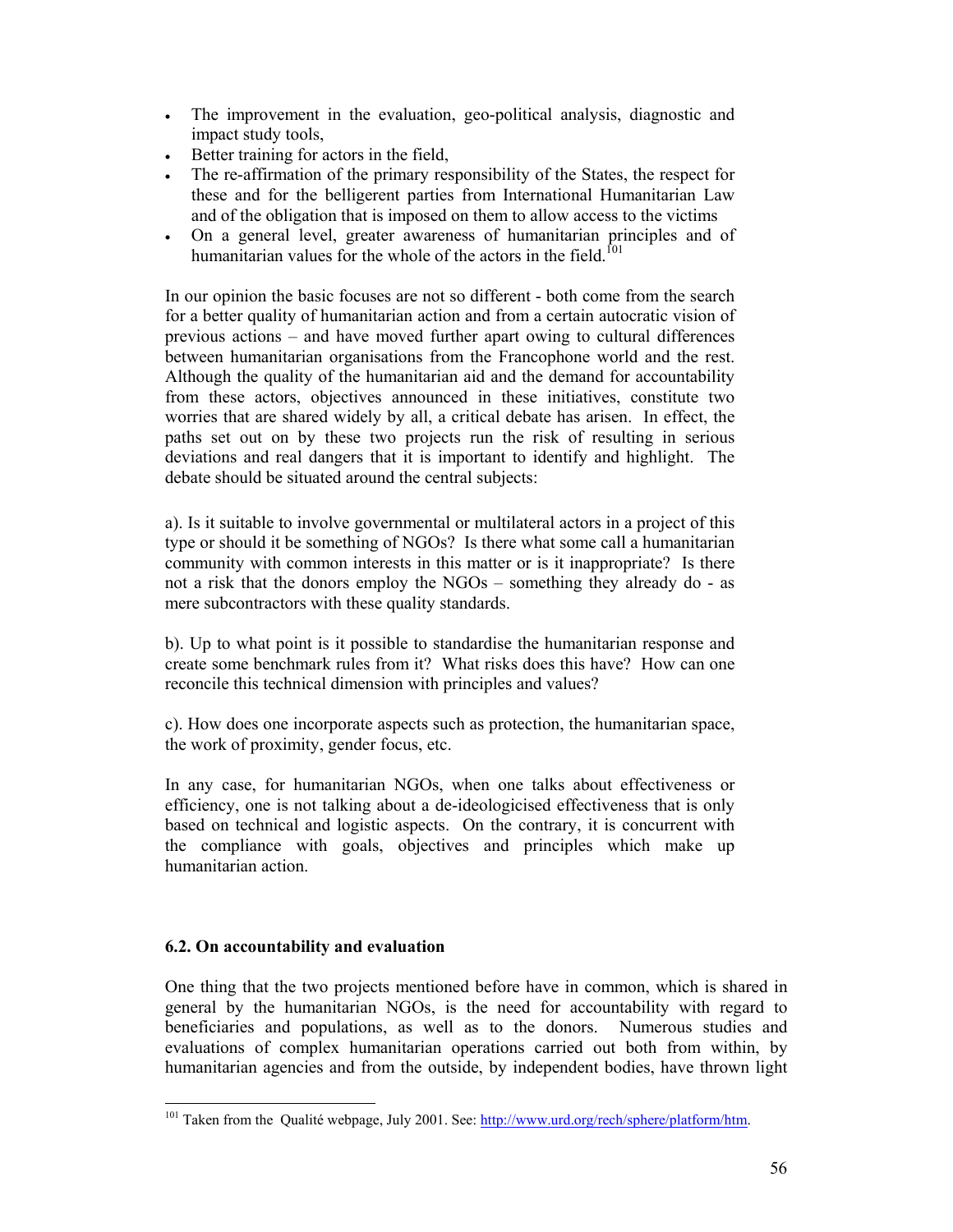on many the lackings, errors and even difficulties in learning lessons from them<sup>102</sup>. This has meant that bit by bit a greater awareness for accountability and a certain culture of evaluation has been incorporated, that furthermore has began to be demanded by many donors.

So that, these evaluations and this accountability process are more credible and transparent and permit the collective of humanitarian organisations to move forward, the creation of a humanitarian ombudsman (now humanitarian accountability project) has been proposed. He would carry out a certain function of monitoring and control of big humanitarian crises and the hypothetical beneficiaries of aid could go to him with their complaints. This trust in independent control mechanisms is also very common in the Anglo-Saxon and Nordic world but is less widespread in the countries of the South. For many, the fact of placing the possibility of complaint with the beneficiaries is inadequate as in the case of instituting a complaint mechanism against humanitarian actors, the risk is run of deviating the responsibility from the local or State authorities towards the humanitarian actors or non-governmental entities. Most of the violations of human rights or IHL and most impediments to humanitarian aid come from State actors and it is from them that one must demand explications.

However, it is worth being aware that the Codes, Standards and any accountability or evaluation mechanisms do not turn out credible if they are not accompanied by any type of tool for monitoring and control. And this should be as independent and impartial as possible and have the support of most of the actors involved. Public opinion, the people that support the NGOs and the populations of the countries themselves in crisis have the right to be kept informed and to know the results of the humanitarian operations, their problems, their difficulties and the humanitarian NGOs (and of course other actors) we must bring out from what has been called "humanitarian impunity", which justifies real incompetence and deterioration of situations in the name of a misunderstood good will.

# **6.3. On the impact of the aid on conflicts and the "do no harm" focus**

We have seen at the start some characteristics of current conflicts and we have analysed the ambivalent role of aid in these situations of complex emergencies. Each conflict develops in a different context and aid of whatever type, when it arrives, becomes a part of it. The aid does not only provide goods or services, but whether wanted or not, also implicitly transmits ethical messages and suggestions which are noticed by the hypothetical beneficiaries and which can contribute to create or aggravate factors in the conflict. So if the aid is distributed with partiality, if certain clans or groups collaborate with aid bodies or give protection to them and not others, if the lifestyle of the cooperators is obscenely superior to that of the people they are trying to help, for the sake of giving a few examples, these facts will transmit messages of inequality, side-taking, frustration, different value on life of one or others, etc, and they will create tensions, mistrust and a culture of more belligerence.

<sup>102</sup> Amongst the evaluations and studies one can find: V.A.: *International Response to Conflict and Genocide: Lessons from the Rwanda Experience,* David Millwood (Ed), Copenhagen, 1996; it is a work organised into five volumes and one summary volume. V.A.: *The Joint Evaluation of Emergency Assistance to Rwanda: A Review of Follow-up and Impact One YearAfter Publication, 1997; and: The Joint Evaluation of Emergency Assistance to Rwanda: A Review of Follow-up and Impact Fifteen Months After Publication.*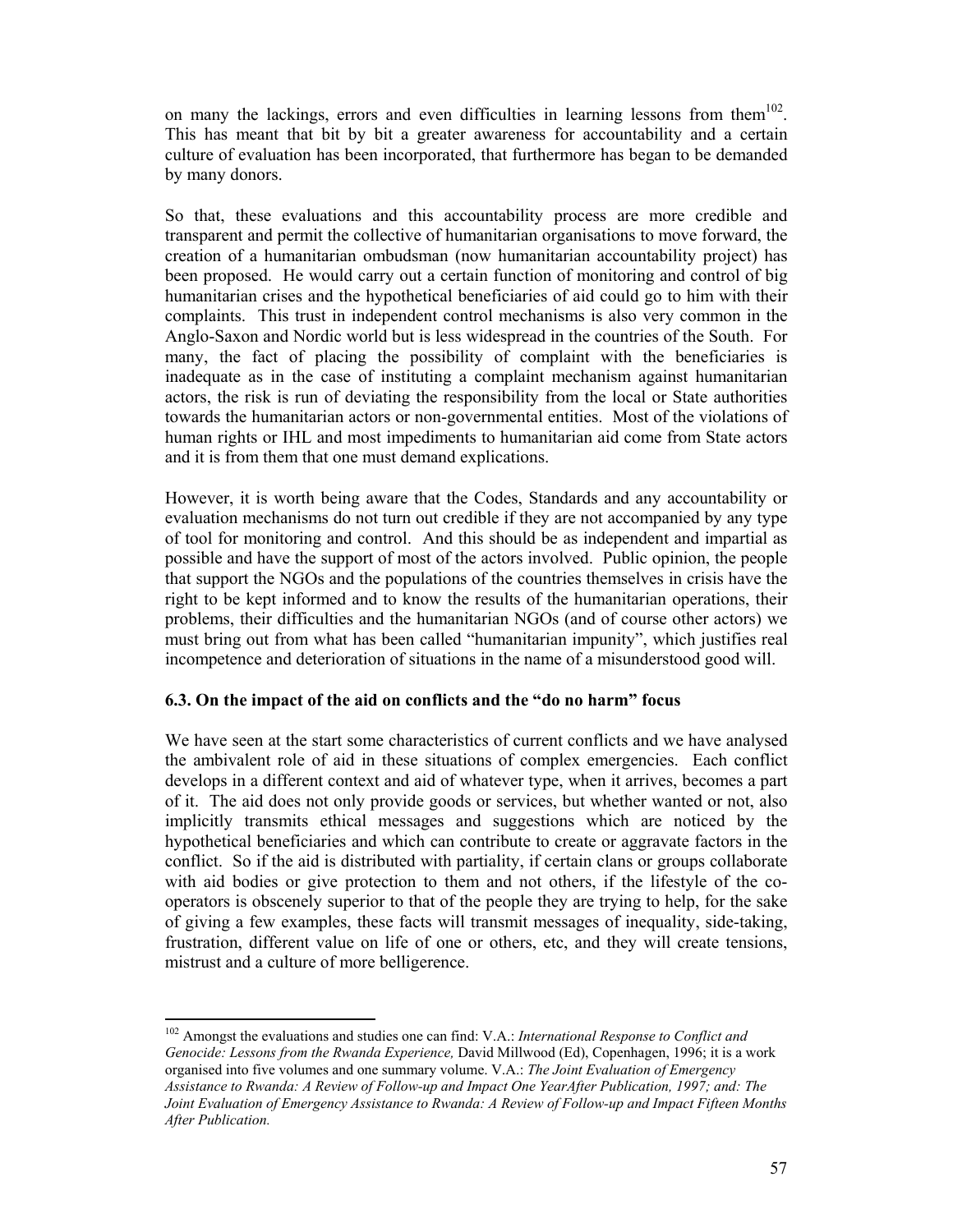Furthermore, in all conflicts and above all in what is usually called the political economy of the conflict, there are unifying factors, or at least factors of common interest between the communities in conflict, which should be where the co-operation projects centre, in such a way that they create "connecting" links. There are obviously also contrary factors which create tensions and division, and as Mary Anderson says "capacities for war". For this reason the aid bodies must know in depth the context of the conflict and the role that the aid and its implicit messages can play in it, so that with this information decisions can be taken, and in the case that there are doubts on the risks of supplying aid, the hypothetical maximum of no harm can be adopted. From now on known as "do no harm"<sup>103</sup>.

The implications that this can have for humanitarian agencies are big, from the planning processes, which must know the context much better, to a more detailed analysis of the possible factors in the conflict that some have called "conflict impact assessment". They demand that more attention is paid to possible undesired effects of our work, to measuring better our alliances with local and international bodies, to looking after our institutional presence and that of our expatriate staff, to considering the effects that what we do today has on our future, etc, and finally to being more demanding in our work. Some NGOs that have participated in the *Local capacities for peace* project directed by Mary Anderson have prepared a type of guidebook for the better design of programs that encompass these considerations.

These considerations lead to a role being proposed in which the aid can or must have in the prevention of conflicts and the building of peace, and which we have already touched on and will touch on again in other points.

# **6.4. Humanitarian action and development: the interminable story**<sup>104</sup>

The excessive division that there has been for decades between development and specifically humanitarian organisations and, even in the heart of the organisations that work in the area between humanitarian concerns and development ones has been creating ways of working and diverse focuses that people are now trying to surpass. In this debate there are both theoretical aspects and concepts and organisational aspects that are not easy to resolve.

In the conventional viewpoint the relationship between humanitarian aid – understood only as emergency aid – and the development co-operation, is presented within a lineal process with different logic whereby the emergency, rehabilitation and co-operation aid for development and preparation for disasters are phases of this process. From this sequential perspective, the central problem is that of insuring a harmonious transition between the different stages as well as between the implementation agents for each one of the phases, which are usually different. This is called the humanitarian *continuum105.* 

<sup>&</sup>lt;sup>103</sup> ANDERSON, Mary B: *Do no harm. How can aid support peace or war*, Lynne Rienner Publishers, Inc, Boulder, Colorado, 1999.

<sup>&</sup>lt;sup>104</sup> Partly based on: REY MARCOS, Francisco, "Perspectivas de la ayuda humanitaria en la ayuda oficial al desarrollo (AOD)", in SANAHUJA, José Antonio and GOMEZ GALAN, Manuel: *La cooperación al* 

<sup>&</sup>lt;sup>105</sup> Others talk of a *contiguum* and stress the fact that various types of intervention can coexist, but this debate is more formal than anything else and has little transcendence.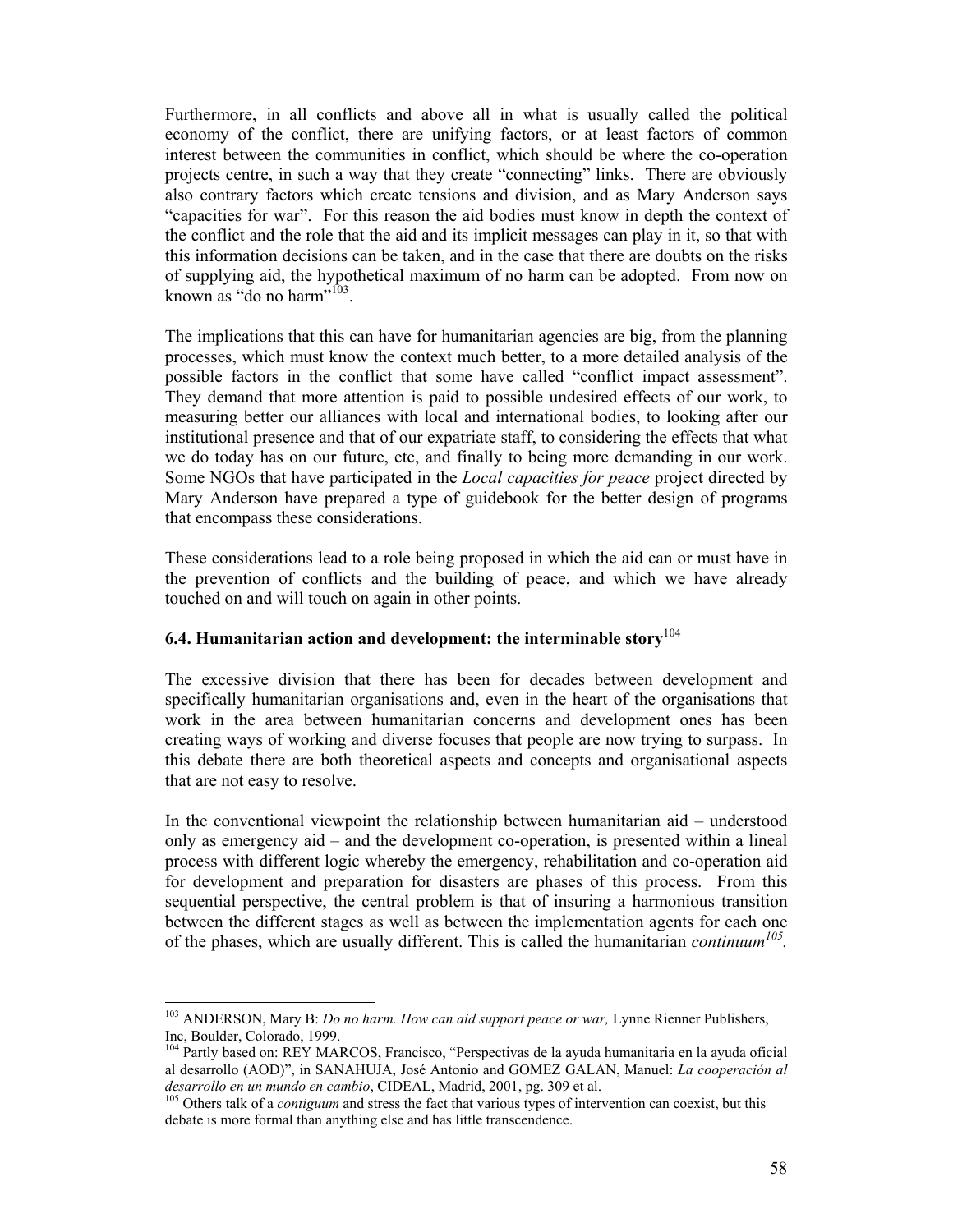The idea of *continuum* has been criticised from many points of view but it continues to the most widespread in explaining the aid-development relationship.

Some concepts have been gaining ground, such as the vulnerability-capacity duality, and the lessens taken from big disasters such as hurricane Mitch where both humanitarian workers and development people saw their limitations, are allowing positions to be neared. This emphasis on the strengthening of capacities and its complement, the reduction of vulnerabilities is one of the key points of agreement between the great majority of aid bodies at this time and of the areas where there can be common work with "development people" and "humanitarian people" and with an integrated focus $106$ .

If we analyse the Code of Conduct itself of the NGO we will see that it tries to escape from an old exclusively assistentialist conception of aid and it incorporates aspects that have been classic in the co-operation in development but were not so in humanitarian aid. Aspects such as the respect for local customs, the development of local capacities, the participation of the beneficiaries, the reduction of vulnerability with regard to future risks, etc, (points 5,6,7,8 of the Code) arise from an authoritarian analysis of conventional aid and try to include elements of development.

It any case it ends up being difficult for the same organisation to work with effectiveness and efficiency in both fields and for this reason specialisation and not trying to do everything (badly) is perfectly legitimate. The problem and the debate do not lie here; they are in the analysis of the effects and the conditioning that the operations or projects of today can have on the future. Designing exit strategies, not wanting to work in the socalled "grey zones", and concentrating on emergency work or humanitarian space are perfect options that, to be honest, must recognise that the crises do not end when one withdraws, that the vulnerability factors will possibly continue to be present, that the deep causes of the conflicts will remain and that others will have to work in the medium and long term.

### **6.5. The eternal business of co-ordination**

 $\overline{a}$ 

This need for collaboration between diverse agencies and organisations opens the way to other of the "classic" subjects such as that of co-ordination<sup>107</sup>. A co-ordination that, as has been said, is not good in itself, nor must it become a central objective *per se*, but that must serve as an improvement in the capacity for work with the vulnerable and as an improvement in the situation. Many bodies, above all those of a global reach, have embarked upon initiatives that strengthen co-ordination such as the Consolidated Integrated Appeals System (CAP in the OCHA jargon) or the UN Strategic Framework, or in the community ambit, the Global Plans of ECHO. In any case, the difference of mandates between the different actors, the independence to which we have already referred, the interests of some of them – basically the states and multilateral bodies – in leading this co-ordination, make this more difficult as it is not a case among equals.

<sup>&</sup>lt;sup>106</sup> For a discusión on the subject of vulnerability, see: PEREZ DE ARMINO, Karlos: "Vulnerabilidad y desastres. Causas estructurales y procesos de la crisis de Africa", *Hegoa Cuadernos de trabajo,* HEGOA, Bilbao, 1999.

<sup>&</sup>lt;sup>107</sup> On this subject see: REY MARCOS, Francisco: "La complejidad de actores en la accion humanitaria y el reto de la coordinación", In UNIDAD DE ESTUDIOS HUMANITARIOS: *Los desafios de la accion humanitaria.* (CIP/MSF/ Universidad de Deusto), Icaria, Madrid, 1999.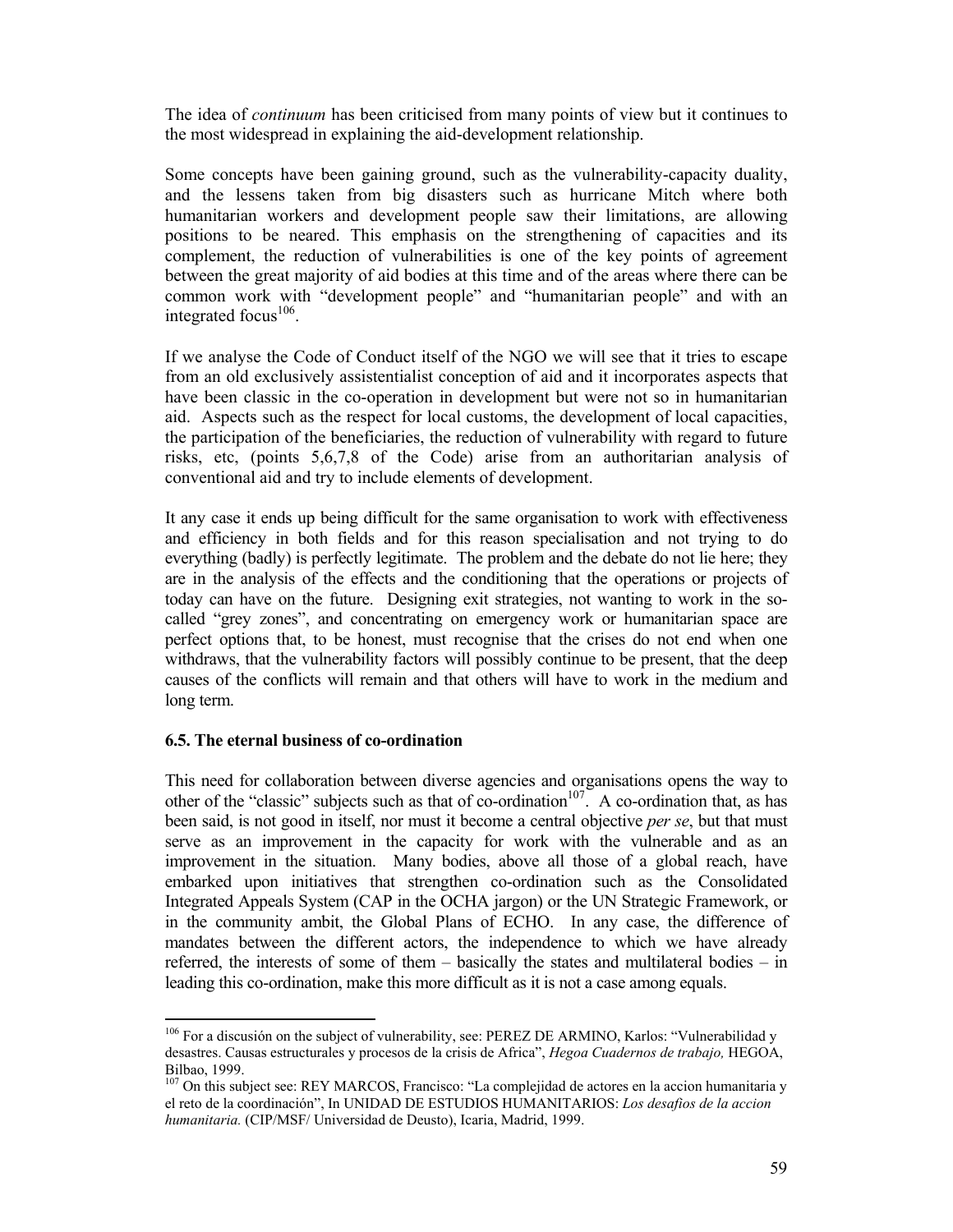The importance of the subject of co-ordination within the United Nations system was thrown into light with the transformation of the Department of Humanitarian Affairs (DHA) into the Office for the Co-ordination of Humanitarian Affairs (OCHA) in 1997, which emphasised, already in its own name, the co-ordinating nature of the new body. Despite the advances achieved in co-ordination at least within the UNO system, the problem continued to prevail and the recent report of the Secretary General of the UNO on the subject, presented in July  $2001^{108}$ , ended up being very significant. In it, apart from analysing the context and the changes from which humanitarian assistance has suffered in the last few years, the diverse mechanisms and co-ordination tools that have been set up were reviewed.

The figure of the Emergency Relief Co-ordinator, created by resolution 46/182 of the General Assembly is justified as the key person at the front of the OCHA. In the same way co-ordination with other actors and NGOs through the IASC is defended, although the functions of consulting and discussion forum are stressed more than operational coordination. Similarly it is understood as an advance of the Consolidated Appeals System which has become an effective method for seeking support from donors and dividing work amongst the various agencies of the System.

Of a local nature and present in certain countries and crises, UN Strategic Frameworks have been established which continue to a certain extent the model of the United Nations Development Assistance Framework which has existed for years. In other countries such as the Congo a *United Nations Plan* was carried out that tried to give coherence to all the activities of the UNO, and a *Common Humanitarian Action Plan* was included within it. These creative initiatives and originals that have been started in Afghanistan or Somalia are valued positively but it has not become a general thing nor is there the will for this to be so. However, it is suggested that the figure of the Resident and Humanitarian coordinators is re-enforced in each country as was proposed by IASC in 1994.

In any case and despite the participation in the IASC of some NGOs and NGO networks, it would be necessary to differentiate between two levels of co-ordination: the one that is found in the heart of the United Nations System and its diverse operative agencies and the one that would incorporate other actors who are outside the System such as the NGOs. If the first is found to be difficult because of the different focuses of the agencies in certain crises, the second is even more complicated given the diversity of mandates, ideological affairs, organisational culture and experience, etc.

### **6.6. On the preventative component in humanitarian action**

 $\overline{a}$ 

Until now the humanitarian response has been fundamentally this: a necessary but insufficient response with regard to disaster situations, crises and others. The assistance component has been given priority and only recently has the preventative aspect been incorporated. This analysis of the role of aid after numerous crises, above all in cases of natural disaster, has been paving the way for a *prevention is better than cure* element

<sup>108</sup> United Nations,General Assembly. Economic and Social Council, *Strengthening the coordination of emergency humanitarian assistance of the United Nations.* Report of the Secretary General. A756/95 – E/2001/85, New York, 2001.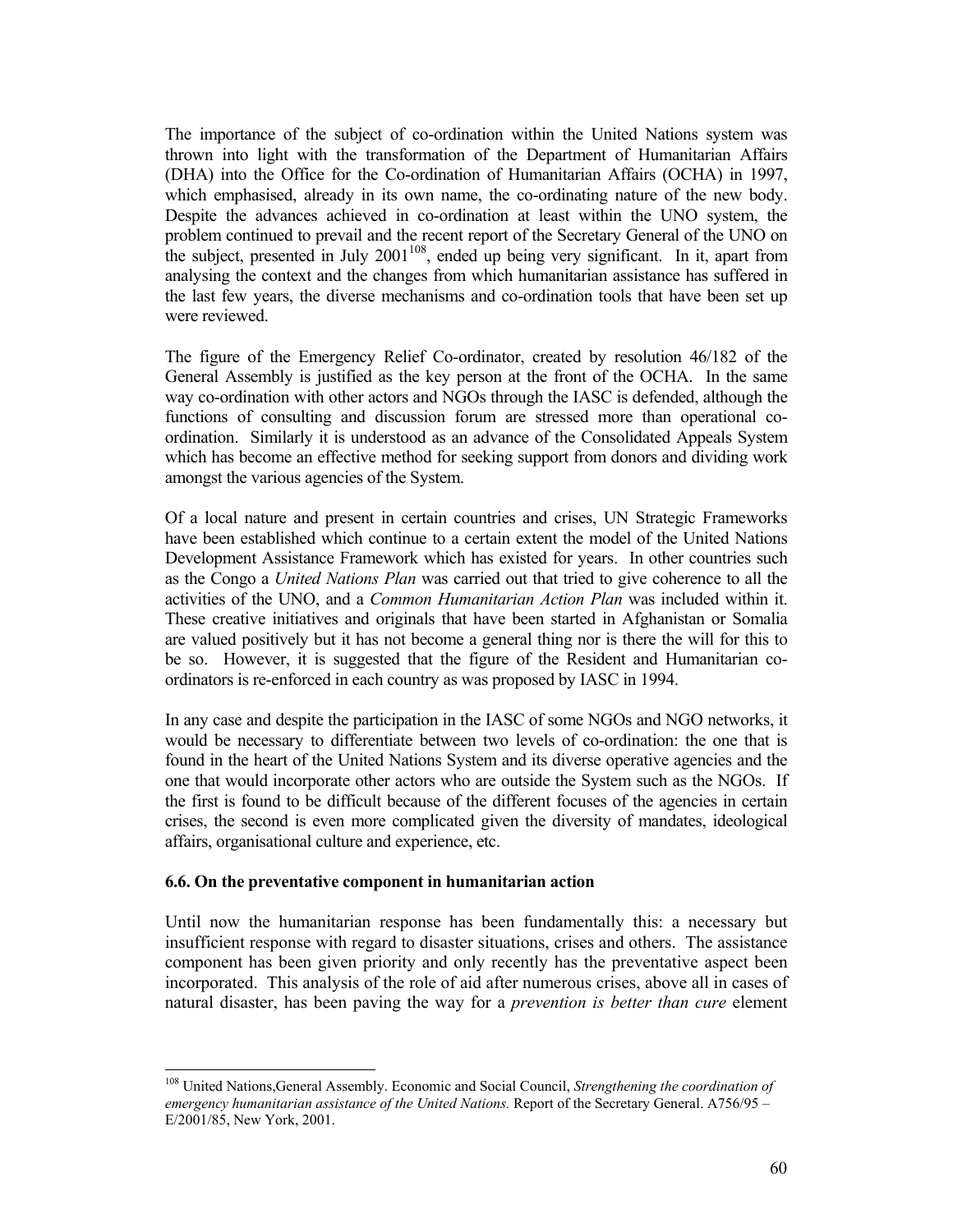and a small increase in the projects for preparation for disasters, prevention or mitigation $109$ .

# **6.6.1. Disatarer Prevention and Preparedness**<sup>110</sup>

When we understand that the phenomena are not supernatural and therefore not God's punishment, nor are they solely natural and therefore foreseeable, nor are their effects the fruit of chance but are chosen in a selective way by the grade of vulnerability that they are presented with, we can then tackle prevention and mitigation as more "economic" weapons, both in terms of human lives and material assets, so that the people can confront these disasters.

Mitigation is a series of measures that can be taken to minimise the destructive and disruptive effects of dangerous natural phenemena and that therefore diminish the magnitude of the disaster.<sup>111</sup> These measures in many cases do not come from theoretical ideas, partly because mitgation, although recognised by many, still has low priority in the agenda of international agencies.

Regarding the broaching of mitigation subject two tendencies are observed:

a). one that opts for the reduction of the threat, and

 $\overline{a}$ 

b). one that puts forward the reduction of vulnerability.

<sup>&</sup>lt;sup>109</sup> REY MARCOS, Francisco: "Nueve reflexiones y algunas tesis sobre ayuda humanitaria en el siglo XXI", Revista Española de Desarrollo y Cooperación, no. 8, (Madrid, primavera/verano 2001), pg. 9-23.<br><sup>110</sup> Taken in part from: DE CURREA-LUGO, "¿Qué queremos decir..." pg. 101-117.<br><sup>111</sup> MASKREY, Andrew; *El manejo popula* 

*Mitigación*. Grupo de Tecnología Intermedia para el Desarrollo, ITDG. Lima: 1989.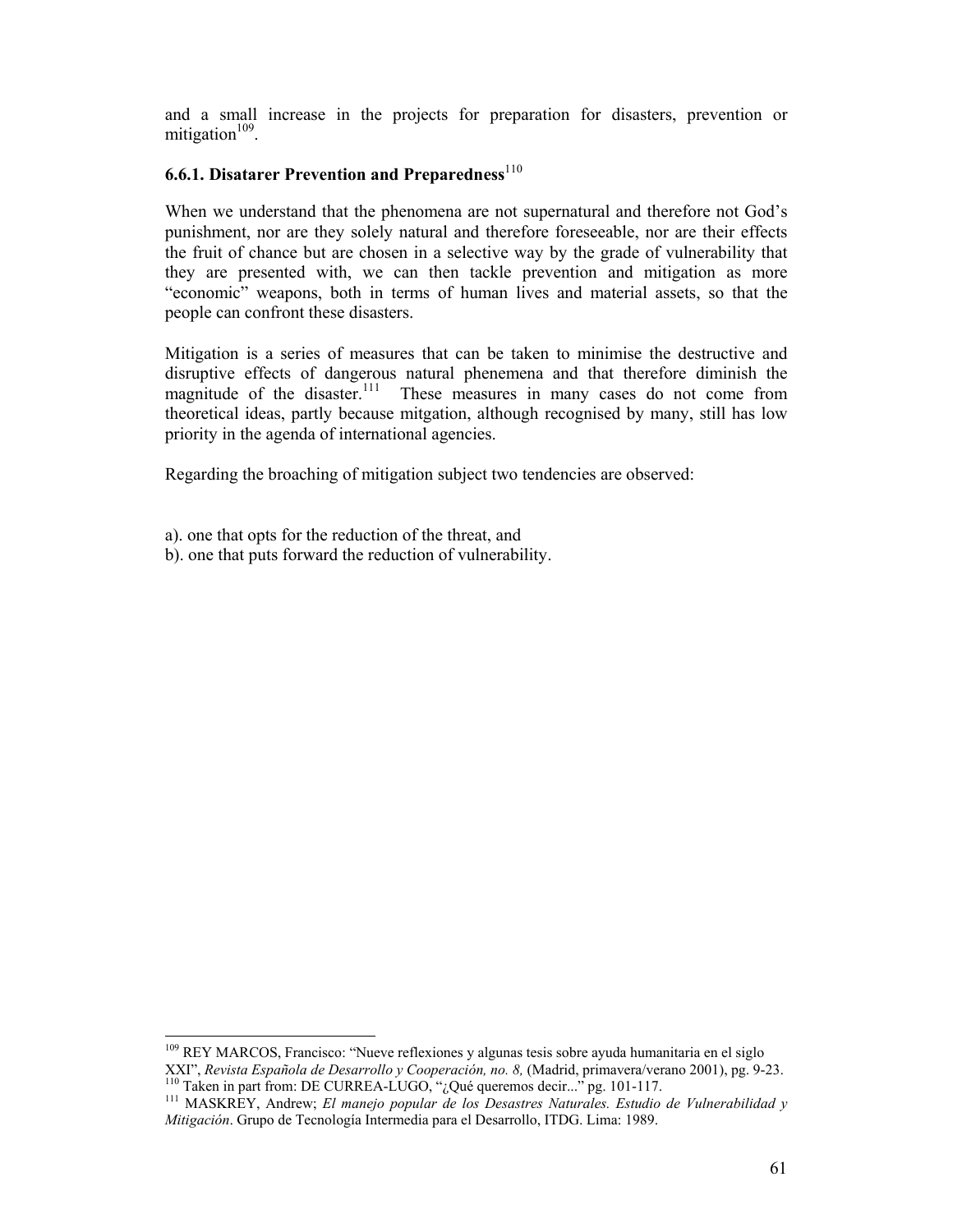This last one in turn has two positions:

b.1.). reducing vulnerability by treating the symptoms, . vulnerable housing, or b.2.). reducing vulnerability from the mitigation of the causes, eg: not permitting human settlement in high risk areas.<sup>112</sup>

What's true is that the mitigation born solely from the reduction of the threat (option a) and that which comes only from the reduction of symptomatic vulnerability (option b1), belong more to a technocratic line of thought. It would not be enough to build nonvulnerable housing without guaranteeing that these homes have, for example, supplies of drinking water; nor would it be helpful to ban human settlement in a high risk zone if the people do not have more life options (from the answer in the framework of option b2).

The ideal situation therefore, is that the mitigation measures centre their activity in the reduction of causal vulnerability. Ideal but only possible when the conception of prevention is understood and incorporates all its implications to the development plans of a society. In other words, the mitigation must include not only technical measures, but also measures of a political nature. Here appears the debate, in several senses:

a). The duty. The central problems of social development which is in fact the most powerful tool against vulnerability, is a State duty that the State can not neglect nor must the NGOs replace them in this. There are even things in the remit of the States (development of legislation on seismic-resistance, for example) in which the NGOs can not supplant it, even if they wanted to and had the resources.

b). The assistentialist vocation of the NGOs. The vast majority of the NGOs, especially those in humanitarian action, almost by distinction act in disaster and not in its prevention. The assistance preparation models for disasters have greater development than plans, programs and training on the analysis of vulnerability.

c). Fundraising. It is easier to move public opinion with photos of destroyed houses than with prevention projects, more so now when the funds are more fought after tooth and nail among the NGOs. The same populations found in high risk areas, generally speaking poor communities, do not have a perception of risk and give priority to other types of day to day things before the prevention of disasters, phenomena which, furthermore they attribute to external factors ("nature", religious belief) rather than to modifiable conditions.

The prohibition of settlement in high risk areas, the programs against malnutrition, the supply of drinking water and the access to education are the primary tools in the prevention of disasters and their aftermath (eg, the immune response of a malnourished child is lower, to the point where a child with another illness and acute malnutrition has a 2.8 times higher risk of dying compared to a well-nourished child with the same illness). $113$ 

So environmental management, the qualification of the social organisation and the opportune and suitable management of supplies would prevent the complications that

 $112$  Op. Cit.

<sup>&</sup>lt;sup>113</sup> PERRIN, Pierre: *War and Public Health*, ICRC, Geneva, 1996.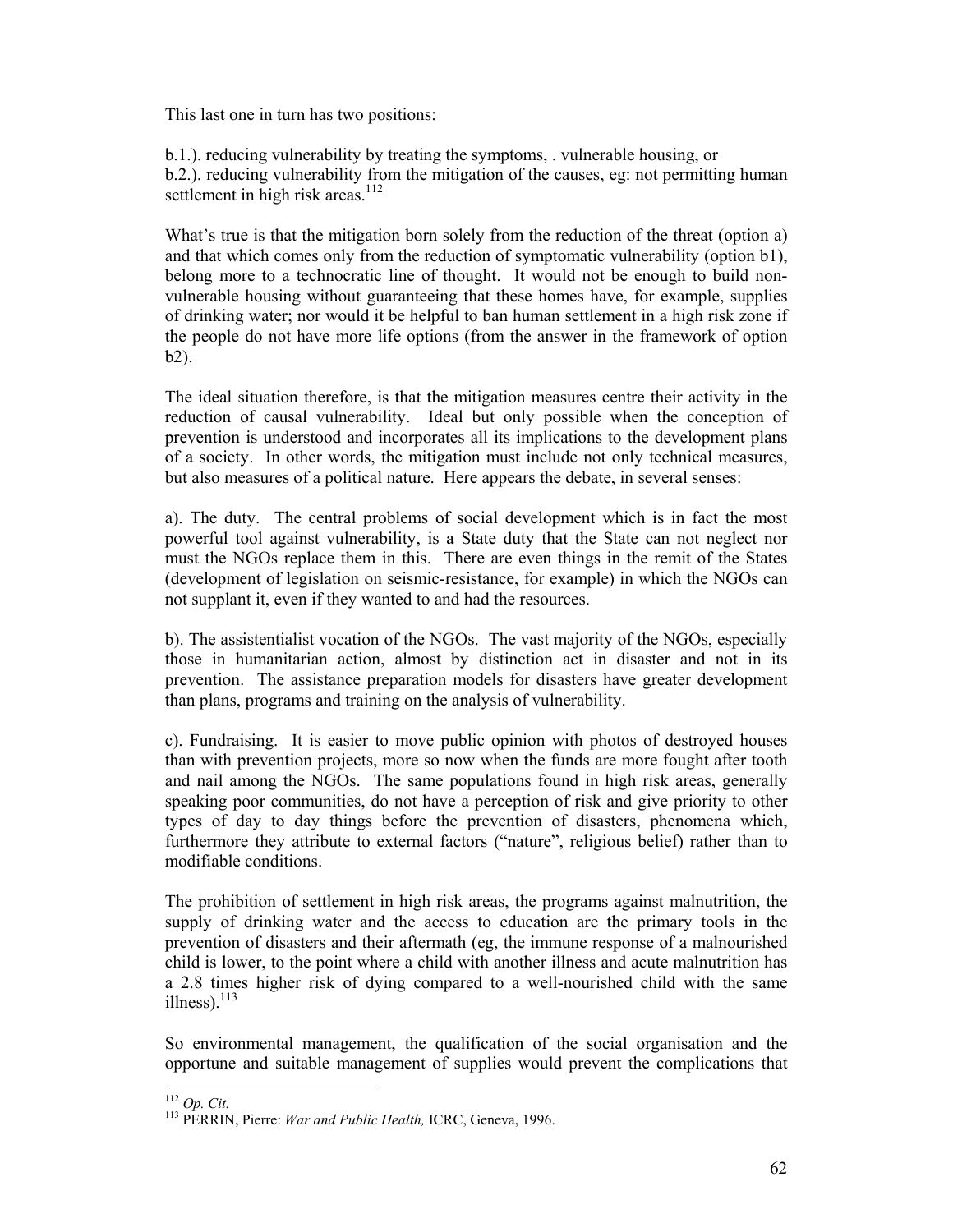disorganisation and chaos represent for a disaster zone (many authors call the social disorganisation after a disaster the "second disaster"). The preparations of Emergency Hospital Plans would guarantee a better level of response from the health institutions. The suitable management of the environment, the conservation of the ozone layer and the reduction in deforestation would contribute to reduce the vulnerability of the human species. The speed of re-organisation and reconstruction of a community will depend on economic conditions and on the level of social integration prior to the disaster.<sup>114</sup> Once the official aid stops, the level of organisation goes down, which is reflected in greater social disorganisation.<sup>115</sup>

## **6.6.2. Conflict Prevention.**

 $\overline{a}$ 

Many NGOs, especially from the north of Europe, have developed ideas saying that it is more costly, complex and less effective to act once the conflicts have appeared, than to work in their prevention. This implies being familiar with the conflicts in such a way that it permits I) analysing of the causes of it and working in this area, and ii) contributing to the society in question that is searching for pacific solutions to its controversies.

One of the strategies is the development of early warning mechanisms for observation on the ground, not only by the NGOs but also from the diplomatic working groups which allow the crisis to be stopped in its first stages. The prevention of conflicts promotes the climate of trust between the different actors and favours negotiated exits between the parties in a conflict.

But the problem is that in the market of the donors or of public opinion, this type of proposal does not appeal as there are no direct "countable" beneficiaries; however in some sectors of these same donors this is beginning to change. The other problem is that an ongoing humanitarian crisis permits the "giving of a humanitarian response to a political problem", thus disguising the real duties of the States and the international community, while the prevention of conflicts "shows" structural causes which some actors do not always want to tackle. The conflicts prevention is not limited to the previous phase, but it is considered that in the same phases of humanitarian aid and in rehabilitation policies, incorporating elements of conflict prevention allows (not avoid but solve) future conflicts.

The other side is that such a dynamic would imply, for many NGOs, changing the workload on the ground, a workload full of pragmatism and heroism, for one more distant from the action and closer to reflection, ground in which the NGOs are not often strong. And furthermore.... with less visibility.<sup>116</sup>

<sup>114</sup> BOLTON, P; "Desorganización comunal y familiar después de un desastre". *Serie de Monografías clínicas N. 2*, México: 1989. p. 159-168.<br><sup>115</sup> DUNAL, C; GAVIRIA, M; "Evaluación de los problemas en albergues temporales a raíz de una

inundación: necesidad de las actividades de investigación". *Serie de Monografías clínicas N. 2*. México: 1989. p. 45-61.

<sup>&</sup>lt;sup>116</sup> There is abundant literature and significant experience on conflict prevention. For a recent review on the subject see: DEVELOPMENT ASSISTANCE COMMITTEE (DAC), *Helping prevent violent conflict. Orientations for external partners, Supplements to the DAC Guidelines on Conflict, Peace and Development Cooperation on the Thresold of the 21st Century*, DAC-OECD, Paris, 2001. Spending more time on this subject exceeds the objective of this report.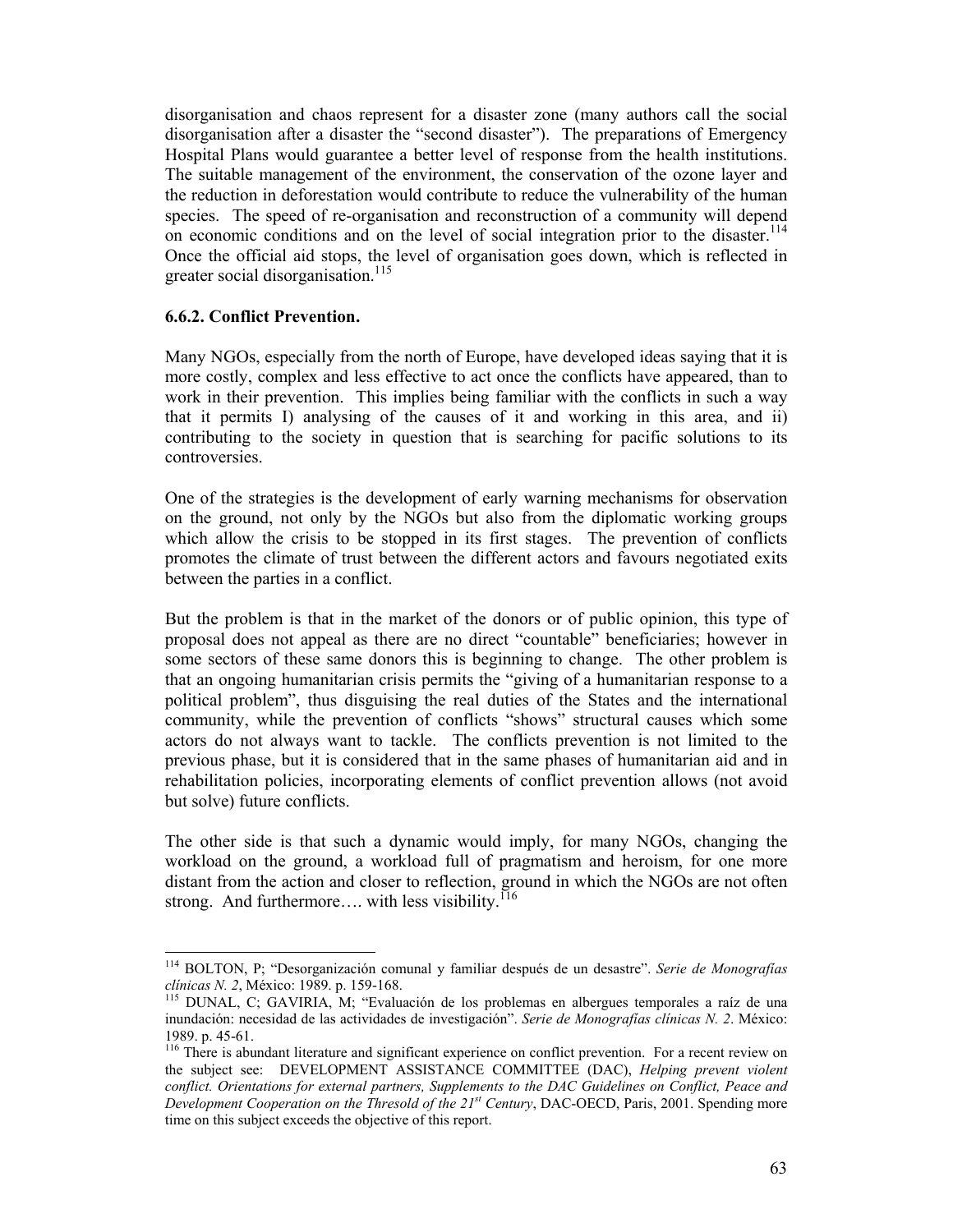### **6.7. On counterparts, local entities and strengthening capacities**

Another clear difference in a certain way of operating in humanitarian action with regard to co-operation in development has been the great weight that the expatriate staff have compared with local personnel and the lack of stable link with local entities – counterparts – in the execution of projects and operations. This mode of operating has been without doubt justified on many occasions for which, because of the effects of the conflict, it had been impossible to find local entities that have no political connotations or that have a minimum of independence and impartiality demanded for being able to work with guarantees. But on other occasions the NGOs have imposed this "model" of working and of relationship with countries receiving aid without any justification and this has had negative effects on social networks already existing, forms of inter and intra-community relationship that were functioning and that we were not aware of. We have imposed a neocolonial model of aid which is a creator of dependency and is in most cases, inefficient.

In the ambit of development, the matter is at least theoretically clearer: the development is not exported but it is a local responsibility; the role of external aid must strengthen the local processes by means of many routes; it must, therefore, have stable counterparts that guarantee the future viability of the projects and furthermore the strengthening of capacities and the institutional dimension of the projects must be a prerequisite for these points. But what happens in humanitarian action? What model of action do we have in relation to local entities? Is it pertinent to speak of future viability in specific actions of assistance? In any case, how do we perceive local participation? With what public or public entities do we try to establish links?

It is obvious that some of these questions do not have general answers but it would seem logical to have a certain reference model for working in the field. In cases of open conflict absolute independence is justifiable, but humanitarian work is found in many settings, and even in refugee camps – to give an extreme example – there are social organisation systems that we must make use of, and if it is the case, strengthen.

This debate, here hardly outlined, has affected numerous organisations which have taken diverse positions which range from the creation or strengthening of stable counterparts and a federal model – with all the advantages and drawbacks that this has – to the securing of independent work with few local links. But whatever the option is, the need for work in "capacity building" of people and local entities seems clear. And along these lines of thought, is it not contradictory that a NGO from the North has a counterpart in and capacitates a Ministry from a country from the South when the same is not so with entities of a civil society which should be their homologues?

### **6.8. On the " competitive selection " of beneficiaries.**

In the world of today, of indicators and results, circles of quality and audits, there is hardly any space for things that cannot be converted into numbers. The same thing is happening in the humanitarian world, and means that the well-intentioned development of the goals of coverage and/or the provision of basic services (Esfera, Qualite), is used as a weapon of accounting, without taking into consideration the contexts and the real surroundings which severely affect any indicator in the particular case of the humanitarian world.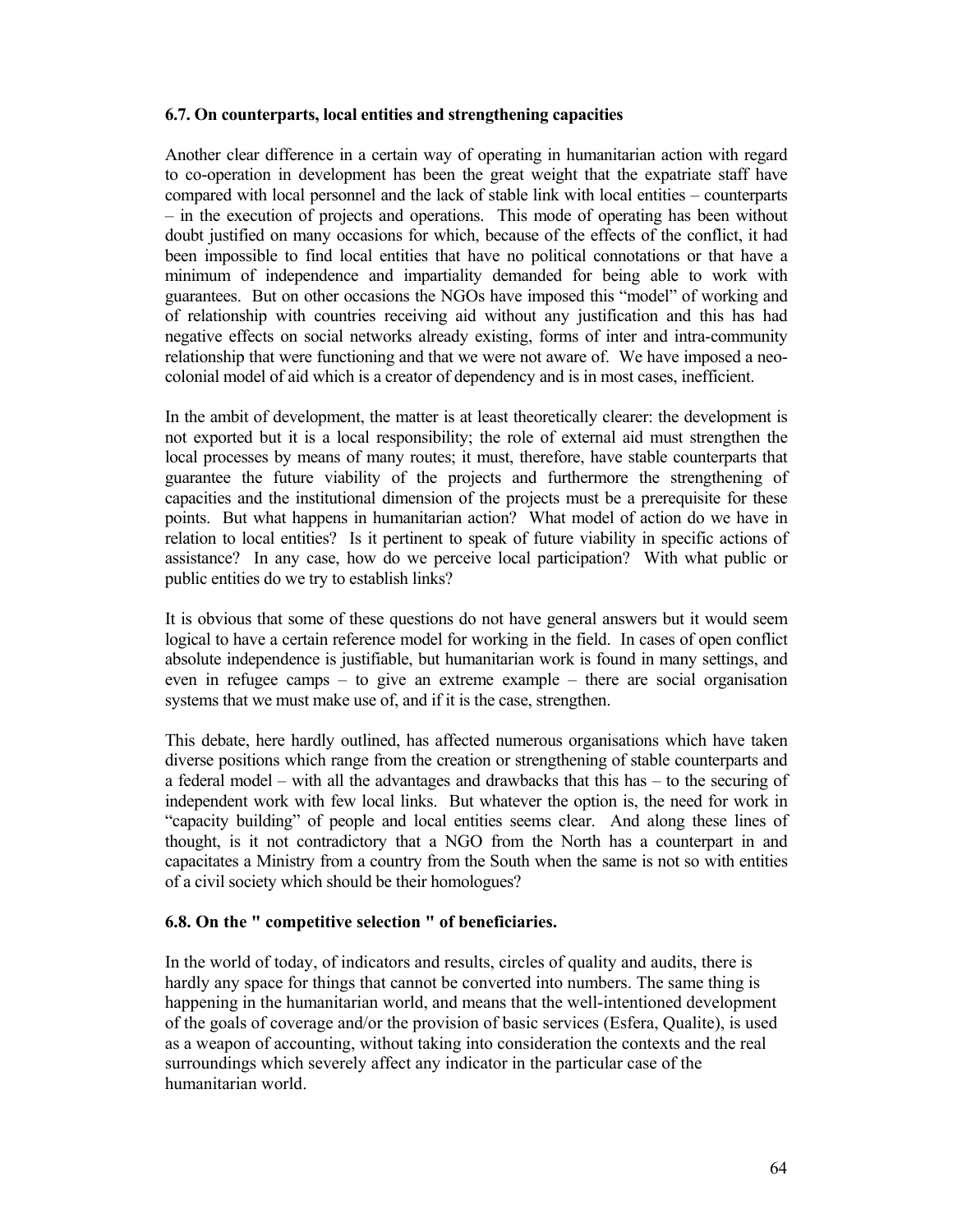In the augur of the "donor" in the decade of the 80s, with the "fatigue"<sup>117</sup> that followed, appears a new type of donor who has the desire to see results. Thus this person has turned from compassionate donation to "strategic donation", either for economic reasons (reducing taxes) or political (supporting this or that cause): the donor-evaluator.

This donor demands results in a blighted NGO atmosphere, where "competitive advantage" could be determined by its results. Such a search for results can easily bring it (the NGO) to choose easily accessible populations as opposed to distant communities in complex emergencies. Nearby populations (The Balkans ) furthermore have a greater interest in this case for European donors, or relatively healthy populations rather than hungry ones...

This does not signify a rejection of the keeping of accounts, neither for the beneficiaries nor for the donors referred to above. It signifies a rejection of the de-contextualised use of any indicator, and still more of the mad race for the donors' dollars. This practice, which we have decided to name " competitive selection of beneficiaries " is contrary to the ultimate aims of humanitarian aid and has made the original end - aid - merely a means for getting resources, which is now the new aim and the former means.

As Sylvie Brunel, of Action Against Hunger, says, " The 3M characteristics of colonisation (markets, the military and missionaries) defends this, by spreading into humanitarian action ". The quoted author then adds a fourth M: mercenaries<sup>118</sup>.

## **6.9. On volunteers and professionals. ( biased reflections)**

The actions of the NGOs are carried out by the people who work in their name. This implies that many of the successes and failures depend on the people (this without denying the value of group work which is also the result of the actions of people) Amongst these so-called humanitarian workers there are as many character profiles as professionals and types of conflicts and/or disasters, but, to be simplistic, we can say that there are two types: a) the voluntary humanitarian worker (voluntary in the sense of taking no salary for his/her work, as opposed to how the Red Cross understands the concept of volunteer) and b). the professional worker.

The first is criticised principally for his lack of professionalism, be it through lack of experience, of solid knowledge or of a defined role. He is vindicated through his spirit of commitment and his vocation of disinterested collaboration.

At the other extreme we have the professional with specific knowledge, a career path some experience in the field and who acts, in principle, giving better results, but for which he is criticised for his lack of commitment and his own vision of humanitarian work, which he sees with the same logic as a bank clerk who has a time to start work and a time to finish.

Of course, there are volunteers with training which allows them to deliver specific aid (doctors, engineers), and within the world of working professionals in the humanitarian field there are people with a higher altruistic vocation, but it is certain that this debate

<sup>&</sup>lt;sup>117</sup> We are being ironic in our use of very current jargon.<br><sup>118</sup> BRUNEL, Sylvie: "Garantizar la protección de las poblaciones: un dilema para la accion humanitaria", in: *Geopolítica del Hambre. Informe 2001.* Barcelona, 2000, pg. 15.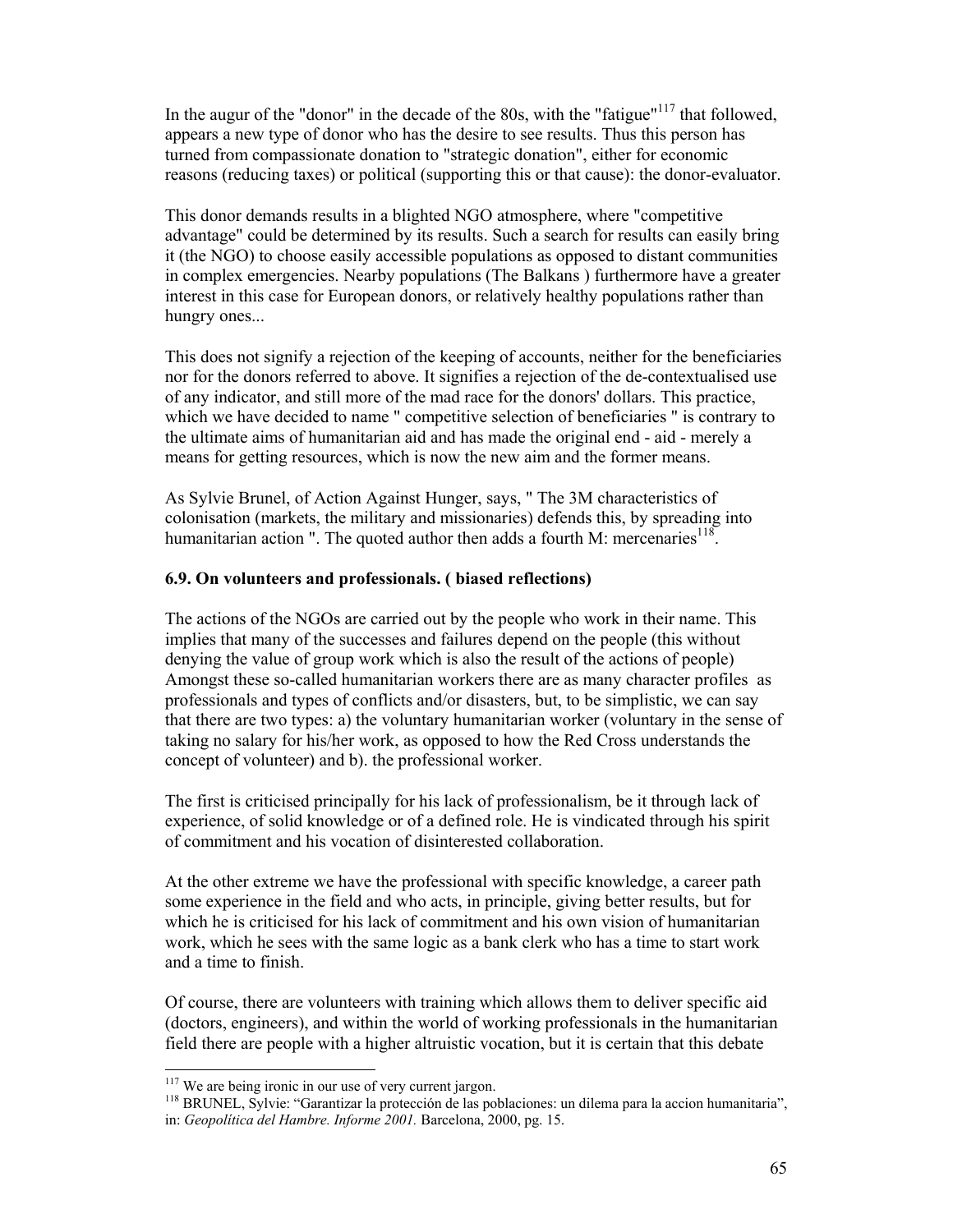exists, and that certain practices can make sure that some thrive more than others, with their advantages and virtues.

But in the case of the NGOs, that which differs from the logic of the private company is that neither one nor the other is enough, because they are looking to bring together an end (humanitarian action) and a means (actions and plans which, in their execution, would guarantee such an end, and which, in the administration of resources, need a decent administration and target results.)

### **POST-SCRIPT**

In the days when this text was nearing its final version, the terrorist attacks happened in the United States, which means that apparently another logic will start to function, even in international law and in humanitarian law.

We observe that this crisis will go much deeper than the debates already raised here, which, instead of disappearing will gain importance (the debate on the Security Council and the debate on political and humanitarian concerns, etc.).

We would hope that fitting exits are found within this large path of construction of humanitarian law, The International Criminal Court finds more arguments and arguments plus justice. But the growing confusion between misdemeanours (however atrocious they may be) and acts of war, justice and vengeance, and law and power do not seem to want to agree with our hope.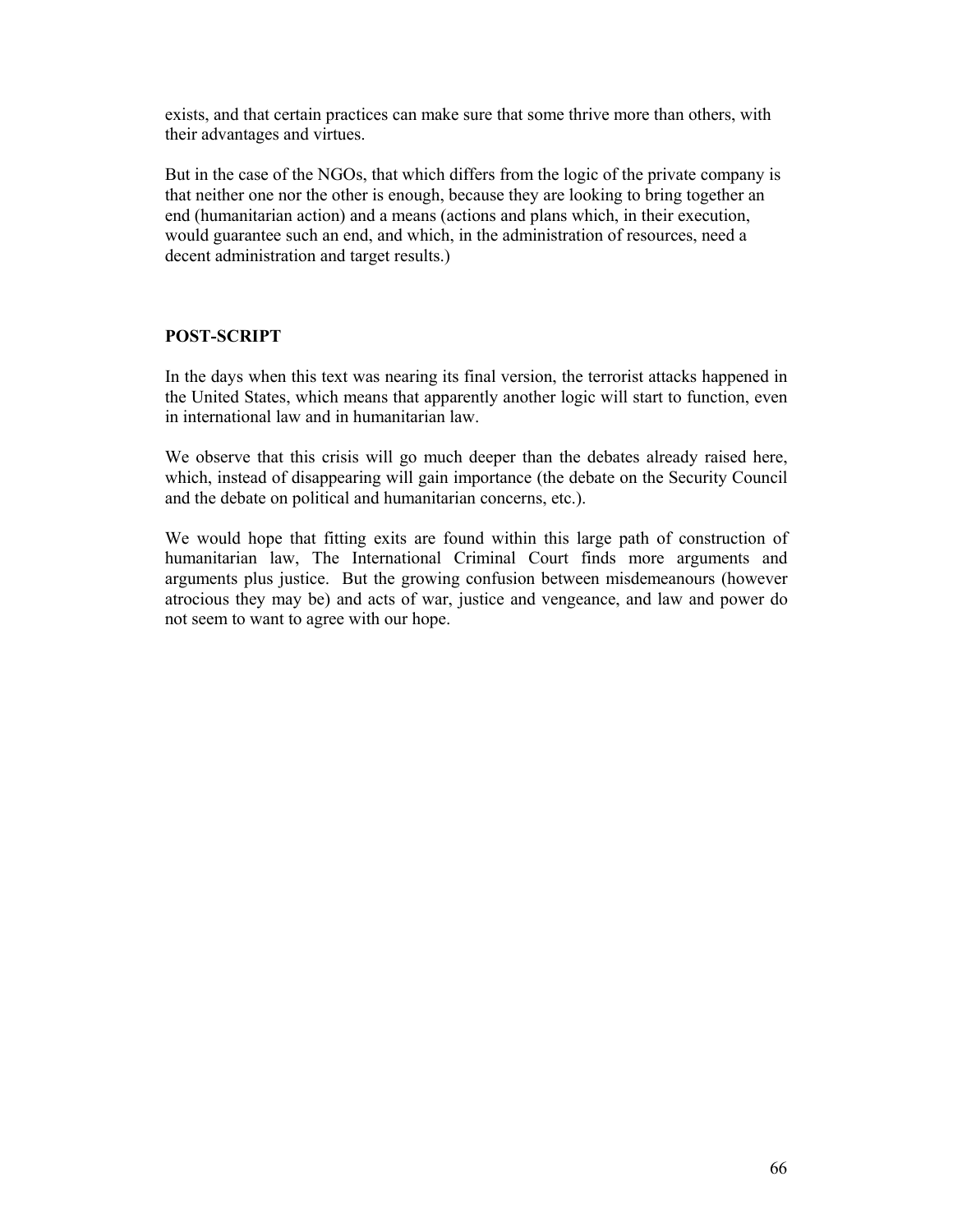#### **BIBLIOGRAPHY**

ABRISKETA, Joana: "El Derecho a la asistencia humanitaria: fundamentación y límites", UNIDAD DE ESTUDIOS HUMANITARIOS: *Los desafíos de la ayuda humanitaria*, Icaria, Barcelona, 1999.

ACNUR: *La situación de los refugiados en el mundo.* Icaria, Barcelona, 2000.

ALONSO, Luis Enrique: "Ciudadanía, sociedad del trabajo y Estado de Bienestar: los derechos sociales en la era de la fragmentación" (pp. 159-198), en: PEREZ LEDESMA, Manuel (comp.): *Ciudadanía y democracia,* Ed. Pablo Iglesias, Madrid, 2000.

ANDERSON, Mary B.: *Do no harm. How can aid can support peace-or war*, Lynne Rienner Publishers, Inc, Boulder Colorado, 1999.

BASTOS, José Antonio: "Apuntes para un debate abierto", en: UNIDAD DE ESTUDIOS HUMANITARIOS: *Puertas cerradas. El acceso a las víctimas en la ayuda humanitaria*, Icaria, 2001.

BOLTON, P; "Desorganización comunal y familiar después de un desastre". *Serie de Monografías clínicas N. 2*, México: 1989. p. 159-168.

BONINO, Emma: "Grandeza y miseria de la acción humanitaria", Label France, Ministerio de Asuntos Exteriores, Francia, 1998.

BOUCHET-SAULNIER, Françoise, Diccionario Práctico de Derecho Humanitario, Médicos sin Fronteras, Editorial Península, 2001.

BRAUMAN, Rony: *Refugee Camps, Population Transfers and NGOs, Hard Choices: moral dilemmas in humanitarian intervention*, Jonathan Moore Eds., Oxford 1999.

BRUNEL, Sylvie: "Garantizar la protección de las poblaciones: un dilema para la acción humanitaria", en: *Geopolítica del Hambre. Informe 2001.* Barcelona, 2000.

CASTILLA, Jorge: "La neutralidad y la dimensión política de la acción humanitaria", en: MEDICOS SIN FRONTERAS: *Cuadernos para el debate, núm. 9,* Barcelona, 2001.

CLIFFE, Lionel y LUCKMAN, Robin, "Complex political emergencies and the state: failure and the fate of the state", en *Third World Quarterly*, Vol 20, Nº 1, 1999, pp. 27-50.

COMITÉ INTERNACIONAL DE LA CRUZ ROJA: *Los Principios Fundamentales de la Cruz Roja y la Media Luna Roja*, Ginebra, 2000.

COMITÉ INTERNACIONAL DE LA CRUZ ROJA: *Simposio sobre Acción Humanitaria y Operaciones de Mantenimiento de Paz. Informe.* Ginebra, 1994.

CONSIGLI, Alejandro; PABLO VALLADARES, Gabriel: "Las Operaciones de mantenimiento de paz y el Derecho Internacional Humanitario" (julio de 1998), en: www.icrc.org (24/04/01).

CRUZ ROJA Y MEDIA LUNA ROJA: "La participación del Movimiento de la Cruz Roja y de la Media Luna Roja en campañas de sensibilización" (documento de trabajo elaborado por Steven Davey y Jean-Luc Blondel), en: *Revista Internacional de la Cruz Roja, núm. 149* (Ginebra, marzo de 1999), pp. 129- 137.

CURTIS, Devon: *Politics and Humanitarian Aid: Debates, Dilemas and Disensión,* HPG Report 10, Overseas Development Institute, Abril, 2001.

DE CURREA-LUGO, Victor: "¿Es posible humanizar la guerra en Colombia?", en *Papeles de cuestiones internacionales, núm. 74,* (Madrid, 2001), pp. 29-43.

DE CURREA-LUGO, Víctor: "¿Qué queremos decir cuando decimos ¨desastre¨?" *Revista Española de Desasrrollo y Cooperación, núm. 8* (Madrid, primavera/verano de 2001), pp. 101-117.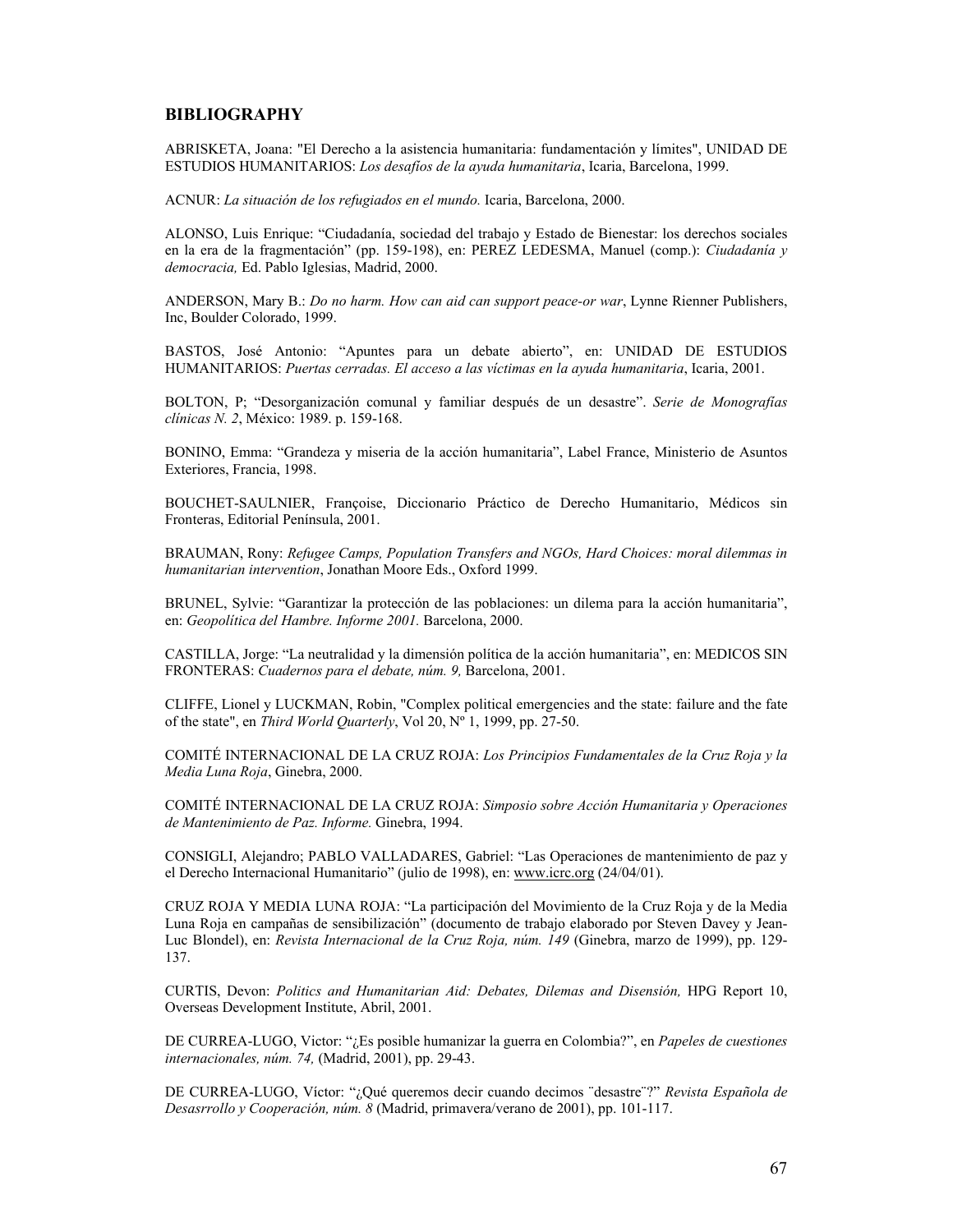DE CURREA-LUGO, Víctor: "Posibilidades y dificultades del derecho internacional humanitario en el caso colombiano" en: VV.AA: *Colombia: democracia y paz.* Tomo III, PNUD, CSIC, Universidad de Antioquía y Universidad Pontificia Bolivariana, Medellín, 2001, pp. 234-274;

DE CURREA-LUGO, Víctor: "Sociedad civil en Colombia: participación ciudadana, entre el miedo y la indefinición" escrito para: *América Latina Hoy*, (Salamanca, 2001), en prensa.

DE CURREA-LUGO, Victor: *Derecho Internacional Humanitario y sector salud: el caso colombiano*. Plaza y Janés Editores, y Comité Internacional de la Cruz Roja, Bogotá, 1999.

DOMESTICI-MET, Marie-José: "Cien años después de la Haya, cincuenta años después de Ginebra: el derecho internacional humanitario en tiempos de guerra civil" *Revista Internacional de la Cruz Roja, N. 150,* (Ginebra, junio de 1999).

DUFFIELD, Mark: "The political economy of internal war: asset transfer, complex emergencies and international aid", en: MACRAE & ZWI (eds.): *War and Hunger: Rethinking International Responses to Complex Emergencies.* Zed Books & Save the Children Fund. Londres, 1994.

DUNAL, C; GAVIRIA, M; "Evaluación de los problemas en albergues temporales a raíz de una inundación: necesidad de las actividades de investigación". *Serie de Monografías clínicas N. 2*. México: 1989. p. 45-61.

EGUREN, Enrique: "Notas para formación en gestión de la seguridad en ayuda humanitaria", *Materiales del master en Acción Solidaria Internacional de Europa*, Madrid, 2001, Universidad Carlos III.

GROSSRIEDER, Paul: "¿Un porvenir para el derecho internacional humanitario y sus principios?, *Revista Internacional de la Cruz Roja, N. 149*, (Ginebra, mayo-junio de 1993), pp. 11-17.

HABERMAS, Jürgen: *Ensayos Políticos,* Ed. Península, Barcelona, 1988. Traducción de Ramón García Cotarelo.

IASC: (InterAgency Standing Committee), *Global Humanitarian Assistance 2000*, An independent Report Commissioned by the IASC, IASC-OCHA, Geneva, 2000.

INTERNATIONAL CRISIS GROUP, THE EUROPEAN AID OFFICE (ECHO): Crisis Response in the Grey lane, ICG EU Briefing, Brussels, June, 2001.

INTERNATIONAL FEDERATION OF RED CROSS AND RED CRESCENT SOCIETIES: *World Disasters Report. Focus on public health.* Geneva, 2000.

CARRILLO SALCEDO, J. A: "La asistencia humanitaria en Derecho Internacional contemporáneo", en: VV.AA. *La asistencia humanitaria en Derecho Internacional contemporáneo*, Universidad de Sevilla, 1997.

KUNDEL, Joakim: "Humanitarian assistance: Breaking the waves of complex political emergencies. A literature survey"*, CDR Working paper* 99.5, 1999.

LAPEYRE, Bernard: "El Testimonio operacional" *Cuadernos para el debate núm. 6*, Médicos sin Fronteras, Barcelona, 2001.

MACRAE, Joanna: *Humanitarianism: facing new challenges*, Great decisions 2000.

MACRAE, Joanna; ZWI, Anthony: "Famine, Complex Emergencies and International Policy in Africa: An Overview", en: MACRAE & ZWI (eds.): *War and Hunger: Rethinking International Responses to Complex Emergencies.* Zed Books & Save the Children Fund. Londres, 1994.

Manual de ACNUR de Procedimientos. Segunda Parte: Procedimientos para la determinación de la condición de Refugiado, en: htttp://www.unhcr.ch/refworld/legal/handbook/handspa/hbspp2.htm.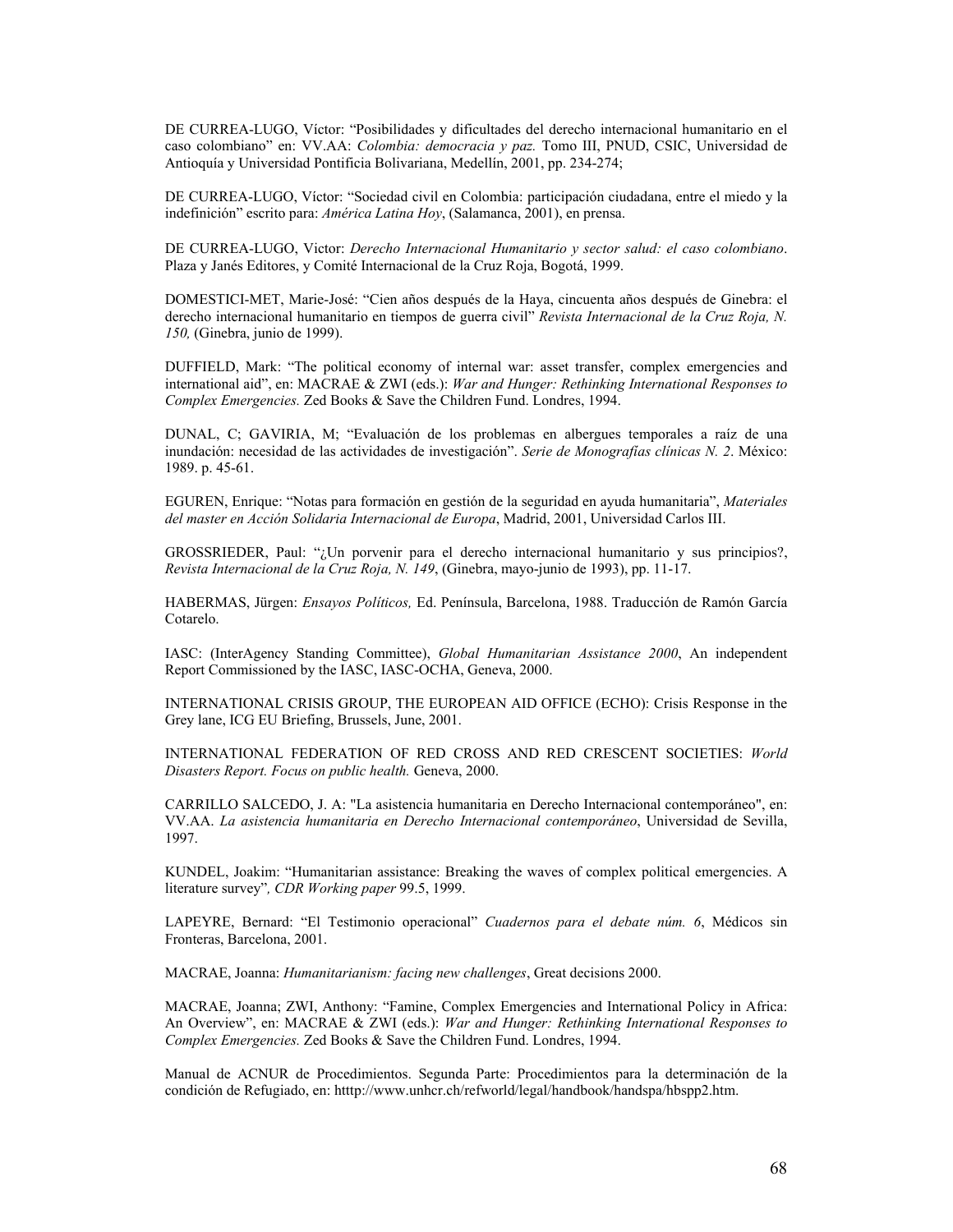MASKREY, Andrew; *El manejo popular de los Desastres Naturales. Estudio de Vulnerabilidad y Mitigación*. Grupo de Tecnología Intermedia para el Desarrollo, ITDG. Lima: 1989.

MINEAR, L., WEISS, T., *Acción Humanitaria en tiempos de guerra*, Lynne Rienner Publishers, Boulder, Colorado.1994.

ODI (Overseas Development Institute, Politics and Humanitarian Aid: Debates, Dilemmas and Dissension, HPG report 10, London, April, 2000.

ORGANIZATION OF AFRICA UNITY: *Convention Governing the Specific Aspects of Refugge Problems in Africa,* 1969.

PALWANKAR, Umesh: "Aplicabilidad del derecho internacional humanitario a las Fuerzas de Mantenimiento de Paz de las Naciones Unidas" *Revista Internacional de la Cruz Roja, N. 117*, (Ginebra, mayo-junio de 1993), pp. 233-248.

PERAL, Luis: *Éxodos masivos, supervivencia y mantenimiento de la paz,* Editorial Trotta, Madrid, 2001

PÉREZ DE ARMIÑO, Karlos: "Vulnerabilidad y desastres. Causas estructurales y procesos de la crisis de Africa", *Hegoa Cuadernos de trabajo*, HEGOA, Bilbao, 1999.

PERRIN, Pierre: "Efectos de la ayuda humanitaria sobre la evolución de los conflictos", en *Revista Internacional de la Cruz Roja*, nº 146, junio de 1998. pp. 349-364

PERRIN, Pierre: *War and Public Health,* ICRC, Geneva, 1996.

*Principled Aid in an Unprincipled World: Relief, War and Humanitarian Principles*. Actas del Seminario, Londres, abril de 1998..

RAICH, Jordi: "Evolución ética de la idea humanitaria" *Papeles de cuestiones internacionales, núm. 68*  (Madrid, 1999), pp. 11-21.

RENNER, Michael: "El fin de los conflictos violentos", en *Anuario WorldWatch. La situación del*  mundo, WorldWatch Institute, Icaria-FUHEM, Barcelona, 1999.

REY MARCOS, Francisco y GONZALEZ- BUSTELO, Mabel: "Las crisis humanitarias del nuevo siglo: aprender de la experiencia", en *Anuario CIP 2000*, Icaria, Barcelona, 2000.

REY MARCOS, Francisco, "La ayuda humanitaria en 1996; visiones y realidades desde la Unión Europea" en: *Anuario CIP 1997*, Icaria, Madrid, 1997.

REY MARCOS, Francisco, "Perspectivas de la ayuda humanitaria en la ayuda oficial al desarrollo (AOD)", en SANAHUJA, José Antonio y GOMEZ GALAN, Manuel: *La cooperación al desarrollo en un mundo en cambio*, CIDEAL, Madrid, 2001.

REY MARCOS, Francisco: "La complejidad de actores en la acción humanitaria y el reto de la coordinación". En UNIDAD DE ESTUDIOS HUMANITARIOS: *Los desafíos de la acción humanitaria.* (CIP/MSF/ Universidad de Deusto), Icaria, Madrid, 1999

REY MARCOS, Francisco: "Nueve reflexiones y algunas tesis sobre ayuda humanitaria en el siglo XXI", *Revista Española de Desarrollo y Cooperación, núm. 8*, (Madrid, primavera/verano de 2001), pp. 9-23.

ROBERTS, Adam: "El papel de las cuestiones humanitarias en la política internacional en los años noventa", en: UNIDAD DE ESTUDIOS HUMANITARIOS, *Los Retos de la acción humanitaria*, Icaria, Barcelona, 1999.

ROBERTS, Adam: "El papel de las cuestiones humanitarias en la política internacional del decenio de 1990". *Revista Internacional de la Cruz Roja, núm. 149* (Ginebra, 1999).